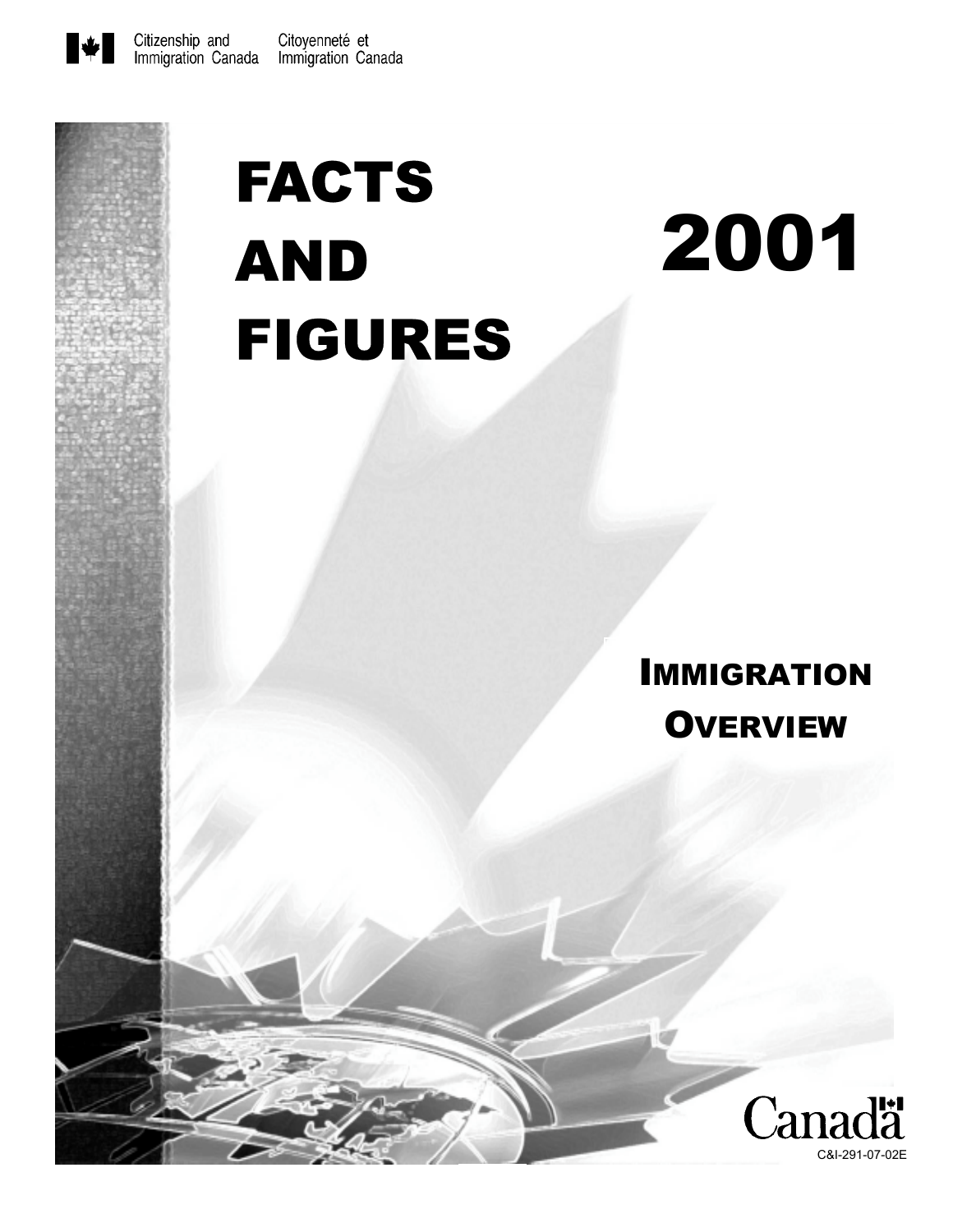#### **Produced by Strategic Policy, Planning and Research**

For additional copies, please contact:

Communications Branch Citizenship and Immigration Canada Ottawa, Ontario K1A 1L1 Fax: (613) 954-2221 **Internet: http://www.cic.gc.ca**

© Minister of Public Works and Government Services Canada, 2002

Cat. No. MP43-333/2002E ISBN 0-662-32213-4

Aussi disponible en français sous le titre **Faits et chiffres : Aperçu de l'immigration.**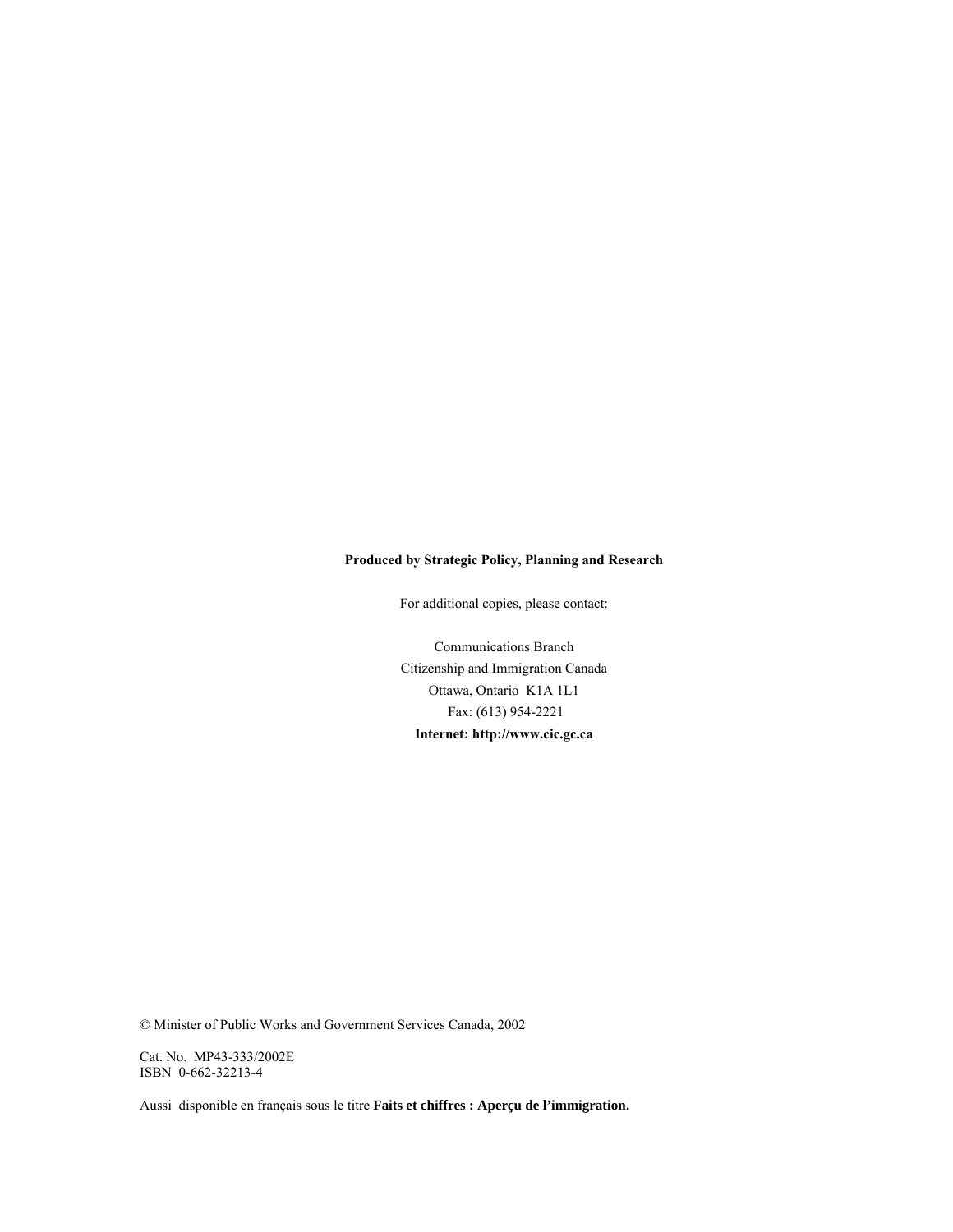### **TABLE OF CONTENTS**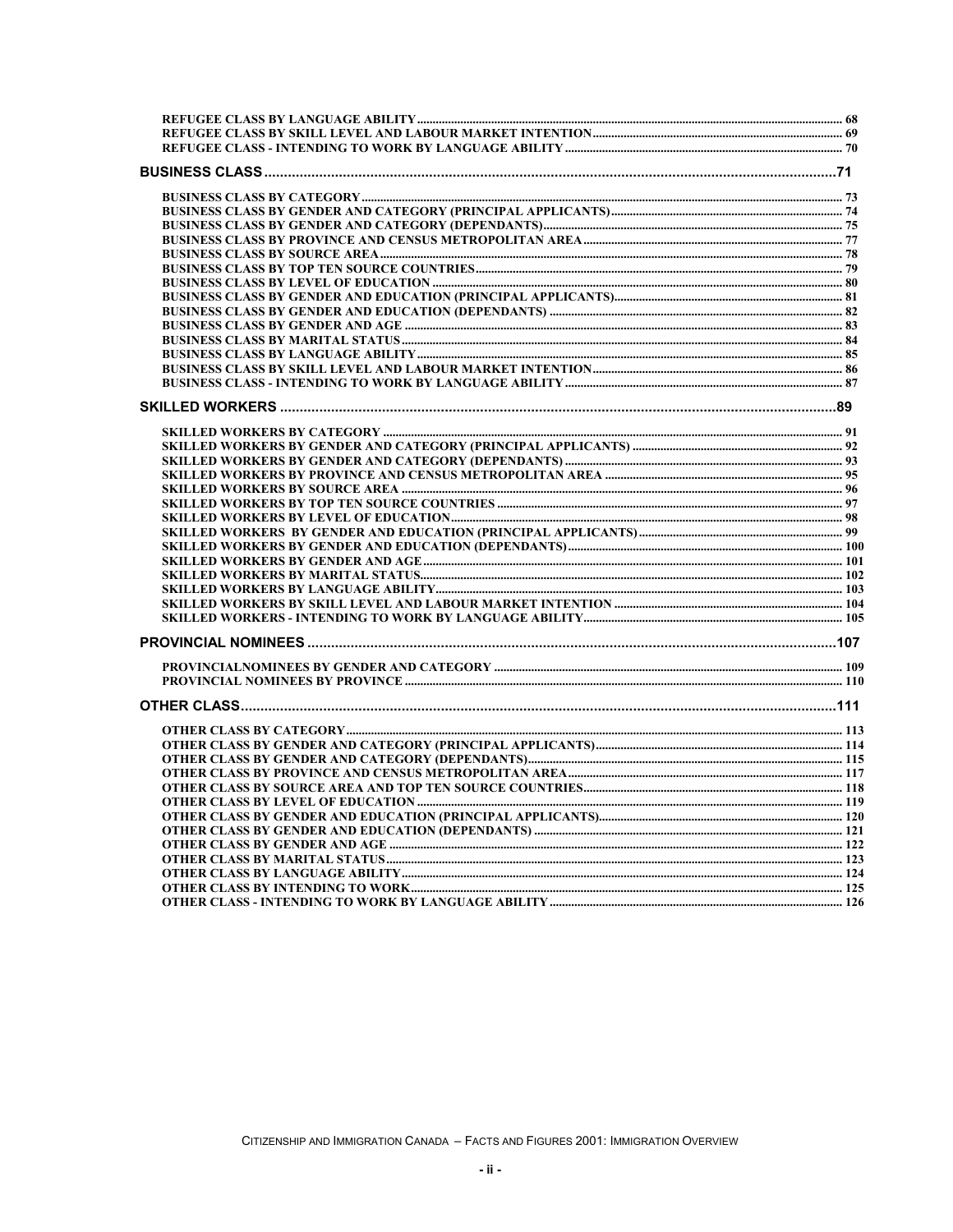### **IMMIGRATION**

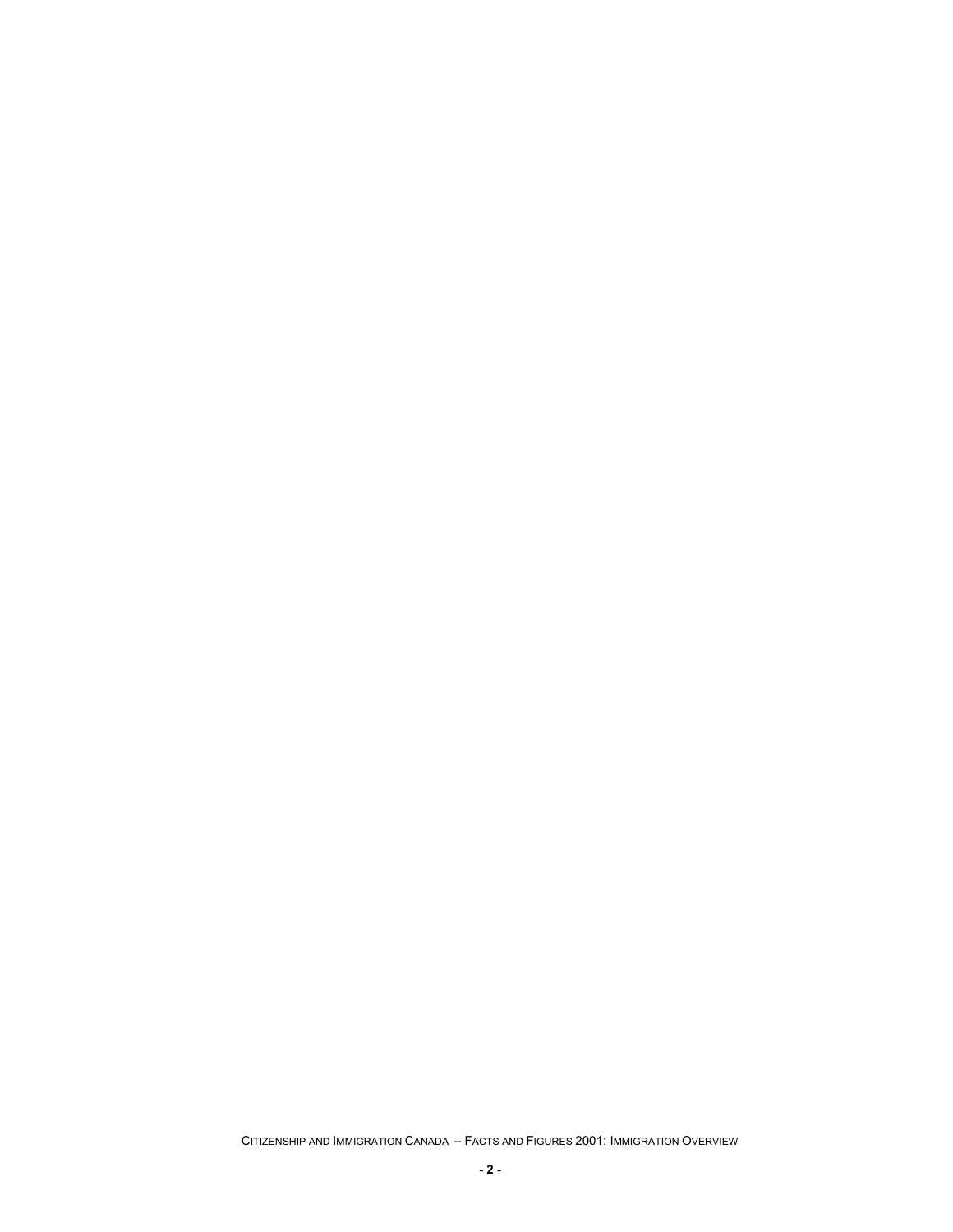

#### **IMMIGRATION – HISTORICAL PERSPECTIVE (1860–2001)**

| <b>YEAR</b> | #            | <b>YEAR</b> | #       | <b>YEAR</b> | #       | <b>YEAR</b> | #       | <b>YEAR</b> | #       | <b>YEAR</b> | #       |
|-------------|--------------|-------------|---------|-------------|---------|-------------|---------|-------------|---------|-------------|---------|
| 1860        | 6,276        | 1884        | 103,824 | 1908        | 143,326 | 1932        | 20,591  | 1956        | 164,857 | 1980        | 143,135 |
| 1861        | 13,589       | 1885        | 76.169  | 1909        | 173.694 | 1933        | 14,382  | 1957        | 282.164 | 1981        | 128,639 |
| 1862        | 18,294       | 1886        | 69,152  | 1910        | 286,839 | 1934        | 12,476  | 1958        | 124,851 | 1982        | 121,176 |
| 1863        | 21.000       | 1887        | 84,526  | 1911        | 331,288 | 1935        | 11,277  | 1959        | 106,928 | 1983        | 89,188  |
| 1864        | 24,779       | 1888        | 88,766  | 1912        | 375,756 | 1936        | 11,643  | 1960        | 104,111 | 1984        | 88,271  |
| 1865        | 18,958       | 1889        | 91,600  | 1913        | 400,870 | 1937        | 15,101  | 1961        | 71,698  | 1985        | 84,334  |
| 1866        | 11,427       | 1890        | 75,067  | 1914        | 150,484 | 1938        | 17,244  | 1962        | 74,856  | 1986        | 99,325  |
| 1867        | 10,666       | 1891        | 82,165  | 1915        | 33,665  | 1939        | 16,994  | 1963        | 93,151  | 1987        | 151,999 |
| 1868        | 12,765       | 1892        | 30,996  | 1916        | 55,914  | 1940        | 11,324  | 1964        | 112,606 | 1988        | 161,494 |
| 1869        | 18,630       | 1893        | 29,633  | 1917        | 72,910  | 1941        | 9,329   | 1965        | 146,758 | 1989        | 191,493 |
| 1870        | 24,706       | 1894        | 20,829  | 1918        | 41,845  | 1942        | 7,576   | 1966        | 194,743 | 1990        | 216,396 |
| 1871        | 27.773       | 1895        | 18.790  | 1919        | 107.698 | 1943        | 8,504   | 1967        | 222,876 | 1991        | 232,744 |
| 1872        | 36,578       | 1896        | 16,835  | 1920        | 138,824 | 1944        | 12,801  | 1968        | 183,974 | 1992        | 254,817 |
| 1873        | 50.050       | 1897        | 21,716  | 1921        | 91,728  | 1945        | 22,722  | 1969        | 164,531 | 1993        | 256,741 |
| 1874        | 39,373       | 1898        | 31,900  | 1922        | 64,224  | 1946        | 71,719  | 1970        | 147,713 | 1994        | 224,364 |
| 1875        | 27,382       | 1899        | 44,543  | 1923        | 133,729 | 1947        | 64,127  | 1971        | 121,900 | 1995        | 212,859 |
| 1876        | 25,633       | 1900        | 41.681  | 1924        | 124,164 | 1948        | 125,414 | 1972        | 122,006 | 1996        | 226,039 |
| 1877        | 27,082       | 1901        | 55,747  | 1925        | 84,907  | 1949        | 95,217  | 1973        | 184,200 | 1997        | 216,014 |
| 1878        | 29.807       | 1902        | 89,102  | 1926        | 135,982 | 1950        | 73,912  | 1974        | 218,465 | 1998        | 174,159 |
| 1879        | 40,492       | 1903        | 138,660 | 1927        | 158,886 | 1951        | 194,391 | 1975        | 187,881 | 1999        | 189,922 |
| 1880        | 38.505       | 1904        | 131,252 | 1928        | 166,783 | 1952        | 164,498 | 1976        | 149,429 | 2000        | 227,313 |
| 1881        | 47,991       | 1905        | 141,465 | 1929        | 164,993 | 1953        | 168,868 | 1977        | 114,914 | 2001        | 250,346 |
| 1882        | 112.458      | 1906        | 211,653 | 1930        | 104,806 | 1954        | 154,227 | 1978        | 86,313  |             |         |
|             | 1883 133.624 | 1907        | 272.409 | 1931        | 27.530  | 1955        | 109,946 | 1979        | 112.093 |             |         |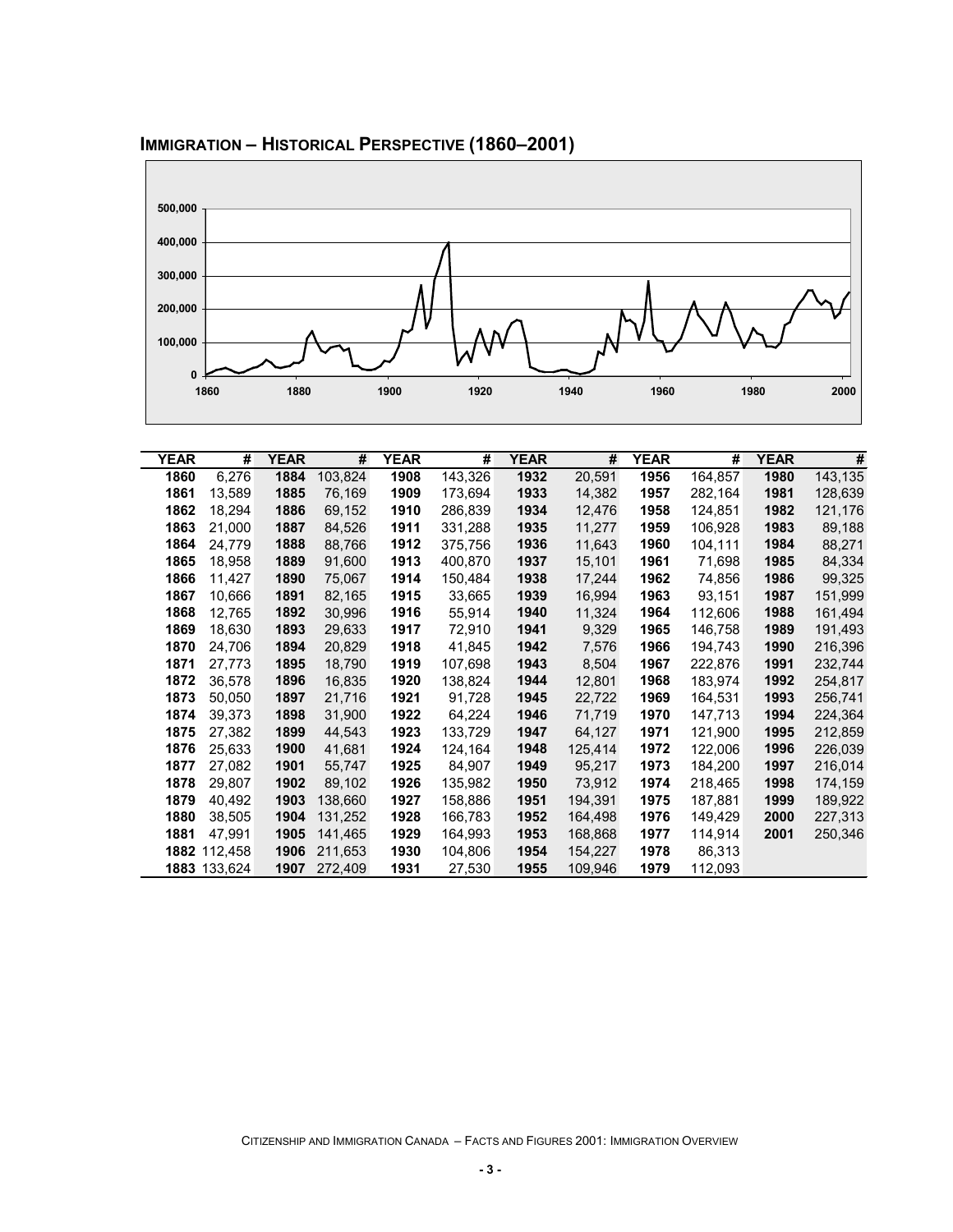#### **IMMIGRATION REPORT CARD, 2001**

|                                     |              | <b>PLANNED RANGE</b> | <b>ACTUAL LANDINGS</b> | <b>DIFFERENCE*</b> |
|-------------------------------------|--------------|----------------------|------------------------|--------------------|
| <b>IMMIGRANTS</b>                   | <b>LOWER</b> | <b>UPPER</b>         | <b>IN 2001</b>         | %                  |
| Immediate Family                    | 42,000       | 45,000               | 45,383                 | 1%                 |
| Parents and Grandparents            | 15.000       | 16,000               | 21,261                 | 33%                |
| <b>Total Family</b>                 | 57,000       | 61,000               | 66,644                 | 9%                 |
| <b>Skilled Workers</b>              | 100,500      | 113,300              | 137,085                | 21%                |
| <b>Business Immigrants</b>          | 15,000       | 16,000               | 14,580                 | $-9%$              |
| Provincial/Territorial Nominees     | 1,400        | 1,400                | 1,274                  | -9%                |
| <b>Total Economic</b>               | 116,900      | 130,700              | 152,939                | 17%                |
| Other**                             | 4,000        | 4,000                | 2,828                  | $-29%$             |
| <b>Total Other</b>                  | 4,000        | 4,000                | 2,828                  | $-29%$             |
| <b>Total Immigrants</b>             | 177,900      | 195,700              | 222,411                | 14%                |
| <b>REFUGEES</b>                     |              |                      |                        |                    |
| <b>Government Assisted Refugees</b> | 7.300        | 7.300                | 8.693                  | 19%                |
| <b>Privately Sponsored Refugees</b> | 2.800        | 4.000                | 3.570                  | $-11%$             |
| Refugees Landed in Canada           | 10,000       | 15,000               | 11,891                 | $-21%$             |
| Dependants Abroad***                | 2,000        | 3,000                | 3,740                  | 25%                |
| <b>Total Refugees</b>               | 22,100       | 29,300               | 27,894                 | -5%                |
| <b>Total Planned</b>                | 200,000      | 225,000              | 250,305                | 11%                |
| Backlog                             | N/A          | N/A                  | 41                     |                    |
| Not stated                          | N/A          | N/A                  | 0                      |                    |
| <b>Total</b>                        | 200,000      | 225,000              | 250,346                |                    |

\* Where the planned levels are expressed as ranges, the percentage difference is expressed in terms of the ceiling level of the specified range.

\*\* Other – includes Live-in Caregivers, Post Determination Refugee Claimants, Deferred Removal Orders, Retirees.

\*\*\* Dependants (of a refugee landed in Canada) who live abroad.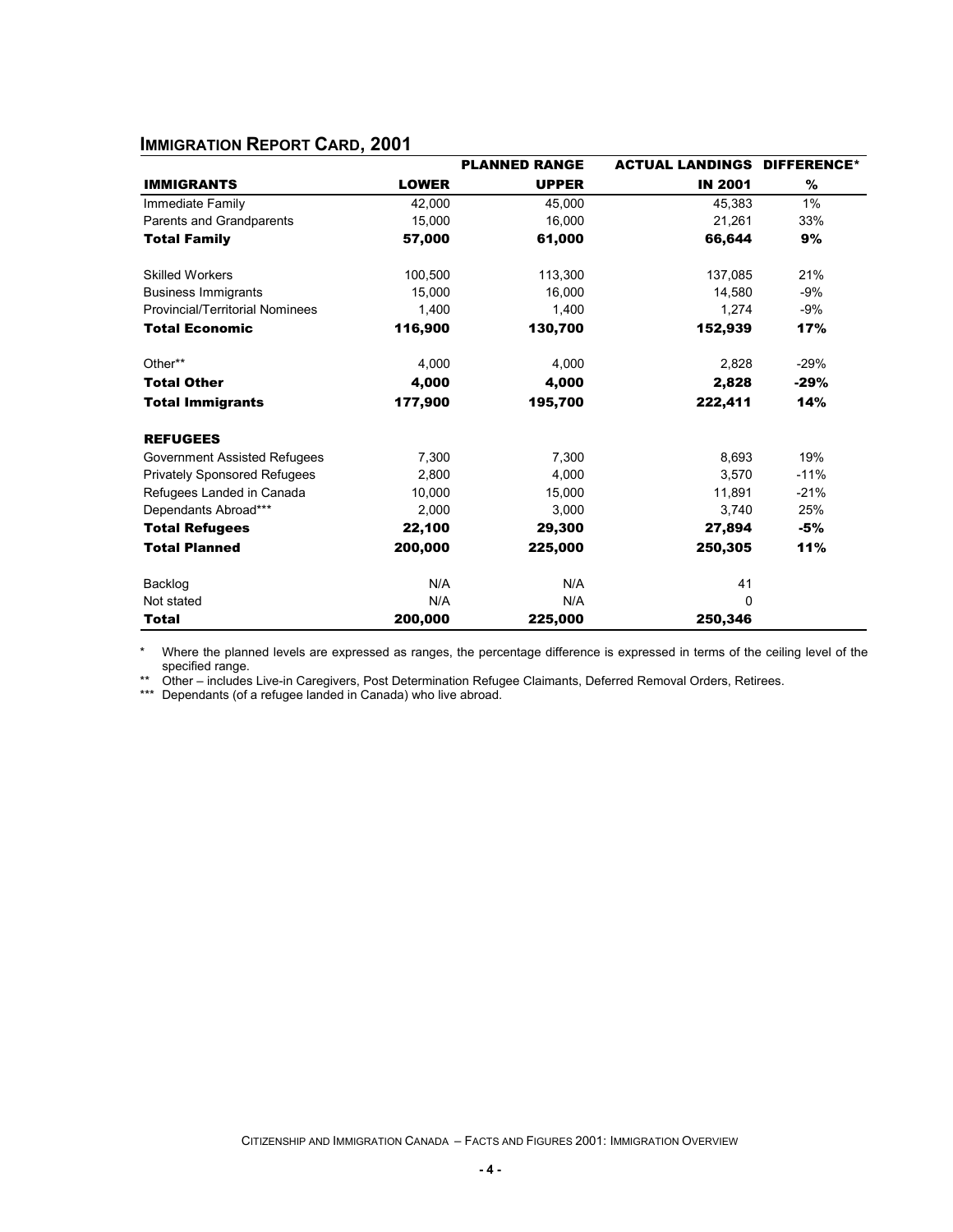#### **IMMIGRATION BY LEVEL (PRINCIPAL APPLICANTS AND DEPENDANTS)**

|                                        |         | 1999  |         | 2000  |         | 2001  |
|----------------------------------------|---------|-------|---------|-------|---------|-------|
| <b>IMMIGRANTS</b>                      | #       | %     | #       | %     | #       | %     |
| Spouse                                 | 32,823  | 17.28 | 35,246  | 15.51 | 37,709  | 15.06 |
| Parents and Grandparents               | 14,485  | 7.63  | 17,753  | 7.81  | 21,261  | 8.49  |
| <b>Others</b>                          | 7,958   | 4.19  | 7,542   | 3.32  | 7,674   | 3.07  |
| <b>Total Family</b>                    | 55,266  | 29.10 | 60,541  | 26.64 | 66,644  | 26.62 |
| <b>Skilled Workers</b>                 | 92,437  | 48.67 | 118,509 | 52.13 | 137,085 | 54.76 |
| <b>Business Immigrants</b>             | 13,015  | 6.85  | 13,660  | 6.01  | 14,580  | 5.82  |
| <b>Provincial/Territorial Nominees</b> | 477     | 0.25  | 1,253   | 0.55  | 1,274   | 0.51  |
| <b>Total Economic</b>                  | 105,929 | 55.77 | 133,422 | 58.69 | 152,939 | 61.09 |
| Live-in Caregivers                     | 3,260   | 1.72  | 2,783   | 1.22  | 2,623   | 1.05  |
| Post-Determination Refugee Claimants   | 189     | 0.10  | 163     | 0.07  | 82      | 0.03  |
| Deferred Removal Orders                | 833     | 0.44  | 297     | 0.13  | 123     | 0.05  |
| <b>Retirees</b>                        | 9       | 0.00  | 0       | 0.00  | 0       | 0.00  |
| <b>Total Other</b>                     | 4,291   | 2.26  | 3,243   | 1.42  | 2,828   | 1.13  |
| <b>Total Immigrants</b>                | 165,486 | 87.13 | 197,206 | 86.75 | 222,411 | 88.84 |
| Government Assisted Refugees*          | 7,444   | 3.92  | 10,666  | 4.69  | 8,693   | 3.47  |
| <b>Privately Sponsored Refugees</b>    | 2,330   | 1.23  | 2,912   | 1.28  | 3,570   | 1.43  |
| Refugees Landed in Canada              | 11,792  | 6.21  | 12,990  | 5.71  | 11,891  | 4.75  |
| Dependants Abroad**                    | 2,808   | 1.48  | 3,490   | 1.54  | 3,740   | 1.49  |
| <b>Total Refugees</b>                  | 24,374  | 12.84 | 30,058  | 13.22 | 27,894  | 11.14 |
| <b>Total Immigrants/Refugees</b>       | 189,860 | 99.97 | 227,264 | 99.97 | 250,305 | 99.98 |
| Backlog                                | 61      | 0.03  | 48      | 0.02  | 41      | 0.02  |
| Not stated                             | 1       | 0.00  | 1       | 0.00  | 0       | 0.00  |
| <b>Total</b>                           | 189,922 | 100   | 227,313 | 100   | 250,346 | 100   |

\* Includes Kosovo refugees who arrived in 1999 as part of a special movement and who obtained permanent resident status in 2000.

\*\* Dependants (of a refugee landed in Canada) who live abroad.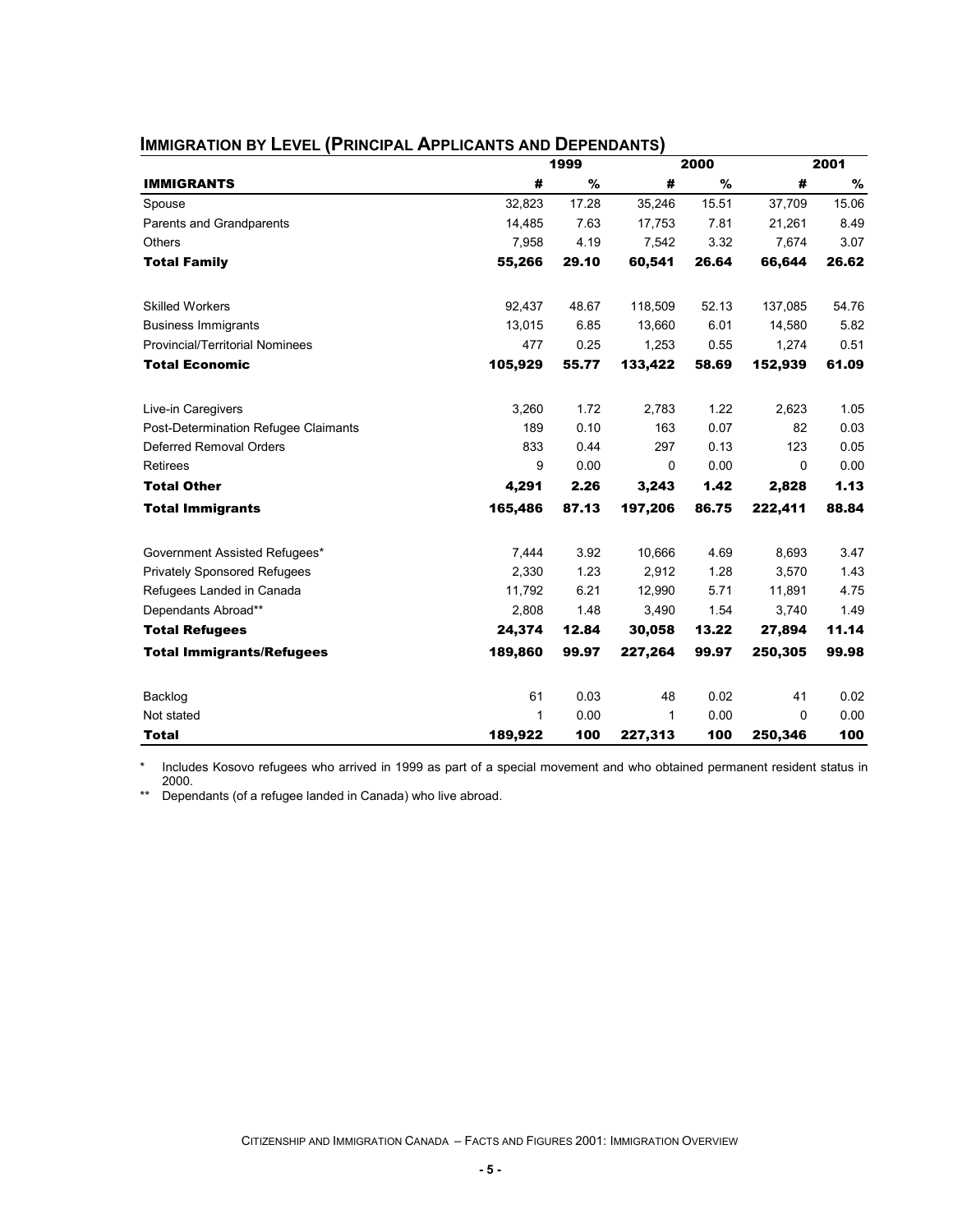#### **IMMIGRATION BY PROVINCE AND CENSUS METROPOLITAN AREA**



#### **IMMIGRATION BY PROVINCE (PRINCIPAL APPLICANTS AND DEPENDANTS)**

#### **IMMIGRATION BY CENSUS METROPOLITAN AREA (PRINCIPAL APPLICANTS AND DEPENDANTS)**

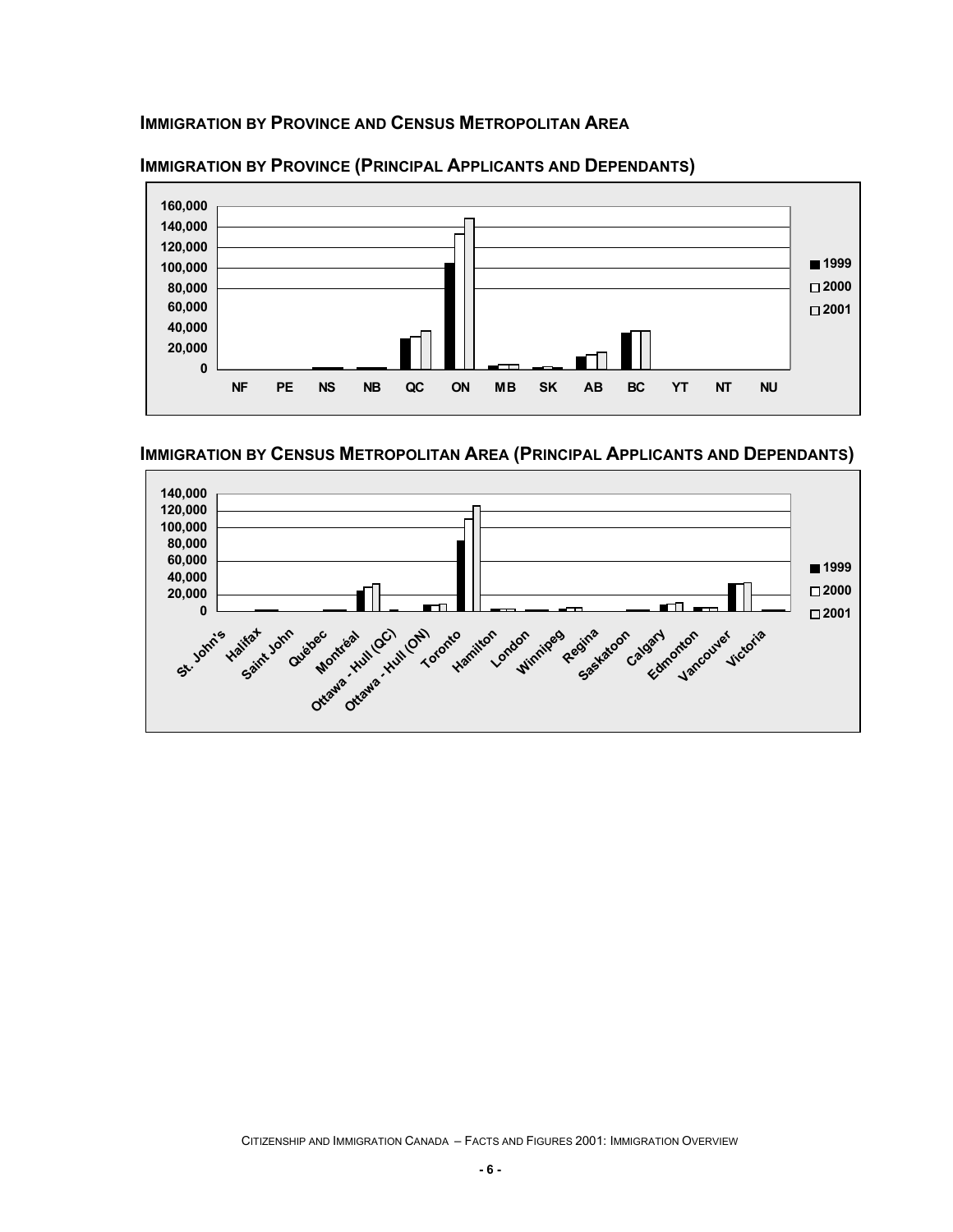#### **IMMIGRATION BY PROVINCE AND CENSUS METROPOLITAN AREA (PRINCIPAL APPLICANTS AND DEPENDANTS)**

|                                    |         | 1999  |         | 2000  |         | 2001  |
|------------------------------------|---------|-------|---------|-------|---------|-------|
| <b>CENSUS AREA</b>                 | #       | %     | #       | %     | #       | %     |
| St. John's                         | 315     | 0.17  | 290     | 0.13  | 294     | 0.12  |
| <b>Other Newfoundland</b>          | 100     | 0.05  | 120     | 0.05  | 110     | 0.04  |
| <b>Total Newfoundland</b>          | 415     | 0.22  | 410     | 0.18  | 404     | 0.16  |
| <b>Total Prince Edward Island</b>  | 125     | 0.07  | 192     | 0.08  | 134     | 0.05  |
| Halifax                            | 1,310   | 0.69  | 1,318   | 0.58  | 1,381   | 0.55  |
| Other Nova Scotia                  | 291     | 0.15  | 273     | 0.12  | 327     | 0.13  |
| <b>Total Nova Scotia</b>           | 1,601   | 0.84  | 1,591   | 0.70  | 1,708   | 0.68  |
| Saint John                         | 162     | 0.09  | 173     | 0.08  | 148     | 0.06  |
| <b>Other New Brunswick</b>         | 501     | 0.26  | 585     | 0.26  | 653     | 0.26  |
| <b>Total New Brunswick</b>         | 663     | 0.35  | 758     | 0.34  | 801     | 0.32  |
| Québec                             | 1,554   | 0.82  | 1,405   | 0.62  | 1,829   | 0.73  |
| Montréal                           | 24,943  | 13.13 | 28,139  | 12.38 | 32,366  | 12.93 |
| Ottawa - Hull (QC)                 | 730     | 0.38  | 684     | 0.30  | 585     | 0.23  |
| <b>Other Quebec</b>                | 1,858   | 0.98  | 2,196   | 0.97  | 2,648   | 1.06  |
| <b>Total Quebec</b>                | 29,085  | 15.31 | 32,424  | 14.27 | 37,428  | 14.95 |
| Ottawa - Hull (ON)                 | 6,577   | 3.46  | 7,772   | 3.42  | 8,448   | 3.37  |
| Toronto                            | 84,476  | 44.48 | 110,059 | 48.42 | 125,061 | 49.96 |
| Hamilton                           | 2,751   | 1.45  | 3,167   | 1.39  | 2,767   | 1.11  |
| London                             | 1,563   | 0.82  | 1,973   | 0.87  | 1,955   | 0.78  |
| <b>Other Ontario</b>               | 8,643   | 4.55  | 10,352  | 4.55  | 10,194  | 4.07  |
| <b>Total Ontario</b>               | 104,010 | 54.76 | 133,323 | 58.65 | 148,425 | 59.29 |
| Winnipeg                           | 3,003   | 1.58  | 3,700   | 1.63  | 3,742   | 1.49  |
| Other Manitoba                     | 698     | 0.37  | 906     | 0.40  | 832     | 0.33  |
| Total Manitoba                     | 3,701   | 1.95  | 4,606   | 2.03  | 4,574   | 1.82  |
| Regina                             | 535     | 0.28  | 673     | 0.30  | 535     | 0.21  |
| Saskatoon                          | 802     | 0.42  | 786     | 0.35  | 776     | 0.31  |
| Other Saskatchewan                 | 388     | 0.20  | 429     | 0.19  | 398     | 0.16  |
| Total Saskatchewan                 | 1,725   | 0.90  | 1,888   | 0.84  | 1,709   | 0.68  |
| Calgary                            | 6,817   | 3.59  | 8,469   | 3.73  | 10,169  | 4.06  |
| Edmonton                           | 3,852   | 2.03  | 4,313   | 1.90  | 4,580   | 1.83  |
| <b>Other Alberta</b>               | 1,390   | 0.73  | 1,537   | 0.68  | 1,622   | 0.65  |
| <b>Total Alberta</b>               | 12,059  | 6.35  | 14,319  | 6.31  | 16,371  | 6.54  |
| Vancouver                          | 32,378  | 17.05 | 33,292  | 14.65 | 34,165  | 13.65 |
| Victoria                           | 743     | 0.39  | 917     | 0.40  | 950     | 0.38  |
| Other British Columbia             | 2,955   | 1.56  | 3,163   | 1.39  | 3,151   | 1.26  |
| <b>Total British Columbia</b>      | 36,076  | 19.00 | 37,372  | 16.44 | 38,266  | 15.29 |
| <b>Total Yukon</b>                 | 79      | 0.04  | 60      | 0.03  | 67      | 0.03  |
| <b>Total Northwest Territories</b> | 54      | 0.03  | 82      | 0.04  | 90      | 0.04  |
| <b>Total Nunavut</b>               | 10      | 0.01  | 9       | 0.00  | 6       | 0.00  |
| Not stated                         | 319     | 0.17  | 279     | 0.12  | 363     | 0.15  |
| <b>Total</b>                       | 189,922 | 100   | 227,313 | 100   | 250,346 | 100   |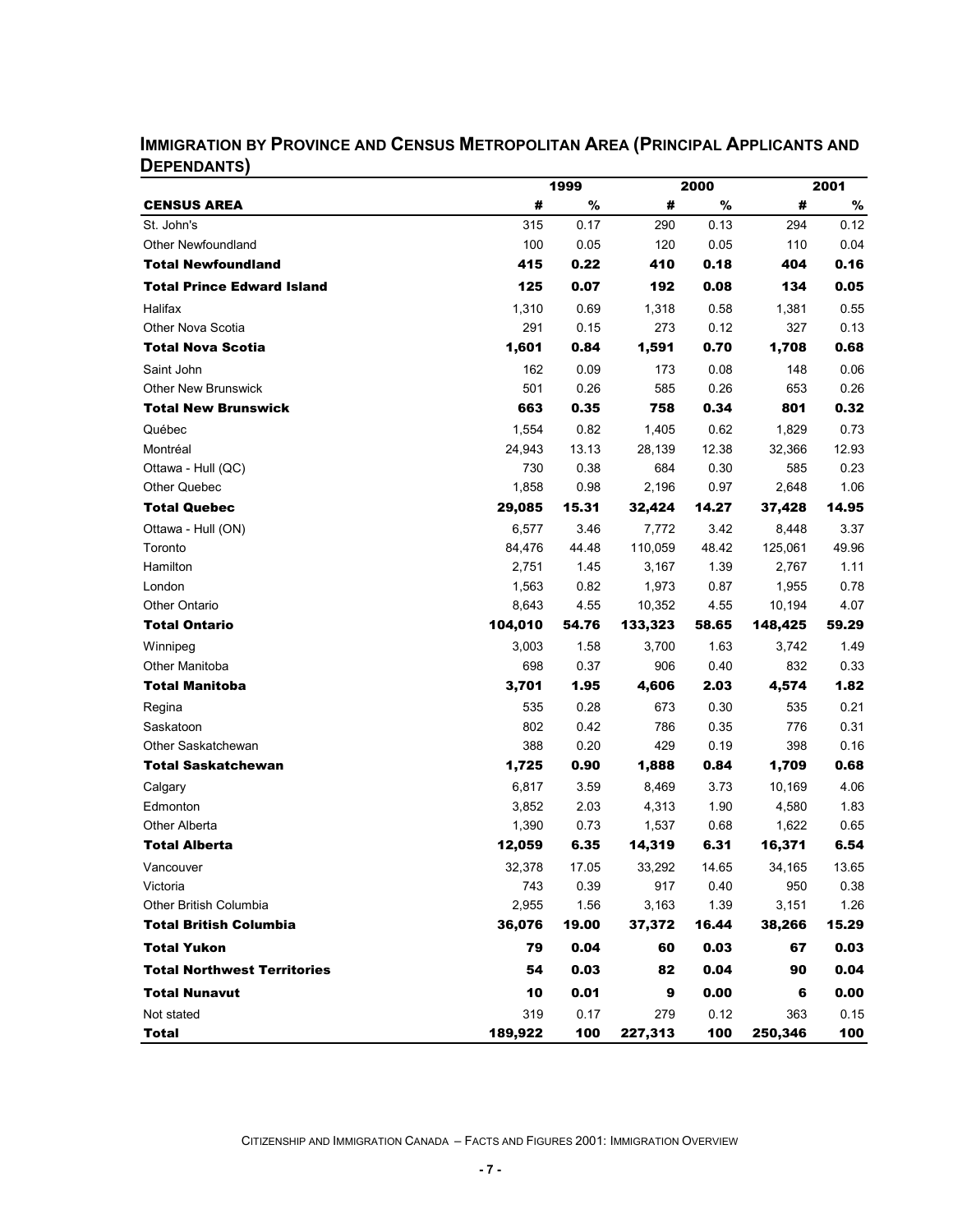

#### **IMMIGRATION BY SOURCE AREA (PRINCIPAL APPLICANTS AND DEPENDANTS)**

#### **IMMIGRATION BY SOURCE AREA (PRINCIPAL APPLICANTS AND DEPENDANTS)**

|                               | 1999    |       |         | 2000  |         | 2001  |  |
|-------------------------------|---------|-------|---------|-------|---------|-------|--|
| <b>REGION</b>                 | #       | %     | #       | %     | #       | %     |  |
| Africa and the Middle East    | 33.490  | 17.63 | 40.815  | 17.96 | 48.078  | 19.20 |  |
| Asia and Pacific              | 96,437  | 50.78 | 120,539 | 53.03 | 132,711 | 53.01 |  |
| South and Central America     | 15,221  | 8.01  | 16.944  | 7.45  | 20.129  | 8.04  |  |
| United States                 | 5,528   | 2.91  | 5,814   | 2.56  | 5.894   | 2.35  |  |
| Europe and the United Kingdom | 38,930  | 20.50 | 42,885  | 18.87 | 43.204  | 17.26 |  |
| Not stated                    | 316     | 0.17  | 316     | 0.14  | 330     | 0.13  |  |
| Total                         | 189.922 | 100   | 227.313 | 100   | 250,346 | 100   |  |

#### **IMMIGRATION BY TOP TEN SOURCE COUNTRIES (PRINCIPAL APPLICANTS AND DEPENDANTS)**

|                               |         | 1999  |      |         | 2000  |             |         | 2001  |             |
|-------------------------------|---------|-------|------|---------|-------|-------------|---------|-------|-------------|
| <b>COUNTRY</b>                | #       | %     | Rank | #       | %     | <b>Rank</b> | #       | %     | <b>Rank</b> |
| China, People's Republic of   | 29,112  | 15.33 | 1    | 36,715  | 16.15 | 1           | 40,296  | 16.10 |             |
| India                         | 17,429  | 9.18  | 2    | 26,086  | 11.48 | 2           | 27.812  | 11.11 | 2           |
| Pakistan                      | 9,295   | 4.89  | 3    | 14,182  | 6.24  | 3           | 15,339  | 6.13  | 3           |
| Philippines                   | 9,170   | 4.83  | 4    | 10,086  | 4.44  | 4           | 12,903  | 5.15  | 4           |
| Korea, Republic of            | 7,216   | 3.80  | 5    | 7,626   | 3.35  | 5           | 9,604   | 3.84  | 5           |
| <b>United States</b>          | 5,528   | 2.91  | 7    | 5,814   | 2.56  | 7           | 5,894   | 2.35  | 6           |
| Iran                          | 5,907   | 3.11  | 6    | 5,608   | 2.47  | 8           | 5,736   | 2.29  | 7           |
| Romania                       | 3,461   | 1.82  | 14   | 4,425   | 1.95  | 11          | 5,585   | 2.23  | 8           |
| Sri Lanka                     | 4,723   | 2.49  | 9    | 5,841   | 2.57  | 6           | 5,514   | 2.20  | 9           |
| United Kingdom                | 4,478   | 2.36  | 10   | 4,647   | 2.04  | 10          | 5,345   | 2.14  | 10          |
| Taiwan                        | 5,464   | 2.88  | 8    | 3,511   | 1.54  | 14          | 3,111   | 1.24  | 19          |
| Yugoslavia                    | 1,490   | 0.78  | 29   | 4,723   | 2.08  | 9           | 2,786   | 1.11  | 22          |
| <b>Total for Top Ten Only</b> | 98,322  | 51.78 |      | 121,328 | 53.38 |             | 134,028 | 53.54 |             |
| <b>Total Other Countries</b>  | 91,600  | 48.22 |      | 105,985 | 46.62 |             | 116,318 | 46.46 |             |
| Total                         | 189,922 | 100   |      | 227,313 | 100   |             | 250,346 | 100   |             |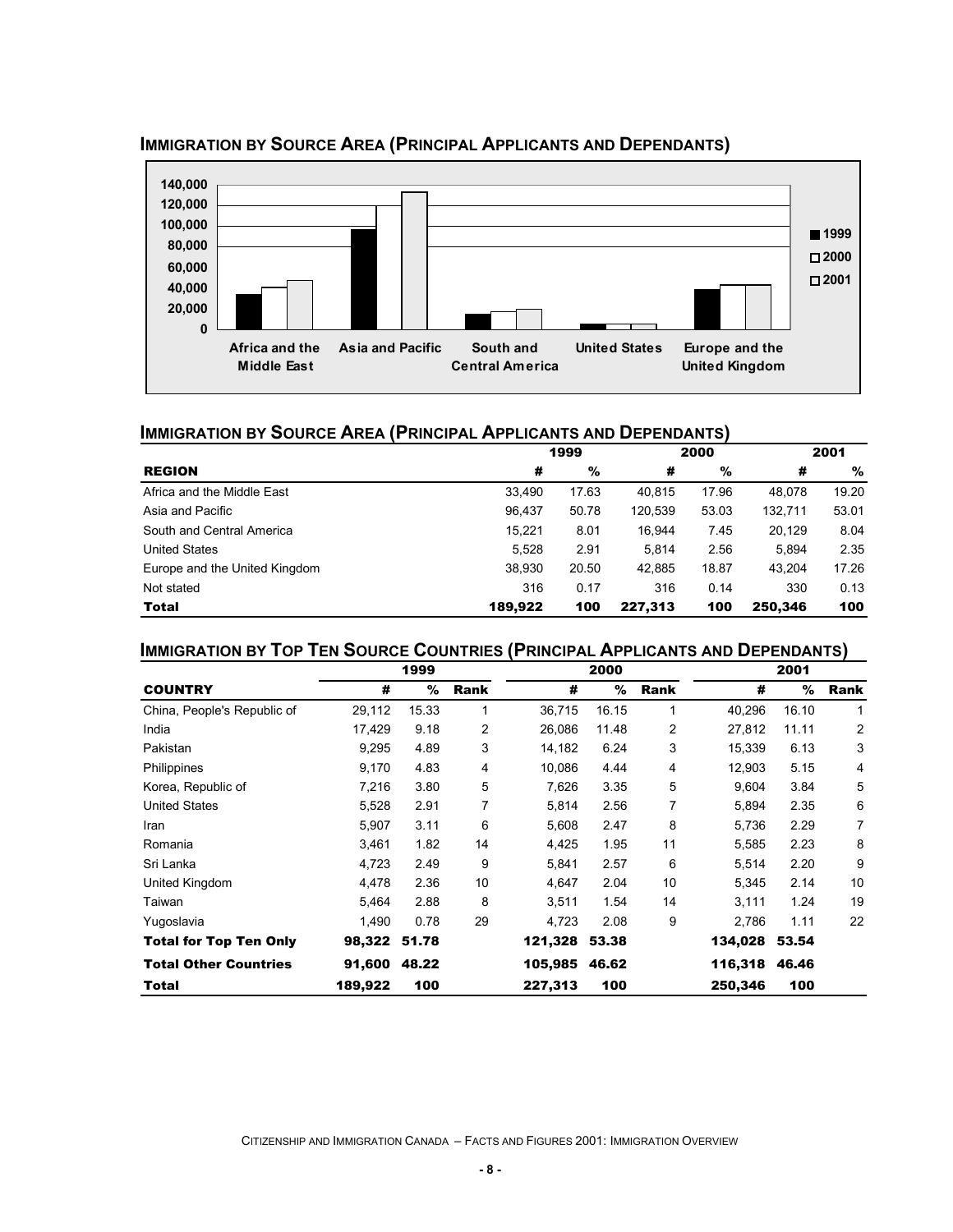#### **IMMIGRATION BY LEVEL OF EDUCATION – 15 YEARS OF AGE OR OLDER (PRINCIPAL APPLICANTS AND DEPENDANTS)**



#### **IMMIGRATION BY LEVEL OF EDUCATION – 15 YEARS OF AGE OR OLDER (PRINCIPAL APPLICANTS AND DEPENDANTS)**

|                               | 1999    | 2000  |         | 2001  |         |       |
|-------------------------------|---------|-------|---------|-------|---------|-------|
| <b>EDUCATION</b>              | #       | %     | #       | %     | #       | %     |
| 0 to 9 years of schooling     | 22,483  | 15.26 | 26,506  | 15.05 | 28,223  | 14.61 |
| 10 to 12 years of schooling   | 27,856  | 18.90 | 31,599  | 17.94 | 32,708  | 16.94 |
| 13 or more years of schooling | 12,469  | 8.46  | 15,763  | 8.95  | 16,906  | 8.75  |
| Trade certificate             | 11,159  | 7.57  | 9,730   | 5.52  | 9,196   | 4.76  |
| Non-university diploma        | 13,395  | 9.09  | 15,096  | 8.57  | 18.084  | 9.36  |
| Bachelor's degree             | 43,943  | 29.82 | 56,969  | 32.34 | 66,013  | 34.18 |
| Master's degree               | 13,133  | 8.91  | 17,294  | 9.82  | 18.467  | 9.56  |
| Doctorate                     | 2,931   | 1.99  | 3.215   | 1.82  | 3,523   | 1.82  |
| Total                         | 147,369 | 100   | 176,172 | 100   | 193,120 | 100   |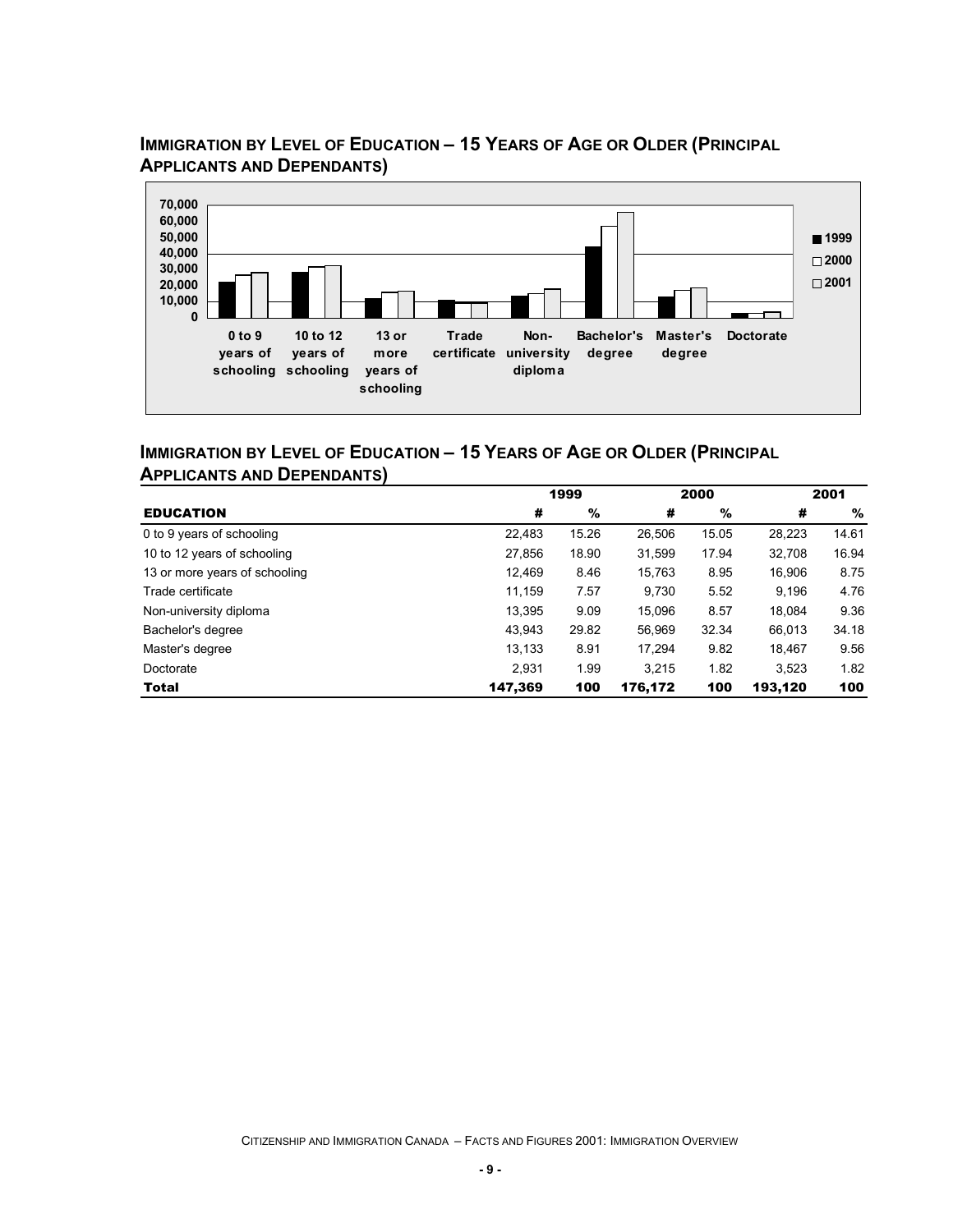

#### **IMMIGRATION BY AGE AND GENDER, 2001 (PRINCIPAL APPLICANTS AND DEPENDANTS)**

#### **IMMIGRATION BY AGE AND GENDER (PRINCIPAL APPLICANTS AND DEPENDANTS)**

|               |                  |         | 1999  |         |       | 2001    |       |
|---------------|------------------|---------|-------|---------|-------|---------|-------|
| <b>GENDER</b> | <b>AGE</b>       | #       | ℅     | #       | %     | #       | %     |
| Male          | 0 to 14 years    | 21,747  | 23.37 | 26,176  | 23.31 | 29,082  | 23.55 |
|               | 15 to 24 years   | 12,079  | 12.98 | 14,069  | 12.53 | 15,021  | 12.16 |
|               | 25 to 44 years   | 48,211  | 51.82 | 58,168  | 51.80 | 63,405  | 51.34 |
|               | 45 to 64 years   | 9,181   | 9.87  | 11,499  | 10.24 | 13,272  | 10.75 |
|               | 65 years or more | 1,822   | 1.96  | 2,382   | 2.12  | 2,731   | 2.21  |
|               | Not stated       | 0       | 0.00  | 4       | 0.00  | 1       | 0.00  |
|               | <b>Subtotal</b>  | 93,040  | 100   | 112,298 | 100   | 123,512 | 100   |
| Female        | 0 to 14 years    | 20,805  | 21.48 | 24,964  | 21.71 | 28,141  | 22.19 |
|               | 15 to 24 years   | 16,033  | 16.55 | 18,613  | 16.18 | 19,271  | 15.19 |
|               | 25 to 44 years   | 47,994  | 49.54 | 56,764  | 49.36 | 62,625  | 49.38 |
|               | 45 to 64 years   | 9,375   | 9.68  | 11,491  | 9.99  | 13,300  | 10.49 |
|               | 65 years or more | 2,666   | 2.75  | 3,171   | 2.76  | 3,493   | 2.75  |
|               | Not stated       | 0       | 0.00  | 6       | 0.01  | 0       | 0.00  |
|               | <b>Subtotal</b>  | 96,873  | 100   | 115,009 | 100   | 126,830 | 100   |
|               | Not stated       | 9       |       | 6       |       | 4       |       |
|               | Total            | 189,922 |       | 227,313 |       | 250,346 |       |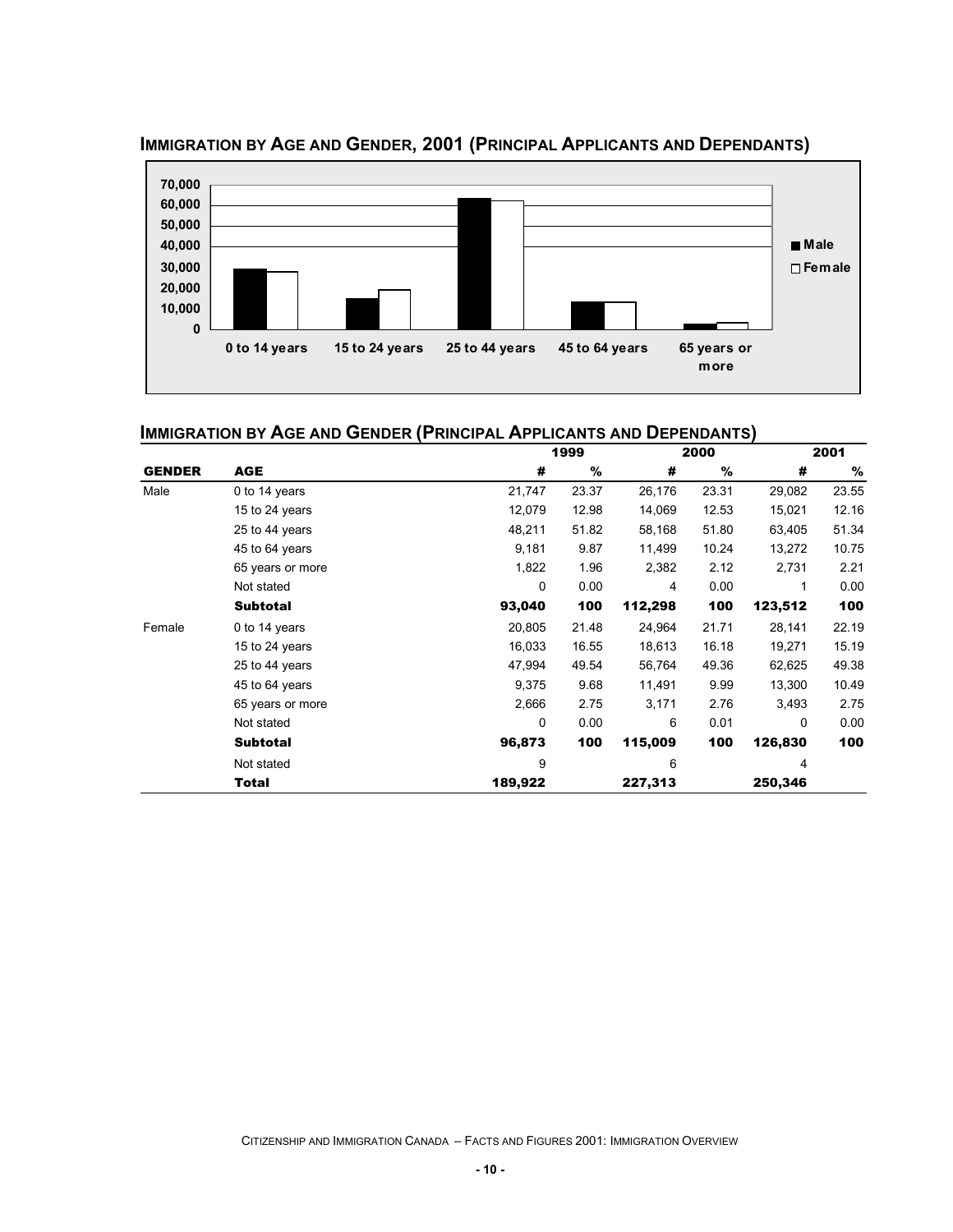#### **IMMIGRATION BY MARITAL STATUS – 15 YEARS OF AGE OR OLDER (PRINCIPAL APPLICANTS AND DEPENDANTS)**



#### **IMMIGRATION BY MARITAL STATUS – 15 YEARS OF AGE OR OLDER (PRINCIPAL APPLICANTS AND DEPENDANTS)**

|                       | 1999    |       |         | 2000  |         | 2001  |
|-----------------------|---------|-------|---------|-------|---------|-------|
| <b>MARITAL STATUS</b> | #       | %     | #       | %     | #       | %     |
| Single                | 39.050  | 26.50 | 48.026  | 27.26 | 53.224  | 27.56 |
| Married               | 101.616 | 68.95 | 120.166 | 68.21 | 131.118 | 67.89 |
| Other*                | 6,678   | 4.53  | 7,822   | 4.44  | 8,684   | 4.50  |
| Not stated            | 25      | 0.02  | 158     | 0.09  | 94      | 0.05  |
| Total                 | 147,369 | 100   | 176.172 | 100   | 193.120 | 100   |

\* Includes divorced, widowed, separated.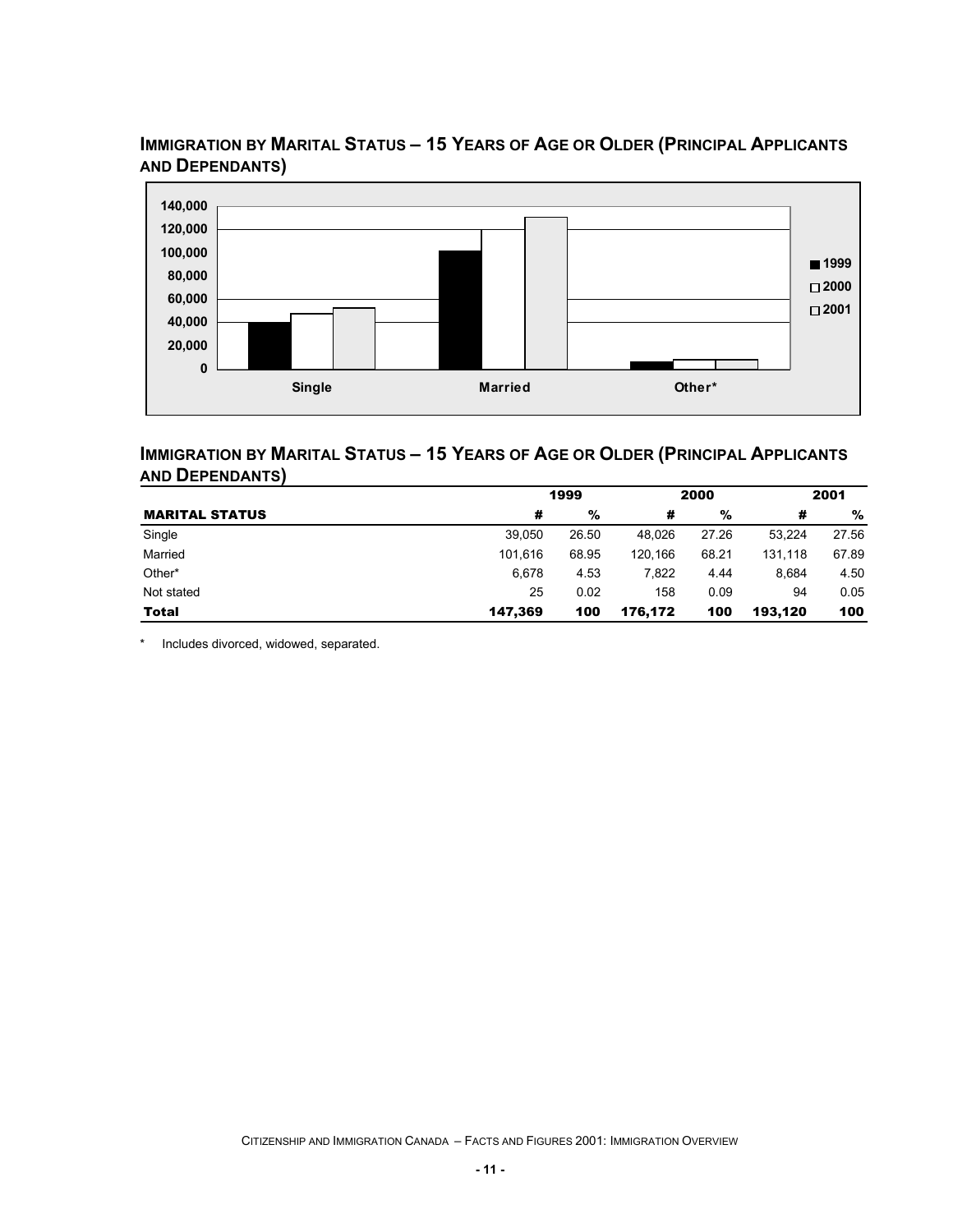

#### **IMMIGRATION BY LANGUAGE ABILITY (PRINCIPAL APPLICANTS AND DEPENDANTS)**

#### **IMMIGRATION BY LANGUAGE ABILITY (PRINCIPAL APPLICANTS AND DEPENDANTS)**

|                         | 1999    |       |         | 2000  |         | 2001  |  |
|-------------------------|---------|-------|---------|-------|---------|-------|--|
| <b>LANGUAGE ABILITY</b> | #       | %     | #       | %     | #       | %     |  |
| English                 | 92.600  | 48.76 | 107.779 | 47.41 | 114.775 | 45.85 |  |
| French                  | 9.540   | 5.02  | 10.362  | 4.56  | 11.315  | 4.52  |  |
| Both French and English | 7.646   | 4.03  | 9.904   | 4.36  | 13.027  | 5.20  |  |
| Neither                 | 80.136  | 42.19 | 99.268  | 43.67 | 111.229 | 44.43 |  |
| Total                   | 189.922 | 100   | 227.313 | 100   | 250.346 | 100   |  |

#### **IMMIGRATION BY AGE AND LANGUAGE ABILITY – CHILDREN UNDER 15 YEARS OF AGE (PRINCIPAL APPLICANTS AND DEPENDANTS)**

|                | <b>LANGUAGE ABILITY</b> |        | 1999  |        |       | 2001   |       |  |
|----------------|-------------------------|--------|-------|--------|-------|--------|-------|--|
| <b>AGE</b>     |                         | #      | $\%$  | #      | ℅     | #      | %     |  |
| 0 to 4 years   | English                 | 2,012  | 1.58  | 2,228  | 1.45  | 2,172  | 1.27  |  |
|                | French                  | 497    | 0.39  | 518    | 0.34  | 515    | 0.30  |  |
|                | Both French and English | 37     | 0.03  | 48     | 0.03  | 59     | 0.03  |  |
|                | <b>Neither</b>          | 10,560 | 8.27  | 13,331 | 8.69  | 15,967 | 9.30  |  |
|                | <b>Subtotal</b>         | 13,106 | 10.27 | 16,125 | 10.51 | 18,713 | 10.90 |  |
| 5 to 9 years   | English                 | 3,797  | 2.97  | 4,541  | 2.96  | 5,294  | 3.08  |  |
|                | French                  | 752    | 0.59  | 851    | 0.55  | 914    | 0.53  |  |
|                | Both French and English | 95     | 0.07  | 116    | 0.08  | 133    | 0.08  |  |
|                | Neither                 | 10,123 | 7.93  | 12,409 | 8.09  | 13,299 | 7.75  |  |
|                | <b>Subtotal</b>         | 14,767 | 11.57 | 17,917 | 11.68 | 19,640 | 11.44 |  |
| 10 to 14 years | English                 | 4,549  | 3.56  | 5,622  | 3.66  | 6,780  | 3.95  |  |
|                | French                  | 659    | 0.52  | 807    | 0.53  | 853    | 0.50  |  |
|                | Both French and English | 123    | 0.10  | 138    | 0.09  | 248    | 0.14  |  |
|                | Neither                 | 9,349  | 7.32  | 10,532 | 6.86  | 10,992 | 6.40  |  |
|                | <b>Subtotal</b>         | 14,680 | 11.50 | 17,099 | 11.15 | 18,873 | 10.99 |  |
|                | Total                   | 42,553 | 100   | 51,141 | 100   | 57,226 | 100   |  |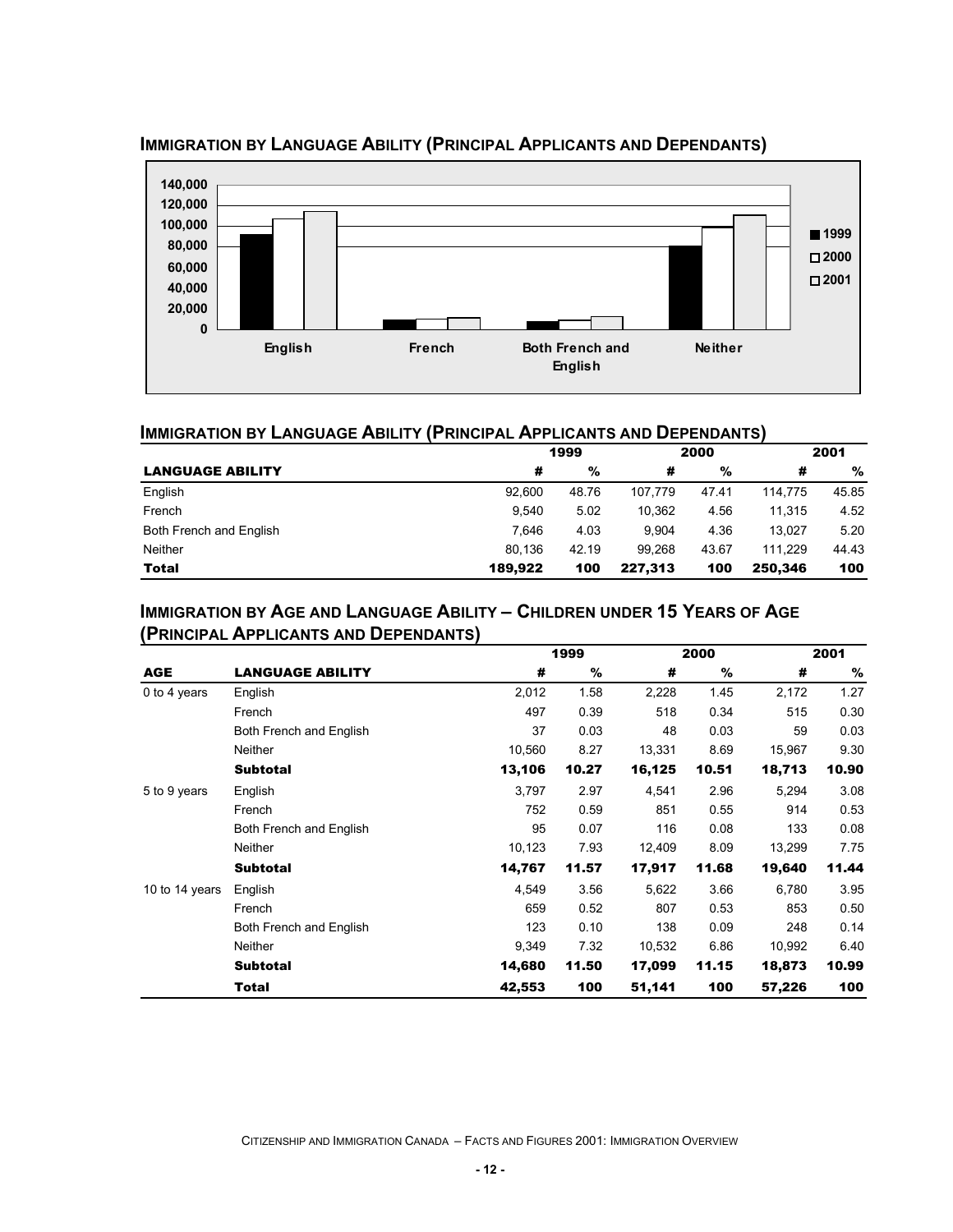|                                              |         | 1999  | 2000  |         |       |             | 2001    |       |       |  |
|----------------------------------------------|---------|-------|-------|---------|-------|-------------|---------|-------|-------|--|
| <b>SKILL LEVEL</b>                           | #       | %     | %     | #       | %     | %           | #       | %     | %     |  |
| Skill Level O                                | 2,863   | 1.51  | 2.85  | 3,910   | 1.72  | 3.24        | 4,870   | 1.95  | 3.71  |  |
| Skill Level A                                | 32,767  | 17.25 | 32.59 | 42,328  |       | 18.62 35.10 | 46,669  | 18.64 | 35.55 |  |
| Skill Level B                                | 14,495  | 7.63  | 14.42 | 16,697  | 7.35  | 13.85       | 18,233  | 7.28  | 13.89 |  |
| Skill Level C                                | 5.065   | 2.67  | 5.04  | 6,619   | 2.91  | 5.49        | 6,928   | 2.77  | 5.28  |  |
| Skill Level D                                | 1,152   | 0.61  | 1.15  | 1.203   | 0.53  | 1.00        | 1.183   | 0.47  | 0.90  |  |
| New Workers (15 Years of Age or Older)       | 42.483  | 22.37 | 42.26 | 48,136  | 21.18 | 39.92       | 51,753  | 20.67 | 39.43 |  |
| Industrial Codes (15 Years of Age or Older)  | 1,709   | 0.90  | 1.70  | 1,696   | 0.75  | 1.41        | 1,632   | 0.65  | 1.24  |  |
| <b>Subtotal - Intending to Work</b>          | 100,534 | 52.94 | 100   | 120,589 | 53.06 | 100         | 131,268 | 52.43 | 100   |  |
| Children Under 15 Years of Age               | 42,553  | 22.41 |       | 51,141  | 22.50 |             | 57,226  | 22.86 |       |  |
| Students (15 Years of Age or Older)          | 16.463  | 8.67  |       | 19.542  | 8.60  |             | 21.836  | 8.72  |       |  |
| Retired (15 Years of Age or Older)           | 4,775   | 2.51  |       | 6,539   | 2.88  |             | 7,184   | 2.87  |       |  |
| Other Non-workers (15 Years of Age or Older) | 25,588  | 13.47 |       | 29,496  | 12.98 |             | 32,815  | 13.11 |       |  |
| Not stated                                   | 9       | 0.00  |       | 6       | 0.00  |             | 17      | 0.01  |       |  |
| Total                                        | 189,922 | 100   |       | 227,313 | 100   |             | 250,346 | 100   |       |  |

#### **IMMIGRATION BY SKILL LEVEL\* AND LABOUR MARKET INTENTION (PRINCIPAL APPLICANTS AND DEPENDANTS)**

\* Skill Levels are based on the National Occupational Classification system.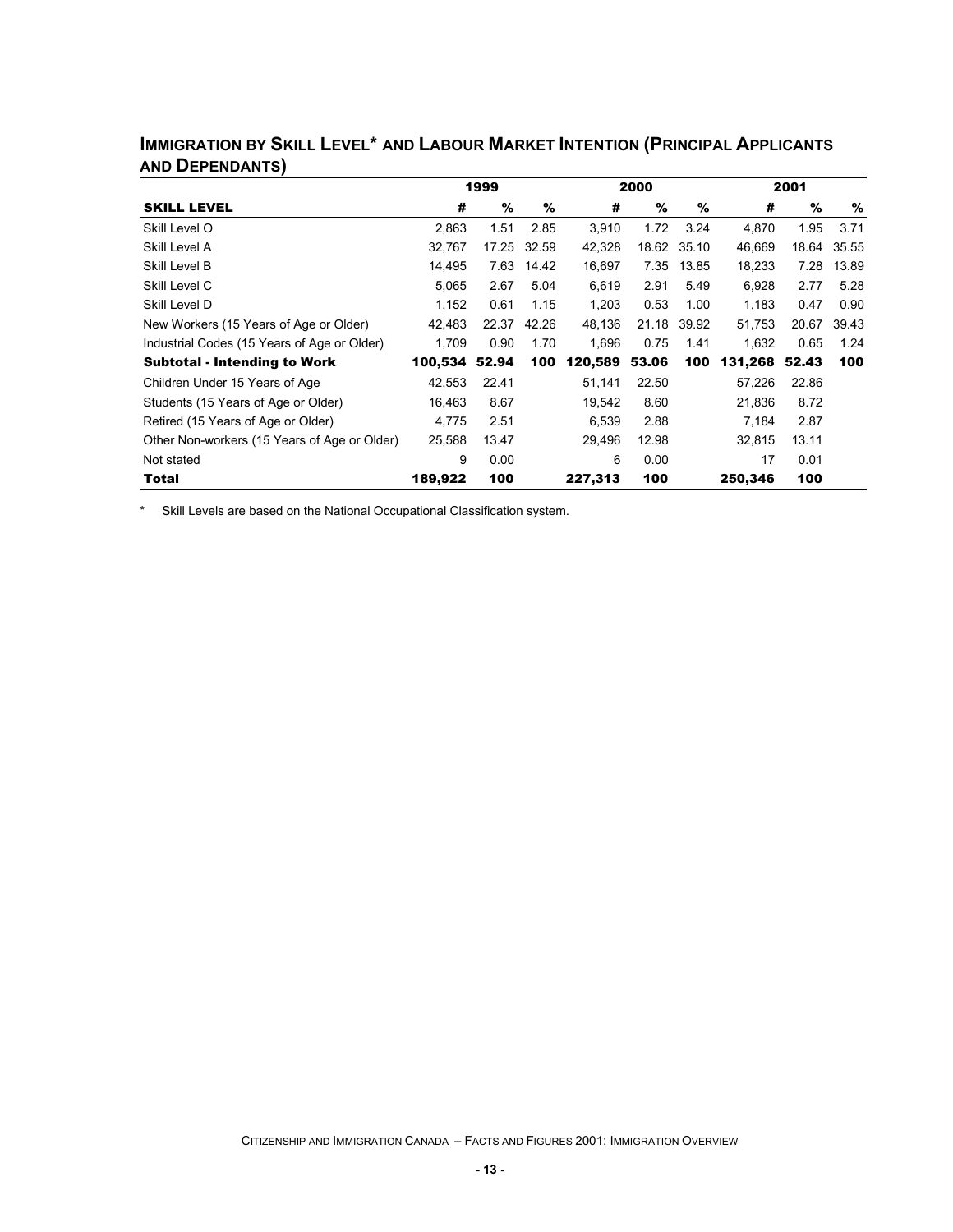#### **IMMIGRATION – INTENDING TO WORK BY LANGUAGE ABILITY – 15 YEARS OF AGE OR OLDER (PRINCIPAL APPLICANTS AND DEPENDANTS)**



#### **IMMIGRATION – INTENDING TO WORK BY LANGUAGE ABILITY – 15 YEARS OF AGE OR OLDER (PRINCIPAL APPLICANTS AND DEPENDANTS)**

|                         | 1999    |       |         | 2000  | 2001    |       |
|-------------------------|---------|-------|---------|-------|---------|-------|
| <b>LANGUAGE ABILITY</b> | #       | %     | #       | %     | #       | %     |
| English                 | 64.182  | 63.84 | 72.680  | 60.27 | 74.784  | 56.97 |
| French                  | 5,956   | 5.92  | 6.198   | 5.14  | 6.599   | 5.03  |
| Both French and English | 6.408   | 6.37  | 8.308   | 6.89  | 10.710  | 8.16  |
| <b>Neither</b>          | 23.988  | 23.86 | 33.403  | 27.70 | 39.175  | 29.84 |
| Total                   | 100.534 | 100   | 120.589 | 100   | 131.268 | 100   |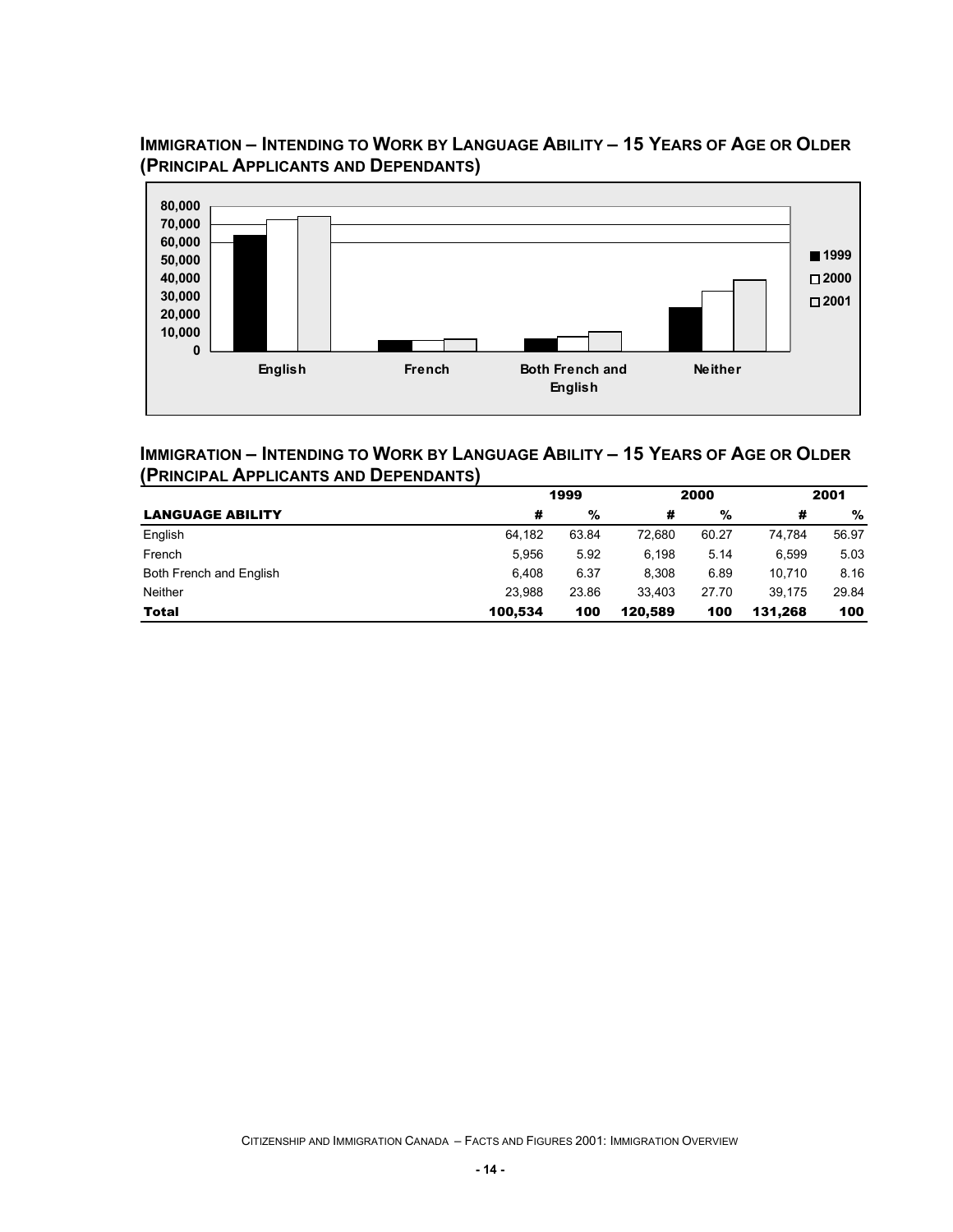## **MONTRÉAL PROFILE**

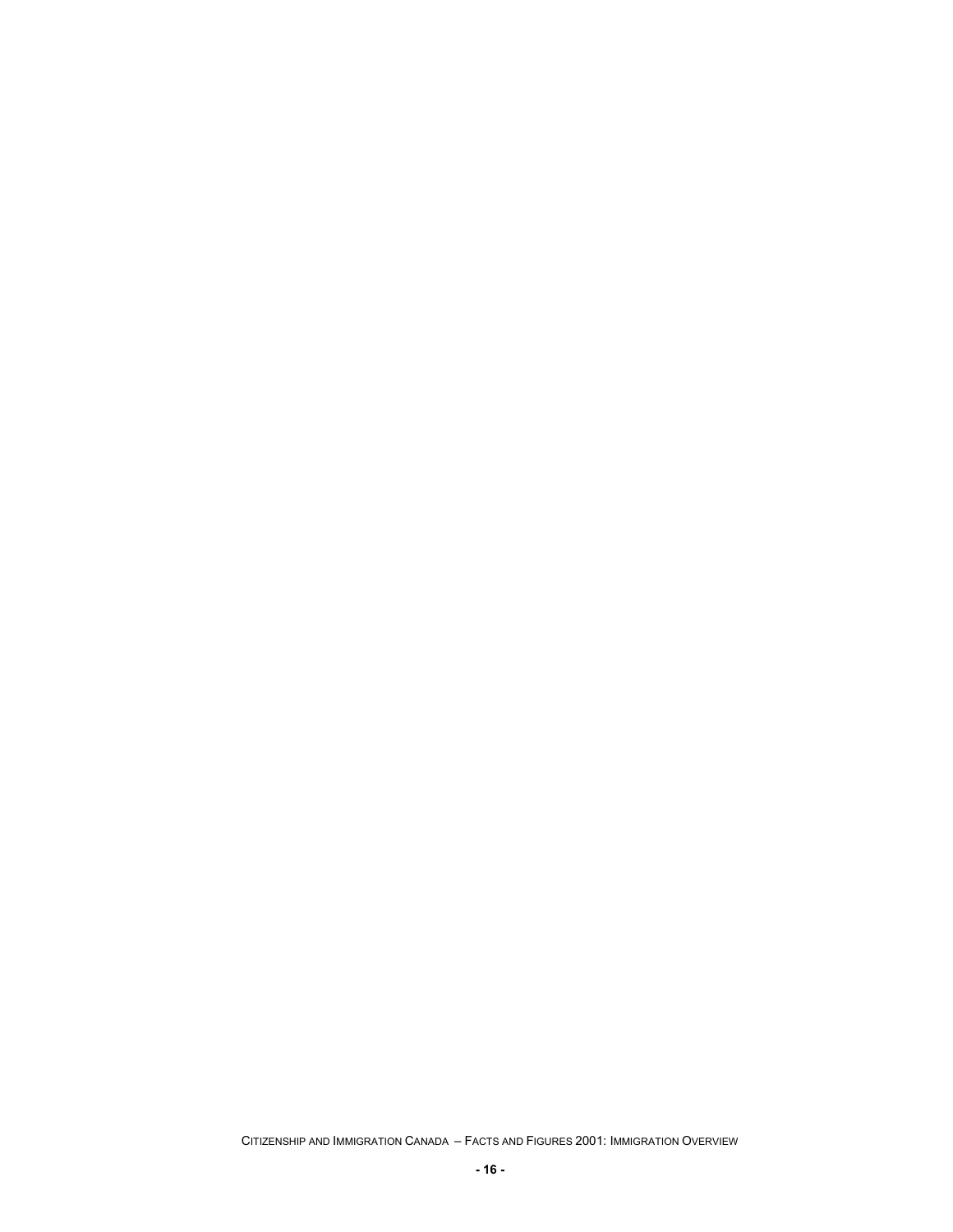#### **MONTRÉAL BY LEVEL (PRINCIPAL APPLICANTS AND DEPENDANTS)**

|                                      | 1999           |       | 2000   | 2001  |        |       |
|--------------------------------------|----------------|-------|--------|-------|--------|-------|
| <b>IMMIGRANTS</b>                    | #              | $\%$  | #      | %     | #      | %     |
| Spouse                               | 4,425          | 17.74 | 4,812  | 17.10 | 4,970  | 15.36 |
| Parents and Grandparents             | 841            | 3.37  | 932    | 3.31  | 1,116  | 3.45  |
| <b>Others</b>                        | 1,153          | 4.62  | 1,079  | 3.83  | 1,182  | 3.65  |
| <b>Total Family</b>                  | 6,419          | 25.73 | 6,823  | 24.24 | 7,268  | 22.46 |
| <b>Skilled Workers</b>               | 9,030          | 36.20 | 11,152 | 39.63 | 15,195 | 46.95 |
| <b>Business Immigrants</b>           | 3,233          | 12.96 | 3,486  | 12.39 | 4,387  | 13.55 |
| Provincial/Territorial Nominees      | $\overline{2}$ | 0.01  | 1      | 0.00  | 6      | 0.02  |
| <b>Total Economic</b>                | 12,265         | 49.17 | 14,639 | 52.02 | 19,588 | 60.52 |
| Live-in Caregivers                   | 377            | 1.51  | 265    | 0.94  | 206    | 0.64  |
| Post-Determination Refugee Claimants | 67             | 0.27  | 47     | 0.17  | 14     | 0.04  |
| Deferred Removal Orders              | 173            | 0.69  | 64     | 0.23  | 13     | 0.04  |
| <b>Total Other</b>                   | 617            | 2.47  | 376    | 1.34  | 233    | 0.72  |
| <b>Total Immigrants</b>              | 19,301         | 77.37 | 21,838 | 77.60 | 27,089 | 83.70 |
| Government Assisted Refugees         | 520            | 2.08  | 627    | 2.23  | 496    | 1.53  |
| <b>Privately Sponsored Refugees</b>  | 107            | 0.43  | 145    | 0.52  | 175    | 0.54  |
| Refugees Landed in Canada            | 3,953          | 15.85 | 4,083  | 14.51 | 3,410  | 10.54 |
| Dependants Abroad*                   | 1,057          | 4.24  | 1,443  | 5.13  | 1,193  | 3.69  |
| <b>Total Refugees</b>                | 5,637          | 22.60 | 6,298  | 22.39 | 5,274  | 16.30 |
| <b>Total Immigrants/Refugees</b>     | 24,938         | 99.97 | 28,136 | 99.99 | 32,363 | 100   |
| Backlog                              | 5              | 0.02  | 3      | 0.01  | 3      | 0.01  |
| <b>Total</b>                         | 24,943         | 100   | 28,139 | 100   | 32,366 | 100   |

\* Dependants (of a refugee landed in Canada) who live abroad.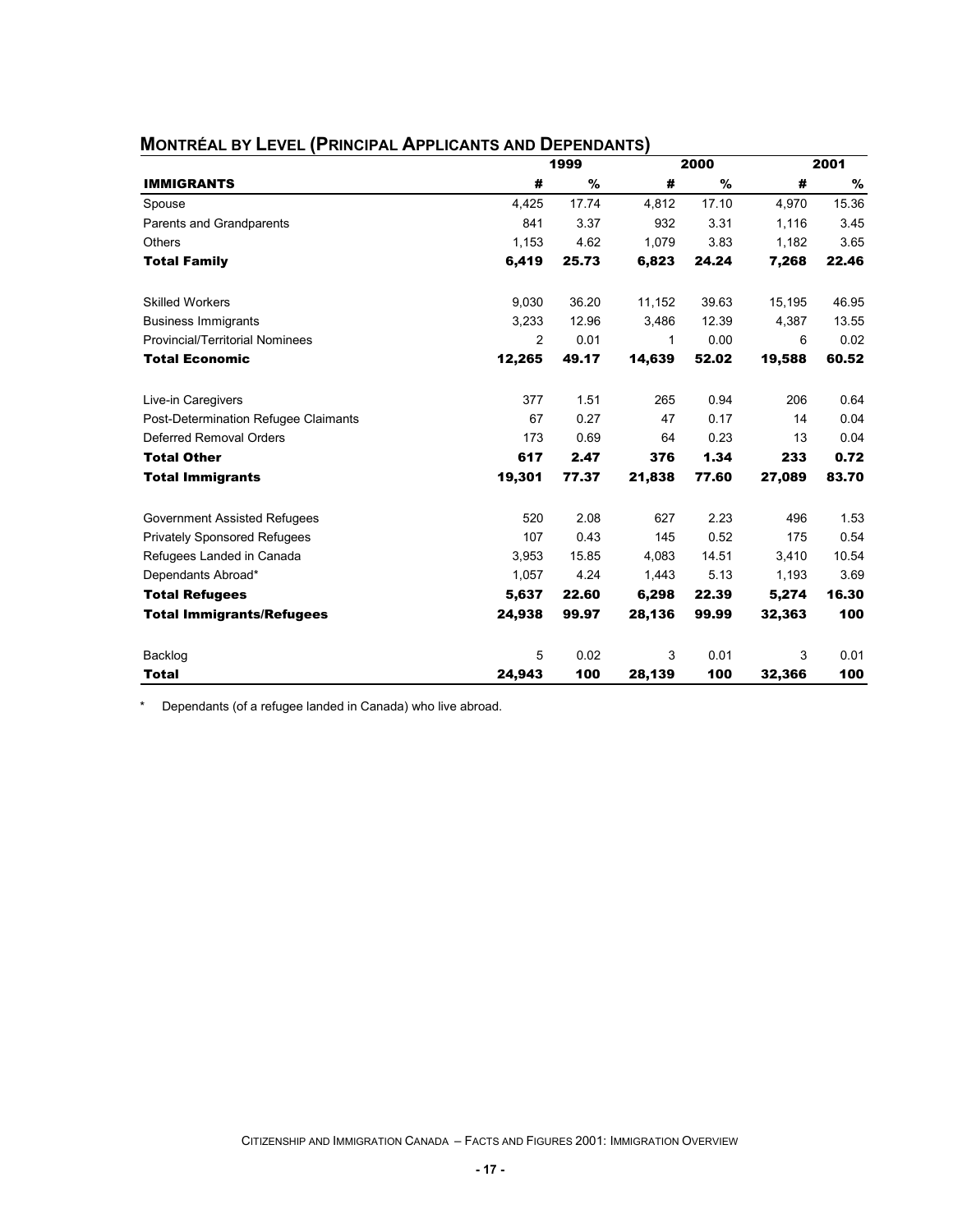

#### **MONTRÉAL BY SOURCE AREA (PRINCIPAL APPLICANTS AND DEPENDANTS)**

#### **MONTRÉAL BY SOURCE AREA (PRINCIPAL APPLICANTS AND DEPENDANTS)**

|                               | 1999   |       |        | 2000  | 2001   |       |
|-------------------------------|--------|-------|--------|-------|--------|-------|
| <b>REGION</b>                 | #      | %     | #      | %     | #      | %     |
| Africa and the Middle East    | 7,083  | 28.40 | 8,371  | 29.75 | 10.674 | 32.98 |
| Asia and Pacific              | 7,911  | 31.72 | 8,792  | 31.24 | 9,083  | 28.06 |
| South and Central America     | 3,361  | 13.47 | 3.423  | 12.16 | 4,482  | 13.85 |
| United States                 | 347    | 1.39  | 415    | 1.47  | 406    | 1.25  |
| Europe and the United Kingdom | 6.195  | 24.84 | 7.094  | 25.21 | 7.650  | 23.64 |
| Not stated                    | 46     | 0.18  | 44     | 0.16  | 71     | 0.22  |
| Total                         | 24.943 | 100   | 28,139 | 100   | 32,366 | 100   |

#### **MONTRÉAL BY TOP TEN SOURCE COUNTRIES (PRINCIPAL APPLICANTS AND DEPENDANTS)**

|                              |        | 1999  |      |        | 2000  |                |        | 2001  |      |
|------------------------------|--------|-------|------|--------|-------|----------------|--------|-------|------|
| <b>COUNTRY</b>               | #      | %     | Rank | #      | %     | Rank           | #      | %     | Rank |
| China, People's Republic of  | 1,715  | 6.88  | 2    | 2,677  | 9.51  | $\overline{2}$ | 3,570  | 11.03 |      |
| France                       | 2,708  | 10.86 |      | 3,056  | 10.86 | 1              | 3,060  | 9.45  | 2    |
| Morocco                      | 1,253  | 5.02  | 4    | 1,871  | 6.65  | 4              | 2,914  | 9.00  | 3    |
| Algeria                      | 1,577  | 6.32  | 3    | 2,000  | 7.11  | 3              | 2,458  | 7.59  | 4    |
| Haiti                        | 1,166  | 4.67  | 5    | 1,214  | 4.31  | 5              | 1,735  | 5.36  | 5    |
| Romania                      | 985    | 3.95  | 6    | 1,142  | 4.06  | 8              | 1,563  | 4.83  | 6    |
| Lebanon                      | 630    | 2.53  | 11   | 707    | 2.51  | 10             | 1,018  | 3.15  | 7    |
| India                        | 911    | 3.65  | 8    | 1,169  | 4.15  | 7              | 1,014  | 3.13  | 8    |
| Pakistan                     | 822    | 3.30  | 9    | 801    | 2.85  | 9              | 1,008  | 3.11  | 9    |
| Sri Lanka                    | 786    | 3.15  | 10   | 1,191  | 4.23  | 6              | 808    | 2.50  | 10   |
| Korea, Republic of           | 953    | 3.82  | 7    | 676    | 2.40  | 11             | 608    | 1.88  | 11   |
| Total for Top Ten Only       | 12,876 | 51.62 |      | 15,828 | 56.24 |                | 19,148 | 59.15 |      |
| <b>Total Other Countries</b> | 12,067 | 48.38 |      | 12,311 | 43.76 |                | 13,218 | 40.85 |      |
| Total                        | 24,943 | 100   |      | 28,139 | 100   |                | 32,366 | 100   |      |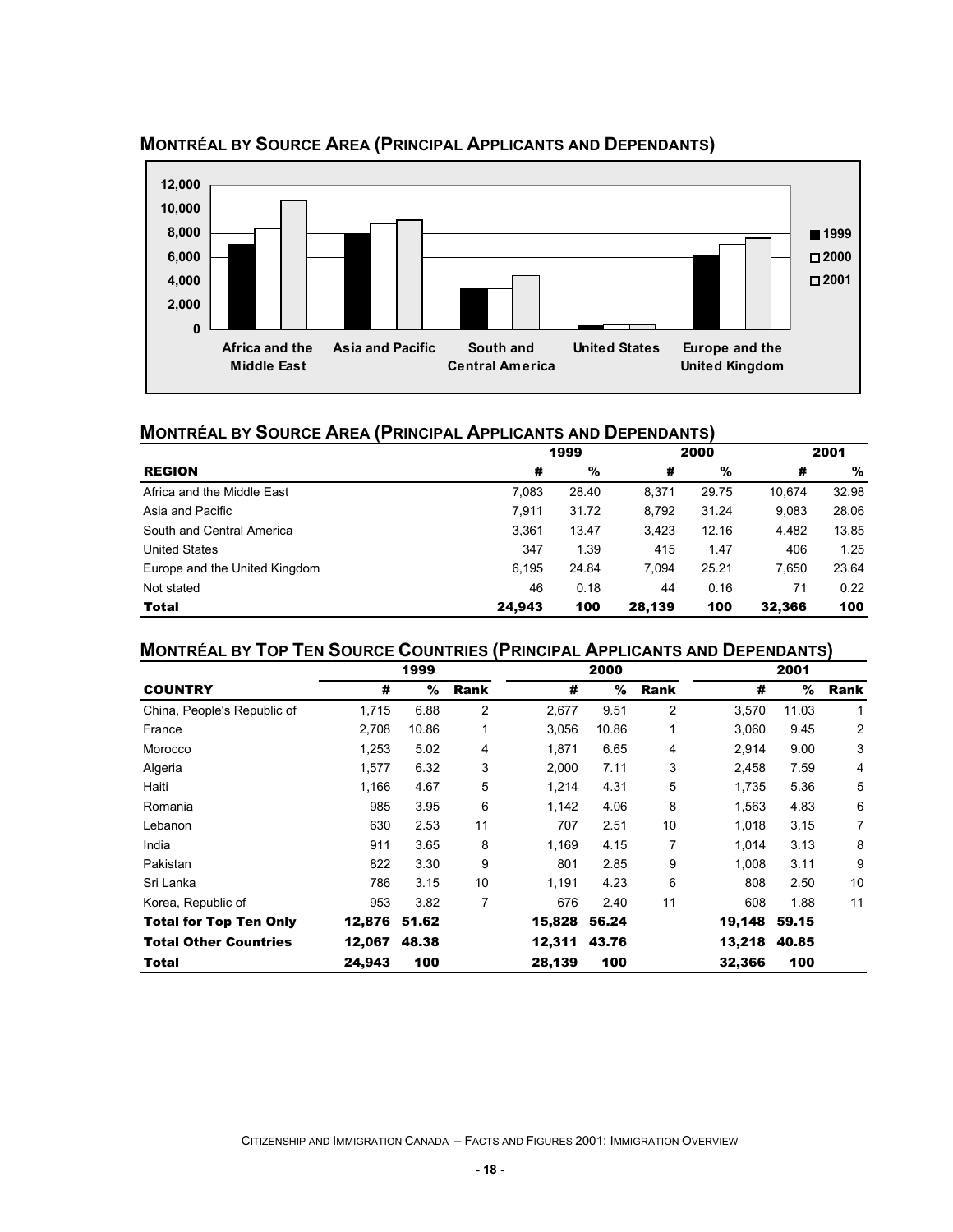#### **MONTRÉAL BY LEVEL OF EDUCATION – 15 YEARS OF AGE OR OLDER (PRINCIPAL APPLICANTS AND DEPENDANTS)**



#### **MONTRÉAL BY LEVEL OF EDUCATION – 15 YEARS OF AGE OR OLDER (PRINCIPAL APPLICANTS AND DEPENDANTS)**

|                               |        | 1999  |        |       | 2001   |       |
|-------------------------------|--------|-------|--------|-------|--------|-------|
| <b>EDUCATION</b>              | #      | %     | #      | %     | #      | %     |
| 0 to 9 years of schooling     | 3,055  | 15.81 | 3,286  | 14.92 | 3,504  | 13.73 |
| 10 to 12 years of schooling   | 4,081  | 21.12 | 4,291  | 19.48 | 4,285  | 16.78 |
| 13 or more years of schooling | 2,208  | 11.42 | 2,590  | 11.76 | 2,949  | 11.55 |
| Trade certificate             | 1,672  | 8.65  | 1,697  | 7.70  | 1,834  | 7.18  |
| Non-university diploma        | 2.271  | 11.75 | 2,883  | 13.09 | 3,580  | 14.02 |
| Bachelor's degree             | 4,278  | 22.13 | 5.140  | 23.34 | 6,689  | 26.20 |
| Master's degree               | 1,268  | 6.56  | 1,540  | 6.99  | 1,988  | 7.79  |
| Doctorate                     | 494    | 2.56  | 598    | 2.72  | 700    | 2.74  |
| Total                         | 19,327 | 100   | 22,025 | 100   | 25,529 | 100   |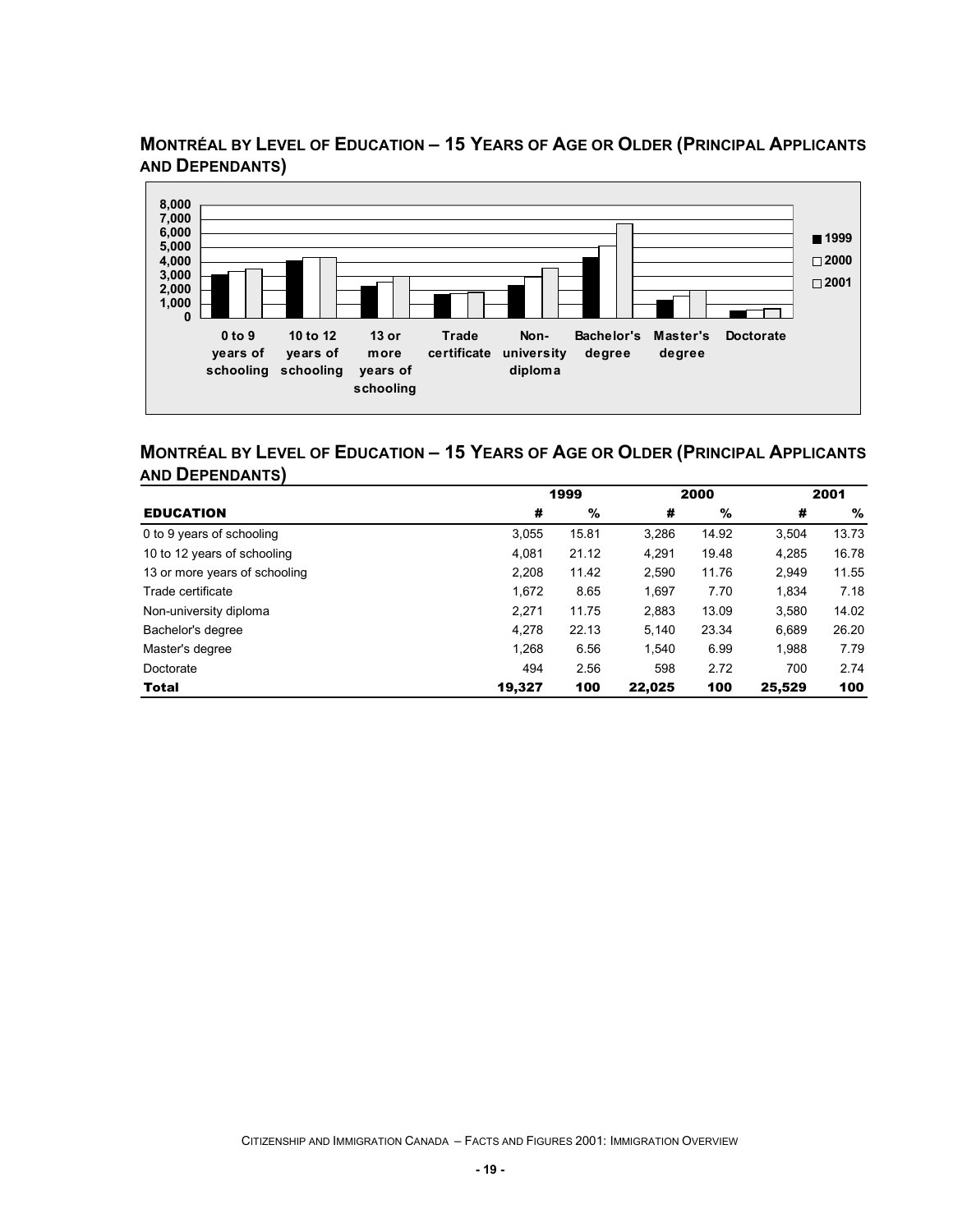

#### **MONTRÉAL BY LANGUAGE ABILITY (PRINCIPAL APPLICANTS AND DEPENDANTS)**

#### **MONTRÉAL BY LANGUAGE ABILITY (PRINCIPAL APPLICANTS AND DEPENDANTS)**

|                         | 1999   |       |        | 2000  | 2001   |       |
|-------------------------|--------|-------|--------|-------|--------|-------|
| <b>LANGUAGE ABILITY</b> | #      | %     | #      | %     | #      | $\%$  |
| English                 | 5.110  | 20.49 | 5.573  | 19.81 | 5.498  | 16.99 |
| French                  | 6.970  | 27.94 | 7.333  | 26.06 | 7.962  | 24.60 |
| Both French and English | 3.848  | 15.43 | 5.296  | 18.82 | 7.151  | 22.09 |
| <b>Neither</b>          | 9.015  | 36.14 | 9.937  | 35.31 | 11.755 | 36.32 |
| Total                   | 24.943 | 100   | 28.139 | 100   | 32.366 | 100   |

#### **MONTRÉAL BY AGE AND LANGUAGE ABILITY - CHILDREN UNDER 15 YEARS OF AGE (PRINCIPAL APPLICANTS AND DEPENDANTS)**

|                | <b>LANGUAGE ABILITY</b> |       | 1999  |       |       | 2001  |       |  |
|----------------|-------------------------|-------|-------|-------|-------|-------|-------|--|
| <b>AGE</b>     |                         | #     | %     | #     | $\%$  | #     | %     |  |
| 0 to 4 years   | English                 | 103   | 0.61  | 126   | 0.69  | 94    | 0.46  |  |
|                | French                  | 357   | 2.12  | 385   | 2.10  | 338   | 1.65  |  |
|                | Both French and English | 12    | 0.07  | 16    | 0.09  | 20    | 0.10  |  |
|                | <b>Neither</b>          | 1,265 | 7.51  | 1,483 | 8.09  | 1,906 | 9.29  |  |
|                | <b>Subtotal</b>         | 1,737 | 10.31 | 2,010 | 10.96 | 2,358 | 11.50 |  |
| 5 to 9 years   | English                 | 199   | 1.18  | 235   | 1.28  | 202   | 0.98  |  |
|                | French                  | 528   | 3.13  | 579   | 3.16  | 599   | 2.92  |  |
|                | Both French and English | 41    | 0.24  | 46    | 0.25  | 40    | 0.20  |  |
|                | <b>Neither</b>          | 1,202 | 7.13  | 1,254 | 6.84  | 1,470 | 7.17  |  |
|                | <b>Subtotal</b>         | 1,970 | 11.69 | 2,114 | 11.53 | 2,311 | 11.27 |  |
| 10 to 14 years | English                 | 209   | 1.24  | 217   | 1.18  | 241   | 1.17  |  |
|                | French                  | 472   | 2.80  | 535   | 2.92  | 517   | 2.52  |  |
|                | Both French and English | 55    | 0.33  | 61    | 0.33  | 78    | 0.38  |  |
|                | <b>Neither</b>          | 1,173 | 6.96  | 1,177 | 6.42  | 1,332 | 6.49  |  |
|                | <b>Subtotal</b>         | 1,909 | 11.33 | 1,990 | 10.85 | 2,168 | 10.57 |  |
|                | Total                   | 5,616 | 100   | 6,114 | 100   | 6,837 | 100   |  |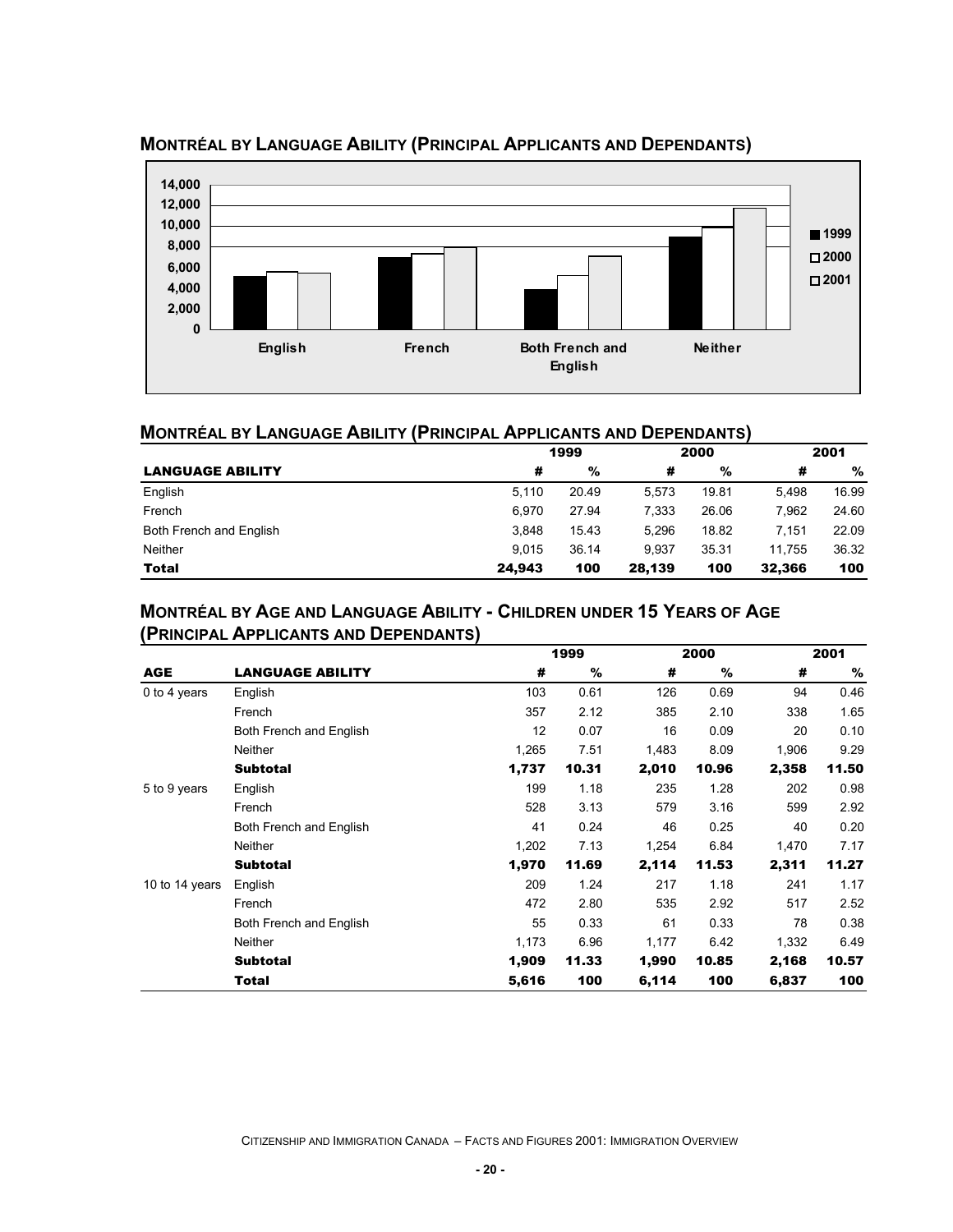|                                              | 1999   |       |       |        | 2000  |       | 2001   |       |       |
|----------------------------------------------|--------|-------|-------|--------|-------|-------|--------|-------|-------|
| <b>SKILL LEVEL</b>                           | #      | %     | %     | #      | %     | $\%$  | #      | $\%$  | $\%$  |
| Skill Level O                                | 904    | 3.62  | 6.43  | 1,244  | 4.42  | 7.66  | 1,619  | 5.00  | 8.65  |
| Skill Level A                                | 2,895  | 11.61 | 20.59 | 3,641  | 12.94 | 22.43 | 4,649  | 14.36 | 24.83 |
| Skill Level B                                | 2,265  | 9.08  | 16.11 | 3,024  | 10.75 | 18.63 | 3,787  | 11.70 | 20.22 |
| Skill Level C                                | 1.059  | 4.25  | 7.53  | 1,498  | 5.32  | 9.23  | 1,752  | 5.41  | 9.36  |
| Skill Level D                                | 136    | 0.55  | 0.97  | 224    | 0.80  | 1.38  | 245    | 0.76  | 1.31  |
| New Workers (15 Years of Age or Older)       | 6,498  | 26.05 | 46.22 | 6,381  | 22.68 | 39.31 | 6,463  | 19.97 | 34.51 |
| Industrial Codes (15 Years of Age or Older)  | 301    | 1.21  | 2.14  | 221    | 0.79  | 1.36  | 211    | 0.65  | 1.13  |
| <b>Subtotal - Intending to Work</b>          | 14,058 | 56.37 | 100   | 16,233 | 57.70 | 100   | 18,726 | 57.85 | 100   |
| Children Under 15 Years of Age               | 5,616  | 22.52 |       | 6,114  | 21.73 |       | 6,837  | 21.12 |       |
| Students (15 Years of Age or Older)          | 2,318  | 9.29  |       | 2,401  | 8.53  |       | 2,897  | 8.95  |       |
| Retired (15 Years of Age or Older)           | 377    | 1.51  |       | 499    | 1.77  |       | 539    | 1.67  |       |
| Other Non-workers (15 Years of Age or Older) | 2,570  | 10.30 |       | 2,890  | 10.27 |       | 3,359  | 10.38 |       |
| <b>Not Stated</b>                            | 4      | 0.02  |       | 2      | 0.01  |       | 8      | 0.02  |       |
| Total                                        | 24,943 | 100   |       | 28,139 | 100   |       | 32,366 | 100   |       |

#### **MONTRÉAL BY SKILL LEVEL\* AND LABOUR MARKET INTENTION (PRINCIPAL APPLICANTS AND DEPENDANTS)**

\* Skill Levels are based on the National Occupational Classification system.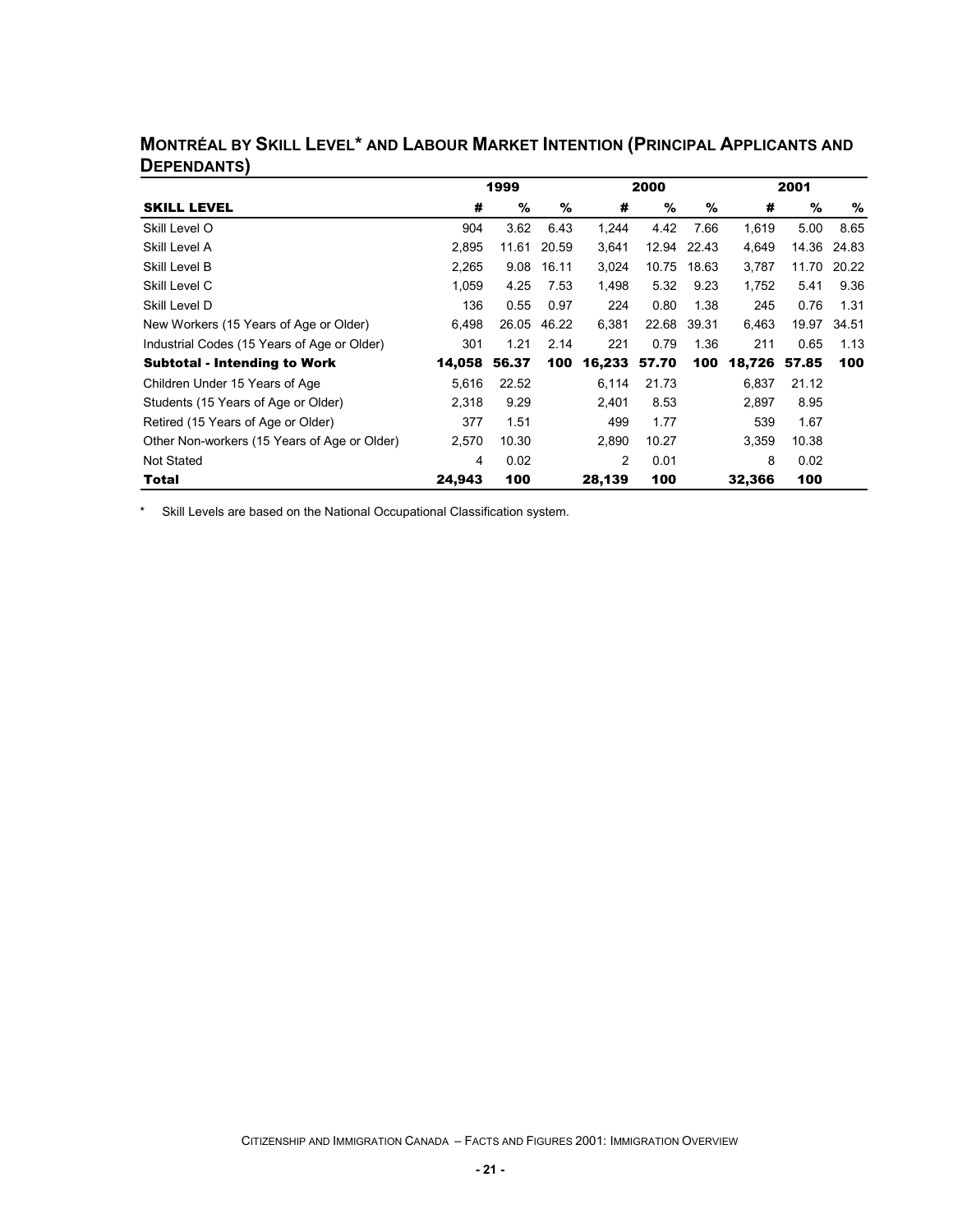#### **MONTRÉAL – INTENDING TO WORK BY LANGUAGE ABILITY – 15 YEARS OF AGE OR OLDER (PRINCIPAL APPLICANTS AND DEPENDANTS)**



#### **MONTRÉAL – INTENDING TO WORK BY LANGUAGE ABILITY – 15 YEARS OF AGE OR OLDER (PRINCIPAL APPLICANTS AND DEPENDANTS)**

|                         | 1999   |       |        | 2000  | 2001   |       |
|-------------------------|--------|-------|--------|-------|--------|-------|
| <b>LANGUAGE ABILITY</b> | #      | %     | #      | %     | #      | %     |
| English                 | 3.726  | 26.50 | 4.001  | 24.65 | 3.863  | 20.63 |
| French                  | 4,482  | 31.88 | 4.557  | 28.07 | 4.924  | 26.29 |
| Both French and English | 3.331  | 23.69 | 4.602  | 28.35 | 6.118  | 32.67 |
| Neither                 | 2.519  | 17.92 | 3.073  | 18.93 | 3.821  | 20.40 |
| Total                   | 14.058 | 100   | 16.233 | 100   | 18.726 | 100   |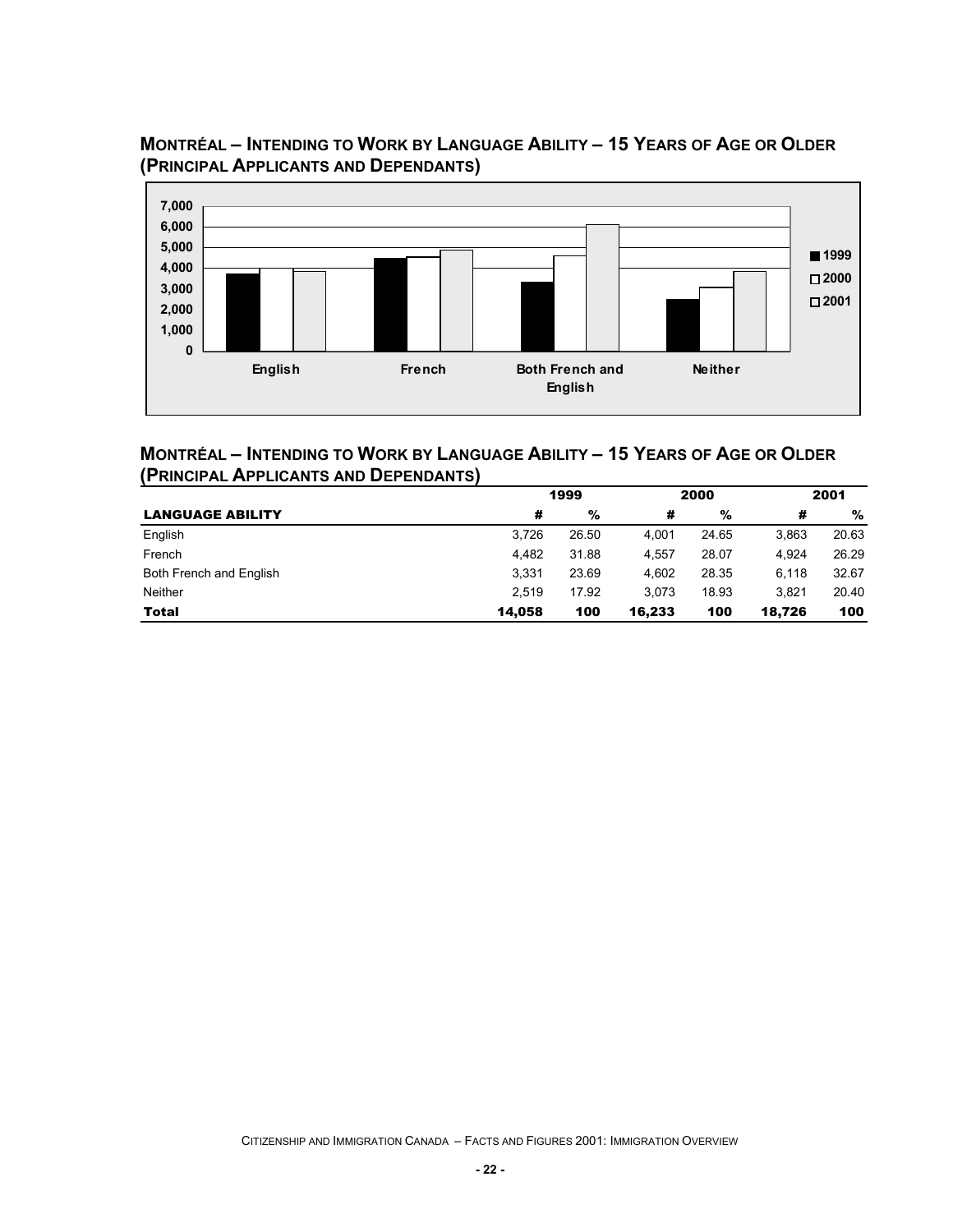### **TORONTO PROFILE**

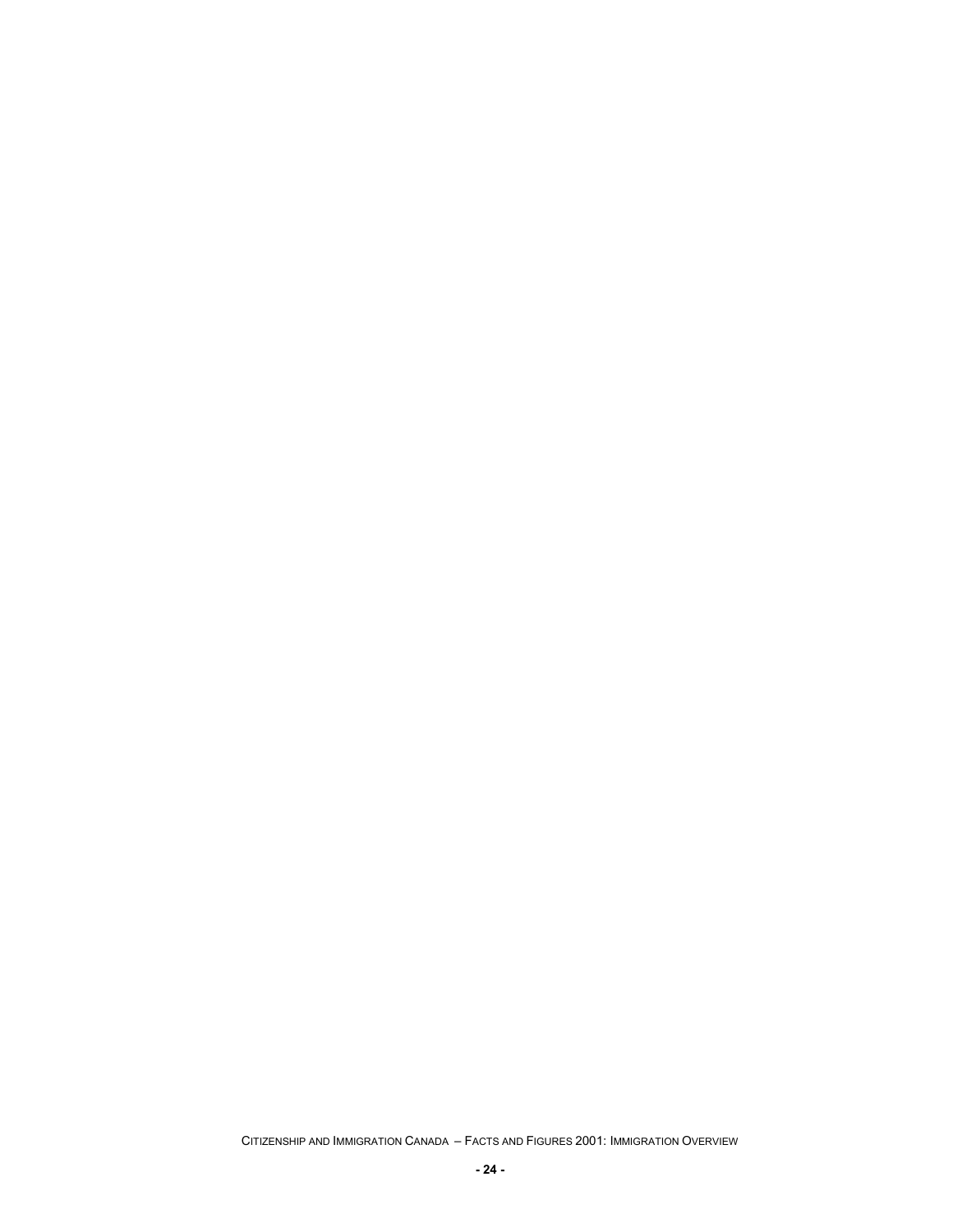#### **TORONTO BY LEVEL (PRINCIPAL APPLICANTS AND DEPENDANTS)**

|                                        |        | 1999  |         | 2000  | 2001    |       |  |
|----------------------------------------|--------|-------|---------|-------|---------|-------|--|
| <b>IMMIGRANTS</b>                      | #      | %     | #       | %     | #       | %     |  |
| Spouse                                 | 13,550 | 16.04 | 15,441  | 14.03 | 16,433  | 13.14 |  |
| Parents and Grandparents               | 6,958  | 8.24  | 8,900   | 8.09  | 11,359  | 9.08  |  |
| <b>Others</b>                          | 3,554  | 4.21  | 3,403   | 3.09  | 3,443   | 2.75  |  |
| <b>Total Family</b>                    | 24,062 | 28.49 | 27,744  | 25.21 | 31,235  | 24.97 |  |
| <b>Skilled Workers</b>                 | 47,564 | 56.30 | 67,485  | 61.32 | 78,557  | 62.81 |  |
| <b>Business Immigrants</b>             | 3,377  | 4.00  | 3,909   | 3.55  | 4,462   | 3.57  |  |
| <b>Provincial/Territorial Nominees</b> | 17     | 0.02  | 64      | 0.06  | 91      | 0.07  |  |
| <b>Total Economic</b>                  | 50,958 | 60.32 | 71,458  | 64.93 | 83,110  | 66.45 |  |
| Live-in Caregivers                     | 662    | 0.78  | 585     | 0.53  | 623     | 0.50  |  |
| Post-Determination Refugee Claimants   | 65     | 0.08  | 61      | 0.06  | 41      | 0.03  |  |
| Deferred Removal Orders                | 528    | 0.63  | 189     | 0.17  | 87      | 0.07  |  |
| <b>Total Other</b>                     | 1,255  | 1.49  | 835     | 0.76  | 751     | 0.60  |  |
| <b>Total Immigrants</b>                | 76,275 | 90.30 | 100,037 | 90.90 | 115,096 | 92.02 |  |
| Government Assisted Refugees           | 1,090  | 1.29  | 1,809   | 1.64  | 1,437   | 1.15  |  |
| <b>Privately Sponsored Refugees</b>    | 876    | 1.04  | 1,206   | 1.10  | 1,300   | 1.04  |  |
| Refugees Landed in Canada              | 5,067  | 6.00  | 5,500   | 5.00  | 5,412   | 4.33  |  |
| Dependants Abroad*                     | 1,115  | 1.32  | 1,469   | 1.33  | 1,785   | 1.43  |  |
| <b>Total Refugees</b>                  | 8,148  | 9.65  | 9,984   | 9.07  | 9,934   | 7.95  |  |
| <b>Total Immigrants/Refugees</b>       | 84,423 | 99.95 | 110,021 | 99.97 | 125,030 | 99.97 |  |
| Backlog                                | 52     | 0.06  | 38      | 0.03  | 31      | 0.02  |  |
| Not stated                             | 1      | 0.00  | 0       | 0.00  | 0       | 0.00  |  |
| <b>Total</b>                           | 84,476 | 100   | 110,059 | 100   | 125,061 | 100   |  |

\* Dependants (of a refugee landed in Canada) who live abroad.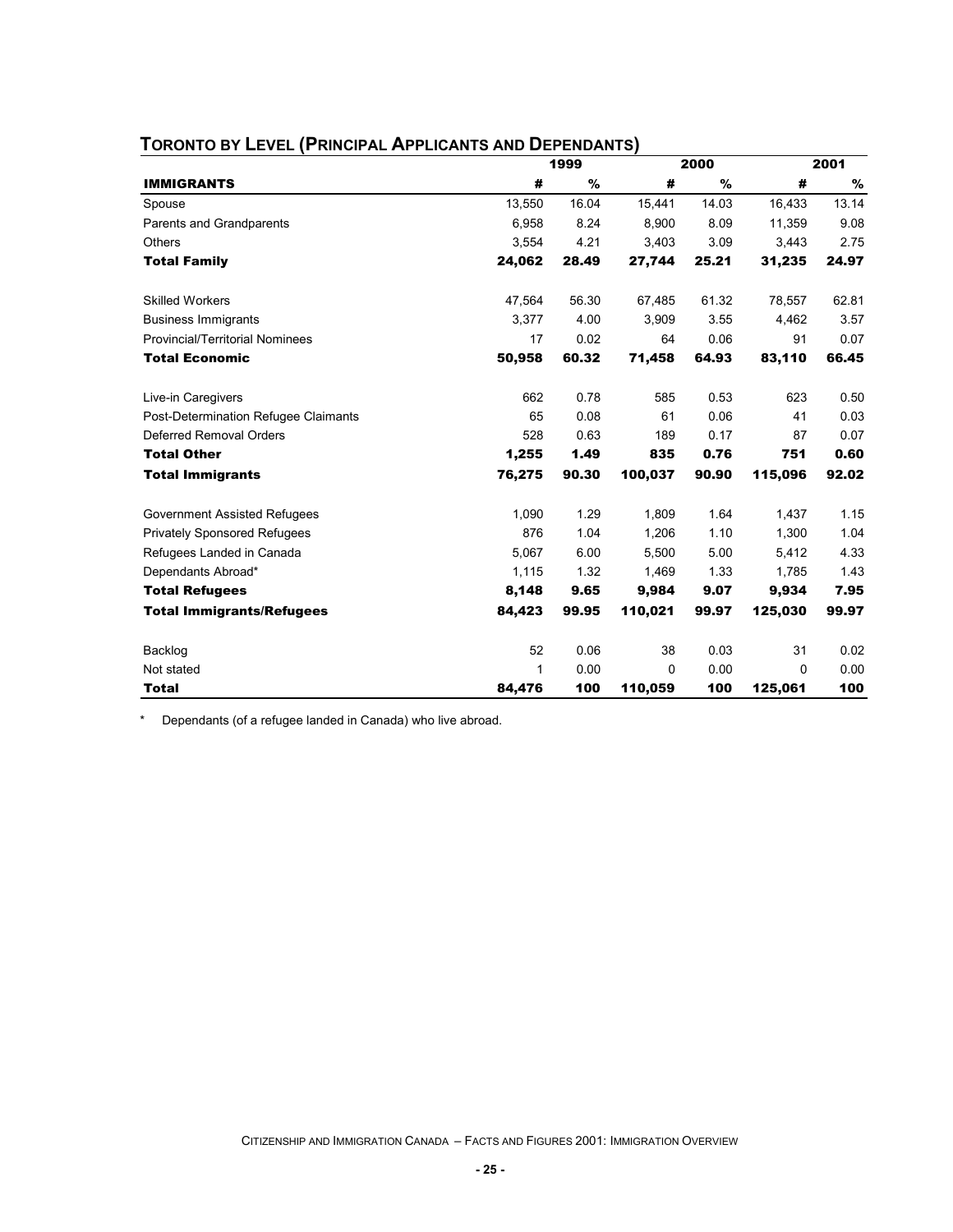

#### **TORONTO BY SOURCE AREA (PRINCIPAL APPLICANTS AND DEPENDANTS)**

#### **TORONTO BY SOURCE AREA (PRINCIPAL APPLICANTS AND DEPENDANTS)**

|                               | 1999   |       |         | 2000  | 2001    |       |  |
|-------------------------------|--------|-------|---------|-------|---------|-------|--|
| <b>REGION</b>                 | #      | %     | #       | %     | #       | %     |  |
| Africa and the Middle East    | 14.128 | 16.72 | 17.745  | 16.12 | 21.037  | 16.82 |  |
| Asia and Pacific              | 45.945 | 54.39 | 65.050  | 59.10 | 74.466  | 59.54 |  |
| South and Central America     | 7,658  | 9.07  | 8.300   | 7.54  | 9.561   | 7.65  |  |
| <b>United States</b>          | 1.857  | 2.20  | 1.981   | 1.80  | 1,896   | 1.52  |  |
| Europe and the United Kingdom | 14.759 | 17.47 | 16.878  | 15.34 | 17.978  | 14.38 |  |
| Not stated                    | 129    | 0.15  | 105     | 0.10  | 123     | 0.10  |  |
| Total                         | 84.476 | 100   | 110.059 | 100   | 125.061 | 100   |  |

#### **TORONTO BY TOP TEN SOURCE COUNTRIES (PRINCIPAL APPLICANTS AND DEPENDANTS)**

|                               |        | 1999  |      |         | 2000  |      |         | 2001  |      |
|-------------------------------|--------|-------|------|---------|-------|------|---------|-------|------|
| <b>COUNTRY</b>                | #      | %     | Rank | #       | %     | Rank | #       | %     | Rank |
| China, People's Republic of   | 13,701 | 16.22 |      | 18,551  | 16.86 | 1    | 21,487  | 17.18 |      |
| India                         | 9,127  | 10.80 | 2    | 15,836  | 14.39 | 2    | 17,596  | 14.07 | 2    |
| Pakistan                      | 6,511  | 7.71  | 3    | 10,754  | 9.77  | 3    | 11,590  | 9.27  | 3    |
| Philippines                   | 3,286  | 3.89  | 5    | 4,031   | 3.66  | 5    | 6,016   | 4.81  | 4    |
| Korea, Republic of            | 3,003  | 3.55  | 7    | 3,536   | 3.21  | 6    | 4,682   | 3.74  | 5    |
| Sri Lanka                     | 3,590  | 4.25  | 4    | 4,237   | 3.85  | 4    | 4,277   | 3.42  | 6    |
| United Arab Emirates          | 1,222  | 1.45  | 16   | 2,258   | 2.05  | 8    | 3,341   | 2.67  | 7    |
| Iran                          | 3,136  | 3.71  | 6    | 3,033   | 2.76  | 7    | 2,974   | 2.38  | 8    |
| Saudi Arabia                  | 1,071  | 1.27  | 18   | 1,464   | 1.33  | 17   | 2,603   | 2.08  | 9    |
| Romania                       | 1,384  | 1.64  | 15   | 1,911   | 1.74  | 13   | 2,445   | 1.96  | 10   |
| Russia                        | 2,263  | 2.68  | 8    | 2,149   | 1.95  | 9    | 2,429   | 1.94  | 12   |
| Jamaica                       | 1,985  | 2.35  | 9    | 2,068   | 1.88  | 10   | 2,336   | 1.87  | 13   |
| <b>United States</b>          | 1,857  | 2.20  | 10   | 1,981   | 1.80  | 12   | 1,896   | 1.52  | 15   |
| <b>Total for Top Ten Only</b> | 48,459 | 57.36 |      | 66,453  | 60.38 |      | 77,011  | 61.58 |      |
| <b>Total Other Countries</b>  | 36,017 | 42.64 |      | 43,606  | 39.62 |      | 48,050  | 38.42 |      |
| Total                         | 84,476 | 100   |      | 110,059 | 100   |      | 125,061 | 100   |      |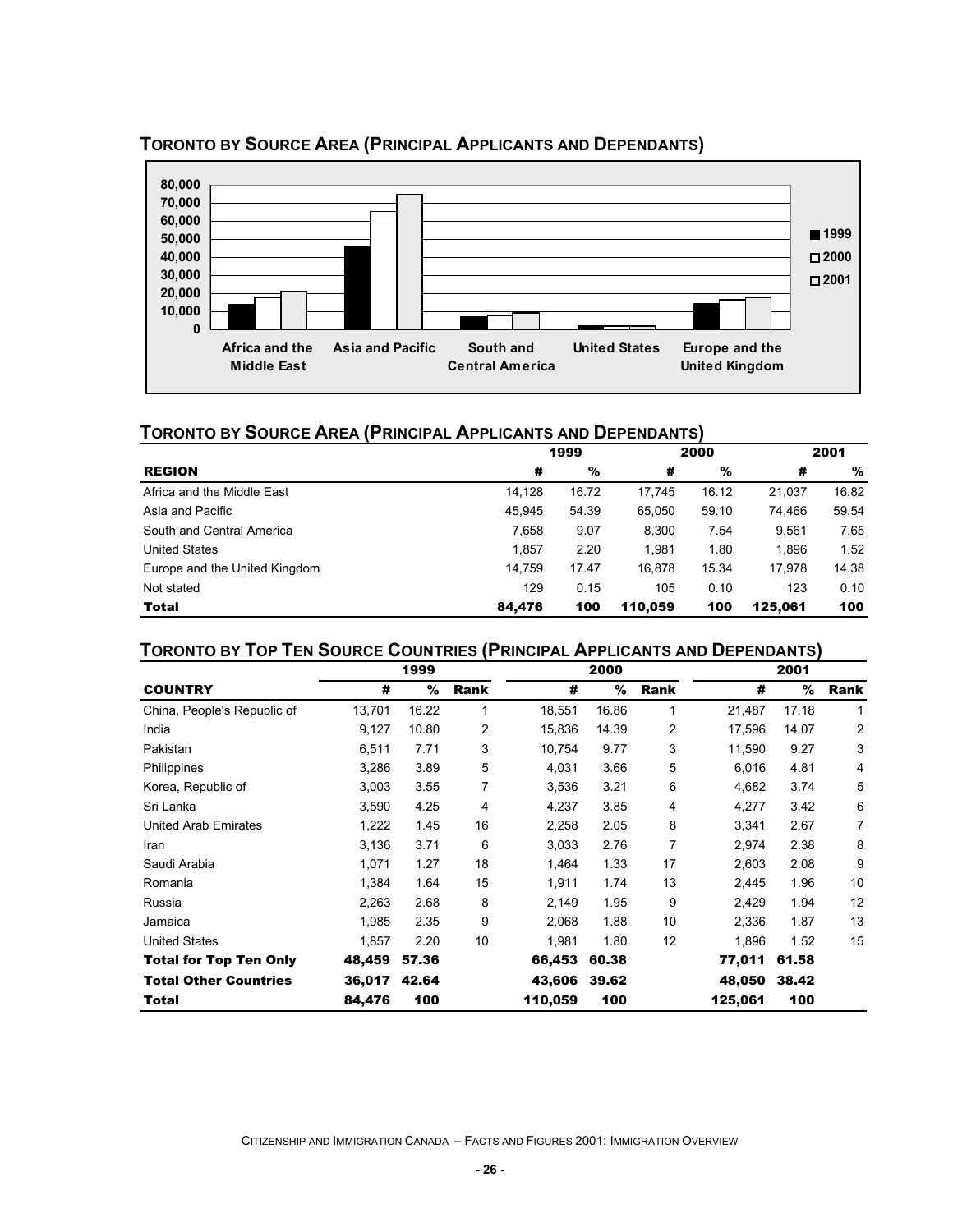#### **TORONTO BY LEVEL OF EDUCATION – 15 YEARS OF AGE OR OLDER (PRINCIPAL APPLICANTS AND DEPENDANTS)**



#### **TORONTO BY LEVEL OF EDUCATION – 15 YEARS OF AGE OR OLDER (PRINCIPAL APPLICANTS AND DEPENDANTS)**

|                               |        | 1999  |        |       | 2001   |       |  |
|-------------------------------|--------|-------|--------|-------|--------|-------|--|
| <b>EDUCATION</b>              | #      | %     | #      | %     | #      | %     |  |
| 0 to 9 years of schooling     | 9,446  | 14.46 | 11,693 | 13.79 | 12,860 | 13.45 |  |
| 10 to 12 years of schooling   | 12,432 | 19.03 | 14,739 | 17.38 | 15,959 | 16.70 |  |
| 13 or more years of schooling | 4,906  | 7.51  | 6,698  | 7.90  | 7,407  | 7.75  |  |
| Trade certificate             | 4,178  | 6.39  | 3,759  | 4.43  | 3,540  | 3.70  |  |
| Non-university diploma        | 4,987  | 7.63  | 6,057  | 7.14  | 7,464  | 7.81  |  |
| Bachelor's degree             | 21,934 | 33.57 | 31,264 | 36.87 | 36,889 | 38.59 |  |
| Master's degree               | 6,436  | 9.85  | 9,391  | 11.07 | 10,150 | 10.62 |  |
| Doctorate                     | 1,020  | 1.56  | 1.194  | 1.41  | 1,313  | 1.37  |  |
| Total                         | 65,339 | 100   | 84.795 | 100   | 95,582 | 100   |  |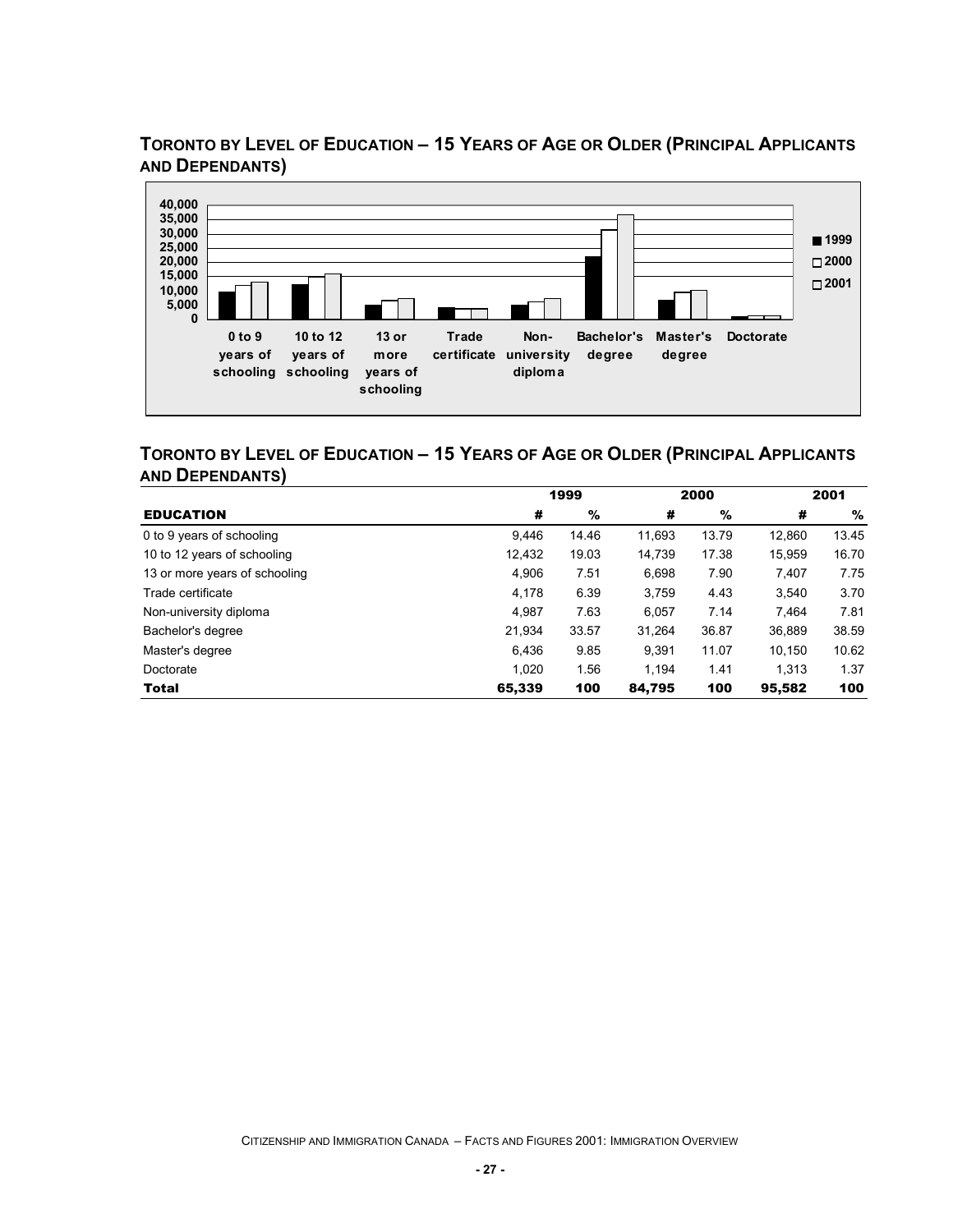

#### **TORONTO BY LANGUAGE ABILITY (PRINCIPAL APPLICANTS AND DEPENDANTS)**

#### **TORONTO BY LANGUAGE ABILITY (PRINCIPAL APPLICANTS AND DEPENDANTS)**

|                         | 1999   |       |         | 2000  | 2001    |       |  |
|-------------------------|--------|-------|---------|-------|---------|-------|--|
| <b>LANGUAGE ABILITY</b> | #      | %     | #       | %     | #       | %     |  |
| English                 | 47.680 | 56.44 | 58.895  | 53.51 | 64.945  | 51.93 |  |
| French                  | 551    | 0.65  | 633     | 0.58  | 728     | 0.58  |  |
| Both French and English | 1.625  | 1.92  | 2.060   | 1.87  | 2.698   | 2.16  |  |
| Neither                 | 34.620 | 40.98 | 48.471  | 44.04 | 56.690  | 45.33 |  |
| Total                   | 84.476 | 100   | 110.059 | 100   | 125.061 | 100   |  |

#### **TORONTO BY AGE AND LANGUAGE ABILITY – CHILDREN UNDER 15 YEARS OF AGE (PRINCIPAL APPLICANTS AND DEPENDANTS)**

|                | <b>LANGUAGE ABILITY</b> |        | 1999  |        |       | 2001   |       |  |
|----------------|-------------------------|--------|-------|--------|-------|--------|-------|--|
| <b>AGE</b>     |                         | #      | %     | #      | %     | #      | %     |  |
| 0 to 4 years   | English                 | 1,099  | 1.91  | 1,186  | 1.56  | 1,185  | 1.34  |  |
|                | French                  | 17     | 0.03  | 23     | 0.03  | 34     | 0.04  |  |
|                | Both French and English | 11     | 0.02  | 10     | 0.01  | 17     | 0.02  |  |
|                | <b>Neither</b>          | 4,630  | 8.06  | 6,672  | 8.80  | 8,328  | 9.42  |  |
|                | <b>Subtotal</b>         | 5,757  | 10.03 | 7,891  | 10.41 | 9,564  | 10.81 |  |
| 5 to 9 years   | English                 | 2,016  | 3.51  | 2,383  | 3.14  | 2,980  | 3.37  |  |
|                | French                  | 44     | 0.08  | 60     | 0.08  | 68     | 0.08  |  |
|                | Both French and English | 18     | 0.03  | 33     | 0.04  | 50     | 0.06  |  |
|                | Neither                 | 4,647  | 8.09  | 6,492  | 8.57  | 7,140  | 8.07  |  |
|                | <b>Subtotal</b>         | 6,725  | 11.71 | 8,968  | 11.83 | 10,238 | 11.58 |  |
| 10 to 14 years | English                 | 2,519  | 4.39  | 3,140  | 4.14  | 3,941  | 4.46  |  |
|                | French                  | 34     | 0.06  | 51     | 0.07  | 69     | 0.08  |  |
|                | Both French and English | 22     | 0.04  | 32     | 0.04  | 82     | 0.09  |  |
|                | Neither                 | 4,080  | 7.11  | 5,182  | 6.84  | 5,585  | 6.32  |  |
|                | <b>Subtotal</b>         | 6,655  | 11.59 | 8,405  | 11.09 | 9,677  | 10.94 |  |
|                | Total                   | 19,137 | 100   | 25,264 | 100   | 29,479 | 100   |  |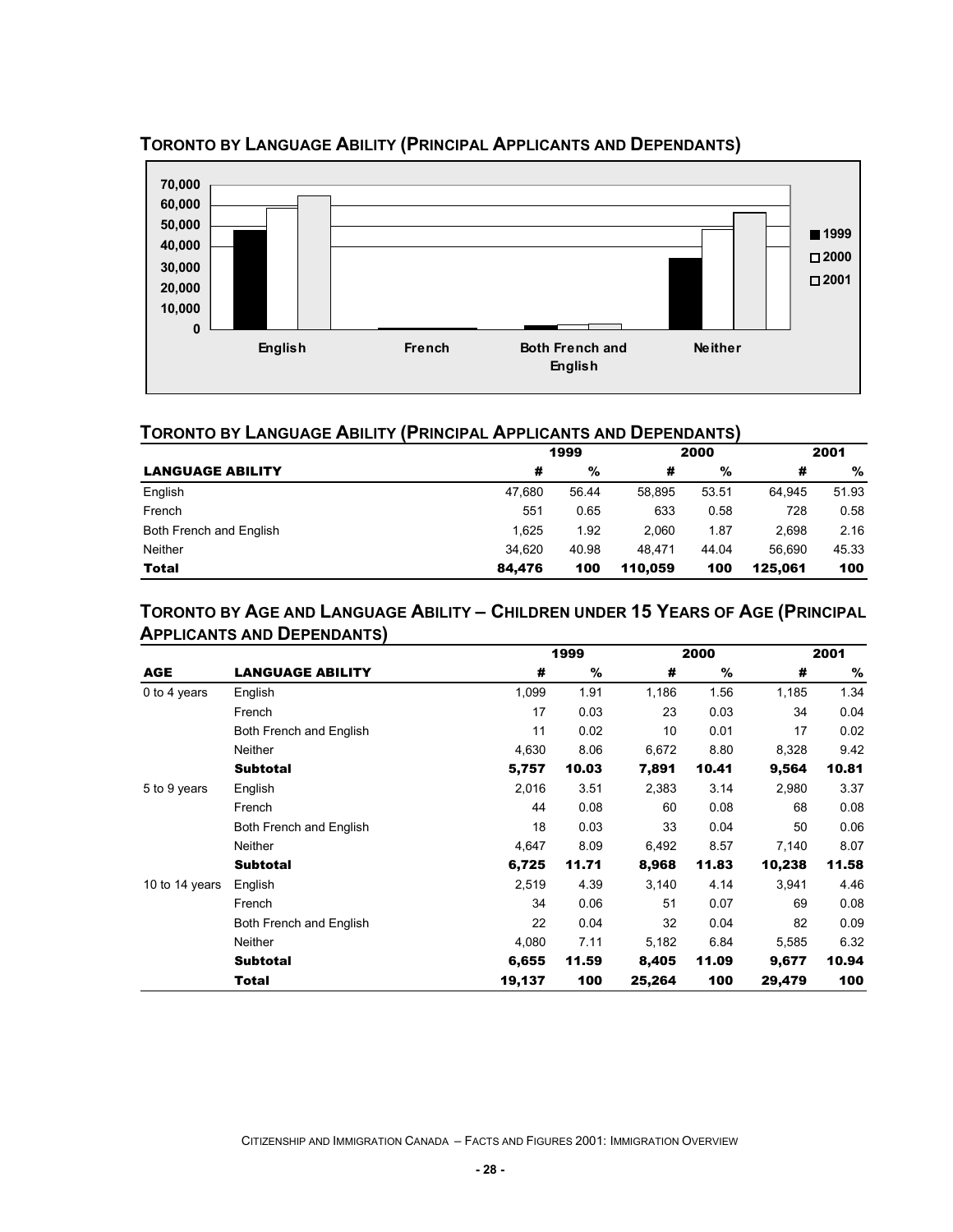|                                              |        | 2000<br>1999 |       |         |       |       |         | 2001  |       |
|----------------------------------------------|--------|--------------|-------|---------|-------|-------|---------|-------|-------|
| <b>SKILL LEVEL</b>                           | #      | %            | %     | #       | %     | %     | #       | %     | %     |
| Skill Level O                                | 800    | 0.95         | 1.82  | 1,350   | 1.23  | 2.35  | 1.694   | 1.35  | 2.65  |
| Skill Level A                                | 16.785 | 19.87        | 38.19 | 23,505  | 21.36 | 41.00 | 26,433  | 21.14 | 41.29 |
| Skill Level B                                | 6,104  | 7.23         | 13.89 | 7.570   | 6.88  | 13.20 | 8.146   | 6.51  | 12.73 |
| Skill Level C                                | 1,621  | 1.92         | 3.69  | 2,163   | 1.97  | 3.77  | 2,237   | 1.79  | 3.49  |
| Skill Level D                                | 451    | 0.53         | 1.03  | 521     | 0.47  | 0.91  | 544     | 0.43  | 0.85  |
| New Workers (15 Years of Age or Older)       | 17,636 | 20.88        | 40.13 | 21,583  | 19.61 | 37.65 | 24,262  | 19.40 | 37.90 |
| Industrial Codes (15 Years of Age or Older)  | 551    | 0.65         | 1.25  | 638     | 0.58  | 1.11  | 698     | 0.56  | 1.09  |
| <b>Subtotal - Intending to Work</b>          | 43,948 | 52.03        | 100   | 57,330  | 52.10 | 100   | 64,014  | 51.18 | 100   |
| Children Under 15 Years of Age               | 19,137 | 22.65        |       | 25.264  | 22.95 |       | 29.479  | 23.57 |       |
| Students (15 Years of Age or Older)          | 7,194  | 8.52         |       | 9,222   | 8.38  |       | 10,654  | 8.52  |       |
| Retired (15 Years of Age or Older)           | 2,252  | 2.67         |       | 3,140   | 2.85  |       | 3,580   | 2.86  |       |
| Other Non-workers (15 Years of Age or Older) | 11,942 | 14.14        |       | 15,099  | 13.72 |       | 17,332  | 13.86 |       |
| Not stated                                   | 3      | 0.00         |       | 4       | 0.00  |       | 2       | 0.00  |       |
| Total                                        | 84,476 | 100          |       | 110,059 | 100   |       | 125,061 | 100   |       |

#### **TORONTO BY SKILL LEVEL\* AND LABOUR MARKET INTENTION (PRINCIPAL APPLICANTS AND DEPENDANTS)**

\* Skill Levels are based on the National Occupational Classification system.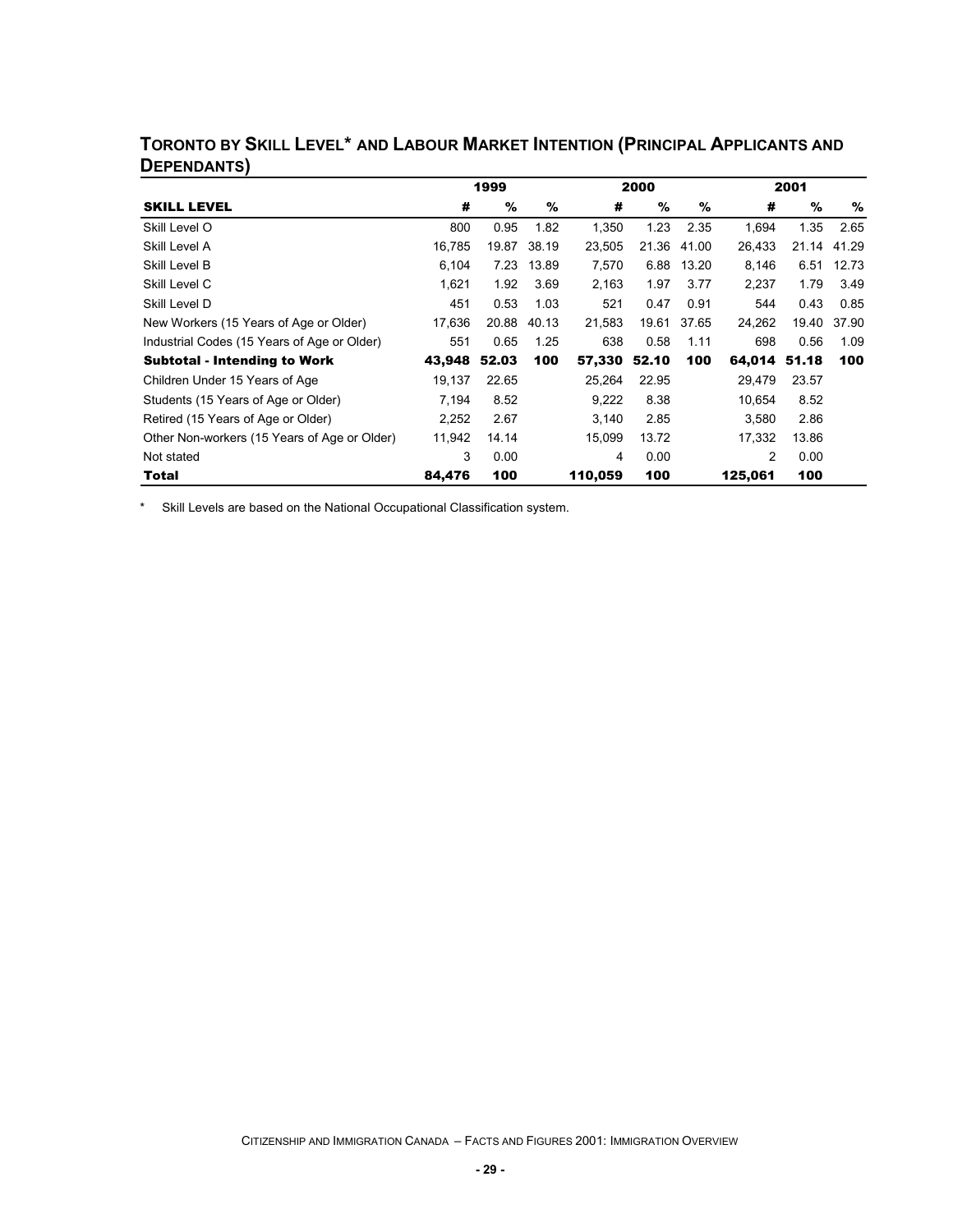#### **TORONTO – INTENDING TO WORK BY LANGUAGE ABILITY – 15 YEARS OF AGE OR OLDER (PRINCIPAL APPLICANTS AND DEPENDANTS)**



#### **TORONTO – INTENDING TO WORK BY LANGUAGE ABILITY – 15 YEARS OF AGE OR OLDER (PRINCIPAL APPLICANTS AND DEPENDANTS)**

|                         | 1999   |       |        | 2000  | 2001   |       |  |
|-------------------------|--------|-------|--------|-------|--------|-------|--|
| <b>LANGUAGE ABILITY</b> | #      | $\%$  | #      | %     | #      | %     |  |
| English                 | 32.537 | 74.04 | 39.542 | 68.97 | 41.856 | 65.39 |  |
| French                  | 323    | 0.73  | 340    | 0.59  | 326    | 0.51  |  |
| Both French and English | 1.332  | 3.03  | 1.683  | 2.94  | 2,096  | 3.27  |  |
| Neither                 | 9.756  | 22.20 | 15.765 | 27.50 | 19.736 | 30.83 |  |
| Total                   | 43.948 | 100   | 57.330 | 100   | 64.014 | 100   |  |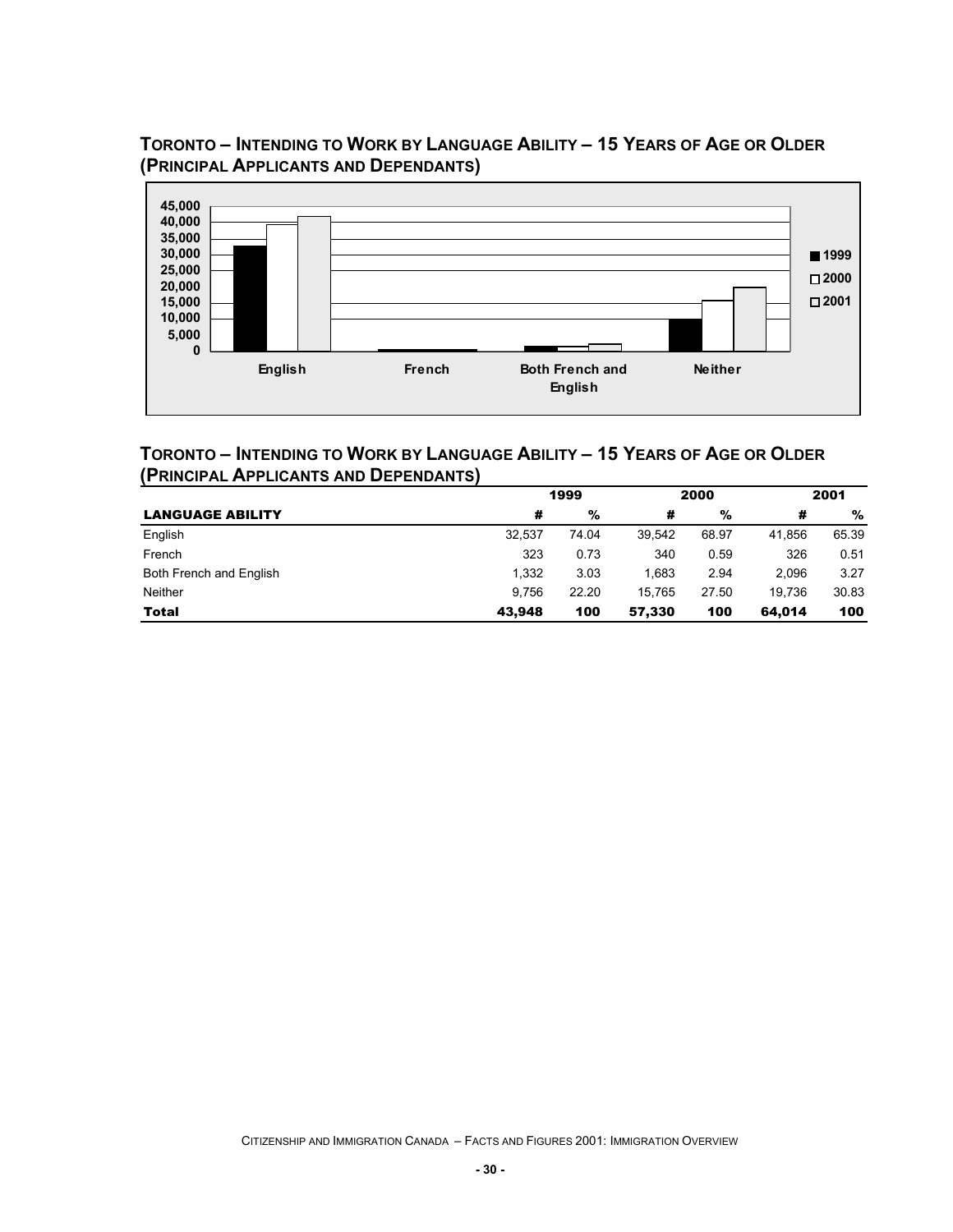### **VANCOUVER PROFILE**

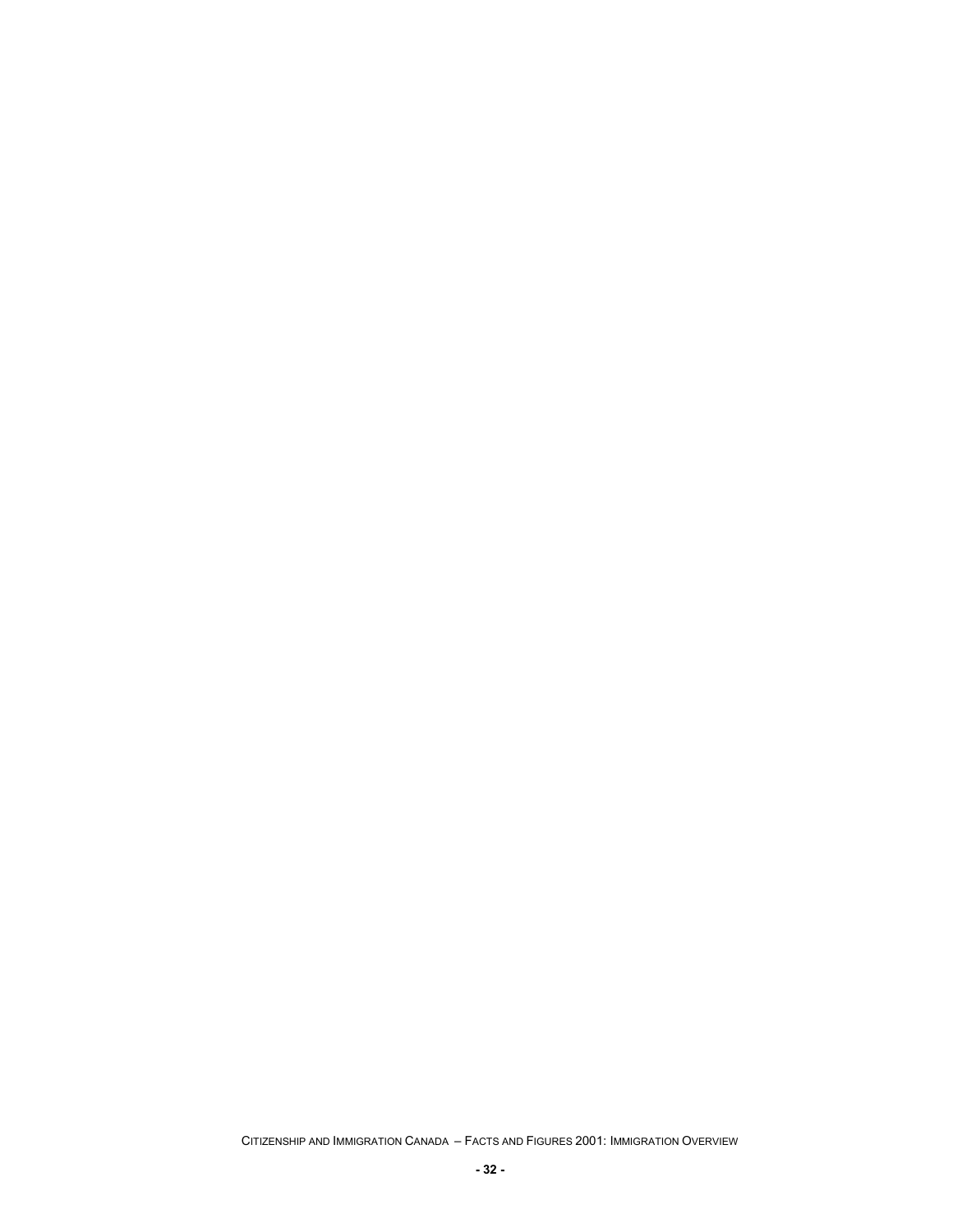# **VANCOUVER BY LEVEL (PRINCIPAL APPLICANTS AND DEPENDANTS)**

|                                        | 1999   |       | 2000           | 2001  |        |       |
|----------------------------------------|--------|-------|----------------|-------|--------|-------|
| <b>IMMIGRANTS</b>                      | #      | %     | #              | %     | #      | %     |
| Spouse                                 | 4.867  | 15.03 | 4,563          | 13.71 | 4,912  | 14.38 |
| Parents and Grandparents               | 2,995  | 9.25  | 3,258          | 9.79  | 3,599  | 10.53 |
| <b>Others</b>                          | 821    | 2.54  | 623            | 1.87  | 656    | 1.92  |
| <b>Total Family</b>                    | 8,683  | 26.82 | 8,444          | 25.37 | 9,167  | 26.83 |
| <b>Skilled Workers</b>                 | 16,974 | 52.42 | 18,067         | 54.27 | 18,759 | 54.91 |
| <b>Business Immigrants</b>             | 3,594  | 11.10 | 3,401          | 10.22 | 3,402  | 9.96  |
| <b>Provincial/Territorial Nominees</b> | 10     | 0.03  | 11             | 0.03  | 18     | 0.05  |
| <b>Total Economic</b>                  | 20,578 | 63.55 | 21,479         | 64.52 | 22,179 | 64.92 |
| Live-in Caregivers                     | 1,246  | 3.85  | 970            | 2.91  | 801    | 2.34  |
| Post-Determination Refugee Claimants   | 18     | 0.06  | 31             | 0.09  | 10     | 0.03  |
| Deferred Removal Orders                | 77     | 0.24  | 37             | 0.11  | 17     | 0.05  |
| <b>Retirees</b>                        | 9      | 0.03  | 0              | 0.00  | 0      | 0.00  |
| <b>Total Other</b>                     | 1,350  | 4.18  | 1,038          | 3.11  | 828    | 2.42  |
| <b>Total Immigrants</b>                | 30,611 | 94.55 | 30,961         | 93.00 | 32,174 | 94.17 |
| <b>Government Assisted Refugees</b>    | 739    | 2.28  | 1,037          | 3.11  | 793    | 2.32  |
| <b>Privately Sponsored Refugees</b>    | 268    | 0.83  | 205            | 0.62  | 237    | 0.69  |
| Refugees Landed in Canada              | 570    | 1.76  | 905            | 2.72  | 746    | 2.18  |
| Dependants Abroad*                     | 190    | 0.59  | 181            | 0.54  | 215    | 0.63  |
| <b>Total Refugees</b>                  | 1,767  | 5.46  | 2,328          | 6.99  | 1,991  | 5.82  |
| <b>Total Immigrants/Refugees</b>       | 32,378 | 100   | 33,289         | 99.99 | 34,165 | 100   |
| Backlog                                | 0      | 0.00  | $\overline{2}$ | 0.01  | 0      | 0.00  |
| Not stated                             | 0      | 0.00  | 1              | 0.00  | 0      | 0.00  |
| <b>Total</b>                           | 32,378 | 100   | 33,292         | 100   | 34,165 | 100   |

∗ Dependants (of a refugee landed in Canada) who live abroad.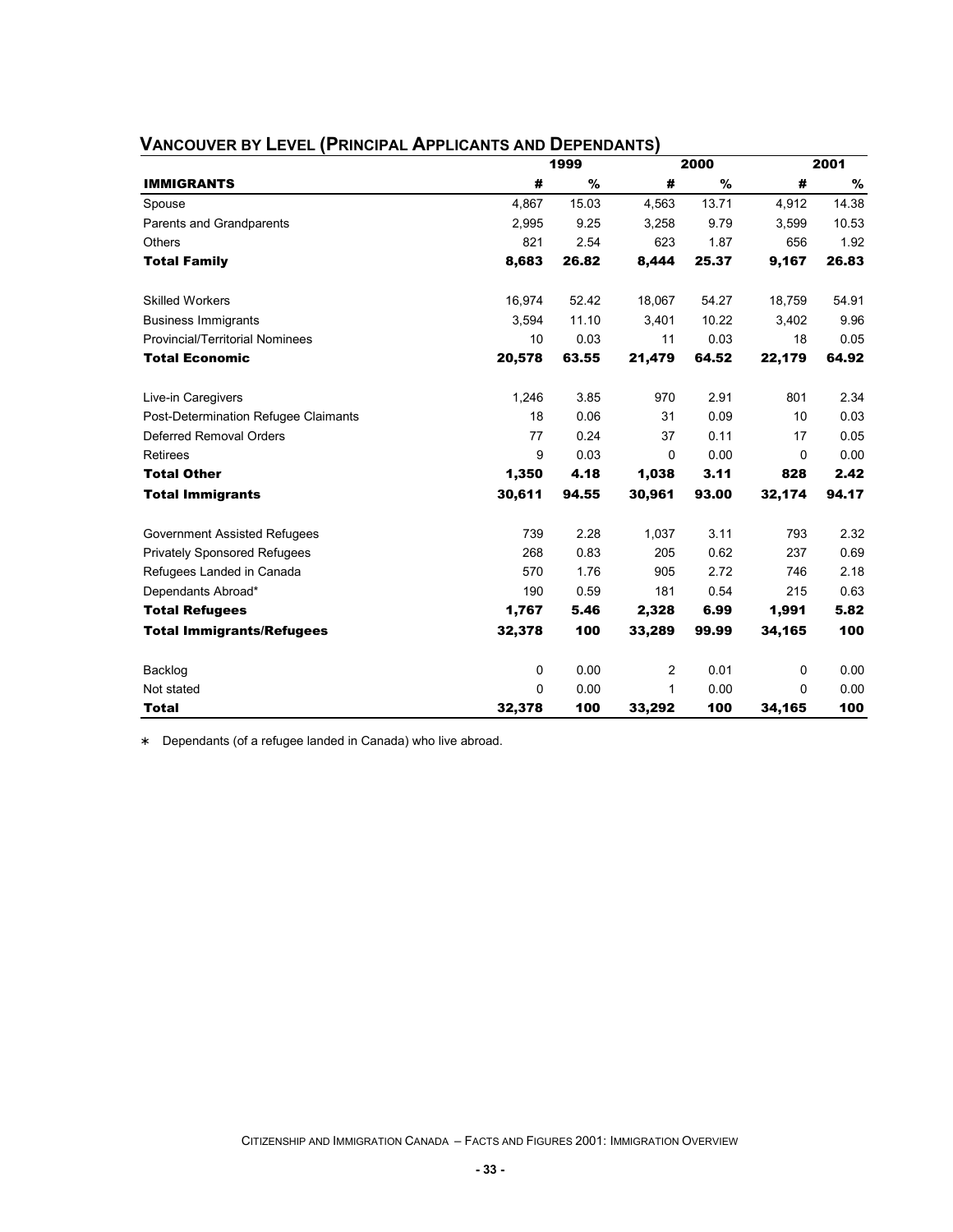

### **VANCOUVER BY SOURCE AREA (PRINCIPAL APPLICANTS AND DEPENDANTS)**

#### **VANCOUVER BY SOURCE AREA (PRINCIPAL APPLICANTS AND DEPENDANTS)**

|                               | 1999   |       |        | 2000  |        | 2001  |  |
|-------------------------------|--------|-------|--------|-------|--------|-------|--|
| <b>REGION</b>                 | #      | %     | #      | %     | #      | %     |  |
| Africa and the Middle East    | 3.196  | 9.87  | 3,287  | 9.87  | 3.307  | 9.68  |  |
| Asia and Pacific              | 23,772 | 73.42 | 24,463 | 73.48 | 25,414 | 74.39 |  |
| South and Central America     | 1,013  | 3.13  | 1,180  | 3.54  | 1,148  | 3.36  |  |
| United States                 | 745    | 2.30  | 724    | 2.17  | 679    | 1.99  |  |
| Europe and the United Kingdom | 3.596  | 11.11 | 3.570  | 10.72 | 3.590  | 10.51 |  |
| Not stated                    | 56     | 0.17  | 68     | 0.20  | 27     | 0.08  |  |
| Total                         | 32,378 | 100   | 33.292 | 100   | 34,165 | 100   |  |

### **VANCOUVER BY TOP TEN SOURCE COUNTRIES (PRINCIPAL APPLICANTS AND DEPENDANTS)**

|                               |        |       |                |        |       |                | 1999<br>2000 |       |      | 2001 |  |  |
|-------------------------------|--------|-------|----------------|--------|-------|----------------|--------------|-------|------|------|--|--|
| <b>COUNTRY</b>                | #      | %     | Rank           | #      | %     | <b>Rank</b>    | #            | %     | Rank |      |  |  |
| China, People's Republic of   | 8,077  | 24.95 |                | 9,483  | 28.48 |                | 9,518        | 27.86 |      |      |  |  |
| India                         | 3,438  | 10.62 | 3              | 3,826  | 11.49 | $\overline{c}$ | 3,914        | 11.46 | 2    |      |  |  |
| Philippines                   | 2,579  | 7.97  | 4              | 2,619  | 7.87  | 3              | 3,125        | 9.15  | 3    |      |  |  |
| Korea, Republic of            | 2.001  | 6.18  | 5              | 1.994  | 5.99  | 5              | 2.656        | 7.77  | 4    |      |  |  |
| Taiwan                        | 3,508  | 10.83 | $\overline{2}$ | 2,174  | 6.53  | 4              | 1,861        | 5.45  | 5    |      |  |  |
| Iran                          | 1.440  | 4.45  | 6              | 1.221  | 3.67  | 6              | 1,227        | 3.59  | 6    |      |  |  |
| United Kingdom                | 693    | 2.14  | 9              | 632    | 1.90  | 9              | 764          | 2.24  | 7    |      |  |  |
| <b>United States</b>          | 745    | 2.30  | 8              | 724    | 2.17  | 8              | 679          | 1.99  | 8    |      |  |  |
| Pakistan                      | 555    | 1.71  | 10             | 630    | 1.89  | 10             | 642          | 1.88  | 9    |      |  |  |
| Hong Kong                     | 1.303  | 4.02  | 7              | 933    | 2.80  | 7              | 623          | 1.82  | 10   |      |  |  |
| <b>Total for Top Ten Only</b> | 24,339 | 75.17 |                | 24,236 | 72.79 |                | 25,009       | 73.21 |      |      |  |  |
| <b>Total Other Countries</b>  | 8,039  | 24.83 |                | 9,056  | 27.21 |                | 9,156        | 26.79 |      |      |  |  |
| Total                         | 32,378 | 100   |                | 33,292 | 100   |                | 34,165       | 100   |      |      |  |  |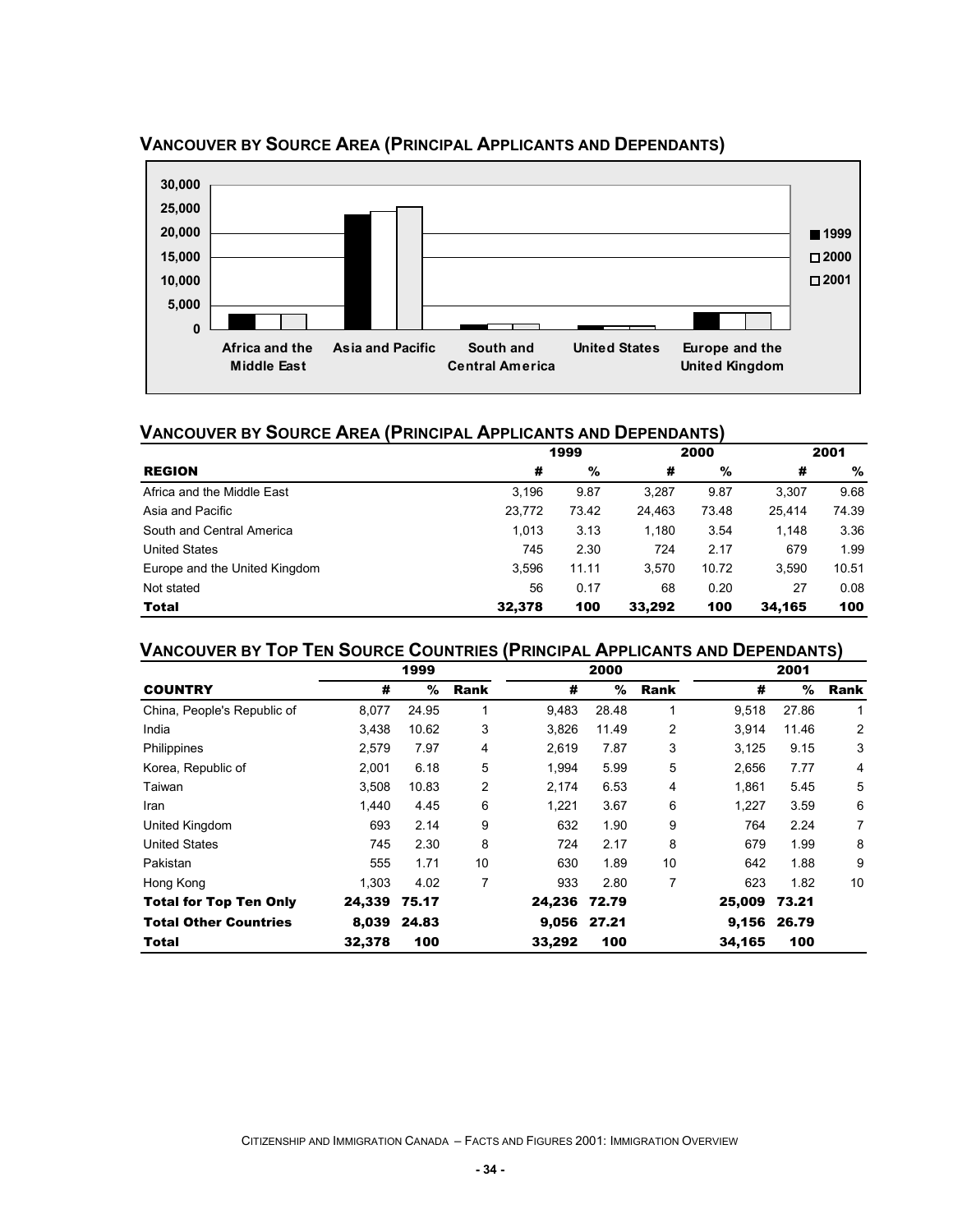

# **VANCOUVER BY LEVEL OF EDUCATION – 15 YEARS OF AGE OR OLDER (PRINCIPAL APPLICANTS AND DEPENDANTS)**

# **VANCOUVER BY LEVEL OF EDUCATION – 15 YEARS OF AGE OR OLDER (PRINCIPAL APPLICANTS AND DEPENDANTS)**

|                               |        | 1999  |        |       | 2001   |       |
|-------------------------------|--------|-------|--------|-------|--------|-------|
| <b>EDUCATION</b>              | #      | %     | #      | %     | #      | %     |
| 0 to 9 years of schooling     | 3,919  | 15.29 | 3,929  | 14.83 | 4,025  | 14.93 |
| 10 to 12 years of schooling   | 4,359  | 17.00 | 4,187  | 15.81 | 4,191  | 15.54 |
| 13 or more years of schooling | 2,133  | 8.32  | 2,403  | 9.07  | 2,353  | 8.73  |
| Trade certificate             | 1,861  | 7.26  | 1,339  | 5.05  | 1,078  | 4.00  |
| Non-university diploma        | 2.375  | 9.26  | 2,260  | 8.53  | 2,620  | 9.72  |
| Bachelor's degree             | 8,350  | 32.57 | 9,455  | 35.69 | 9,762  | 36.21 |
| Master's degree               | 2,256  | 8.80  | 2,524  | 9.53  | 2,516  | 9.33  |
| Doctorate                     | 384    | 1.50  | 394    | 1.49  | 416    | 1.54  |
| Total                         | 25,637 | 100   | 26.491 | 100   | 26,961 | 100   |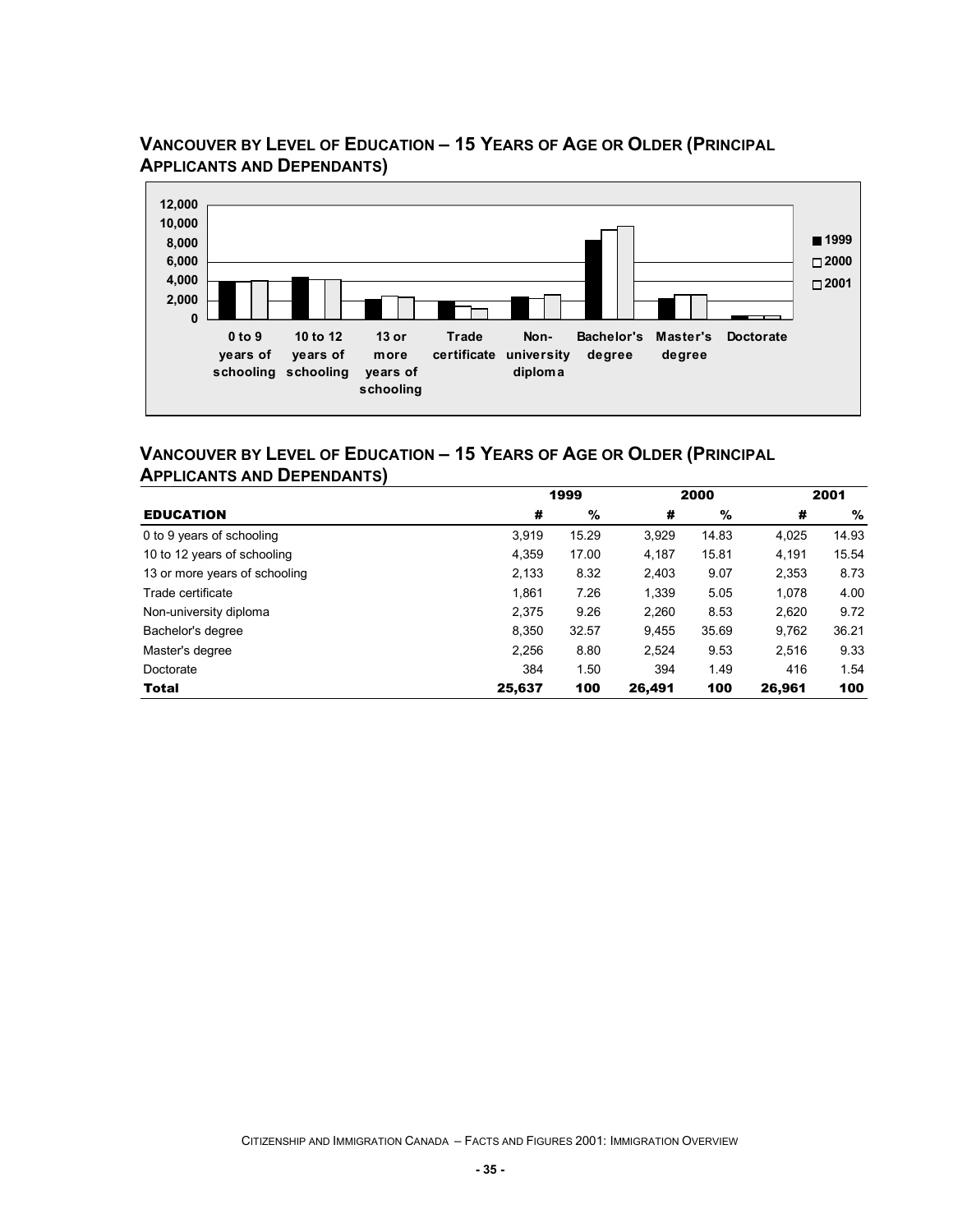

# **VANCOUVER BY LANGUAGE ABILITY (PRINCIPAL APPLICANTS AND DEPENDANTS)**

# **VANCOUVER BY LANGUAGE ABILITY (PRINCIPAL APPLICANTS AND DEPENDANTS)**

|                         | 1999   |       |        | 2000  |        | 2001  |  |
|-------------------------|--------|-------|--------|-------|--------|-------|--|
| <b>LANGUAGE ABILITY</b> | #      | %     | #      | %     | #      | %     |  |
| English                 | 16.075 | 49.65 | 15.554 | 46.72 | 15.671 | 45.87 |  |
| French                  | 115    | 0.36  | 134    | 0.40  | 115    | 0.34  |  |
| Both French and English | 402    | 1.24  | 479    | 1.44  | 455    | 1.33  |  |
| <b>Neither</b>          | 15.786 | 48.76 | 17.125 | 51.44 | 17.924 | 52.46 |  |
| Total                   | 32.378 | 100   | 33.292 | 100   | 34.165 | 100   |  |

# **VANCOUVER BY AGE AND LANGUAGE ABILITY – CHILDREN UNDER 15 YEARS OF AGE (PRINCIPAL APPLICANTS AND DEPENDANTS)**

|                |                         |       | 1999  |       |       | 2001  |       |  |
|----------------|-------------------------|-------|-------|-------|-------|-------|-------|--|
| <b>AGE</b>     | <b>LANGUAGE ABILITY</b> | #     | %     | #     | $\%$  | #     | %     |  |
| 0 to 4 years   | English                 | 239   | 1.18  | 234   | 1.15  | 248   | 1.15  |  |
|                | French                  | 3     | 0.01  | 5     | 0.02  | 3     | 0.01  |  |
|                | Both French and English | 2     | 0.01  | 5     | 0.02  | 4     | 0.02  |  |
|                | <b>Neither</b>          | 1,684 | 8.33  | 1,737 | 8.51  | 1,903 | 8.81  |  |
|                | <b>Subtotal</b>         | 1,928 | 9.53  | 1,981 | 9.71  | 2,158 | 9.99  |  |
| 5 to 9 years   | English                 | 517   | 2.56  | 542   | 2.66  | 660   | 3.05  |  |
|                | French                  | 11    | 0.05  | 13    | 0.06  | 8     | 0.04  |  |
|                | Both French and English | 9     | 0.04  | 3     | 0.01  | 6     | 0.03  |  |
|                | <b>Neither</b>          | 1,838 | 9.09  | 1,849 | 9.06  | 1,811 | 8.38  |  |
|                | <b>Subtotal</b>         | 2,375 | 11.74 | 2,407 | 11.80 | 2,485 | 11.50 |  |
| 10 to 14 years | English                 | 609   | 3.01  | 745   | 3.65  | 878   | 4.06  |  |
|                | French                  | 11    | 0.05  | 13    | 0.06  | 17    | 0.08  |  |
|                | Both French and English | 6     | 0.03  | 7     | 0.03  | 12    | 0.06  |  |
|                | <b>Neither</b>          | 1,812 | 8.96  | 1,648 | 8.08  | 1,654 | 7.65  |  |
|                | <b>Subtotal</b>         | 2,438 | 12.06 | 2,413 | 11.83 | 2,561 | 11.85 |  |
|                | Total                   | 6,741 | 100   | 6,801 | 100   | 7,204 | 100   |  |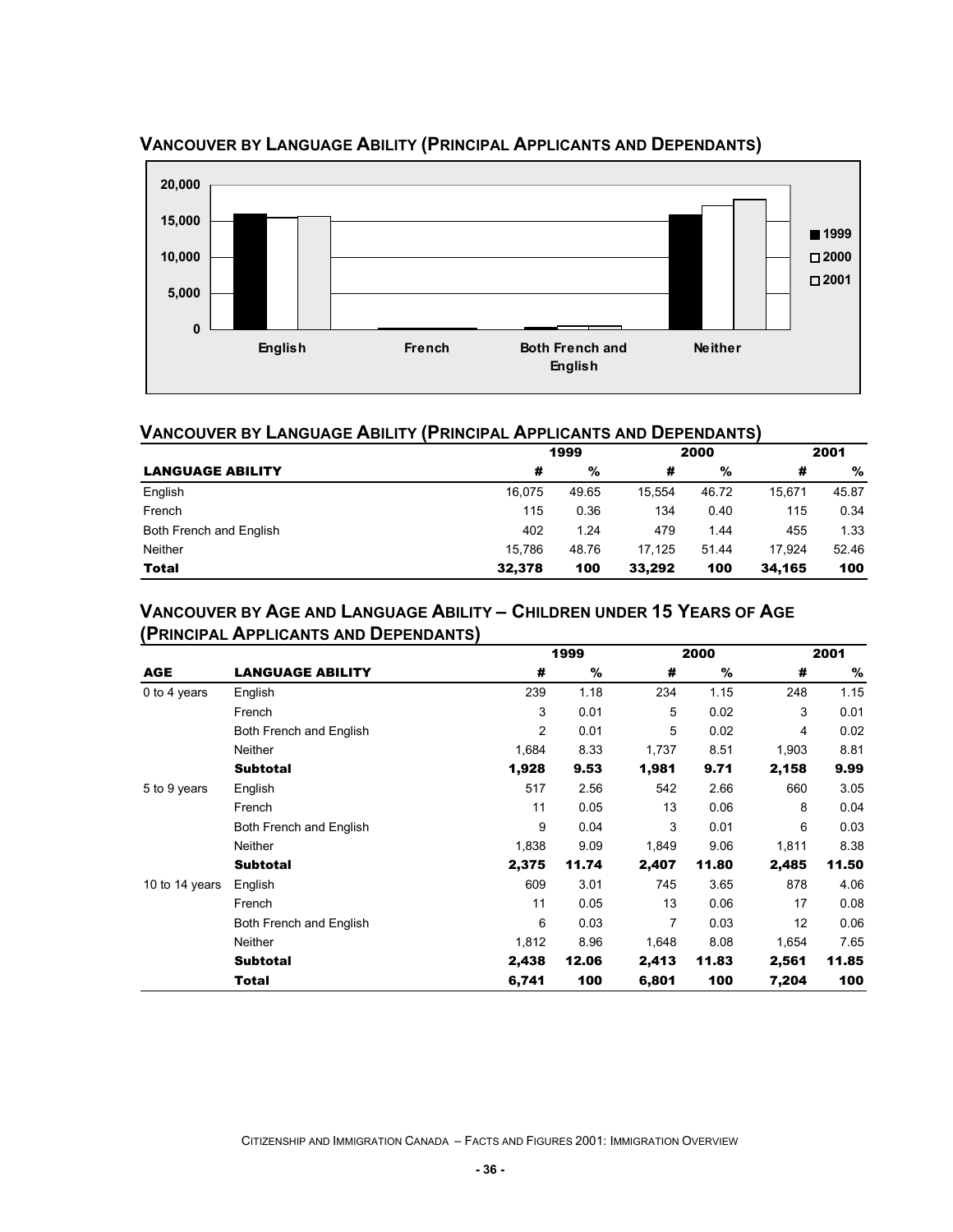|                                              | 1999   |       |       |        | 2000  |       |        | 2001  |       |  |
|----------------------------------------------|--------|-------|-------|--------|-------|-------|--------|-------|-------|--|
| <b>SKILL LEVEL</b>                           | #      | %     | %     | #      | %     | %     | #      | %     | %     |  |
| Skill Level O                                | 636    | 1.96  | 3.69  | 691    | 2.08  | 3.79  | 815    | 2.39  | 4.44  |  |
| Skill Level A                                | 5,714  | 17.65 | 33.17 | 6,557  | 19.70 | 35.99 | 6,523  | 19.09 | 35.56 |  |
| Skill Level B                                | 2,367  | 7.31  | 13.74 | 2,084  | 6.26  | 11.44 | 2,014  | 5.89  | 10.98 |  |
| Skill Level C                                | 912    | 2.82  | 5.29  | 994    | 2.99  | 5.46  | 933    | 2.73  | 5.09  |  |
| Skill Level D                                | 181    | 0.56  | 1.05  | 104    | 0.31  | 0.57  | 102    | 0.30  | 0.56  |  |
| New Workers (15 Years of Age or Older)       | 6,937  | 21.43 | 40.26 | 7,331  | 22.02 | 40.24 | 7,570  | 22.16 | 41.26 |  |
| Industrial Codes (15 Years of Age or Older)  | 482    | 1.49  | 2.80  | 456    | 1.37  | 2.50  | 389    | 1.14  | 2.12  |  |
| <b>Subtotal - Intending to Work</b>          | 17,229 | 53.22 | 100   | 18,217 | 54.73 | 100   | 18,346 | 53.70 | 100   |  |
| Children Under 15 Years of Age               | 6,741  | 20.82 |       | 6.801  | 20.43 |       | 7.204  | 21.09 |       |  |
| Students (15 Years of Age or Older)          | 2,997  | 9.26  |       | 2.948  | 8.85  |       | 3.085  | 9.03  |       |  |
| Retired (15 Years of Age or Older)           | 804    | 2.48  |       | 1,054  | 3.17  |       | 1,108  | 3.24  |       |  |
| Other Non-workers (15 Years of Age or Older) | 4,607  | 14.23 |       | 4,272  | 12.83 |       | 4,422  | 12.94 |       |  |
| Total                                        | 32,378 | 100   |       | 33,292 | 100   |       | 34,165 | 100   |       |  |

# **VANCOUVER BY SKILL LEVEL\* AND LABOUR MARKET INTENTION (PRINCIPAL APPLICANTS AND DEPENDANTS)**

\* Skill Levels are based on the National Occupational Classification system.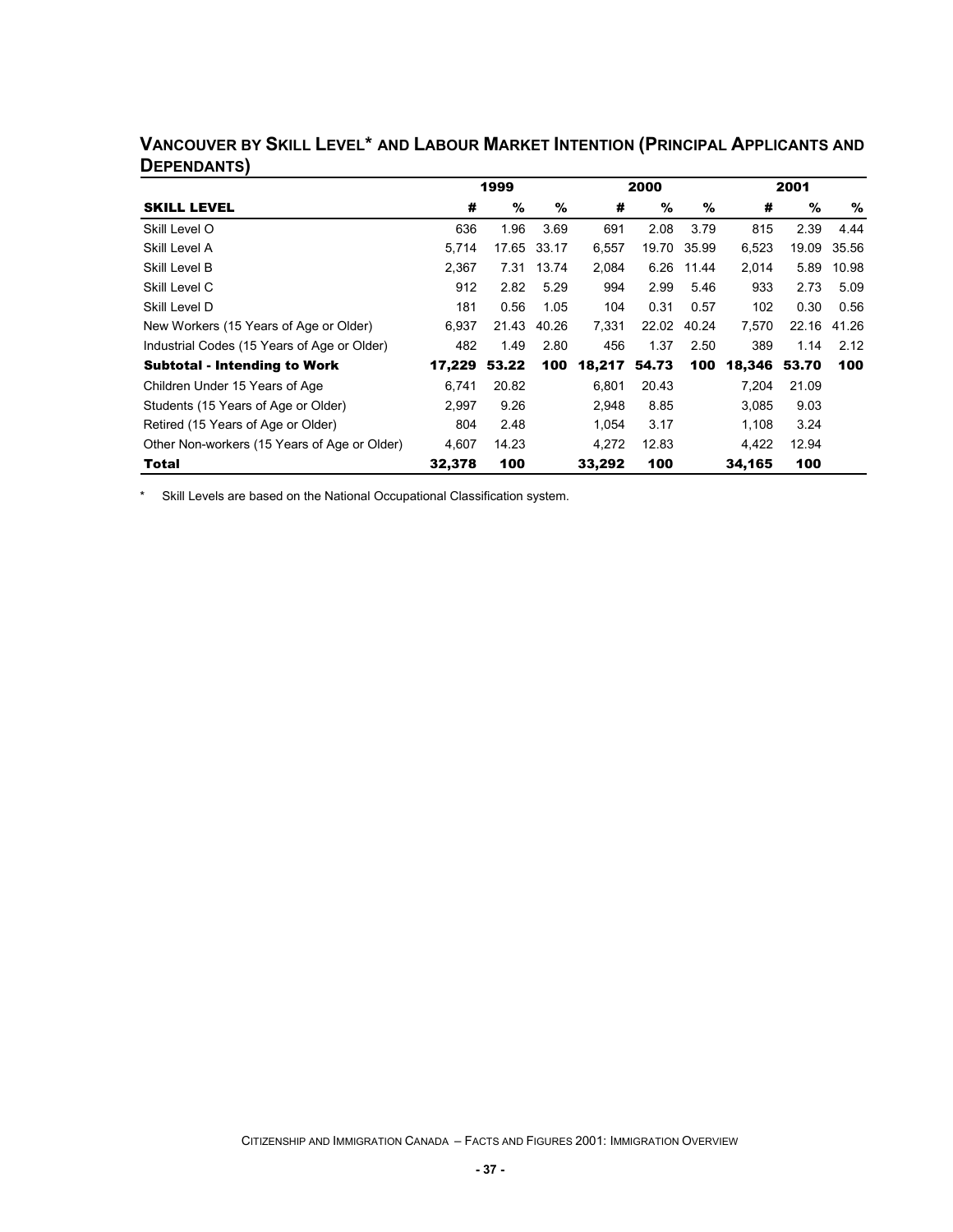# **VANCOUVER – INTENDING TO WORK BY LANGUAGE ABILITY – 15 YEARS OF AGE OR OLDER (PRINCIPAL APPLICANTS AND DEPENDANTS)**



# **VANCOUVER – INTENDING TO WORK BY LANGUAGE ABILITY – 15 YEARS OF AGE OR OLDER (PRINCIPAL APPLICANTS AND DEPENDANTS)**

|                         | 1999   |       |        | 2000  | 2001   |       |  |
|-------------------------|--------|-------|--------|-------|--------|-------|--|
| <b>LANGUAGE ABILITY</b> | #      | %     | #      | %     | #      | %     |  |
| English                 | 11.682 | 67.80 | 10.824 | 59.42 | 10.468 | 57.06 |  |
| French                  | 59     | 0.34  | 73     | 0.40  | 60     | 0.33  |  |
| Both French and English | 314    | 1.82  | 399    | 2.19  | 365    | 1.99  |  |
| Neither                 | 5.174  | 30.03 | 6.921  | 37.99 | 7.453  | 40.62 |  |
| Total                   | 17.229 | 100   | 18.217 | 100   | 18.346 | 100   |  |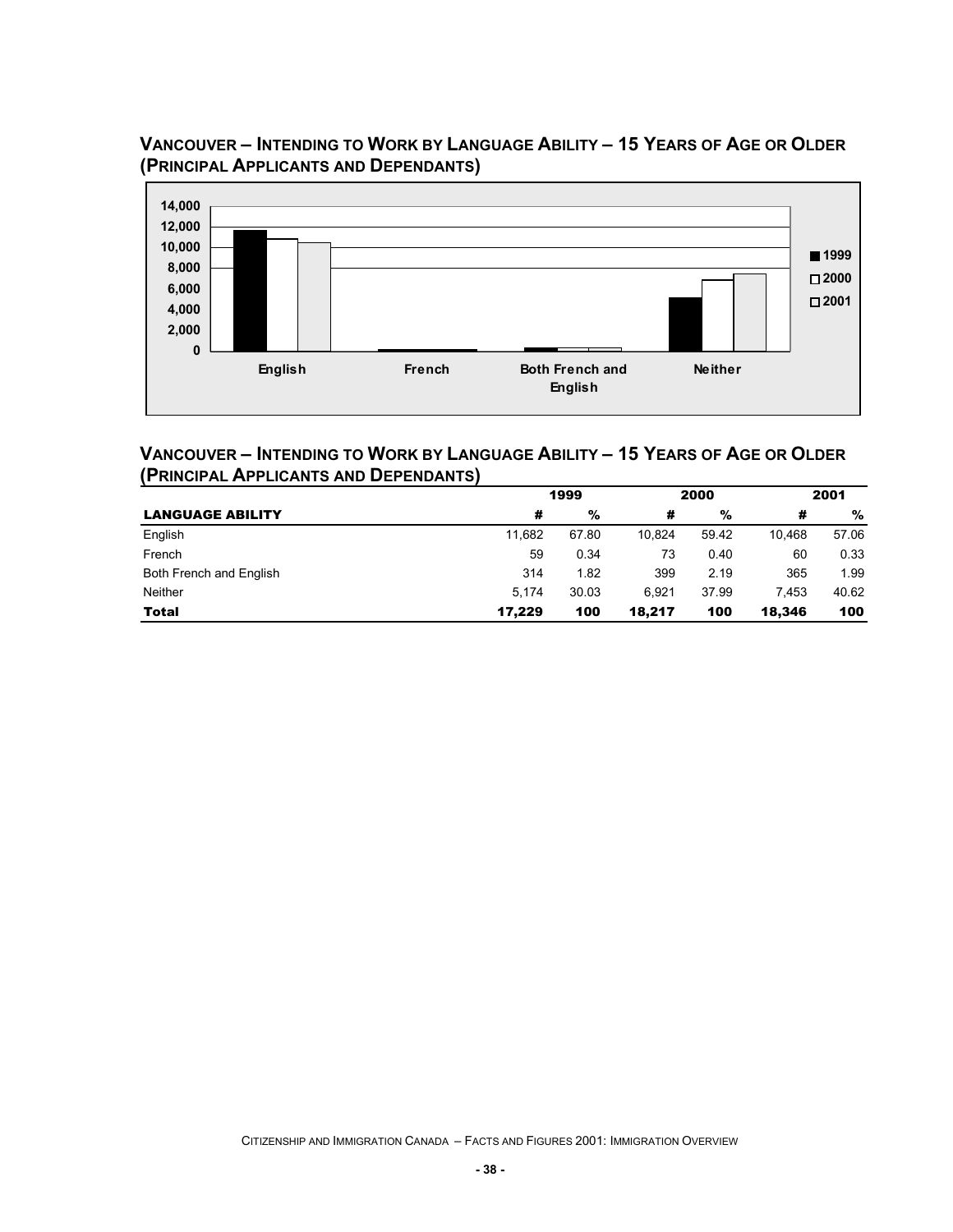# **FAMILY CLASS**



CITIZENSHIP AND IMMIGRATION CANADA – FACTS AND FIGURES 2001: IMMIGRATION OVERVIEW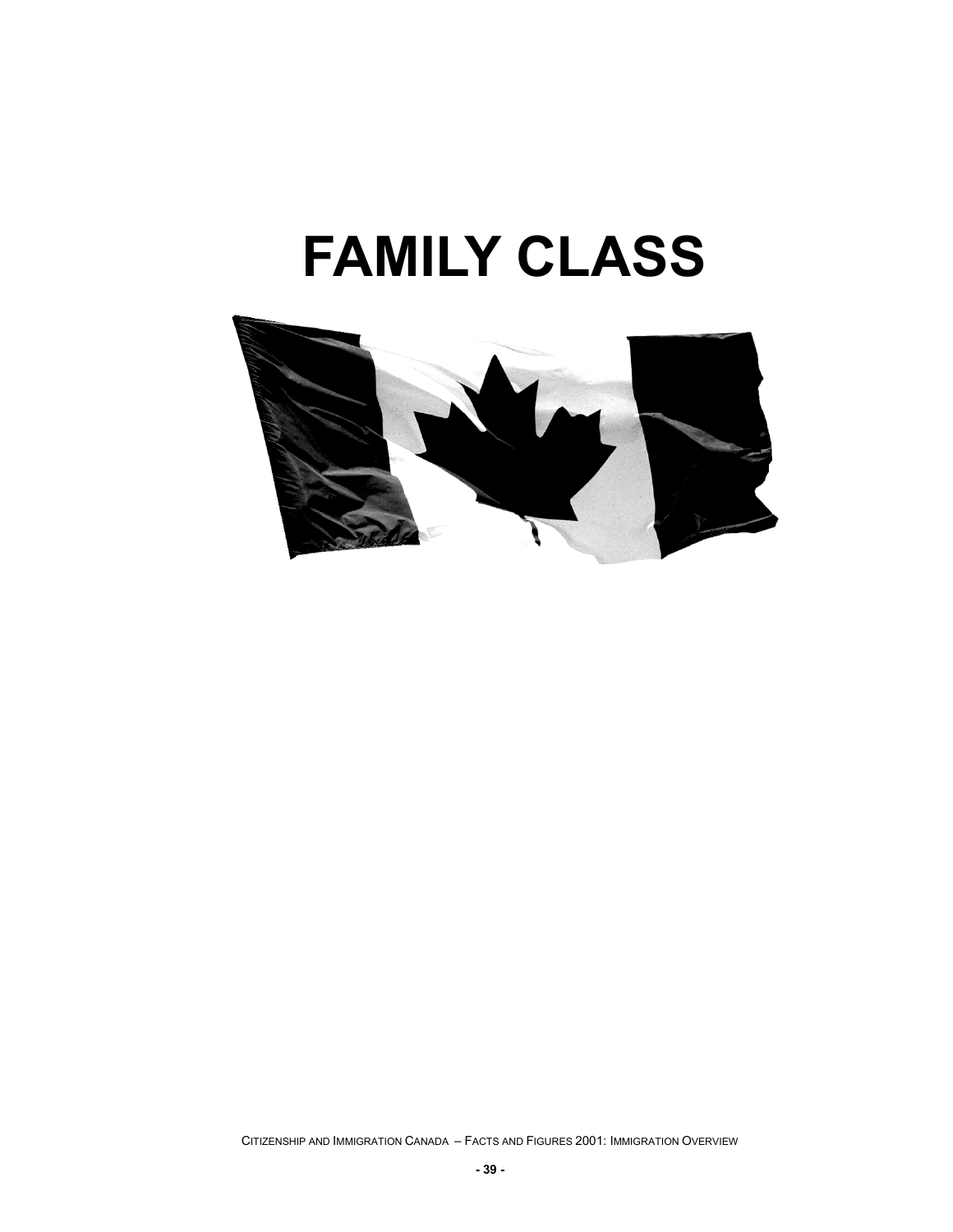CITIZENSHIP AND IMMIGRATION CANADA – FACTS AND FIGURES 2001: IMMIGRATION OVERVIEW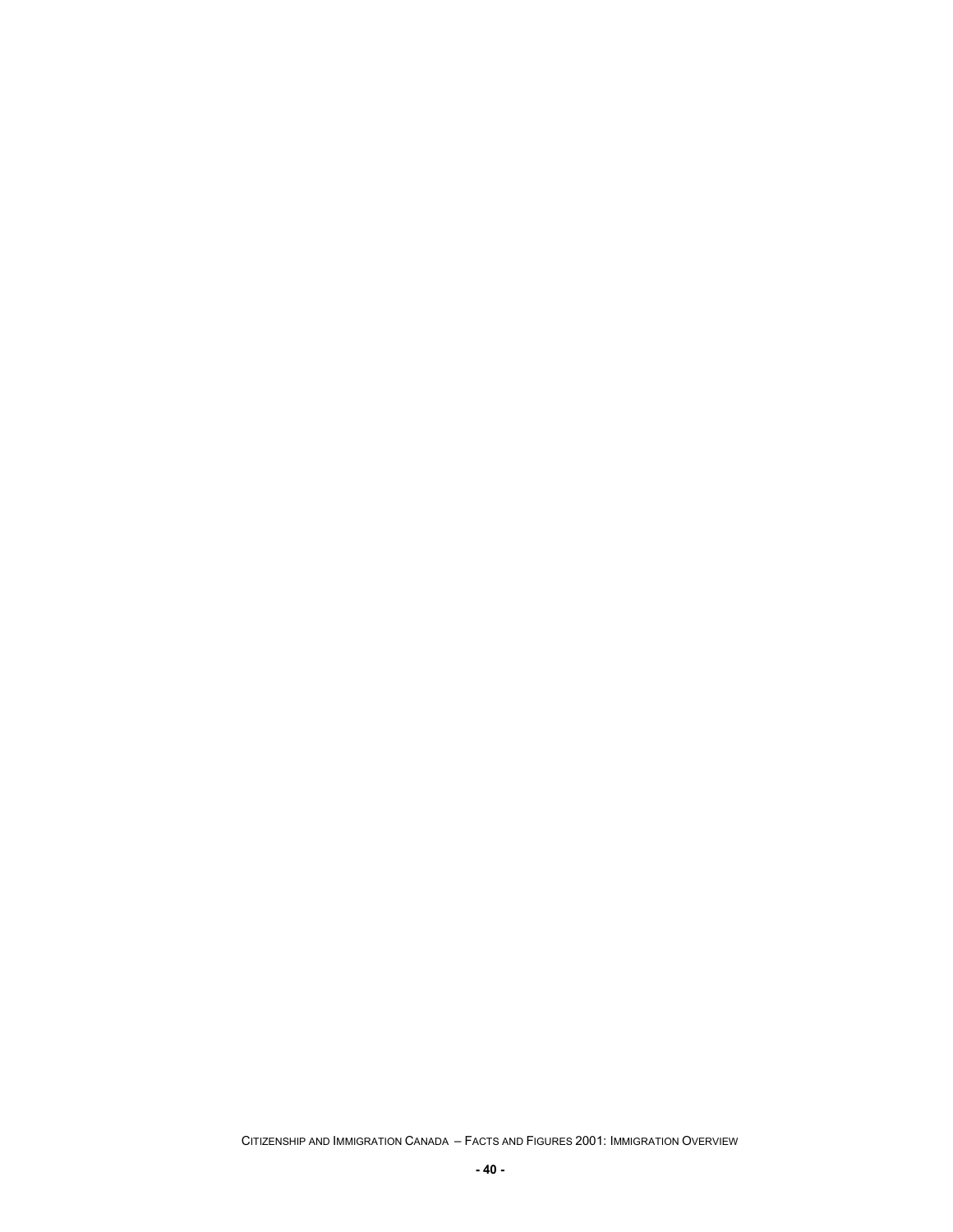

# **FAMILY CLASS BY CATEGORY (PRINCIPAL APPLICANTS AND DEPENDANTS)**

### **FAMILY CLASS BY CATEGORY (PRINCIPAL APPLICANTS AND DEPENDANTS)**

|                       | 1999   |       | 2000   |       | 2001   |       |
|-----------------------|--------|-------|--------|-------|--------|-------|
| <b>CATEGORY</b>       | #      | %     | #      | %     | #      | %     |
| Spouse                | 32,824 | 59.39 | 35.247 | 58.22 | 37.710 | 56.58 |
| Fiancé                | 1,734  | 3.14  | 1.520  | 2.51  | 1,631  | 2.45  |
| Son or Daughter       | 3,985  | 7.21  | 3.945  | 6.52  | 3,927  | 5.89  |
| Parent or Grandparent | 14.485 | 26.21 | 17.754 | 29.32 | 21.261 | 31.90 |
| Other*                | 2,239  | 4.05  | 2.077  | 3.43  | 2.117  | 3.18  |
| <b>Total</b>          | 55,267 | 100   | 60,543 | 100   | 66,646 | 100   |

\* Applies to orphans under 19, potential adoptees under 19 and other miscellaneous groups.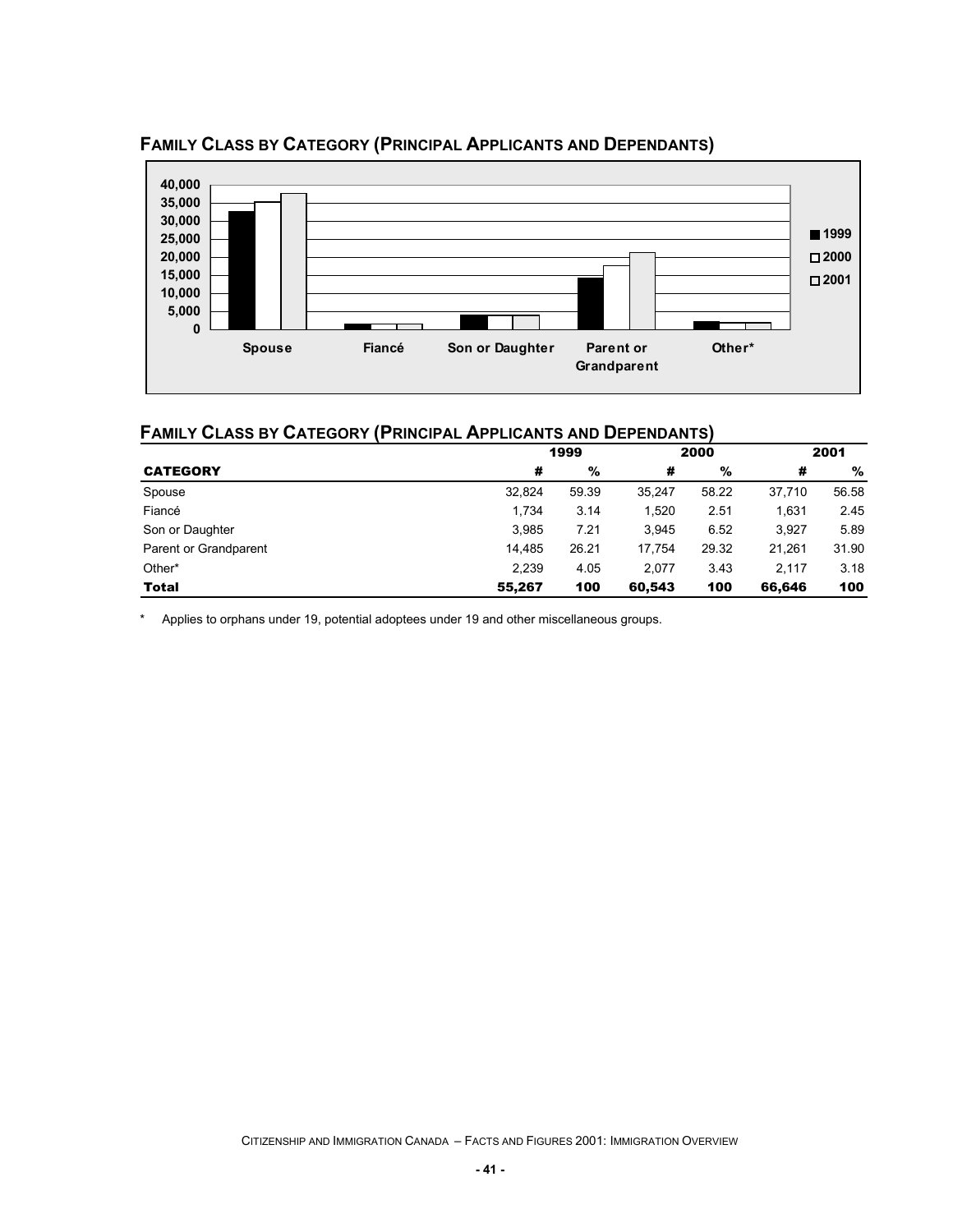

# **FAMILY CLASS BY GENDER AND CATEGORY, 2001 (PRINCIPAL APPLICANTS)**

#### **FAMILY CLASS BY GENDER AND CATEGORY (PRINCIPAL APPLICANTS)**

|               | <b>CATEGORY</b>       |        | 1999  |        |       | 2001   |       |
|---------------|-----------------------|--------|-------|--------|-------|--------|-------|
| <b>GENDER</b> |                       | #      | %     | #      | %     | #      | %     |
| Male          | Spouse                | 10,143 | 67.30 | 10,896 | 65.14 | 11.494 | 62.25 |
|               | Fiancé                | 309    | 2.05  | 230    | 1.38  | 308    | 1.67  |
|               | Parent or Grandparent | 3,907  | 25.92 | 4,938  | 29.52 | 5,968  | 32.32 |
|               | Other*                | 713    | 4.73  | 662    | 3.96  | 693    | 3.75  |
|               | <b>Subtotal</b>       | 15,072 | 100   | 16,726 | 100   | 18,463 | 100   |
| Female        | Spouse                | 18,386 | 73.99 | 20,069 | 74.43 | 21,241 | 73.65 |
|               | Fiancé                | 1,295  | 5.21  | 1,178  | 4.37  | 1,168  | 4.05  |
|               | Parent or Grandparent | 3,718  | 14.96 | 4,373  | 16.22 | 5,081  | 17.62 |
|               | Other*                | 1,451  | 5.84  | 1,344  | 4.98  | 1,350  | 4.68  |
|               | <b>Subtotal</b>       | 24,850 | 100   | 26,964 | 100   | 28,840 | 100   |
|               | Not Stated            | 4      |       | 6      |       | 2      |       |
|               | <b>Total</b>          | 39,926 |       | 43,696 |       | 47,305 |       |

\* Applies to orphans under 19, potential adoptees under 19 and other miscellaneous groups.

**Note:** Sons and daughters are generally underage dependent children. For administrative purposes, one child in each case is selected as a Principal Applicant. Because they are dependants by virtue of their age, we have included sons and daughters in the Family Class by Gender and Category (Dependants) table for the purposes of gender analysis.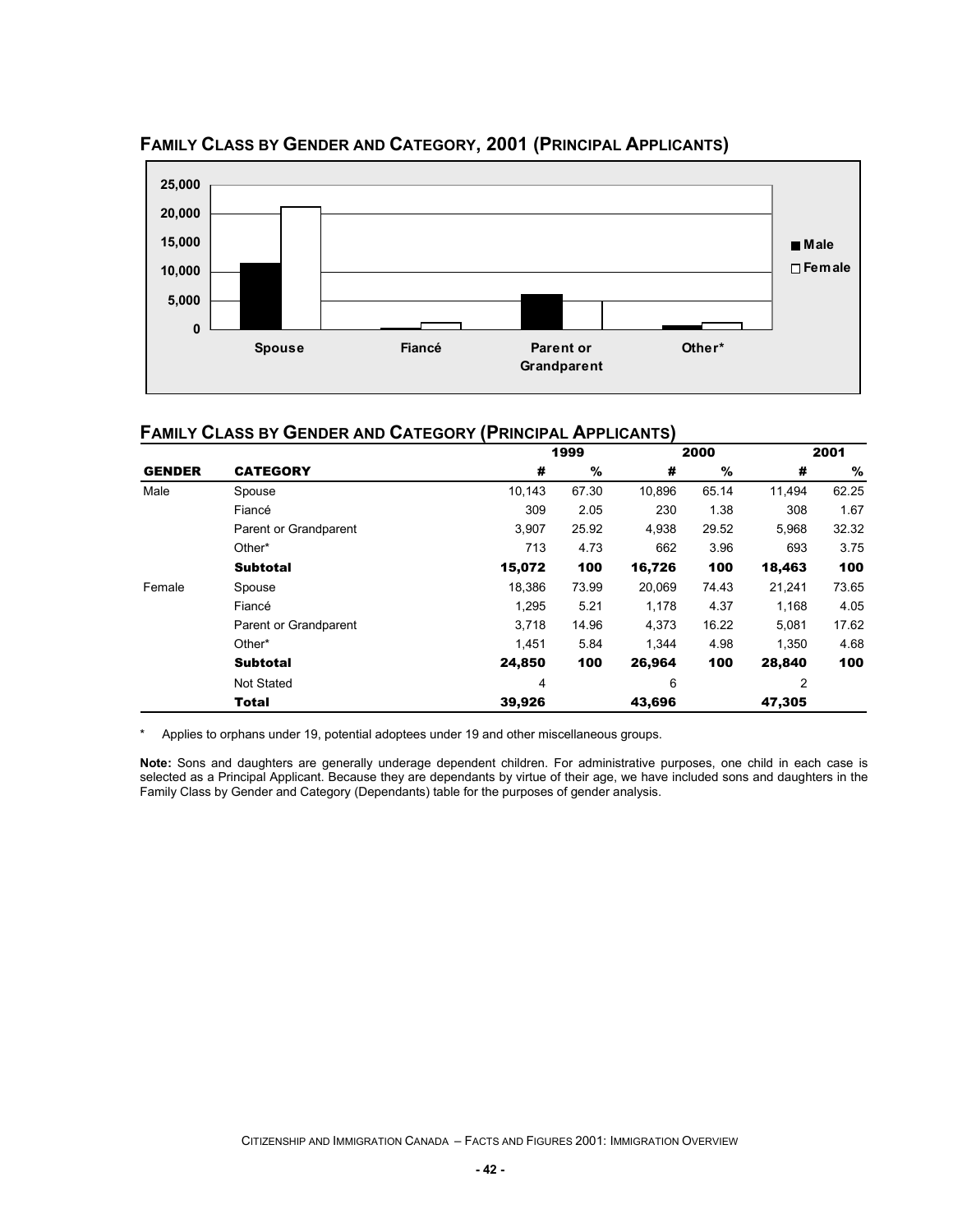

# **FAMILY CLASS BY GENDER AND CATEGORY, 2001 (DEPENDANTS)**

#### **FAMILY CLASS BY GENDER AND CATEGORY (DEPENDANTS)**

|               | <b>CATEGORY</b>       |        | 1999  |        | 2000  |        | 2001  |  |
|---------------|-----------------------|--------|-------|--------|-------|--------|-------|--|
| <b>GENDER</b> |                       | #      | %     | #      | %     | #      | %     |  |
| Male          | Spouse                | 2,139  | 33.46 | 2,102  | 32.09 | 2,419  | 32.16 |  |
|               | Fiancé                | 69     | 1.08  | 49     | 0.75  | 83     | 1.10  |  |
|               | Son or Daughter       | 2,144  | 33.54 | 2,001  | 30.55 | 2,046  | 27.20 |  |
|               | Parent or Grandparent | 2,001  | 31.30 | 2,365  | 36.11 | 2,941  | 39.10 |  |
|               | Other*                | 39     | 0.61  | 33     | 0.50  | 32     | 0.43  |  |
|               | <b>Subtotal</b>       | 6,392  | 100   | 6,550  | 100   | 7,521  | 100   |  |
| Female        | Spouse                | 2,155  | 24.08 | 2,177  | 21.14 | 2,554  | 21.61 |  |
|               | Fiancé                | 60     | 0.67  | 63     | 0.61  | 72     | 0.61  |  |
|               | Son or Daughter       | 1.841  | 20.57 | 1,944  | 18.88 | 1,881  | 15.92 |  |
|               | Parent or Grandparent | 4,857  | 54.28 | 6,078  | 59.03 | 7,271  | 61.52 |  |
|               | Other*                | 35     | 0.39  | 35     | 0.34  | 40     | 0.34  |  |
|               | <b>Subtotal</b>       | 8,948  | 100   | 10,297 | 100   | 11,818 | 100   |  |
|               | <b>Not Stated</b>     |        |       | 0      |       | 2      |       |  |
|               | Total                 | 15,341 |       | 16,847 |       | 19,341 |       |  |

\* Applies to orphans under 19, potential adoptees under 19 and other miscellaneous groups.

**Note:** Sons and daughters are generally underage dependent children. For administrative purposes, one child in each case is selected as a Principal Applicant. Because they are dependants by virtue of their age, we have included sons and daughters in the Family Class by Gender and Category (Dependants) table for the purposes of gender analysis.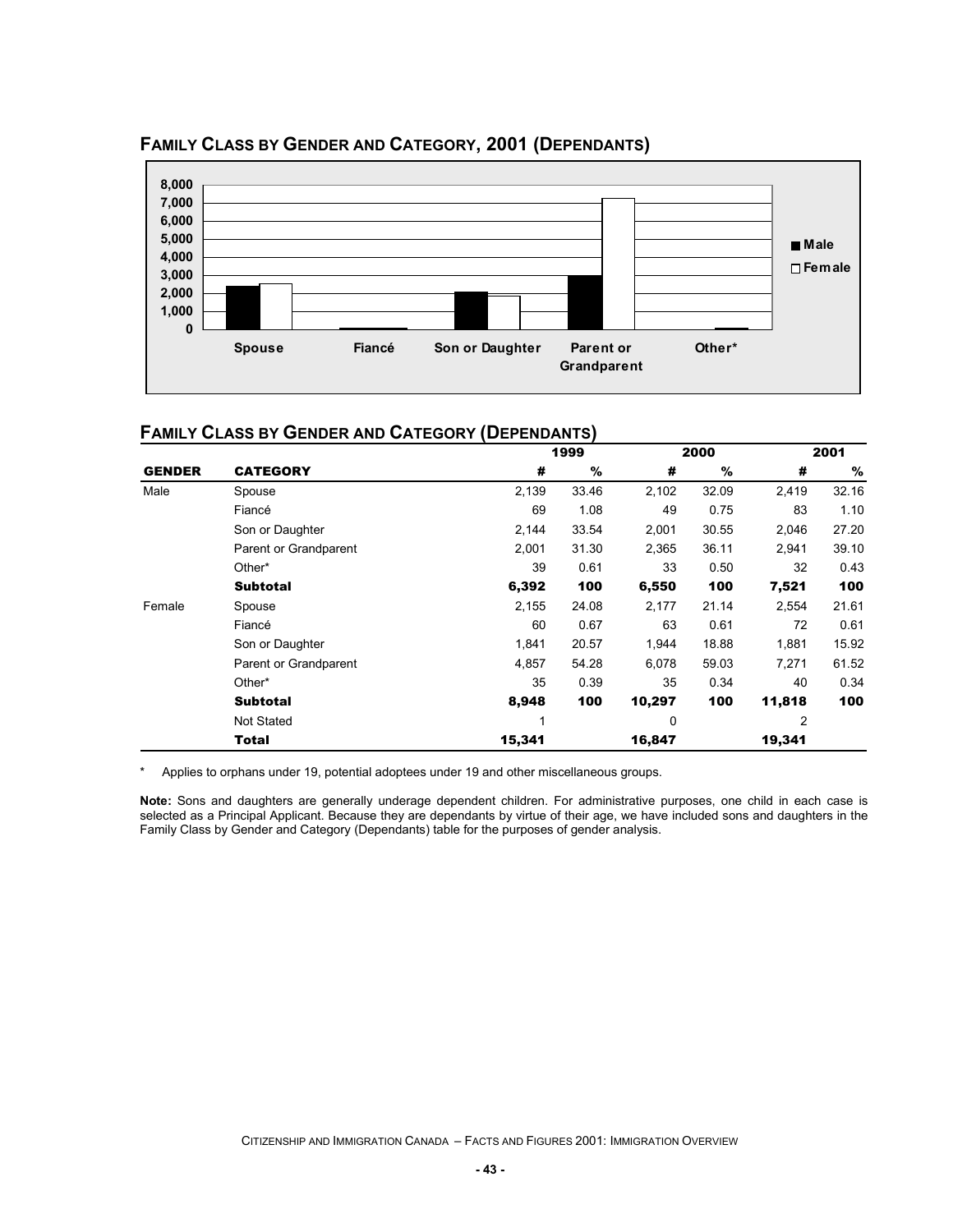**FAMILY CLASS BY PROVINCE AND CENSUS METROPOLITAN AREA**



**FAMILY CLASS BY PROVINCE (PRINCIPAL APPLICANTS AND DEPENDANTS)**

**FAMILY CLASS BY CENSUS METROPOLITAN AREA (PRINCIPAL APPLICANTS AND DEPENDANTS)**

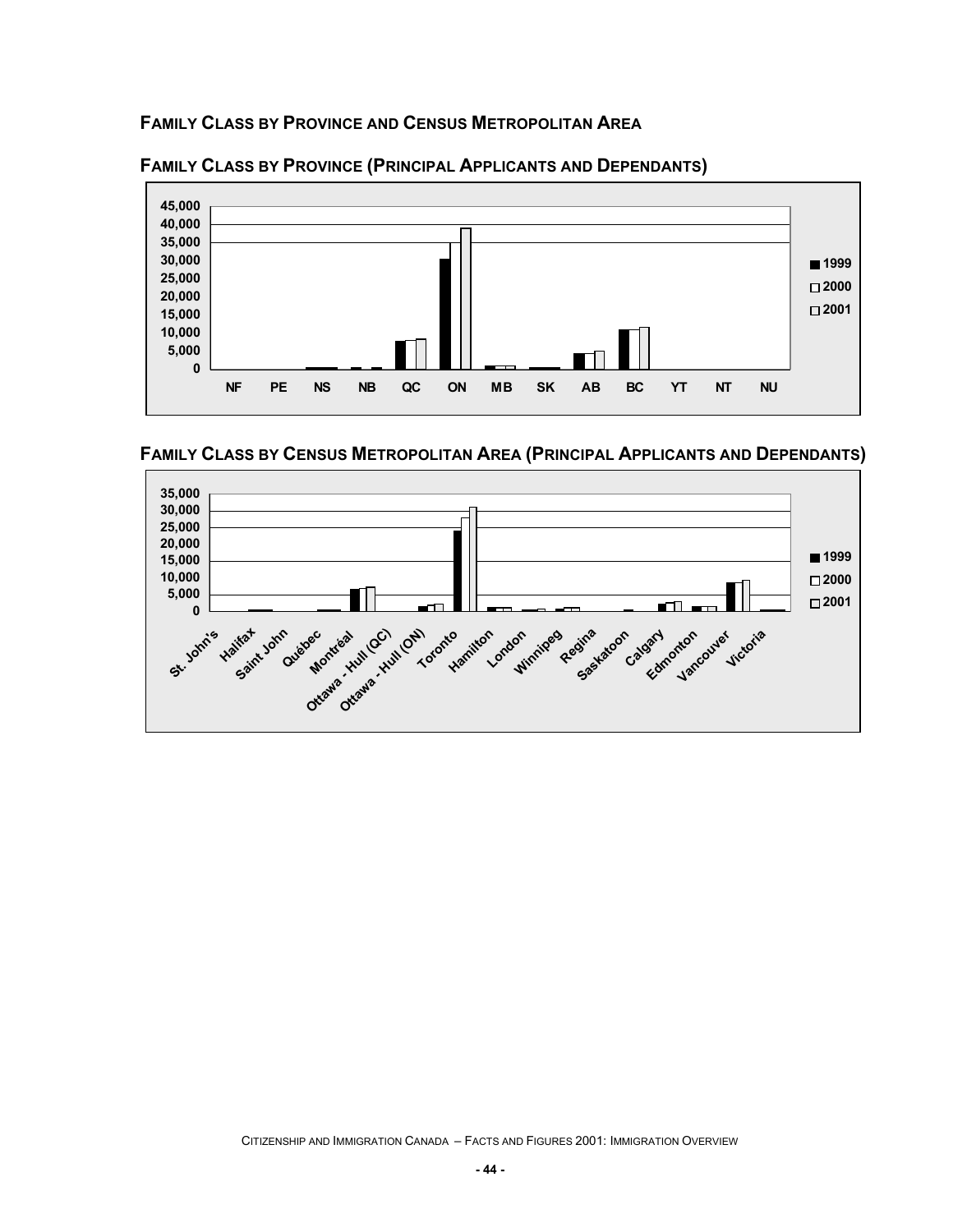|                                    | 1999   | 2000  |        | 2001  |        |       |
|------------------------------------|--------|-------|--------|-------|--------|-------|
| <b>CENSUS AREA</b>                 | #      | %     | #      | %     | #      | %     |
| St. John's                         | 39     | 0.07  | 48     | 0.08  | 46     | 0.07  |
| <b>Other Newfoundland</b>          | 27     | 0.05  | 39     | 0.06  | 43     | 0.06  |
| <b>Total Newfoundland</b>          | 66     | 0.12  | 87     | 0.14  | 89     | 0.13  |
| <b>Total Prince Edward Island</b>  | 30     | 0.05  | 33     | 0.05  | 35     | 0.05  |
| Halifax                            | 223    | 0.40  | 202    | 0.33  | 276    | 0.41  |
| <b>Other Nova Scotia</b>           | 104    | 0.19  | 104    | 0.17  | 163    | 0.24  |
| Total Nova Scotia                  | 327    | 0.59  | 306    | 0.50  | 439    | 0.65  |
| Saint John                         | 28     | 0.05  | 26     | 0.04  | 30     | 0.05  |
| <b>Other New Brunswick</b>         | 141    | 0.26  | 120    | 0.20  | 167    | 0.25  |
| <b>Total New Brunswick</b>         | 169    | 0.31  | 146    | 0.24  | 197    | 0.30  |
| Québec                             | 293    | 0.53  | 311    | 0.51  | 286    | 0.43  |
| Montréal                           | 6,419  | 11.61 | 6,823  | 11.27 | 7,268  | 10.91 |
| Ottawa - Hull (QC)                 | 140    | 0.25  | 164    | 0.27  | 167    | 0.25  |
| <b>Other Quebec</b>                | 660    | 1.19  | 634    | 1.05  | 710    | 1.07  |
| <b>Total Quebec</b>                | 7,512  | 13.58 | 7,932  | 13.10 | 8,431  | 12.66 |
| Ottawa - Hull (ON)                 | 1,554  | 2.81  | 1,945  | 3.21  | 2,050  | 3.08  |
| Toronto                            | 24,063 | 43.54 | 27,745 | 45.83 | 31,236 | 46.87 |
| Hamilton                           | 952    | 1.72  | 986    | 1.63  | 988    | 1.48  |
| London                             | 462    | 0.84  | 462    | 0.76  | 537    | 0.81  |
| <b>Other Ontario</b>               | 3,316  | 6.00  | 3,778  | 6.24  | 4,148  | 6.22  |
| <b>Total Ontario</b>               | 30,347 | 54.91 | 34,916 | 57.67 | 38,959 | 58.46 |
| Winnipeg                           | 887    | 1.60  | 925    | 1.53  | 910    | 1.37  |
| Other Manitoba                     | 136    | 0.25  | 132    | 0.22  | 182    | 0.27  |
| Total Manitoba                     | 1,023  | 1.85  | 1,057  | 1.75  | 1,092  | 1.64  |
| Regina                             | 120    | 0.22  | 112    | 0.18  | 119    | 0.18  |
| Saskatoon                          | 181    | 0.33  | 169    | 0.28  | 168    | 0.25  |
| Other Saskatchewan                 | 153    | 0.28  | 133    | 0.22  | 115    | 0.17  |
| <b>Total Saskatchewan</b>          | 454    | 0.83  | 414    | 0.68  | 402    | 0.60  |
| Calgary                            | 2,216  | 4.01  | 2,392  | 3.95  | 2,699  | 4.05  |
| Edmonton                           | 1,370  | 2.48  | 1,494  | 2.47  | 1,601  | 2.40  |
| Other Alberta                      | 586    | 1.06  | 579    | 0.96  | 643    | 0.96  |
| <b>Total Alberta</b>               | 4,172  | 7.55  | 4,465  | 7.38  | 4,943  | 7.41  |
| Vancouver                          | 8,683  | 15.71 | 8,444  | 13.95 | 9,167  | 13.75 |
| Victoria                           | 394    | 0.71  | 430    | 0.71  | 454    | 0.68  |
| Other British Columbia             | 1,900  | 3.44  | 2,090  | 3.45  | 2,085  | 3.13  |
| <b>Total British Columbia</b>      | 10,977 | 19.86 | 10,964 | 18.11 | 11,706 | 17.56 |
| <b>Total Yukon</b>                 | 25     | 0.05  | 38     | 0.06  | 30     | 0.05  |
| <b>Total Northwest Territories</b> | 22     | 0.04  | 46     | 0.08  | 43     | 0.06  |
| <b>Total Nunavut</b>               | 4      | 0.01  | 8      | 0.01  | 4      | 0.01  |
| Not stated                         | 139    | 0.25  | 131    | 0.22  | 276    | 0.41  |
| <b>Total</b>                       | 55,267 | 100   | 60,543 | 100   | 66,646 | 100   |

# **FAMILY CLASS BY PROVINCE AND CENSUS METROPOLITAN AREA (PRINCIPAL APPLICANTS AND DEPENDANTS)**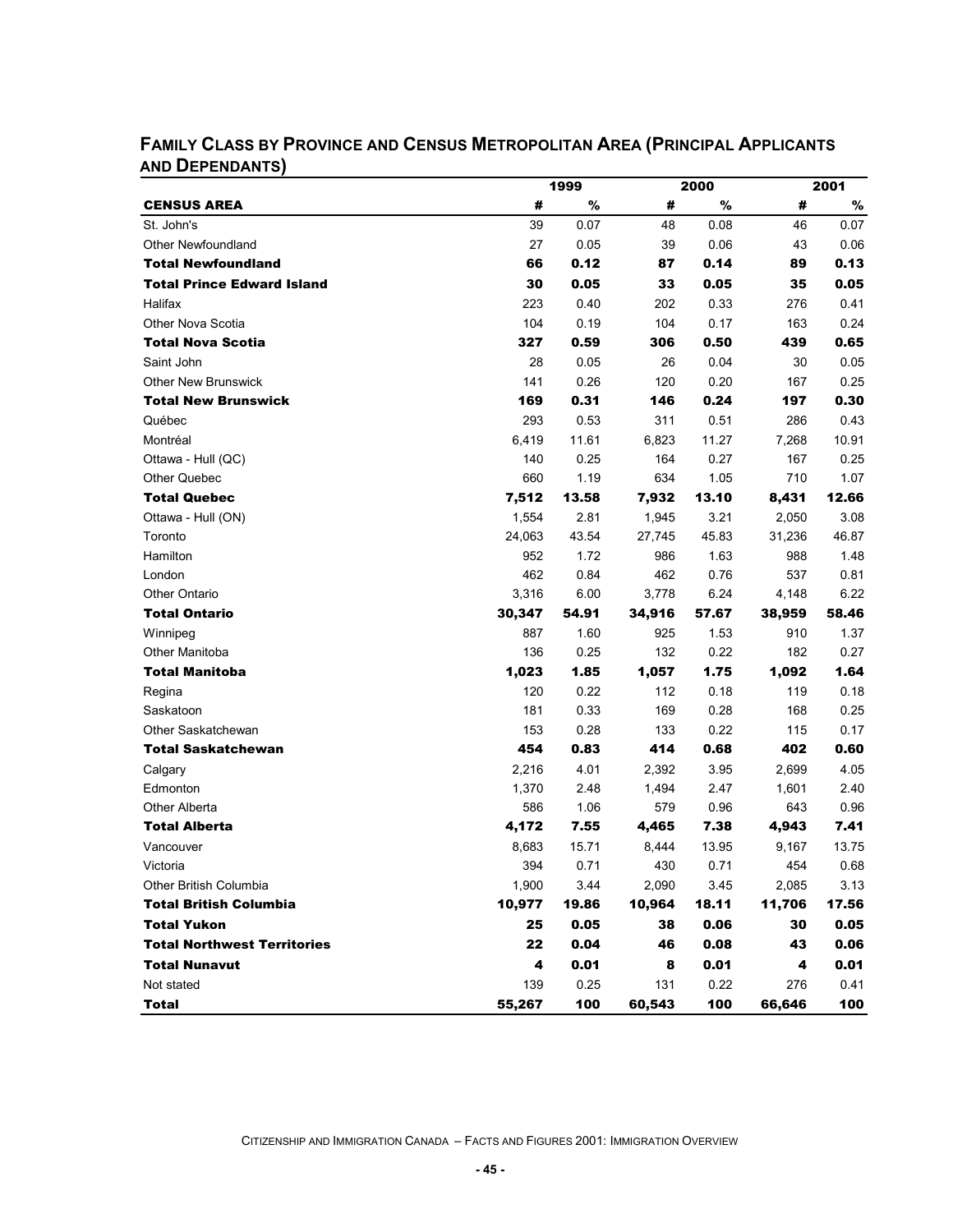

# **FAMILY CLASS BY SOURCE AREA (PRINCIPAL APPLICANTS AND DEPENDANTS)**

#### **FAMILY CLASS BY SOURCE AREA (PRINCIPAL APPLICANTS AND DEPENDANTS)**

|                               | 1999   |       |        | 2000  |        | 2001  |  |
|-------------------------------|--------|-------|--------|-------|--------|-------|--|
| <b>REGION</b>                 | #      | %     | #      | %     | #      | %     |  |
| Africa and the Middle East    | 5,805  | 10.50 | 7,037  | 11.62 | 7.765  | 11.65 |  |
| Asia and Pacific              | 29,539 | 53.45 | 32.450 | 53.60 | 35,114 | 52.69 |  |
| South and Central America     | 8,719  | 15.78 | 8,694  | 14.36 | 10.004 | 15.01 |  |
| <b>United States</b>          | 2,948  | 5.33  | 3,169  | 5.23  | 3.601  | 5.40  |  |
| Europe and the United Kingdom | 8,088  | 14.63 | 9,063  | 14.97 | 10.014 | 15.03 |  |
| Not stated                    | 168    | 0.30  | 130    | 0.21  | 148    | 0.22  |  |
| Total                         | 55,267 | 100   | 60.543 | 100   | 66,646 | 100   |  |

### **FAMILY CLASS BY TOP TEN SOURCE COUNTRIES (PRINCIPAL APPLICANTS AND DEPENDANTS)**

|                                |        | 1999  |                |        | 2000  |      |              | 2001  |      |
|--------------------------------|--------|-------|----------------|--------|-------|------|--------------|-------|------|
| <b>COUNTRY</b>                 | #      | %     | Rank           | #      | %     | Rank | #            | %     | Rank |
| India                          | 9,539  | 17.26 |                | 12,010 | 19.84 | 1    | 12,627       | 18.95 |      |
| China, People's Republic of    | 5,560  | 10.06 | $\overline{c}$ | 5,741  | 9.48  | 2    | 6.472        | 9.71  | 2    |
| <b>United States</b>           | 2.948  | 5.33  | 4              | 3,169  | 5.23  | 4    | 3,601        | 5.40  | 3    |
| Philippines                    | 4,031  | 7.29  | 3              | 3,380  | 5.58  | 3    | 3,395        | 5.09  | 4    |
| Pakistan                       | 2,636  | 4.77  | 5              | 2,533  | 4.18  | 5    | 3,219        | 4.83  | 5    |
| Jamaica                        | 1.813  | 3.28  | 6              | 1,684  | 2.78  | 7    | 1,980        | 2.97  | 6    |
| Vietnam, Socialist Republic of | 1,323  | 2.39  | 9              | 1,708  | 2.82  | 6    | 1,972        | 2.96  | 7    |
| Sri Lanka                      | 1,487  | 2.69  | 7              | 1,625  | 2.68  | 8    | 1,781        | 2.67  | 8    |
| United Kingdom                 | 1,438  | 2.60  | 8              | 1,388  | 2.29  | 9    | 1,556        | 2.33  | 9    |
| Guyana                         | 1,101  | 1.99  | 10             | 1.066  | 1.76  | 11   | 1,309        | 1.96  | 10   |
| Hong Kong                      | 1,058  | 1.91  | 12             | 1,182  | 1.95  | 10   | 898          | 1.35  | 16   |
| Total for Top Ten Only         | 31,876 | 57.66 |                | 34.420 | 56.83 |      | 37,912       | 56.87 |      |
| <b>Total Other Countries</b>   | 23,391 | 42.34 |                | 26,123 | 43.17 |      | 28,734 43.13 |       |      |
| Total                          | 55,267 | 100   |                | 60,543 | 100   |      | 66,646       | 100   |      |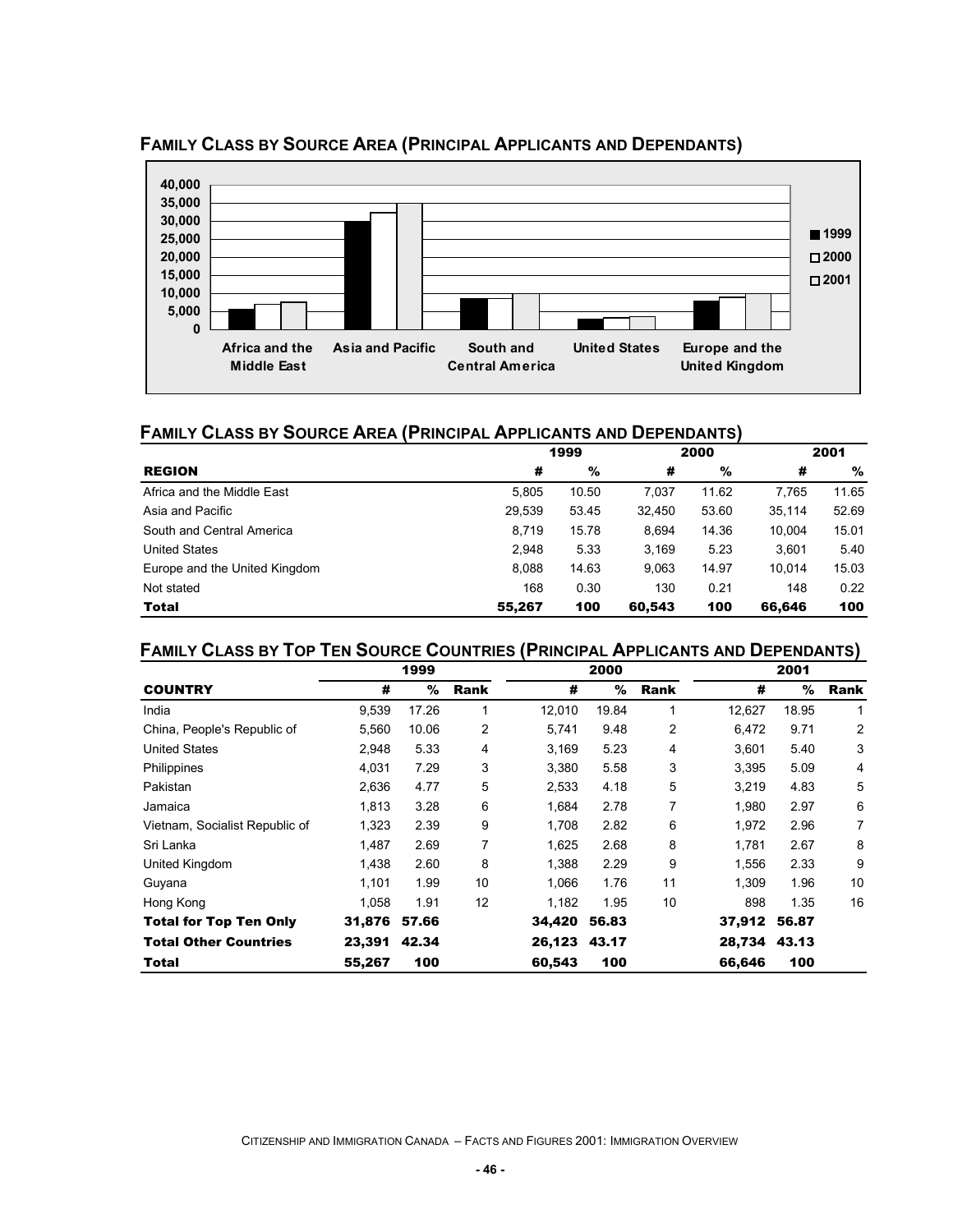# **FAMILY CLASS BY LEVEL OF EDUCATION – 15 YEARS OF AGE OR OLDER (PRINCIPAL APPLICANTS AND DEPENDANTS)**



## **FAMILY CLASS BY LEVEL OF EDUCATION – 15 YEARS OF AGE OR OLDER (PRINCIPAL APPLICANTS AND DEPENDANTS)**

|                               |        | 1999  |        |       | 2001   |       |
|-------------------------------|--------|-------|--------|-------|--------|-------|
| <b>EDUCATION</b>              | #      | %     | #      | %     | #      | %     |
| 0 to 9 years of schooling     | 12,324 | 25.98 | 13,499 | 25.46 | 14.560 | 24.84 |
| 10 to 12 years of schooling   | 12,956 | 27.31 | 14.450 | 27.25 | 15,620 | 26.65 |
| 13 or more years of schooling | 5,094  | 10.74 | 6,191  | 11.68 | 6,749  | 11.51 |
| Trade certificate             | 3,507  | 7.39  | 3,018  | 5.69  | 3,260  | 5.56  |
| Non-university diploma        | 3,842  | 8.10  | 4,317  | 8.14  | 4,966  | 8.47  |
| Bachelor's degree             | 7,884  | 16.62 | 9,287  | 17.52 | 10,819 | 18.46 |
| Master's degree               | 1,529  | 3.22  | 1,952  | 3.68  | 2,241  | 3.82  |
| Doctorate                     | 306    | 0.65  | 305    | 0.58  | 407    | 0.69  |
| Total                         | 47.442 | 100   | 53,019 | 100   | 58,622 | 100   |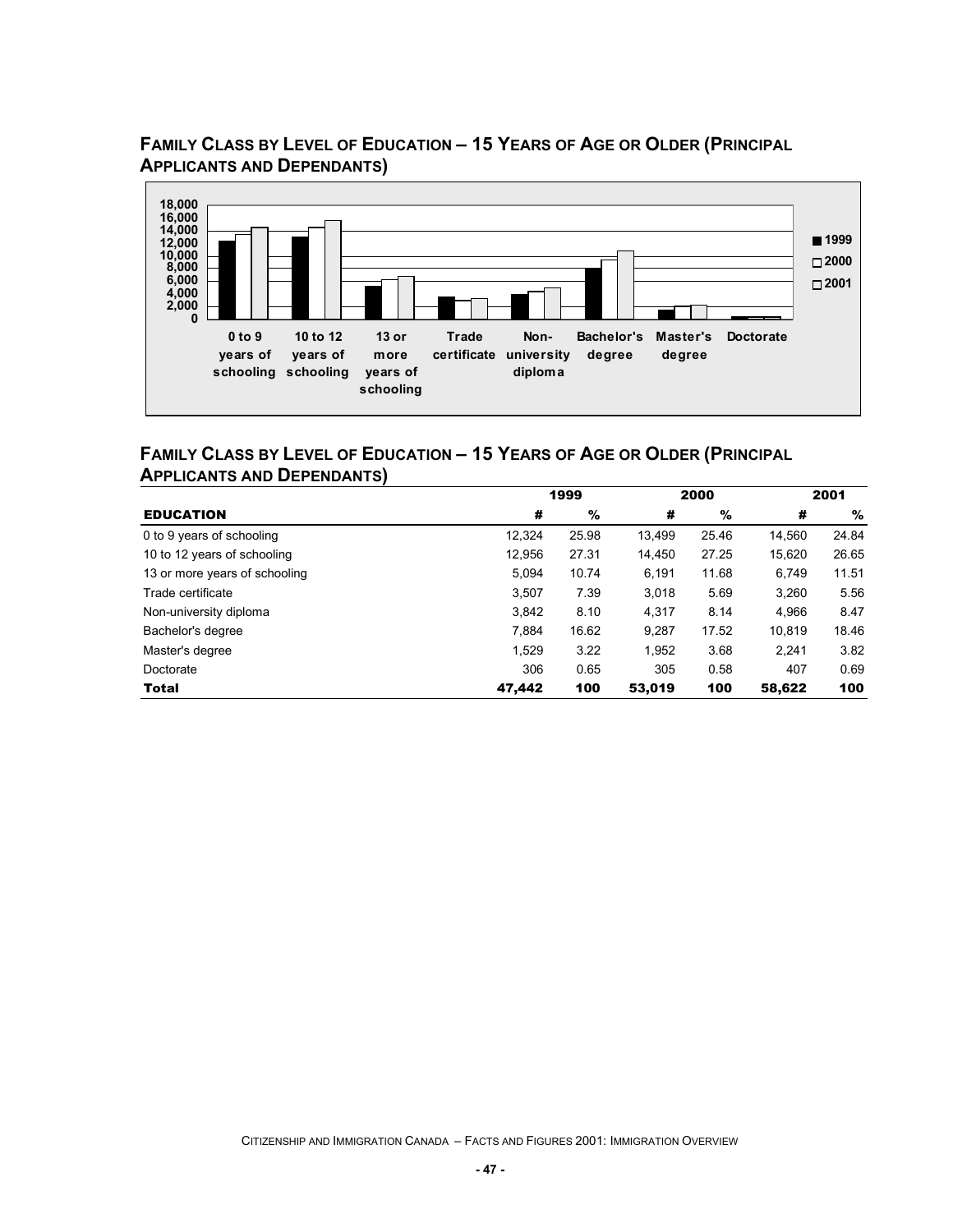



### **FAMILY CLASS BY GENDER AND LEVEL OF EDUCATION – 15 YEARS OF AGE OR OLDER (PRINCIPAL APPLICANTS)**

|               |                               | 1999   |       | 2000   | 2001  |        |       |
|---------------|-------------------------------|--------|-------|--------|-------|--------|-------|
| <b>GENDER</b> | <b>EDUCATION</b>              | #      | %     | #      | %     | #      | %     |
| Male          | 0 to 9 years of schooling     | 3,167  | 21.86 | 3,648  | 22.51 | 3,879  | 21.64 |
|               | 10 to 12 years of schooling   | 3,933  | 27.15 | 4,400  | 27.15 | 4,701  | 26.23 |
|               | 13 or more years of schooling | 1,552  | 10.71 | 1,802  | 11.12 | 1,957  | 10.92 |
|               | Trade certificate             | 1,437  | 9.92  | 1,275  | 7.87  | 1,421  | 7.93  |
|               | Non-university diploma        | 1,227  | 8.47  | 1,370  | 8.45  | 1,700  | 9.48  |
|               | Bachelor's degree             | 2,509  | 17.32 | 2,936  | 18.12 | 3,337  | 18.62 |
|               | Master's degree               | 505    | 3.49  | 618    | 3.81  | 713    | 3.98  |
|               | Doctorate                     | 157    | 1.08  | 157    | 0.97  | 216    | 1.21  |
|               | <b>Subtotal</b>               | 14,487 | 100   | 16,206 | 100   | 17,924 | 100   |
| Female        | 0 to 9 years of schooling     | 4,939  | 20.98 | 5,278  | 20.47 | 5,504  | 19.91 |
|               | 10 to 12 years of schooling   | 6,088  | 25.85 | 6,624  | 25.70 | 6,858  | 24.81 |
|               | 13 or more years of schooling | 2,579  | 10.95 | 3,097  | 12.01 | 3,286  | 11.89 |
|               | Trade certificate             | 1,716  | 7.29  | 1,396  | 5.42  | 1,470  | 5.32  |
|               | Non-university diploma        | 2,388  | 10.14 | 2,590  | 10.05 | 2,778  | 10.05 |
|               | Bachelor's degree             | 4,741  | 20.13 | 5,437  | 21.09 | 6,247  | 22.60 |
|               | Master's degree               | 956    | 4.06  | 1,219  | 4.73  | 1,327  | 4.80  |
|               | Doctorate                     | 140    | 0.59  | 138    | 0.54  | 170    | 0.62  |
|               | <b>Subtotal</b>               | 23,547 | 100   | 25,779 | 100   | 27,640 | 100   |
|               | Not stated                    | 3      |       | 5      |       | 0      |       |
|               | total                         | 38,037 |       | 41,990 |       | 45,564 |       |

**Note:** Sons and daughters are generally underage dependent children. For administrative purposes, one child in each case is selected as a Principal Applicant. Because they are dependants by virtue of their age, we have included sons and daughters in the Family Class by Gender and Category (Dependants) table for the purposes of gender analysis.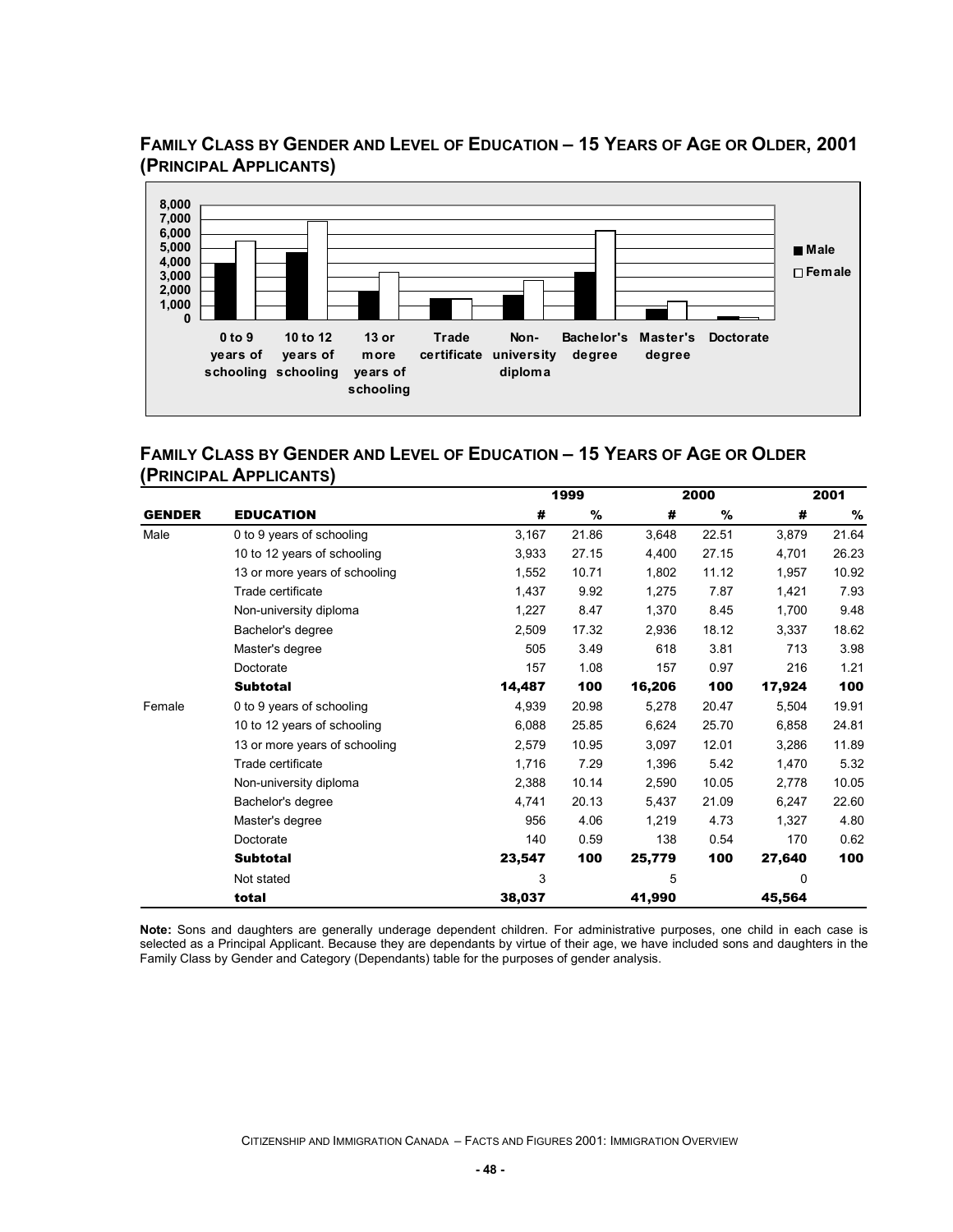



### **FAMILY CLASS BY GENDER AND LEVEL OF EDUCATION – 15 YEARS OF AGE OR OLDER (DEPENDANTS)**

|               |                               | 1999  |       | 2000   | 2001  |        |       |
|---------------|-------------------------------|-------|-------|--------|-------|--------|-------|
| <b>GENDER</b> | <b>EDUCATION</b>              | #     | $\%$  | #      | %     | #      | %     |
| Male          | 0 to 9 years of schooling     | 1,204 | 35.95 | 1,118  | 30.59 | 1,311  | 29.73 |
|               | 10 to 12 years of schooling   | 1,280 | 38.22 | 1,402  | 38.36 | 1,613  | 36.58 |
|               | 13 or more years of schooling | 413   | 12.33 | 563    | 15.40 | 694    | 15.74 |
|               | Trade certificate             | 124   | 3.70  | 119    | 3.26  | 142    | 3.22  |
|               | Non-university diploma        | 79    | 2.36  | 121    | 3.31  | 174    | 3.95  |
|               | Bachelor's degree             | 220   | 6.57  | 302    | 8.26  | 407    | 9.23  |
|               | Master's degree               | 24    | 0.72  | 25     | 0.68  | 59     | 1.34  |
|               | Doctorate                     | 5     | 0.15  | 5      | 0.14  | 9      | 0.20  |
|               | <b>Subtotal</b>               | 3,349 | 100   | 3,655  | 100   | 4,409  | 100   |
| Female        | 0 to 9 years of schooling     | 3,011 | 49.73 | 3,453  | 46.83 | 3,865  | 44.69 |
|               | 10 to 12 years of schooling   | 1,654 | 27.32 | 2,024  | 27.45 | 2,448  | 28.31 |
|               | 13 or more years of schooling | 550   | 9.08  | 727    | 9.86  | 812    | 9.39  |
|               | Trade certificate             | 230   | 3.80  | 228    | 3.09  | 227    | 2.62  |
|               | Non-university diploma        | 148   | 2.44  | 236    | 3.20  | 314    | 3.63  |
|               | Bachelor's degree             | 414   | 6.84  | 611    | 8.29  | 828    | 9.57  |
|               | Master's degree               | 44    | 0.73  | 90     | 1.22  | 142    | 1.64  |
|               | Doctorate                     | 4     | 0.07  | 5      | 0.07  | 12     | 0.14  |
|               | <b>Subtotal</b>               | 6,055 | 100   | 7,374  | 100   | 8,648  | 100   |
|               | Not stated                    | 1     |       | 0      |       | 1      |       |
|               | total                         | 9,405 |       | 11,029 |       | 13,058 |       |

**Note:** Sons and daughters are generally underage dependent children. For administrative purposes, one child in each case is selected as a Principal Applicant. Because they are dependants by virtue of their age, we have included sons and daughters in the Family Class by Gender and Category (Dependants) table for the purposes of gender analysis.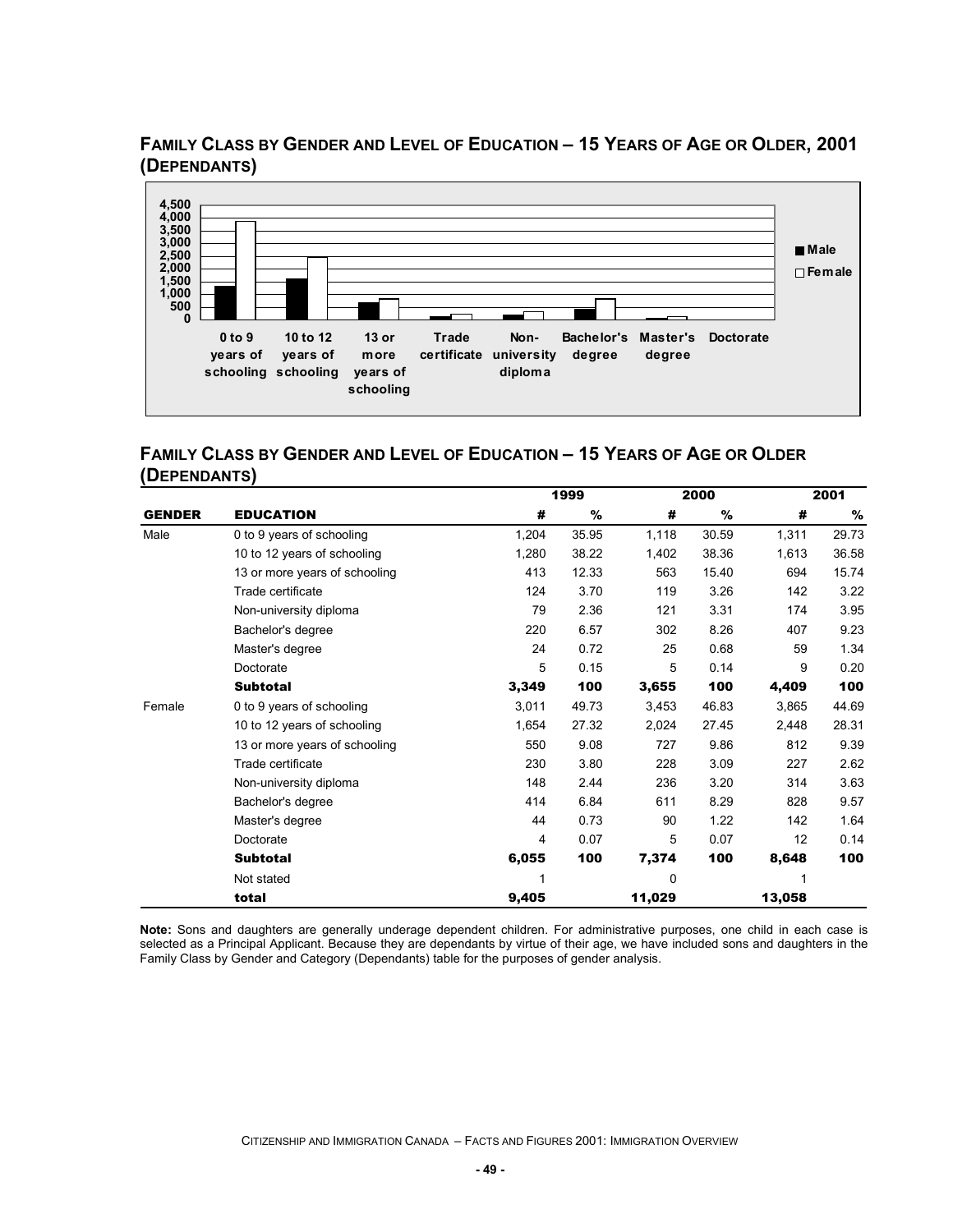

# **FAMILY CLASS BY GENDER AND AGE, 2001 (PRINCIPAL APPLICANTS AND DEPENDANTS)**

### **FAMILY CLASS BY GENDER AND AGE (PRINCIPAL APPLICANTS AND DEPENDANTS)**

|               |                  | 1999   |       | 2000   | 2001  |        |       |
|---------------|------------------|--------|-------|--------|-------|--------|-------|
| <b>GENDER</b> | AGE              | #      | %     | #      | %     | #      | $\%$  |
| Male          | 0 to 14 years    | 3,628  | 16.90 | 3,415  | 14.67 | 3,651  | 14.05 |
|               | 15 to 24 years   | 4,501  | 20.97 | 4,857  | 20.87 | 5,309  | 20.43 |
|               | 25 to 44 years   | 8,313  | 38.73 | 8,651  | 37.17 | 9,324  | 35.88 |
|               | 45 to 64 years   | 3,414  | 15.91 | 4,254  | 18.28 | 5,218  | 20.08 |
|               | 65 years or more | 1,608  | 7.49  | 2,097  | 9.01  | 2,481  | 9.55  |
|               | Not stated       | 0      | 0.00  | 2      | 0.01  | 1      | 0.00  |
|               | <b>Subtotal</b>  | 21,464 | 100   | 23,276 | 100   | 25,984 | 100   |
| Female        | 0 to 14 years    | 4,196  | 12.41 | 4,108  | 11.02 | 4,370  | 10.75 |
|               | 15 to 24 years   | 8,790  | 26.01 | 9,786  | 26.26 | 9,876  | 24.29 |
|               | 25 to 44 years   | 12,779 | 37.81 | 13,655 | 36.65 | 14,999 | 36.89 |
|               | 45 to 64 years   | 5,664  | 16.76 | 6,957  | 18.67 | 8,315  | 20.45 |
|               | 65 years or more | 2,369  | 7.01  | 2,753  | 7.39  | 3,098  | 7.62  |
|               | Not stated       | 0      | 0.00  | 2      | 0.01  | 0      | 0.00  |
|               | <b>Subtotal</b>  | 33,798 | 100   | 37,261 | 100   | 40,658 | 100   |
|               | Not stated       | 5      |       | 6      |       | 4      |       |
|               | Total            | 55,267 |       | 60,543 |       | 66,646 |       |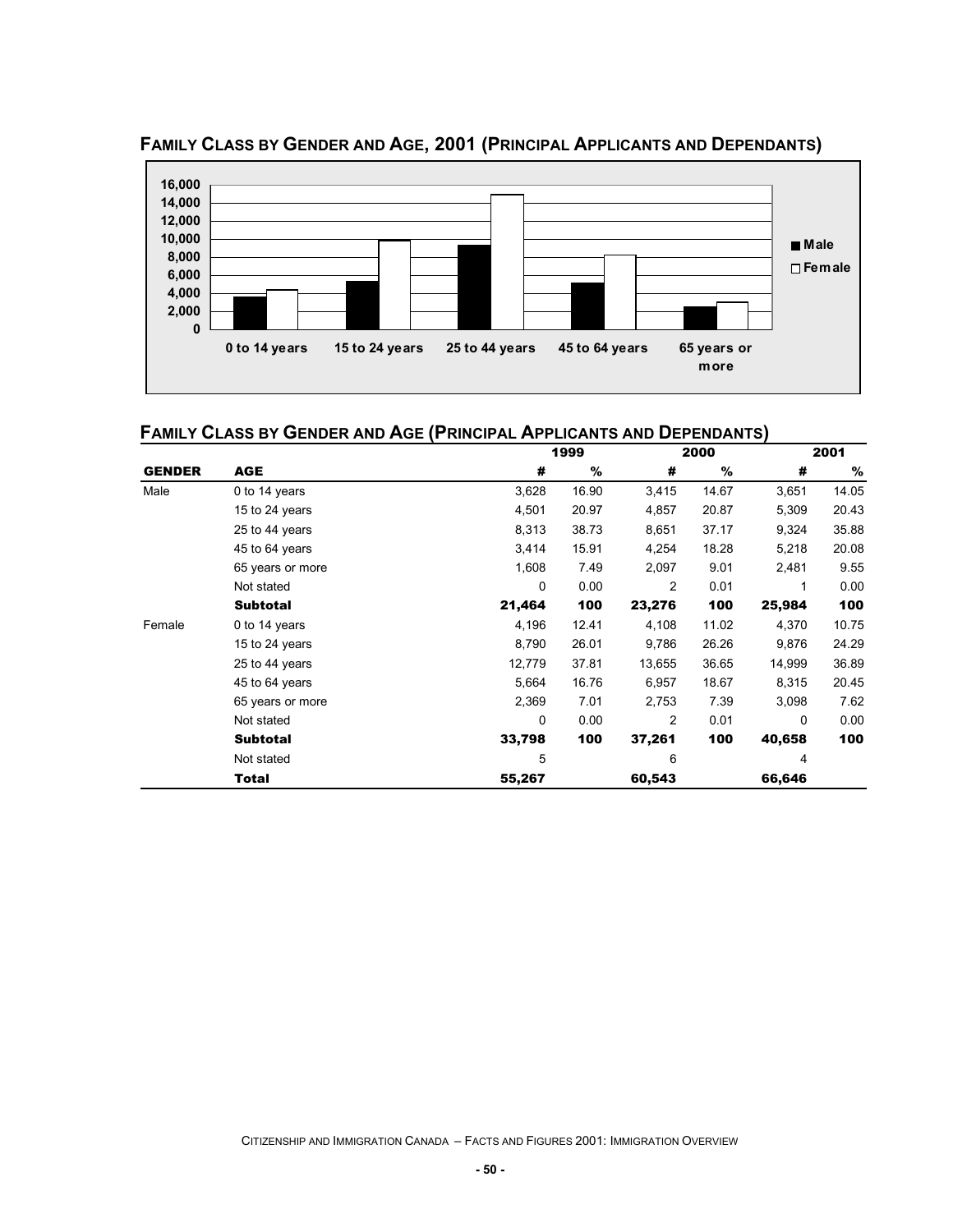# **FAMILY CLASS BY MARITAL STATUS – 15 YEARS OF AGE OR OLDER (PRINCIPAL APPLICANTS AND DEPENDANTS)**



# **FAMILY CLASS BY MARITAL STATUS – 15 YEARS OF AGE OR OLDER (PRINCIPAL APPLICANTS AND DEPENDANTS)**

|                       | 1999   |       | 2000   | 2001  |        |       |
|-----------------------|--------|-------|--------|-------|--------|-------|
| <b>MARITAL STATUS</b> | #      | %     | #      | %     | #      | %     |
| Single                | 7.741  | 16.32 | 8,625  | 16.27 | 9.812  | 16.74 |
| Married               | 36.058 | 76.00 | 40.214 | 75.85 | 43.945 | 74.96 |
| Other*                | 3,629  | 7.65  | 4,123  | 7.78  | 4,807  | 8.20  |
| Not stated            | 14     | 0.03  | 57     | 0.11  | 58     | 0.10  |
| Total                 | 47.442 | 100   | 53,019 | 100   | 58,622 | 100   |

\* Divorced, widowed, separated.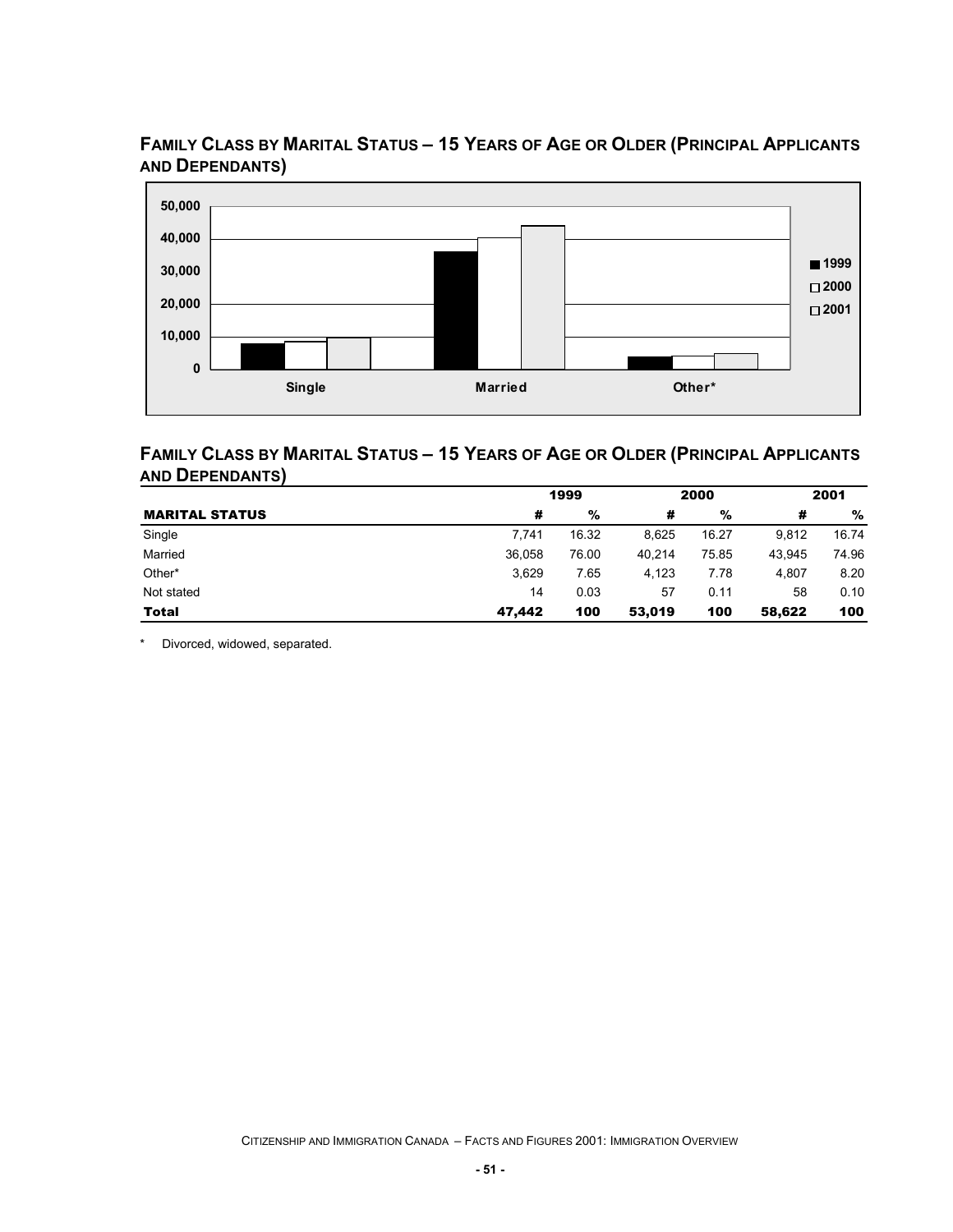

# **FAMILY CLASS BY LANGUAGE ABILITY (PRINCIPAL APPLICANTS AND DEPENDANTS)**

### **FAMILY CLASS BY LANGUAGE ABILITY (PRINCIPAL APPLICANTS AND DEPENDANTS)**

|                         | 1999   |       |        | 2000  |        | 2001  |  |
|-------------------------|--------|-------|--------|-------|--------|-------|--|
| <b>LANGUAGE ABILITY</b> | #      | %     | #      | %     | #      | %     |  |
| English                 | 23,933 | 43.30 | 26.144 | 43.18 | 29.254 | 43.89 |  |
| French                  | 2,119  | 3.83  | 2.238  | 3.70  | 2.219  | 3.33  |  |
| Both French and English | 1.098  | 1.99  | 1.457  | 2.41  | 1.783  | 2.68  |  |
| <b>Neither</b>          | 28.117 | 50.87 | 30.704 | 50.71 | 33.390 | 50.10 |  |
| Total                   | 55.267 | 100   | 60.543 | 100   | 66.646 | 100   |  |

### **FAMILY CLASS BY AGE AND LANGUAGE ABILITY – CHILDREN UNDER 15 YEARS OF AGE (PRINCIPAL APPLICANTS AND DEPENDANTS)**

|                |                         | 1999  |       | 2000  | 2001  |       |       |
|----------------|-------------------------|-------|-------|-------|-------|-------|-------|
| <b>AGE</b>     | <b>LANGUAGE ABILITY</b> | #     | %     | #     | $\%$  | #     | %     |
| 0 to 4 years   | English                 | 414   | 5.29  | 445   | 5.91  | 479   | 5.97  |
|                | French                  | 21    | 0.27  | 29    | 0.39  | 15    | 0.19  |
|                | Both French and English | 3     | 0.04  | 6     | 0.08  | 11    | 0.14  |
|                | <b>Neither</b>          | 2,612 | 33.38 | 2,573 | 34.20 | 2,706 | 33.72 |
|                | <b>Subtotal</b>         | 3,050 | 38.98 | 3,053 | 40.58 | 3,211 | 40.02 |
| 5 to 9 years   | English                 | 676   | 8.64  | 614   | 8.16  | 727   | 9.06  |
|                | French                  | 66    | 0.84  | 64    | 0.85  | 60    | 0.75  |
|                | Both French and English | 7     | 0.09  | 11    | 0.15  | 14    | 0.17  |
|                | <b>Neither</b>          | 1,277 | 16.32 | 1,121 | 14.90 | 1,187 | 14.79 |
|                | <b>Subtotal</b>         | 2,026 | 25.89 | 1,810 | 24.06 | 1,988 | 24.77 |
| 10 to 14 years | English                 | 1,047 | 13.38 | 1,056 | 14.04 | 1,204 | 15.00 |
|                | French                  | 115   | 1.47  | 119   | 1.58  | 102   | 1.27  |
|                | Both French and English | 22    | 0.28  | 24    | 0.32  | 26    | 0.32  |
|                | <b>Neither</b>          | 1,565 | 20.00 | 1,462 | 19.43 | 1,493 | 18.61 |
|                | <b>Subtotal</b>         | 2,749 | 35.13 | 2,661 | 35.37 | 2,825 | 35.20 |
|                | Total                   | 7,825 | 100   | 7,524 | 100   | 8,024 | 100   |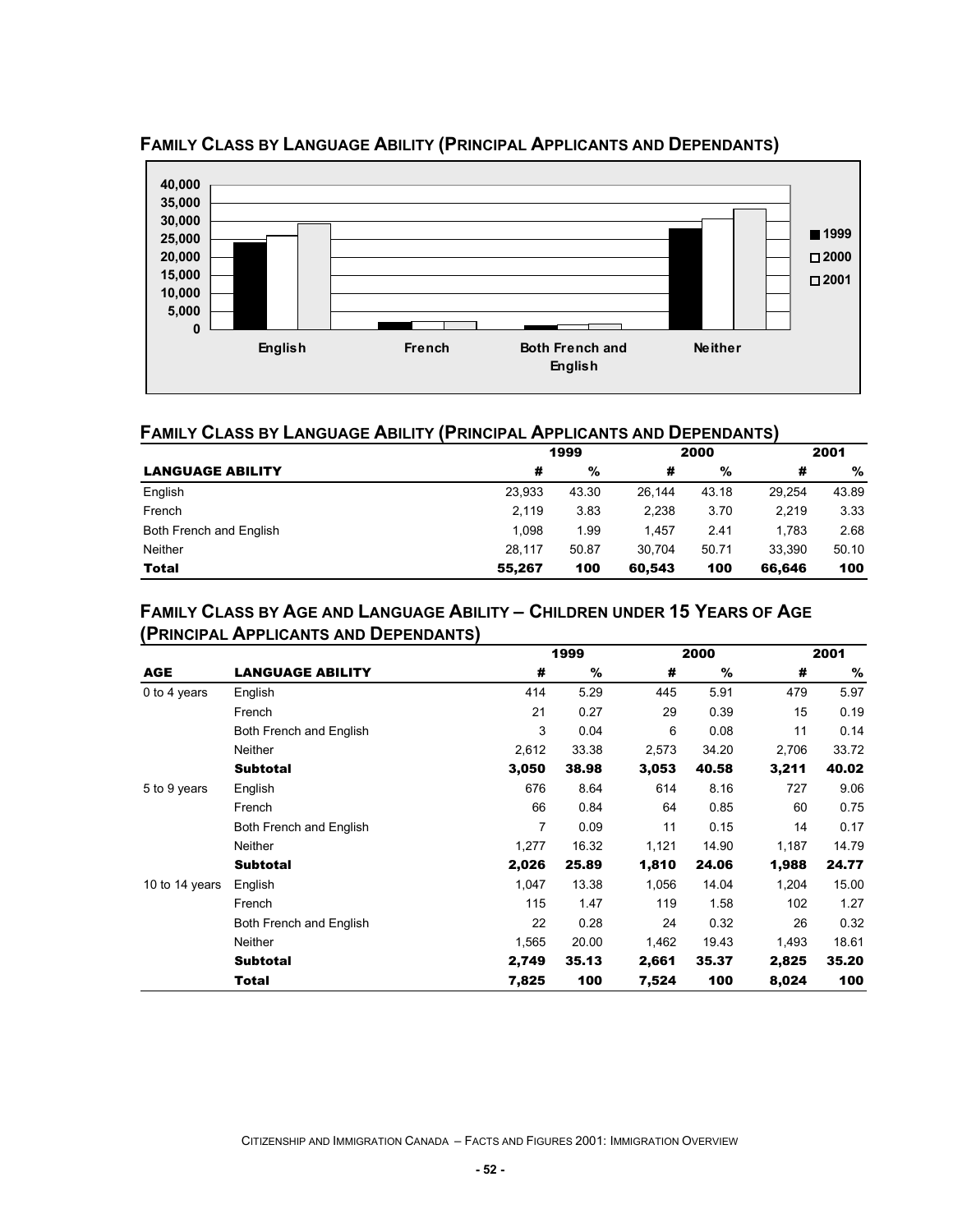|                                              |                | 1999  |       |        | 2000  |       |          | 2001  |       |  |
|----------------------------------------------|----------------|-------|-------|--------|-------|-------|----------|-------|-------|--|
| <b>SKILL LEVEL</b>                           | #              | %     | %     | #      | %     | %     | #        | %     | %     |  |
| Skill Level O                                | 284            | 0.51  | 1.08  | 456    | 0.75  | 1.62  | 539      | 0.81  | 1.76  |  |
| Skill Level A                                | 1,668          | 3.02  | 6.33  | 2,146  | 3.54  | 7.64  | 2,411    | 3.62  | 7.88  |  |
| Skill Level B                                | 1,958          | 3.54  | 7.43  | 2,359  | 3.90  | 8.40  | 2,462    | 3.69  | 8.05  |  |
| Skill Level C                                | 1,356          | 2.45  | 5.15  | 1,764  | 2.91  | 6.28  | 1,848    | 2.77  | 6.04  |  |
| Skill Level D                                | 484            | 0.88  | 1.84  | 445    | 0.74  | 1.58  | 481      | 0.72  | 1.57  |  |
| New Workers (15 Years of Age or Older)       | 20,595         | 37.26 | 78.17 | 20,913 | 34.54 | 74.47 | 22,838   | 34.27 | 74.69 |  |
| Industrial Codes (15 Years of Age or Older)  | $\overline{2}$ | 0.00  | 0.01  | 0      | 0.00  | 0.00  | $\Omega$ | 0.00  | 0.00  |  |
| <b>Subtotal - Intending to Work</b>          | 26,347         | 47.66 | 100   | 28,083 | 46.38 | 100   | 30,579   | 45.88 | 100   |  |
| Children Under 15 Years of Age               | 7,825          | 14.16 |       | 7,524  | 12.43 |       | 8.024    | 12.04 |       |  |
| Students (15 Years of Age or Older)          | 6,263          | 11.33 |       | 7,089  | 11.71 |       | 8,104    | 12.16 |       |  |
| Retired (15 Years of Age or Older)           | 4.434          | 8.02  |       | 5.985  | 9.89  |       | 6.685    | 10.03 |       |  |
| Other Non-workers (15 Years of Age or Older) | 10,396         | 18.81 |       | 11,861 | 19.59 |       | 13,253   | 19.89 |       |  |
| Not stated                                   | 2              | 0.00  |       | 1      | 0.00  |       | 1        | 0.00  |       |  |
| Total                                        | 55,267         | 100   |       | 60,543 | 100   |       | 66,646   | 100   |       |  |

# **FAMILY CLASS BY SKILL LEVEL\* AND LABOUR MARKET INTENTION (PRINCIPAL APPLICANTS AND DEPENDANTS)**

\* Skill Levels are based on the National Occupational Classification system.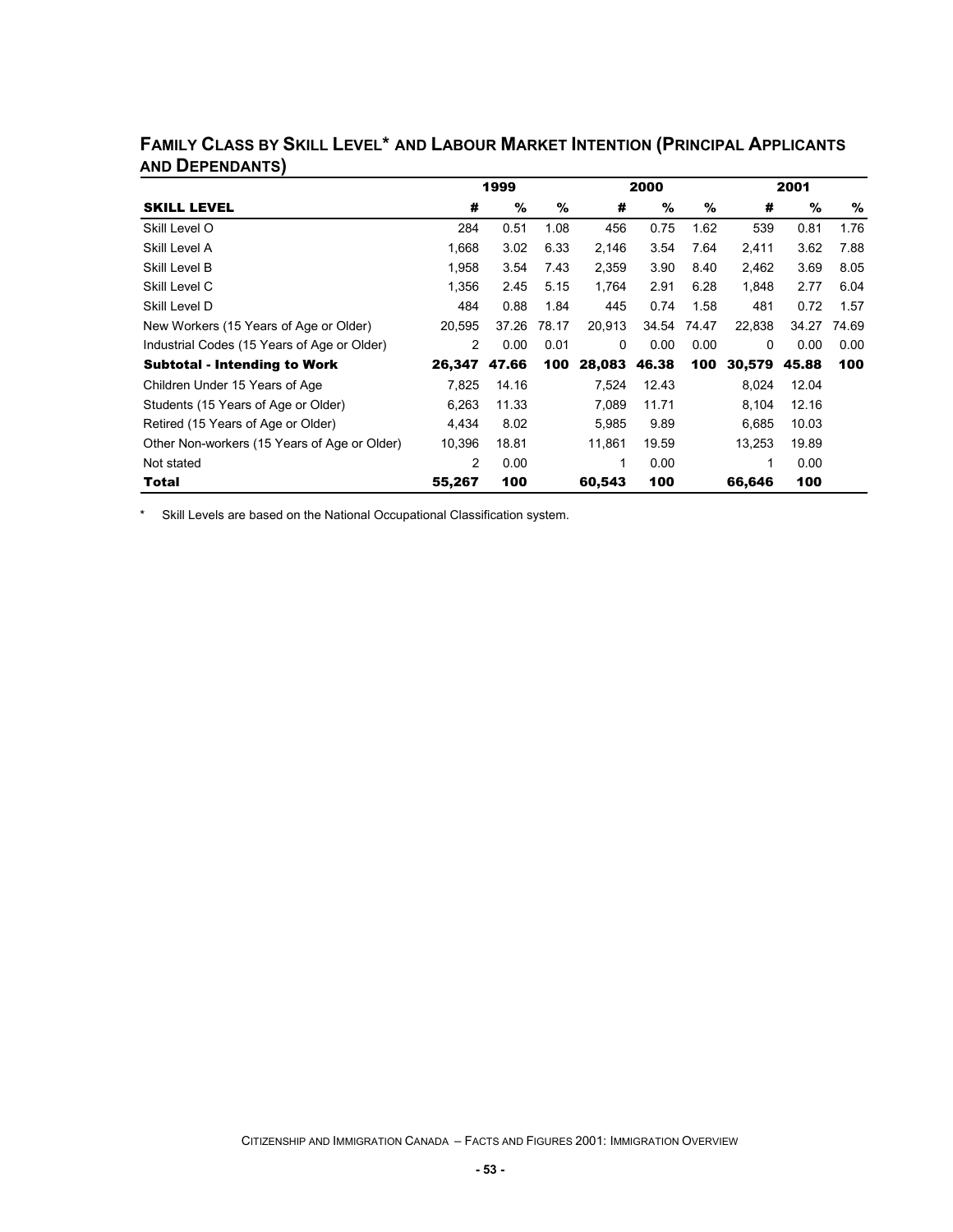# **FAMILY CLASS - INTENDING TO WORK BY LANGUAGE ABILITY – 15 YEARS OF AGE OR OLDER (PRINCIPAL APPLICANTS AND DEPENDANTS)**



## **FAMILY CLASS - INTENDING TO WORK BY LANGUAGE ABILITY – 15 YEARS OF AGE OR OLDER (PRINCIPAL APPLICANTS AND DEPENDANTS)**

|                         | 1999   |       |        | 2000  | 2001   |       |
|-------------------------|--------|-------|--------|-------|--------|-------|
| <b>LANGUAGE ABILITY</b> | #      | %     | #      | %     | #      | %     |
| English                 | 15.403 | 58.46 | 16.387 | 58.35 | 17.845 | 58.36 |
| French                  | 1.278  | 4.85  | 1,309  | 4.66  | 1.247  | 4.08  |
| Both French and English | 780    | 2.96  | 1.018  | 3.62  | 1.191  | 3.89  |
| <b>Neither</b>          | 8.886  | 33.73 | 9.369  | 33.36 | 10.296 | 33.67 |
| <b>Total</b>            | 26.347 | 100   | 28,083 | 100   | 30,579 | 100   |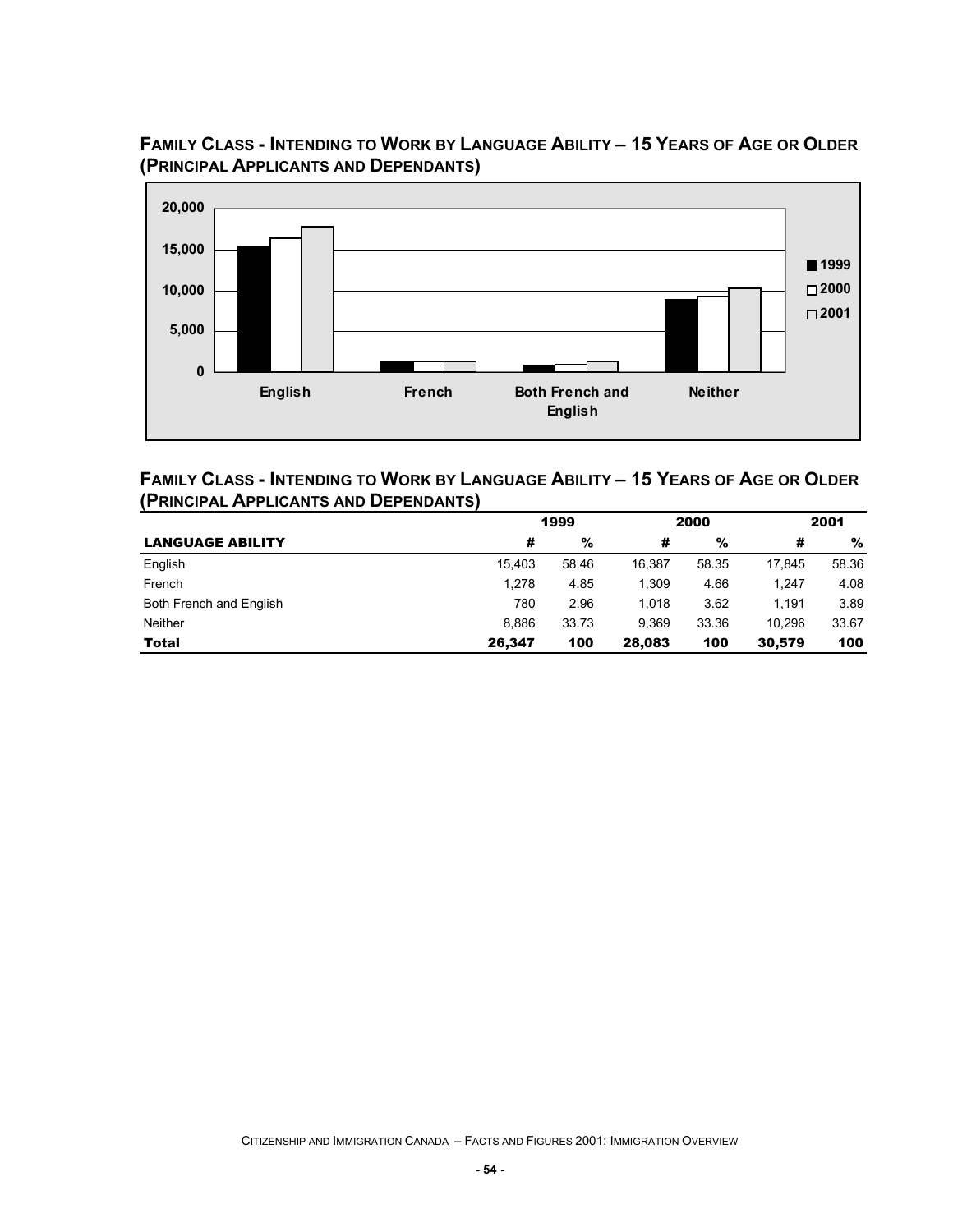# **REFUGEE CLASS**



CITIZENSHIP AND IMMIGRATION CANADA – FACTS AND FIGURES 2001: IMMIGRATION OVERVIEW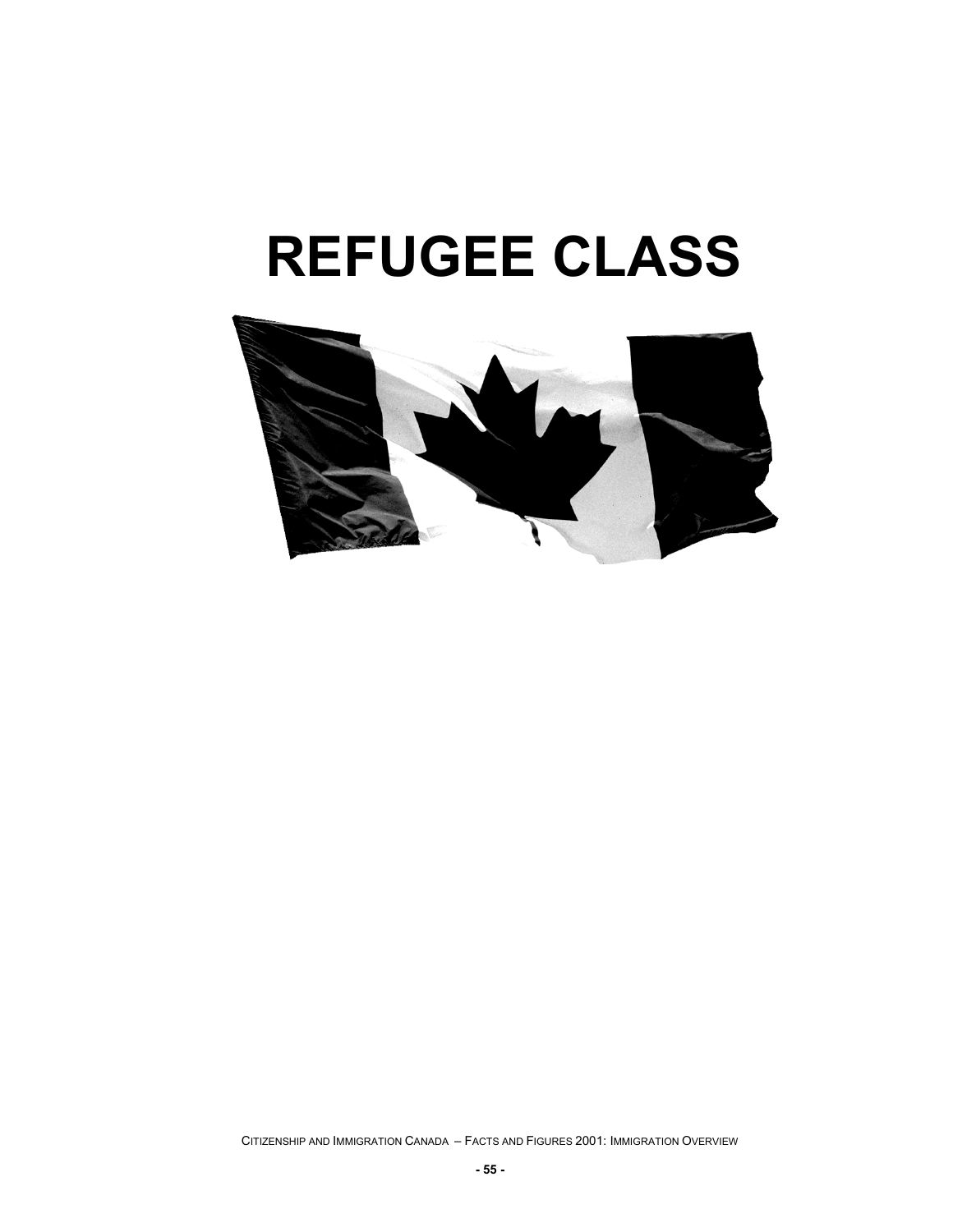CITIZENSHIP AND IMMIGRATION CANADA – FACTS AND FIGURES 2001: IMMIGRATION OVERVIEW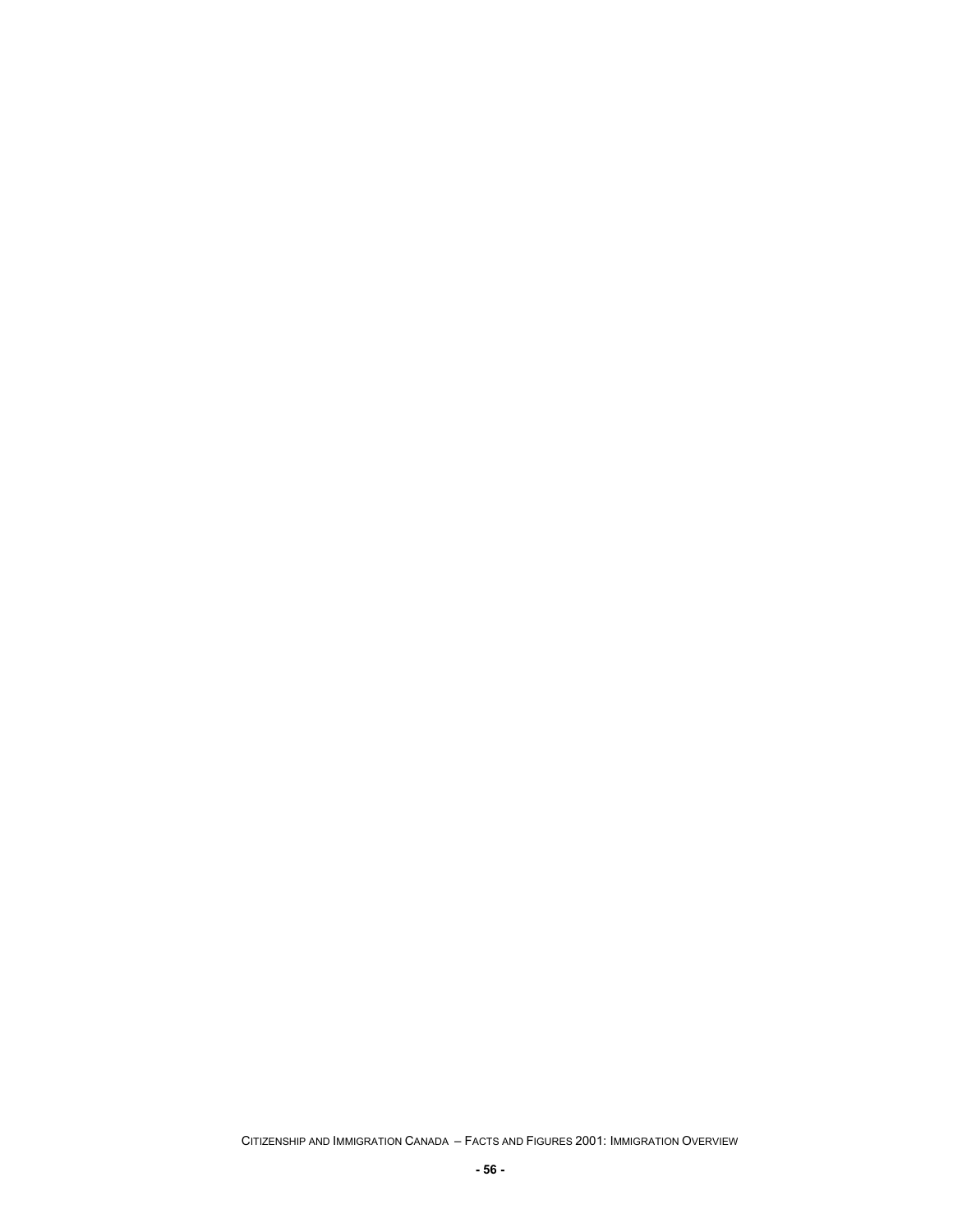

# **REFUGEE CLASS BY CATEGORY (PRINCIPAL APPLICANTS AND DEPENDANTS)**

#### **REFUGEE CLASS BY CATEGORY (PRINCIPAL APPLICANTS AND DEPENDANTS)**

|                            | 1999   |       |        | 2000  | 2001   |       |
|----------------------------|--------|-------|--------|-------|--------|-------|
| <b>CATEGORY</b>            | #      | %     | #      | %     | #      | %     |
| Government Assisted*       | 7.444  | 30.52 | 10.666 | 35.47 | 8,693  | 31.16 |
| <b>Privately Sponsored</b> | 2,330  | 9.55  | 2.912  | 9.68  | 3.570  | 12.80 |
| Landed in Canada           | 11.792 | 48.34 | 12.990 | 43.20 | 11.891 | 42.62 |
| Dependants Abroad**        | 2,809  | 11.52 | 3.493  | 11.62 | 3.740  | 13.41 |
| Backlog                    | 18     | 0.07  | 11     | 0.04  | 5      | 0.02  |
| <b>Total</b>               | 24.393 | 100   | 30,072 | 100   | 27,899 | 100   |

\* Includes Kosovo refugees who arrived in 1999 as part of a special movement and who obtained permanent resident status in 2000.

\*\* Dependants (of a refugee landed in Canada) who live abroad.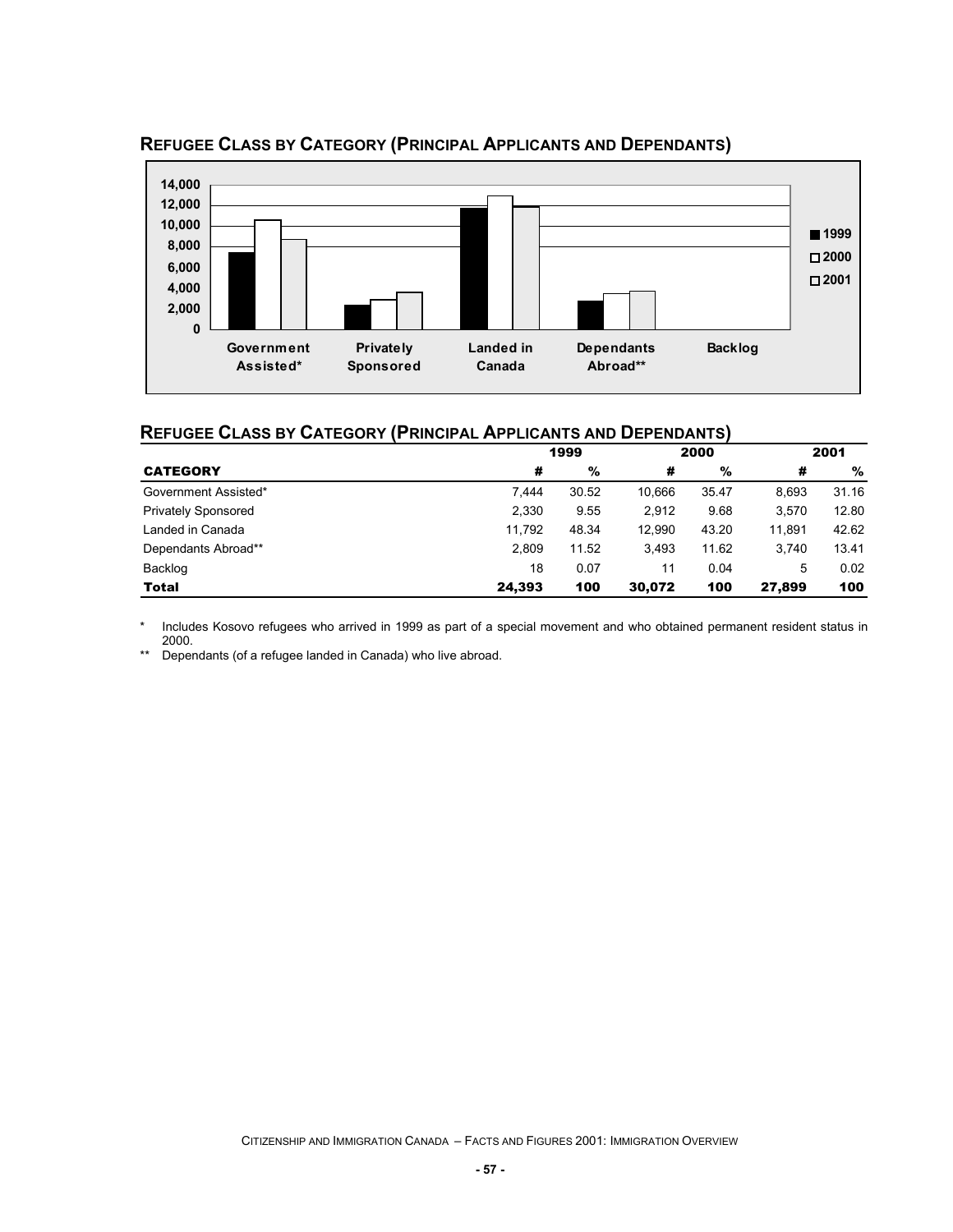

#### **REFUGEE CLASS BY GENDER AND CATEGORY, 2001 (PRINCIPAL APPLICANTS)**

#### **REFUGEE CLASS BY GENDER AND CATEGORY, 2001 (PRINCIPAL APPLICANTS)**

|               | <b>CATEGORY</b>            |        | 1999  |        | 2000  |        | 2001  |
|---------------|----------------------------|--------|-------|--------|-------|--------|-------|
| <b>GENDER</b> |                            | #      | %     | #      | %     | #      | %     |
| Male          | Government Assisted*       | 2,110  | 25.88 | 2,988  | 30.48 | 2,387  | 26.56 |
|               | <b>Privately Sponsored</b> | 662    | 8.12  | 926    | 9.45  | 1,062  | 11.82 |
|               | Landed in Canada           | 5,373  | 65.89 | 5,885  | 60.03 | 5,537  | 61.62 |
|               | Backlog                    | 9      | 0.11  | 4      | 0.04  | 0      | 0.00  |
|               | <b>Subtotal</b>            | 8,154  | 100   | 9,803  | 100   | 8,986  | 100   |
| Female        | Government Assisted*       | 819    | 21.00 | 1.289  | 26.67 | 1,003  | 22.57 |
|               | <b>Privately Sponsored</b> | 335    | 8.59  | 478    | 9.89  | 589    | 13.26 |
|               | Landed in Canada           | 2.744  | 70.36 | 3,062  | 63.36 | 2,849  | 64.12 |
|               | Backlog                    | 2      | 0.05  | 4      | 0.08  | 2      | 0.05  |
|               | <b>Subtotal</b>            | 3,900  | 100   | 4,833  | 100   | 4,443  | 100   |
|               | Not Stated                 | 0      |       | 0      |       | 0      |       |
|               | <b>Total</b>               | 12,054 |       | 14,636 |       | 13,429 |       |

Includes Kosovo refugees who arrived in 1999 as part of a special movement and who obtained permanent resident status in 2000.

**Note:** This table excludes principal applicants who were admitted as Dependants Abroad because it attempts to give a more faithful representation of the family unit. Even though principal applicants are processed in the Dependants Abroad category by administrative convention, they are in fact dependants. Therefore, principal applicants who are admitted into Canada under the Dependants Abroad category for administrative reasons are included in the table for Refugee Class by Gender and Category (Dependants).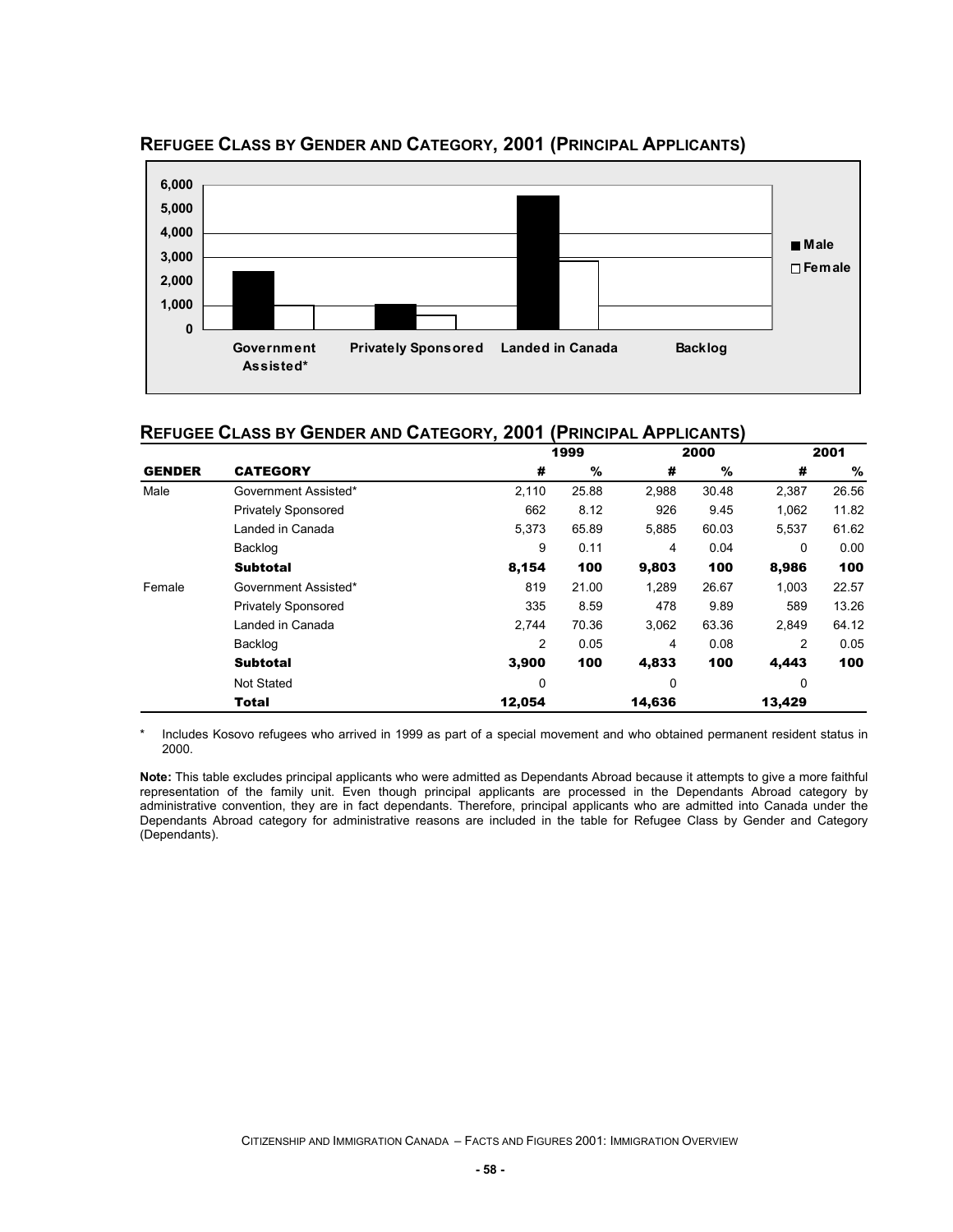

#### **REFUGEE CLASS BY GENDER AND CATEGORY, 2001 (DEPENDANTS)**

#### **REFUGEE CLASS BY GENDER AND CATEGORY (DEPENDANTS)**

|               | <b>CATEGORY</b>            |        | 1999  |        | 2000  |        | 2001  |
|---------------|----------------------------|--------|-------|--------|-------|--------|-------|
| <b>GENDER</b> |                            | #      | %     | #      | %     | #      | %     |
| Male          | Government Assisted*       | 1,804  | 35.73 | 2,547  | 40.35 | 2,136  | 36.00 |
|               | <b>Privately Sponsored</b> | 568    | 11.25 | 647    | 10.25 | 801    | 13.50 |
|               | Landed in Canada           | 1,488  | 29.47 | 1,624  | 25.72 | 1,354  | 22.82 |
|               | Dependants Abroad**        | 1,187  | 23.51 | 1,493  | 23.65 | 1,642  | 27.67 |
|               | Backlog                    | 2      | 0.04  | 2      | 0.03  | 1      | 0.02  |
|               | <b>Subtotal</b>            | 5,049  | 100   | 6,313  | 100   | 5,934  | 100   |
| Female        | Government Assisted*       | 2,711  | 37.19 | 3,842  | 42.11 | 3,167  | 37.10 |
|               | <b>Privately Sponsored</b> | 765    | 10.49 | 861    | 9.44  | 1,118  | 13.10 |
|               | Landed in Canada           | 2,187  | 30.00 | 2,419  | 26.52 | 2,151  | 25.20 |
|               | Dependants Abroad**        | 1,622  | 22.25 | 2,000  | 21.92 | 2,098  | 24.58 |
|               | Backlog                    | 5      | 0.07  |        | 0.01  | 2      | 0.02  |
|               | <b>Subtotal</b>            | 7,290  | 100   | 9,123  | 100   | 8,536  | 100   |
|               | Total                      | 12,339 |       | 15,436 |       | 14,470 |       |

\* Includes Kosovo refugees who arrived in 1999 as part of a special movement and who obtained permanent resident status in 2000.

\*\* Dependants (of a refugee landed in Canada) who live abroad.

**Note:** The table for Refugee Class by Gender and Category (Principal Applicants) excludes principal applicants who were admitted as Dependants Abroad because it attempts to give a more faithful representation of the family unit. Even though principal applicants are processed in the Dependants Abroad category by administrative convention, they are in fact dependants. Therefore, principal applicants who are admitted into Canada under the Dependants Abroad category for administrative reasons are included in this table.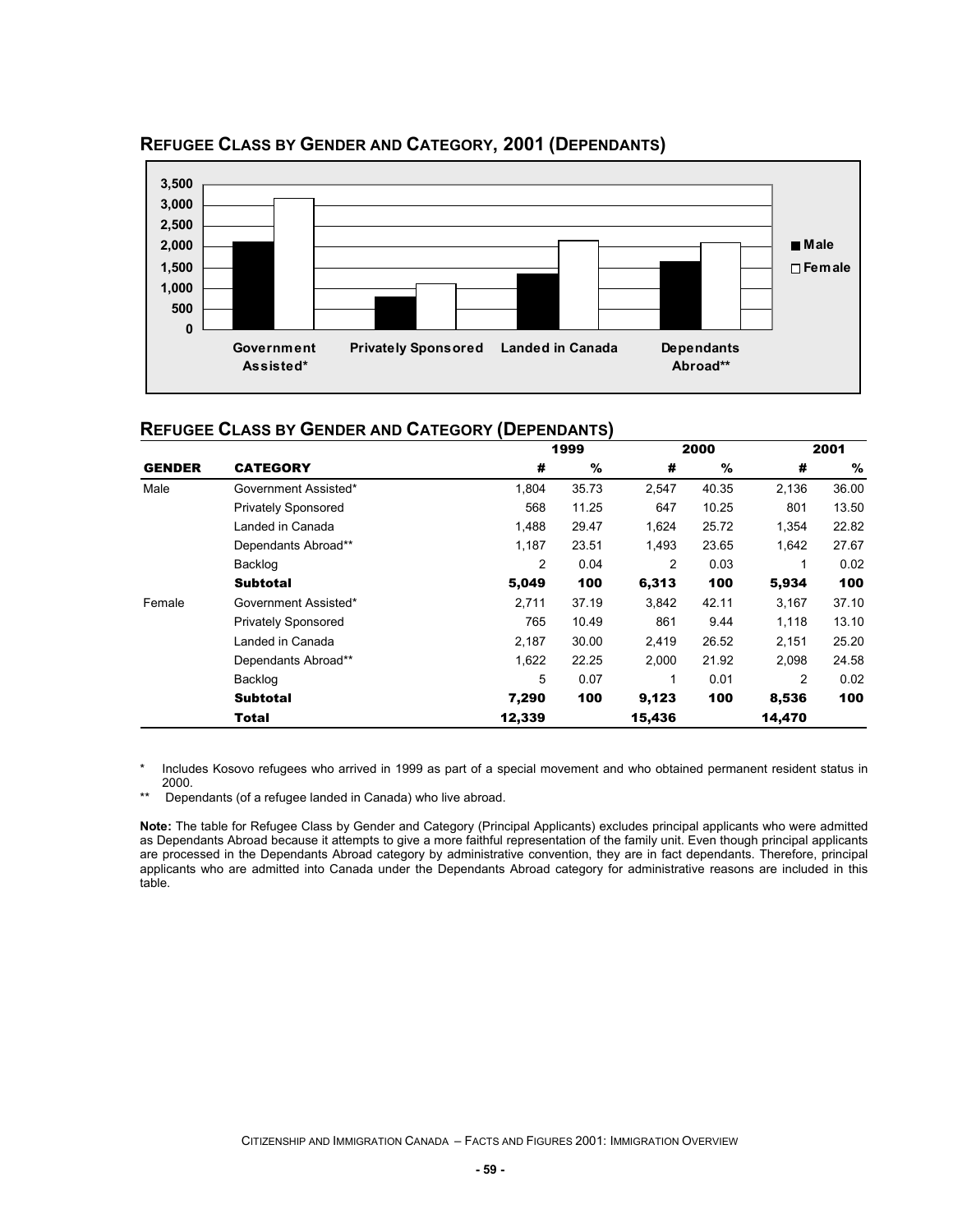### **REFUGEE CLASS BY PROVINCE AND CENSUS METROPOLITAN AREA**



#### **REFUGEE CLASS BY PROVINCE (PRINCIPAL APPLICANTS AND DEPENDANTS)**

# **REFUGEE CLASS BY CENSUS METROPOLITAN AREA (PRINCIPAL APPLICANTS AND DEPENDANTS)**

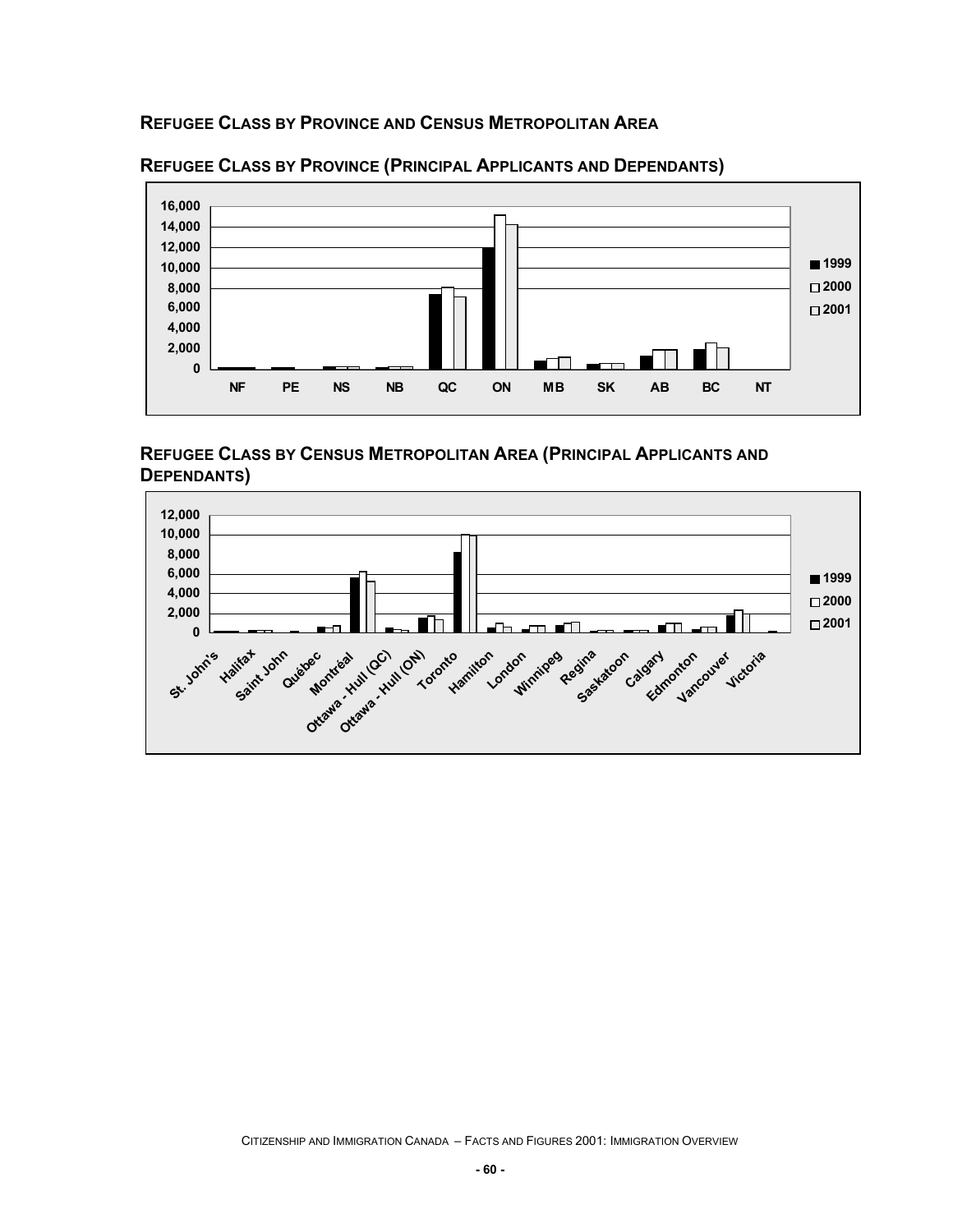|                                    | 1999   | 2000  |        | 2001  |        |       |
|------------------------------------|--------|-------|--------|-------|--------|-------|
| <b>CENSUS AREA</b>                 | #      | %     | #      | %     | #      | %     |
| St. John's                         | 129    | 0.53  | 134    | 0.45  | 143    | 0.51  |
| <b>Other Newfoundland</b>          | 19     | 0.08  | 6      | 0.02  | 14     | 0.05  |
| <b>Total Newfoundland</b>          | 148    | 0.61  | 140    | 0.47  | 157    | 0.56  |
| <b>Total Prince Edward Island</b>  | 66     | 0.27  | 109    | 0.36  | 50     | 0.18  |
| Halifax                            | 235    | 0.96  | 257    | 0.85  | 247    | 0.89  |
| Other Nova Scotia                  | 23     | 0.09  | 12     | 0.04  | 18     | 0.06  |
| <b>Total Nova Scotia</b>           | 258    | 1.05  | 269    | 0.89  | 265    | 0.95  |
| Saint John                         | 55     | 0.23  | 84     | 0.28  | 57     | 0.20  |
| <b>Other New Brunswick</b>         | 94     | 0.39  | 183    | 0.61  | 173    | 0.62  |
| <b>Total New Brunswick</b>         | 149    | 0.62  | 267    | 0.89  | 230    | 0.82  |
| Québec                             | 576    | 2.36  | 458    | 1.52  | 677    | 2.43  |
| Montréal                           | 5,642  | 23.13 | 6,299  | 20.95 | 5,277  | 18.91 |
| Ottawa - Hull (QC)                 | 462    | 1.89  | 366    | 1.22  | 255    | 0.91  |
| <b>Other Quebec</b>                | 653    | 2.68  | 921    | 3.06  | 938    | 3.36  |
| <b>Total Quebec</b>                | 7,333  | 30.06 | 8,044  | 26.75 | 7,147  | 25.61 |
| Ottawa - Hull (ON)                 | 1,455  | 5.96  | 1,654  | 5.50  | 1,367  | 4.90  |
| Toronto                            | 8,161  | 33.46 | 9,993  | 33.23 | 9,936  | 35.61 |
| Hamilton                           | 488    | 2.00  | 987    | 3.28  | 605    | 2.17  |
| London                             | 405    | 1.66  | 742    | 2.47  | 711    | 2.55  |
| <b>Other Ontario</b>               | 1,452  | 5.95  | 1,738  | 5.78  | 1,607  | 5.76  |
| <b>Total Ontario</b>               | 11,961 | 49.03 | 15,114 | 50.26 | 14,226 | 50.99 |
| Winnipeg                           | 761    | 3.12  | 977    | 3.25  | 1,148  | 4.11  |
| Other Manitoba                     | 18     | 0.07  | 39     | 0.13  | 13     | 0.05  |
| <b>Total Manitoba</b>              | 779    | 3.19  | 1,016  | 3.38  | 1,161  | 4.16  |
| Regina                             | 169    | 0.69  | 264    | 0.88  | 188    | 0.67  |
| Saskatoon                          | 256    | 1.05  | 255    | 0.85  | 251    | 0.90  |
| Other Saskatchewan                 | 84     | 0.34  | 130    | 0.43  | 156    | 0.56  |
| <b>Total Saskatchewan</b>          | 509    | 2.08  | 649    | 2.16  | 595    | 2.13  |
| Calgary                            | 730    | 2.99  | 972    | 3.23  | 1,033  | 3.70  |
| Edmonton                           | 399    | 1.64  | 648    | 2.15  | 628    | 2.25  |
| <b>Other Alberta</b>               | 152    | 0.62  | 251    | 0.83  | 214    | 0.77  |
| <b>Total Alberta</b>               | 1,281  | 5.25  | 1,871  | 6.21  | 1,875  | 6.72  |
| Vancouver                          | 1,767  | 7.24  | 2,330  | 7.75  | 1,991  | 7.14  |
| Victoria                           | 39     | 0.16  | 70     | 0.23  | 38     | 0.14  |
| Other British Columbia             | 86     | 0.35  | 178    | 0.59  | 160    | 0.57  |
| <b>Total British Columbia</b>      | 1,892  | 7.75  | 2,578  | 8.57  | 2,189  | 7.85  |
| <b>Total Northwest Territories</b> | 0      | 0.00  | 1      | 0.00  | 1      | 0.00  |
| Not stated                         | 17     | 0.07  | 14     | 0.05  | 3      | 0.01  |
| Total                              | 24,393 | 100   | 30,072 | 100   | 27,899 | 100   |

#### **REFUGEE CLASS BY PROVINCE AND CENSUS METROPOLITAN AREA (PRINCIPAL APPLICANTS AND DEPENDANTS)**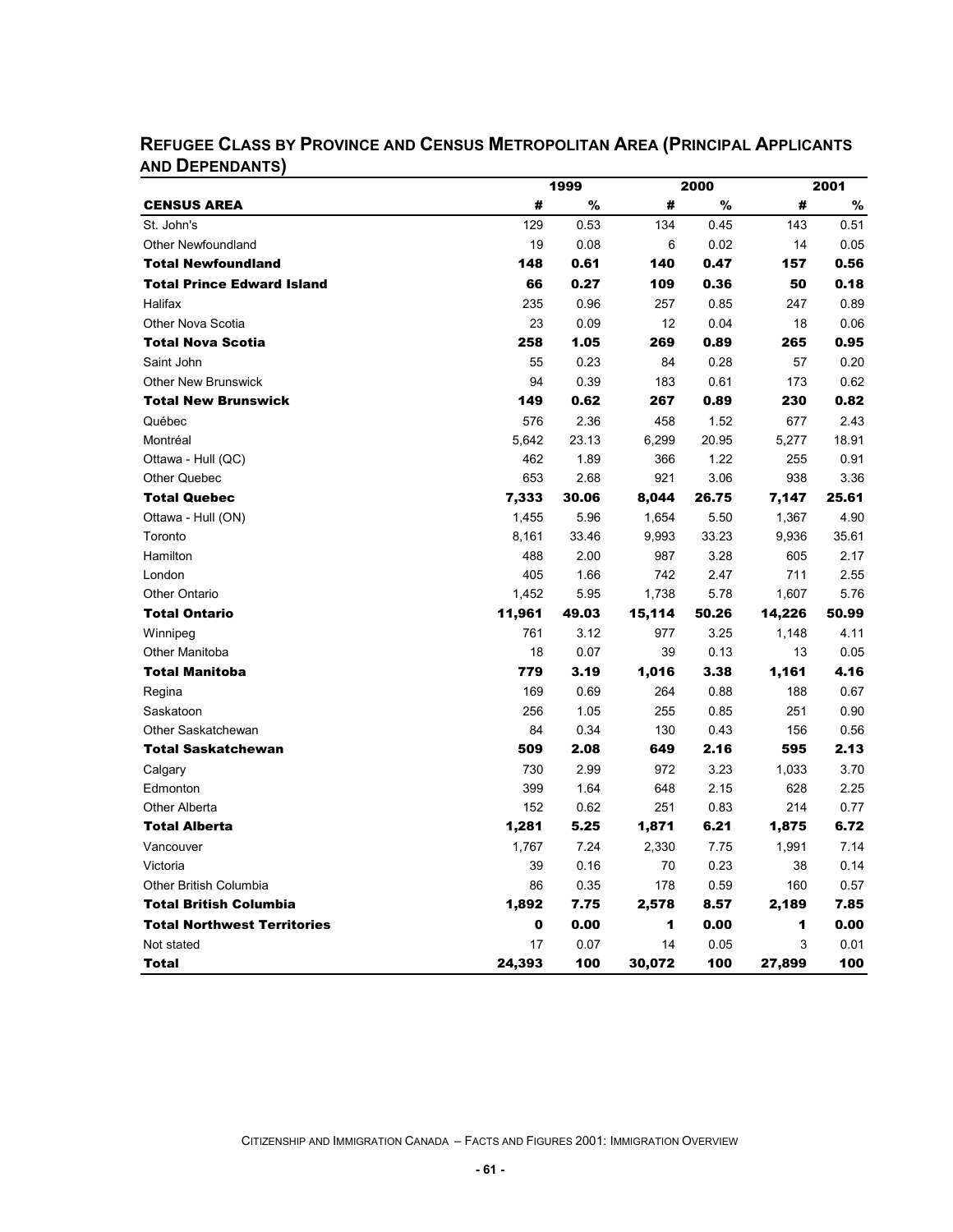

# **REFUGEE CLASS BY SOURCE AREA (PRINCIPAL APPLICANTS AND DEPENDANTS)**

#### **REFUGEE CLASS BY SOURCE AREA (PRINCIPAL APPLICANTS AND DEPENDANTS)**

|                               | 1999   |       | 2000   |       | 2001   |       |
|-------------------------------|--------|-------|--------|-------|--------|-------|
| <b>REGION</b>                 | #      | %     | #      | %     | #      | %     |
| Africa and the Middle East    | 8,487  | 34.79 | 10.288 | 34.21 | 9,585  | 34.36 |
| Asia and Pacific              | 7,250  | 29.72 | 9,297  | 30.92 | 9,845  | 35.29 |
| South and Central America     | 1,408  | 5.77  | 2,218  | 7.38  | 2.644  | 9.48  |
| Unknown origin                | 30     | 0.12  | 69     | 0.23  | 55     | 0.20  |
| Europe and the United Kingdom | 7.181  | 29.44 | 8.110  | 26.97 | 5,658  | 20.28 |
| Not stated                    | 37     | 0.15  | 90     | 0.30  | 112    | 0.40  |
| Total                         | 24.393 | 100   | 30.072 | 100   | 27,899 | 100   |

# **REFUGEE CLASS BY TOP TEN SOURCE COUNTRIES (PRINCIPAL APPLICANTS AND DEPENDANTS)**

|                                 |        | 1999  |      |        | 2000  |             |        | 2001  |      |
|---------------------------------|--------|-------|------|--------|-------|-------------|--------|-------|------|
| <b>COUNTRY</b>                  | #      | %     | Rank | #      | %     | <b>Rank</b> | #      | %     | Rank |
| Afghanistan                     | 1,816  | 7.44  | 3    | 2,537  | 8.44  | 3           | 2,916  | 10.45 | 1    |
| Sri Lanka                       | 2,611  | 10.70 | 2    | 3,235  | 10.76 | 2           | 2,504  | 8.98  | 2    |
| Pakistan                        | 1,088  | 4.46  | 7    | 1,237  | 4.11  | 5           | 2,111  | 7.57  | 3    |
| Yugoslavia                      | 629    | 2.58  | 13   | 3,834  | 12.75 |             | 1,745  | 6.25  | 4    |
| Iran                            | 1,447  | 5.93  | 4    | 1,503  | 5.00  | 4           | 1,474  | 5.28  | 5    |
| Colombia                        | 169    | 0.69  | 29   | 783    | 2.60  | 12          | 1,281  | 4.59  | 6    |
| India                           | 697    | 2.86  | 10   | 1,110  | 3.69  | 7           | 1,153  | 4.13  | 7    |
| Iraq                            | 915    | 3.75  | 8    | 982    | 3.27  | 8           | 1,076  | 3.86  | 8    |
| Sudan, Democratic Republic of   | 398    | 1.63  | 15   | 651    | 2.16  | 14          | 1,038  | 3.72  | 9    |
| Congo, Democratic Republic of   | 696    | 2.85  | 11   | 951    | 3.16  | 9           | 928    | 3.33  | 10   |
| Somalia, Democratic Republic of | 1,381  | 5.66  | 5    | 1,211  | 4.03  | 6           | 828    | 2.97  | 11   |
| Bosnia-Herzegovina              | 2,698  | 11.06 |      | 839    | 2.79  | 10          | 639    | 2.29  | 13   |
| Croatia                         | 1,187  | 4.87  | 6    | 797    | 2.65  | 11          | 357    | 1.28  | 18   |
| Algeria                         | 743    | 3.05  | 9    | 703    | 2.34  | 13          | 282    | 1.01  | 21   |
| <b>Total for Top Ten Only</b>   | 14,583 | 59.78 |      | 17,439 | 58.00 |             | 16,226 | 58.16 |      |
| <b>Total Other Countries</b>    | 9,810  | 40.22 |      | 12,633 | 42.00 |             | 11,673 | 41.84 |      |
| Total                           | 24,393 | 100   |      | 30,072 | 100   |             | 27,899 | 100   |      |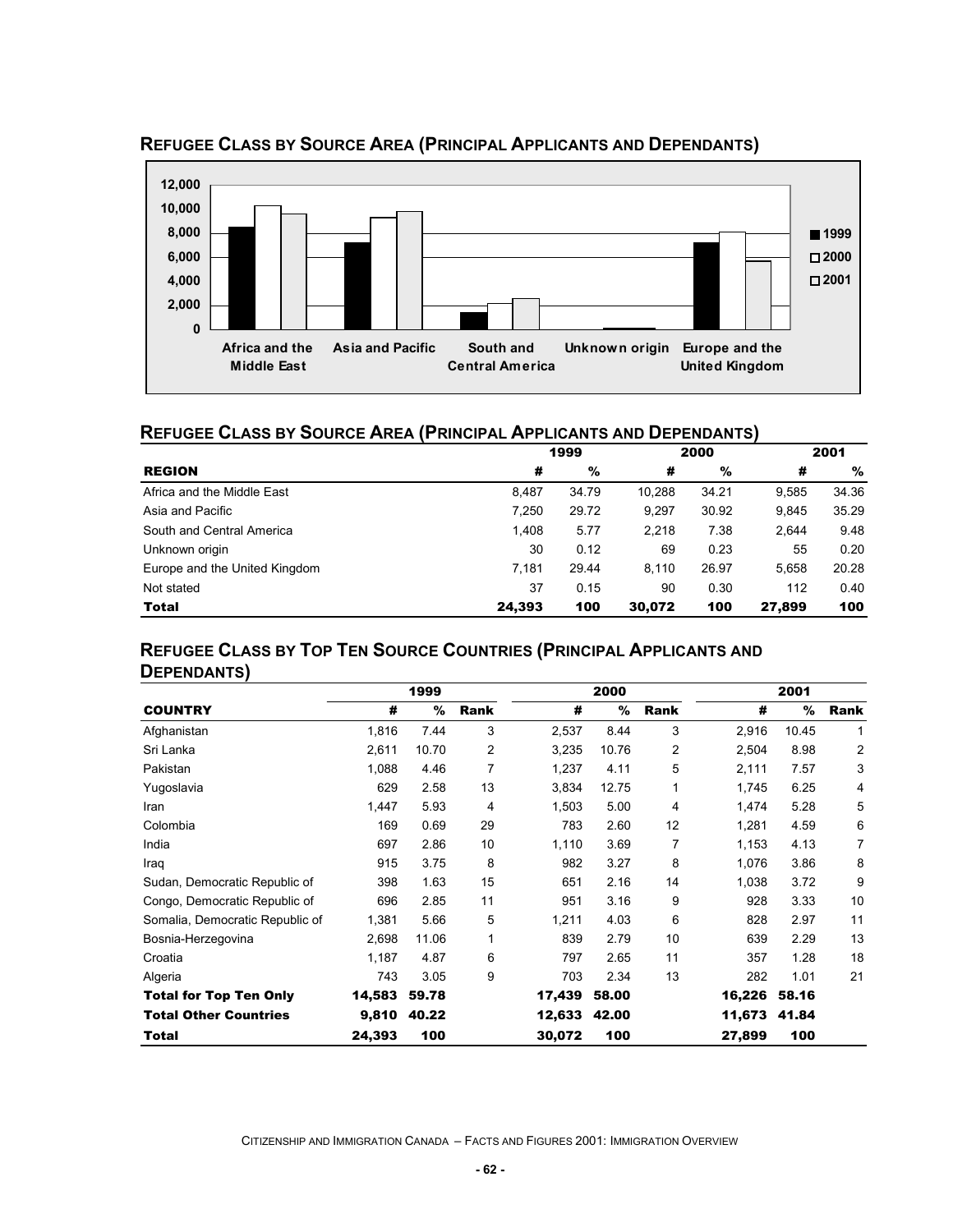# **REFUGEE CLASS BY LEVEL OF EDUCATION – 15 YEARS OF AGE OR OLDER (PRINCIPAL APPLICANTS AND DEPENDANTS)**



## **REFUGEE CLASS BY LEVEL OF EDUCATION – 15 YEARS OF AGE OR OLDER (PRINCIPAL APPLICANTS AND DEPENDANTS)**

|                               |        | 1999  |        | 2000  |        | 2001  |
|-------------------------------|--------|-------|--------|-------|--------|-------|
| <b>EDUCATION</b>              | #      | %     | #      | %     | #      | %     |
| 0 to 9 years of schooling     | 4,374  | 24.74 | 6,261  | 28.86 | 6.084  | 30.20 |
| 10 to 12 years of schooling   | 5,791  | 32.76 | 7,437  | 34.28 | 6,608  | 32.80 |
| 13 or more years of schooling | 1,761  | 9.96  | 2,197  | 10.13 | 1,825  | 9.06  |
| Trade certificate             | 1,737  | 9.83  | 1,572  | 7.25  | 1,134  | 5.63  |
| Non-university diploma        | 1.880  | 10.63 | 1.819  | 8.38  | 1,956  | 9.71  |
| Bachelor's degree             | 1,823  | 10.31 | 2,012  | 9.27  | 2,090  | 10.37 |
| Master's degree               | 237    | 1.34  | 308    | 1.42  | 350    | 1.74  |
| Doctorate                     | 75     | 0.42  | 89     | 0.41  | 98     | 0.49  |
| Total                         | 17,678 | 100   | 21,695 | 100   | 20.145 | 100   |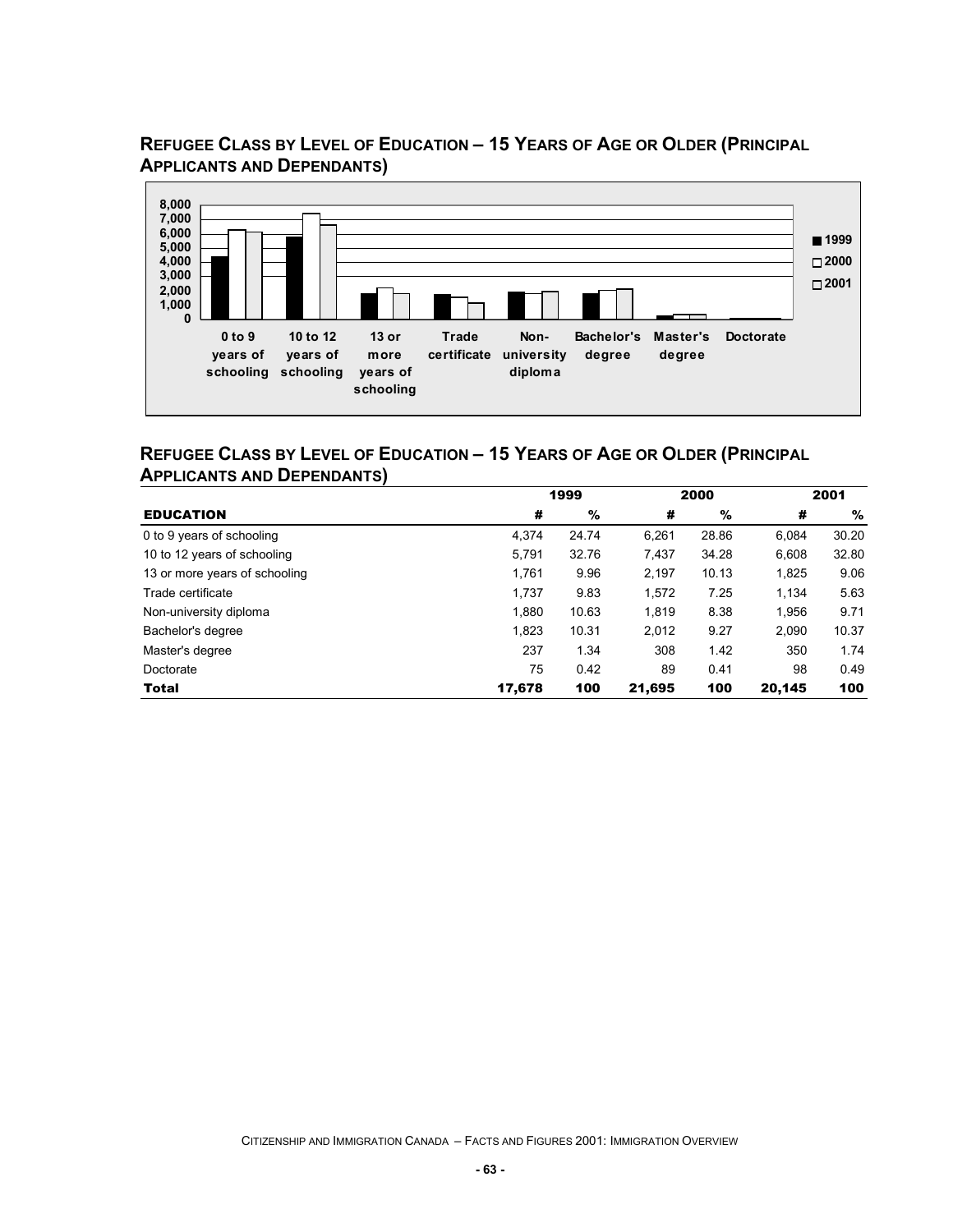

# **REFUGEE CLASS BY GENDER AND LEVEL OF EDUCATION – 15 YEARS OF AGE OR OLDER, 2001 (PRINCIPAL APPLICANTS)**

# **REFUGEE CLASS BY GENDER AND LEVEL OF EDUCATION – 15 YEARS OF AGE OR OLDER (PRINCIPAL APPLICANTS)**

|               |                               | 1999   |       | 2000   | 2001  |        |       |
|---------------|-------------------------------|--------|-------|--------|-------|--------|-------|
| <b>GENDER</b> | <b>EDUCATION</b>              | #      | $\%$  | #      | %     | #      | %     |
| Male          | 0 to 9 years of schooling     | 1,302  | 16.16 | 1,846  | 18.97 | 1,781  | 20.05 |
|               | 10 to 12 years of schooling   | 2,673  | 33.18 | 3,468  | 35.65 | 3,101  | 34.90 |
|               | 13 or more years of schooling | 974    | 12.09 | 1,254  | 12.89 | 990    | 11.14 |
|               | Trade certificate             | 913    | 11.33 | 806    | 8.28  | 586    | 6.60  |
|               | Non-university diploma        | 955    | 11.85 | 928    | 9.54  | 1,001  | 11.27 |
|               | Bachelor's degree             | 1,033  | 12.82 | 1,173  | 12.06 | 1,149  | 12.93 |
|               | Master's degree               | 159    | 1.97  | 203    | 2.09  | 218    | 2.45  |
|               | Doctorate                     | 47     | 0.58  | 51     | 0.52  | 59     | 0.66  |
|               | <b>Subtotal</b>               | 8,056  | 100   | 9,729  | 100   | 8,885  | 100   |
| Female        | 0 to 9 years of schooling     | 941    | 24.55 | 1,385  | 29.15 | 1,255  | 28.77 |
|               | 10 to 12 years of schooling   | 1,277  | 33.32 | 1,524  | 32.08 | 1,327  | 30.42 |
|               | 13 or more years of schooling | 436    | 11.37 | 514    | 10.82 | 435    | 9.97  |
|               | Trade certificate             | 310    | 8.09  | 345    | 7.26  | 242    | 5.55  |
|               | Non-university diploma        | 449    | 11.71 | 493    | 10.38 | 561    | 12.86 |
|               | Bachelor's degree             | 376    | 9.81  | 416    | 8.76  | 462    | 10.59 |
|               | Master's degree               | 33     | 0.86  | 49     | 1.03  | 58     | 1.33  |
|               | Doctorate                     | 11     | 0.29  | 25     | 0.53  | 22     | 0.50  |
|               | <b>Subtotal</b>               | 3,833  | 100   | 4,751  | 100   | 4,362  | 100   |
|               | Total                         | 11,889 |       | 14,480 |       | 13,247 |       |

**Note:** This table excludes principal applicants who were admitted as Dependants Abroad because it attempts to give a more faithful representation of the family unit. Even though principal applicants are processed in the Dependants Abroad category by administrative convention, they are in fact dependants. Therefore, principal applicants who are admitted into Canada under the Dependants Abroad category for administrative reasons are included in the table for Refugee Class by Gender and Level of Education (Dependants).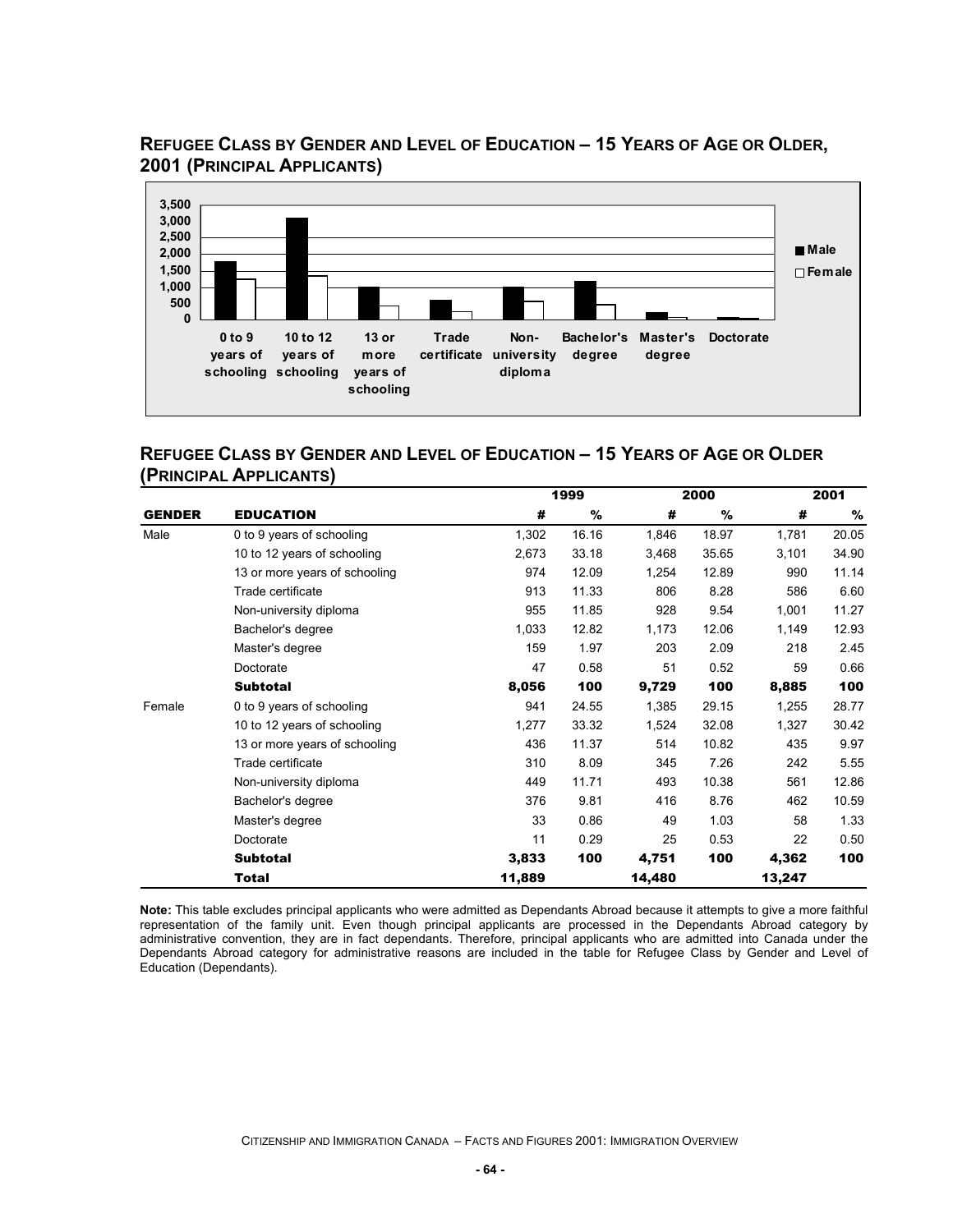# **REFUGEE CLASS BY GENDER AND LEVEL OF EDUCATION – 15 YEARS OF AGE OR OLDER, 2001 (DEPENDANTS)**



# **REFUGEE CLASS BY GENDER AND LEVEL OF EDUCATION – 15 YEARS OF AGE OR OLDER (DEPENDANTS)**

|               |                               | 1999  |       | 2000  |       | 2001  |       |
|---------------|-------------------------------|-------|-------|-------|-------|-------|-------|
| <b>GENDER</b> | <b>EDUCATION</b>              | #     | %     | #     | %     | #     | %     |
| Male          | 0 to 9 years of schooling     | 675   | 41.62 | 907   | 44.09 | 957   | 47.54 |
|               | 10 to 12 years of schooling   | 579   | 35.70 | 759   | 36.90 | 677   | 33.63 |
|               | 13 or more years of schooling | 84    | 5.18  | 118   | 5.74  | 103   | 5.12  |
|               | Trade certificate             | 96    | 5.92  | 87    | 4.23  | 74    | 3.68  |
|               | Non-university diploma        | 68    | 4.19  | 66    | 3.21  | 61    | 3.03  |
|               | Bachelor's degree             | 106   | 6.54  | 99    | 4.81  | 112   | 5.56  |
|               | Master's degree               | 10    | 0.62  | 18    | 0.88  | 24    | 1.19  |
|               | Doctorate                     | 4     | 0.25  | 3     | 0.15  | 5     | 0.25  |
|               | <b>Subtotal</b>               | 1,622 | 100   | 2,057 | 100   | 2,013 | 100   |
| Female        | 0 to 9 years of schooling     | 1,456 | 34.94 | 2,123 | 41.16 | 2,091 | 42.80 |
|               | 10 to 12 years of schooling   | 1,262 | 30.29 | 1,686 | 32.69 | 1,503 | 30.77 |
|               | 13 or more years of schooling | 267   | 6.41  | 311   | 6.03  | 297   | 6.08  |
|               | Trade certificate             | 418   | 10.03 | 334   | 6.48  | 232   | 4.75  |
|               | Non-university diploma        | 408   | 9.79  | 332   | 6.44  | 333   | 6.82  |
|               | Bachelor's degree             | 308   | 7.39  | 324   | 6.28  | 367   | 7.51  |
|               | Master's degree               | 35    | 0.84  | 38    | 0.74  | 50    | 1.02  |
|               | Doctorate                     | 13    | 0.31  | 10    | 0.19  | 12    | 0.25  |
|               | <b>Subtotal</b>               | 4,167 | 100   | 5,158 | 100   | 4,885 | 100   |
|               | Total                         | 5,789 |       | 7,215 |       | 6,898 |       |

**Note:** The table for Refugee Class by Gender and Level of Education (Principal Applicants) excludes principal applicants who were admitted as Dependants Abroad because it attempts to give a more faithful representation of the family unit. Even though principal applicants are processed in the Dependants Abroad category by administrative convention, they are in fact dependants. Therefore, principal applicants who are admitted into Canada under the Dependants Abroad category for administrative reasons are included in the table for Refugee Class by Gender and Level of Education (Dependants).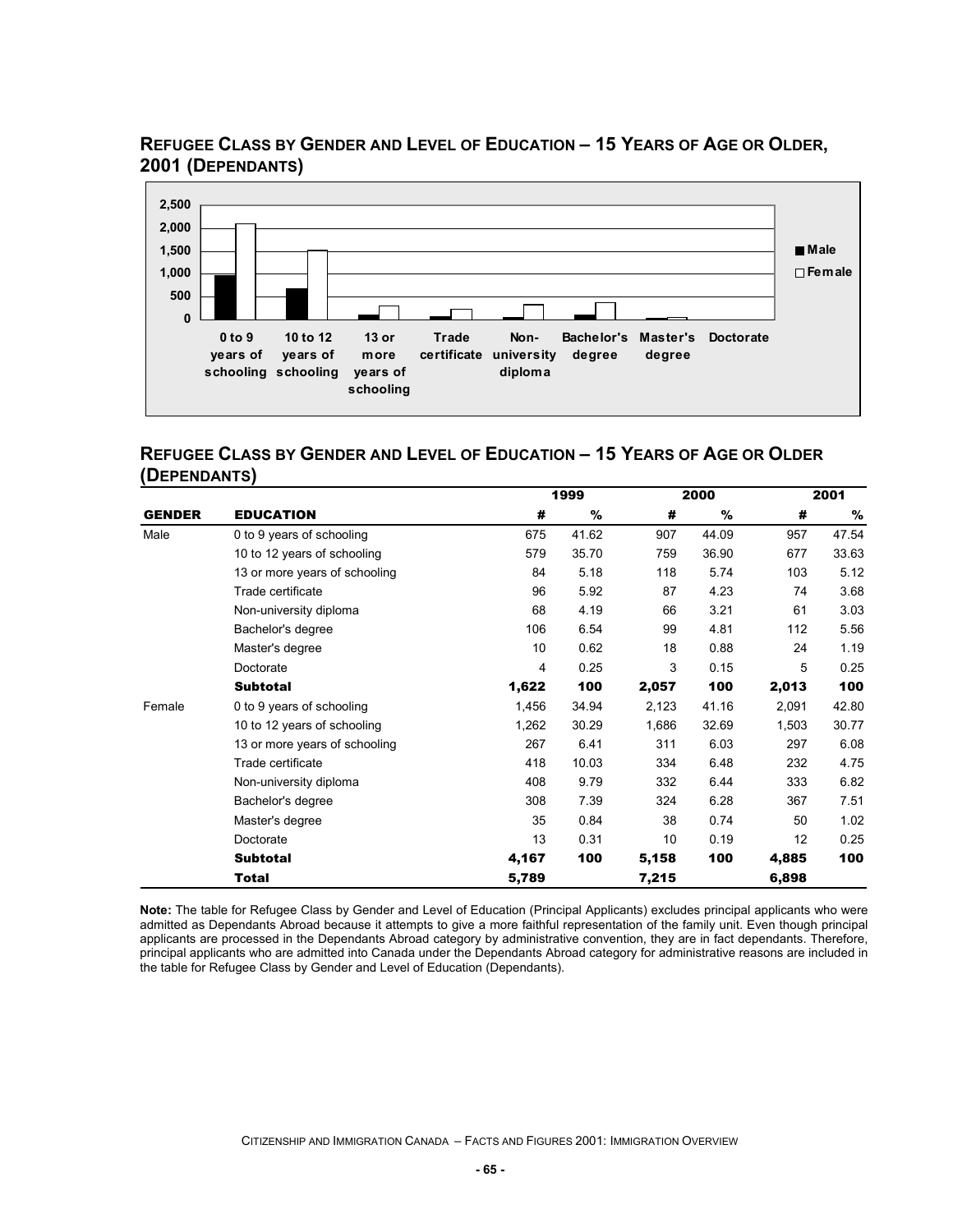

**REFUGEE CLASS BY GENDER AND AGE, 2001 (PRINCIPAL APPLICANTS AND DEPENDANTS)**

# **REFUGEE CLASS BY GENDER AND AGE (PRINCIPAL APPLICANTS AND DEPENDANTS)**

|               |                  |              | 1999  |        | 2000  |        | 2001  |
|---------------|------------------|--------------|-------|--------|-------|--------|-------|
| <b>GENDER</b> | <b>AGE</b>       | #            | %     | #      | %     | #      | %     |
| Male          | 0 to 14 years    | 3,525        | 26.70 | 4,330  | 26.87 | 4,022  | 26.96 |
|               | 15 to 24 years   | 2,608        | 19.75 | 3,415  | 21.19 | 3,272  | 21.93 |
|               | 25 to 44 years   | 5,977        | 45.27 | 6,810  | 42.26 | 6,173  | 41.37 |
|               | 45 to 64 years   | 976          | 7.39  | 1,361  | 8.45  | 1,300  | 8.71  |
|               | 65 years or more | 117          | 0.89  | 199    | 1.23  | 153    | 1.03  |
|               | Not stated       | $\mathbf{0}$ | 0.00  | 1      | 0.01  | 0      | 0.00  |
|               | <b>Subtotal</b>  | 13,203       | 100   | 16,116 | 100   | 14,920 | 100   |
| Female        | 0 to 14 years    | 3,190        | 28.51 | 4,047  | 29.00 | 3,732  | 28.75 |
|               | 15 to 24 years   | 2,095        | 18.72 | 2,794  | 20.02 | 2,680  | 20.65 |
|               | 25 to 44 years   | 4,847        | 43.32 | 5,601  | 40.13 | 5,088  | 39.20 |
|               | 45 to 64 years   | 864          | 7.72  | 1,204  | 8.63  | 1,216  | 9.37  |
|               | 65 years or more | 194          | 1.73  | 310    | 2.22  | 263    | 2.03  |
|               | <b>Subtotal</b>  | 11,190       | 100   | 13,956 | 100   | 12,979 | 100   |
|               | Total            | 24,393       |       | 30,072 |       | 27,899 |       |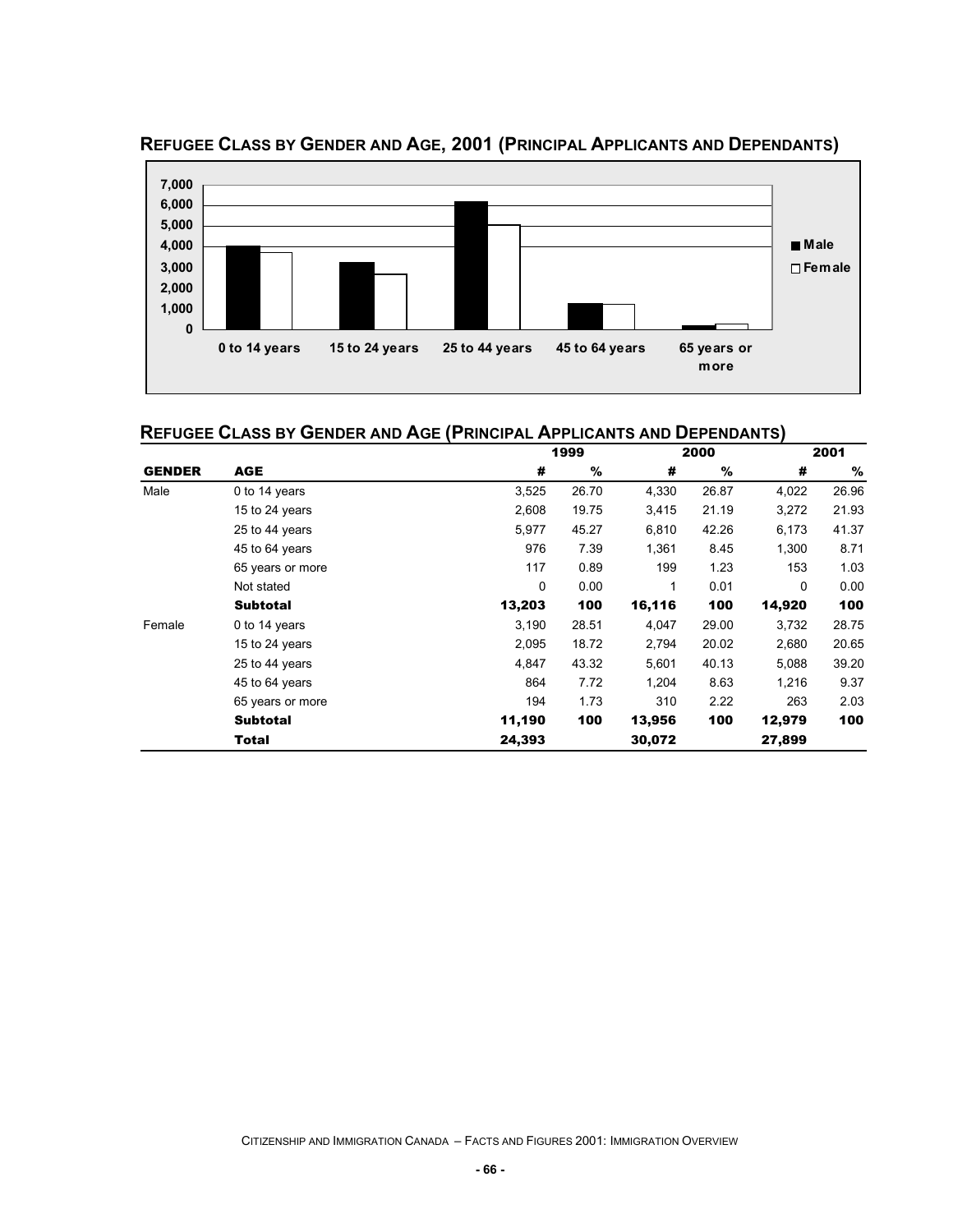# **REFUGEE CLASS BY MARITAL STATUS – 15 YEARS OF AGE OR OLDER (PRINCIPAL APPLICANTS AND DEPENDANTS)**



## **REFUGEE CLASS BY MARITAL STATUS – 15 YEARS OF AGE OR OLDER (PRINCIPAL APPLICANTS AND DEPENDANTS)**

|                       | 1999   |       |        | 2000  | 2001   |       |
|-----------------------|--------|-------|--------|-------|--------|-------|
| <b>MARITAL STATUS</b> | #      | %     | #      | %     | #      | %     |
| Single                | 7,293  | 41.25 | 9.448  | 43.55 | 9.102  | 45.18 |
| Married               | 9,296  | 52.59 | 10.795 | 49.76 | 9,603  | 47.67 |
| Other*                | 1.086  | 6.14  | 1.441  | 6.64  | 1,428  | 7.09  |
| Not stated            | 3      | 0.02  | 11     | 0.05  | 12     | 0.06  |
| Total                 | 17.678 | 100   | 21,695 | 100   | 20,145 | 100   |

\* Divorced, widowed, separated.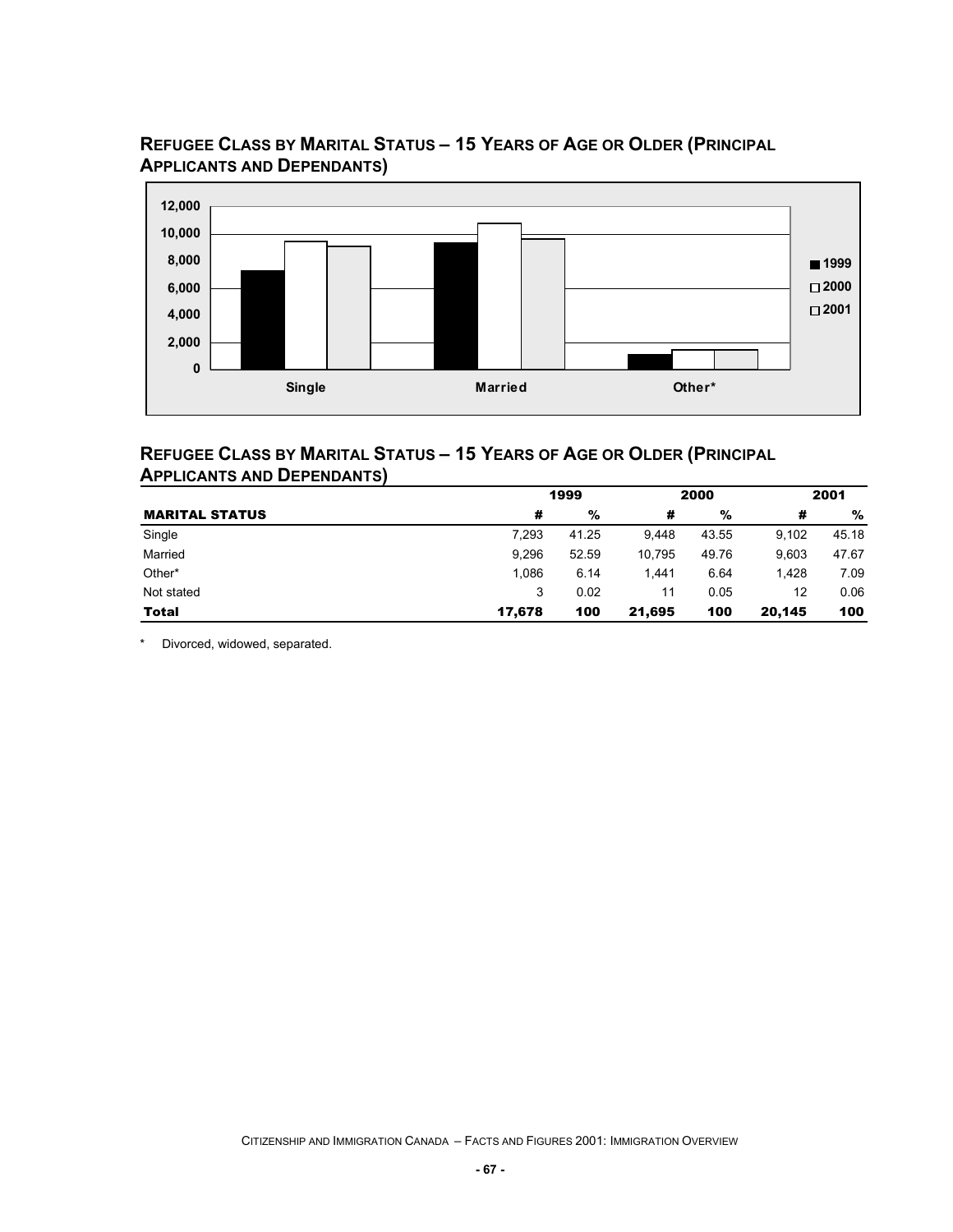

# **REFUGEE CLASS BY LANGUAGE ABILITY (PRINCIPAL APPLICANTS AND DEPENDANTS)**

# **REFUGEE CLASS BY LANGUAGE ABILITY (PRINCIPAL APPLICANTS AND DEPENDANTS)**

|                         | 1999   |       | 2000   |       | 2001   |       |
|-------------------------|--------|-------|--------|-------|--------|-------|
| <b>LANGUAGE ABILITY</b> | #      | %     | #      | %     | #      | %     |
| English                 | 9.814  | 40.23 | 13.436 | 44.68 | 11.742 | 42.09 |
| French                  | 2.675  | 10.97 | 2.664  | 8.86  | 2,284  | 8.19  |
| Both French and English | 685    | 2.81  | 828    | 2.75  | 800    | 2.87  |
| Neither                 | 11.219 | 45.99 | 13.144 | 43.71 | 13.073 | 46.86 |
| Total                   | 24.393 | 100   | 30.072 | 100   | 27.899 | 100   |

### **REFUGEE CLASS BY AGE AND LANGUAGE ABILITY – CHILDREN UNDER 15 YEARS OF AGE (PRINCIPAL APPLICANTS AND DEPENDANTS)**

|                |                         |       | 1999  |       |       | 2001  |       |
|----------------|-------------------------|-------|-------|-------|-------|-------|-------|
| <b>AGE</b>     | <b>LANGUAGE ABILITY</b> | #     | $\%$  | #     | %     | #     | %     |
| 0 to 4 years   | English                 | 261   | 3.89  | 452   | 5.40  | 344   | 4.44  |
|                | French                  | 154   | 2.29  | 129   | 1.54  | 121   | 1.56  |
|                | Both French and English | 7     | 0.10  | 15    | 0.18  | 22    | 0.28  |
|                | <b>Neither</b>          | 1,171 | 17.44 | 1,341 | 16.01 | 1,307 | 16.86 |
|                | <b>Subtotal</b>         | 1,593 | 23.72 | 1,937 | 23.13 | 1,794 | 23.14 |
| 5 to 9 years   | English                 | 680   | 10.13 | 1,016 | 12.13 | 817   | 10.54 |
|                | French                  | 267   | 3.98  | 279   | 3.33  | 237   | 3.06  |
|                | Both French and English | 33    | 0.49  | 32    | 0.38  | 45    | 0.58  |
|                | <b>Neither</b>          | 1,489 | 22.17 | 1,920 | 22.92 | 1,763 | 22.74 |
|                | <b>Subtotal</b>         | 2,469 | 36.77 | 3,247 | 38.76 | 2,862 | 36.92 |
| 10 to 14 years | English                 | 825   | 12.29 | 1,078 | 12.87 | 965   | 12.45 |
|                | French                  | 241   | 3.59  | 277   | 3.31  | 251   | 3.24  |
|                | Both French and English | 28    | 0.42  | 46    | 0.55  | 64    | 0.83  |
|                | Neither                 | 1,559 | 23.22 | 1,792 | 21.39 | 1,818 | 23.45 |
|                | <b>Subtotal</b>         | 2,653 | 39.52 | 3,193 | 38.12 | 3,098 | 39.97 |
|                | Total                   | 6,715 | 100   | 8,377 | 100   | 7,754 | 100   |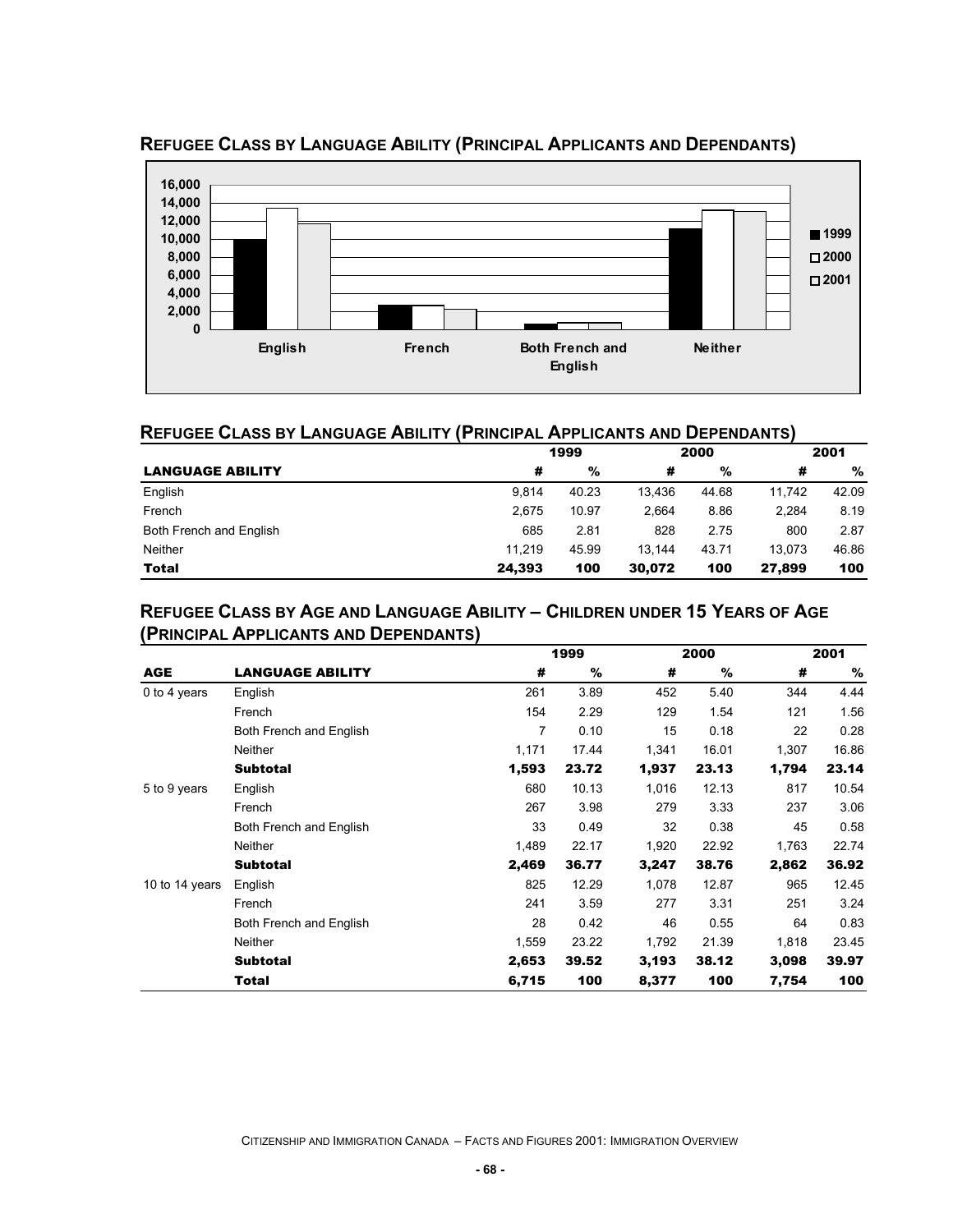|                                              | 1999   |       |       | 2000   |       |       | 2001   |       |       |
|----------------------------------------------|--------|-------|-------|--------|-------|-------|--------|-------|-------|
| <b>SKILL LEVEL</b>                           | #      | %     | %     | #      | %     | %     | #      | %     | %     |
| Skill Level O                                | 51     | 0.21  | 0.37  | 123    | 0.41  | 0.75  | 133    | 0.48  | 0.90  |
| Skill Level A                                | 490    | 2.01  | 3.56  | 669    | 2.22  | 4.09  | 628    | 2.25  | 4.26  |
| Skill Level B                                | 1,191  | 4.88  | 8.66  | 1,150  | 3.82  | 7.04  | 850    | 3.05  | 5.76  |
| Skill Level C                                | 810    | 3.32  | 5.89  | 1.155  | 3.84  | 7.07  | 950    | 3.41  | 6.44  |
| Skill Level D                                | 373    | 1.53  | 2.71  | 631    | 2.10  | 3.86  | 579    | 2.08  | 3.93  |
| New Workers (15 Years of Age or Older)       | 10,840 | 44.44 | 78.79 | 12,609 | 41.93 | 77.18 | 11,609 | 41.61 | 78.71 |
| Industrial Codes (15 Years of Age or Older)  | 3      | 0.01  | 0.02  | 1      | 0.00  | 0.01  | 0      | 0.00  | 0.00  |
| <b>Subtotal - Intending to Work</b>          | 13,758 | 56.40 | 100   | 16,338 | 54.32 | 100   | 14,749 | 52.88 | 100   |
| Children Under 15 Years of Age               | 6,715  | 27.53 |       | 8,377  | 27.86 |       | 7,754  | 27.79 |       |
| Students (15 Years of Age or Older)          | 2,104  | 8.63  |       | 2.924  | 9.72  |       | 3,028  | 10.85 |       |
| Retired (15 Years of Age or Older)           | 221    | 0.91  |       | 405    | 1.35  |       | 330    | 1.18  |       |
| Other Non-workers (15 Years of Age or Older) | 1,591  | 6.52  |       | 2,023  | 6.73  |       | 2,022  | 7.25  |       |
| Not stated                                   | 4      | 0.02  |       | 5      | 0.02  |       | 16     | 0.06  |       |
| Total                                        | 24,393 | 100   |       | 30,072 | 100   |       | 27,899 | 100   |       |

# **REFUGEE CLASS BY SKILL LEVEL\* AND LABOUR MARKET INTENTION (PRINCIPAL APPLICANTS AND DEPENDANTS)**

\* Skill Levels are based on the National Occupational Classification system.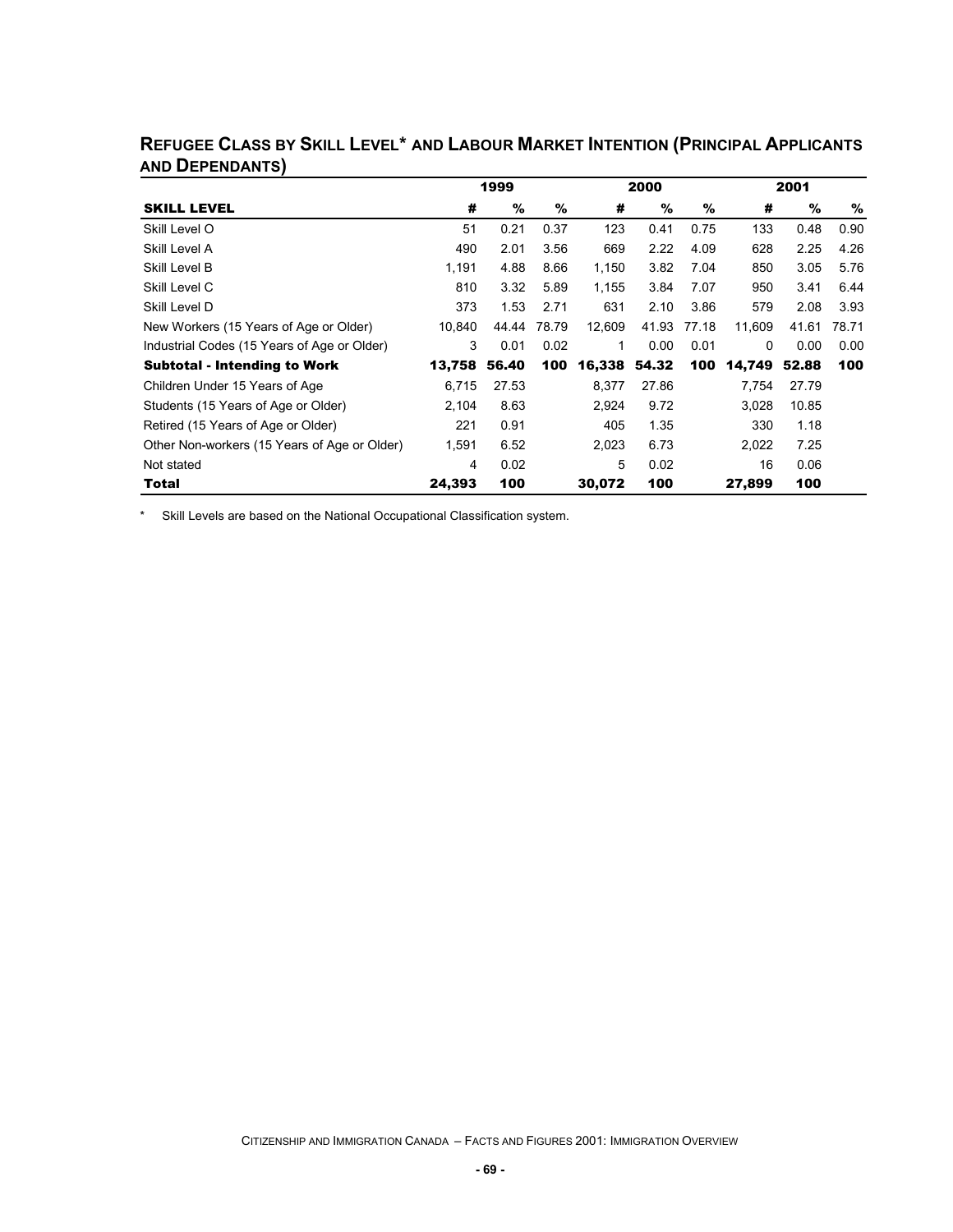## **REFUGEE CLASS – INTENDING TO WORK BY LANGUAGE ABILITY – 15 YEARS OF AGE OR OLDER (PRINCIPAL APPLICANTS AND DEPENDANTS)**



### **REFUGEE CLASS – INTENDING TO WORK BY LANGUAGE ABILITY – 15 YEARS OF AGE OR OLDER (PRINCIPAL APPLICANTS AND DEPENDANTS)**

|                         | 1999   |       |        | 2000  | 2001   |       |  |
|-------------------------|--------|-------|--------|-------|--------|-------|--|
| <b>LANGUAGE ABILITY</b> | #      | %     | #      | %     | #      | %     |  |
| English                 | 7.074  | 51.42 | 9.104  | 55.72 | 8.010  | 54.31 |  |
| French                  | 1.796  | 13.05 | 1,663  | 10.18 | 1.354  | 9.18  |  |
| Both French and English | 562    | 4.08  | 640    | 3.92  | 565    | 3.83  |  |
| Neither                 | 4.326  | 31.44 | 4.931  | 30.18 | 4.820  | 32.68 |  |
| <b>Total</b>            | 13.758 | 100   | 16,338 | 100   | 14.749 | 100   |  |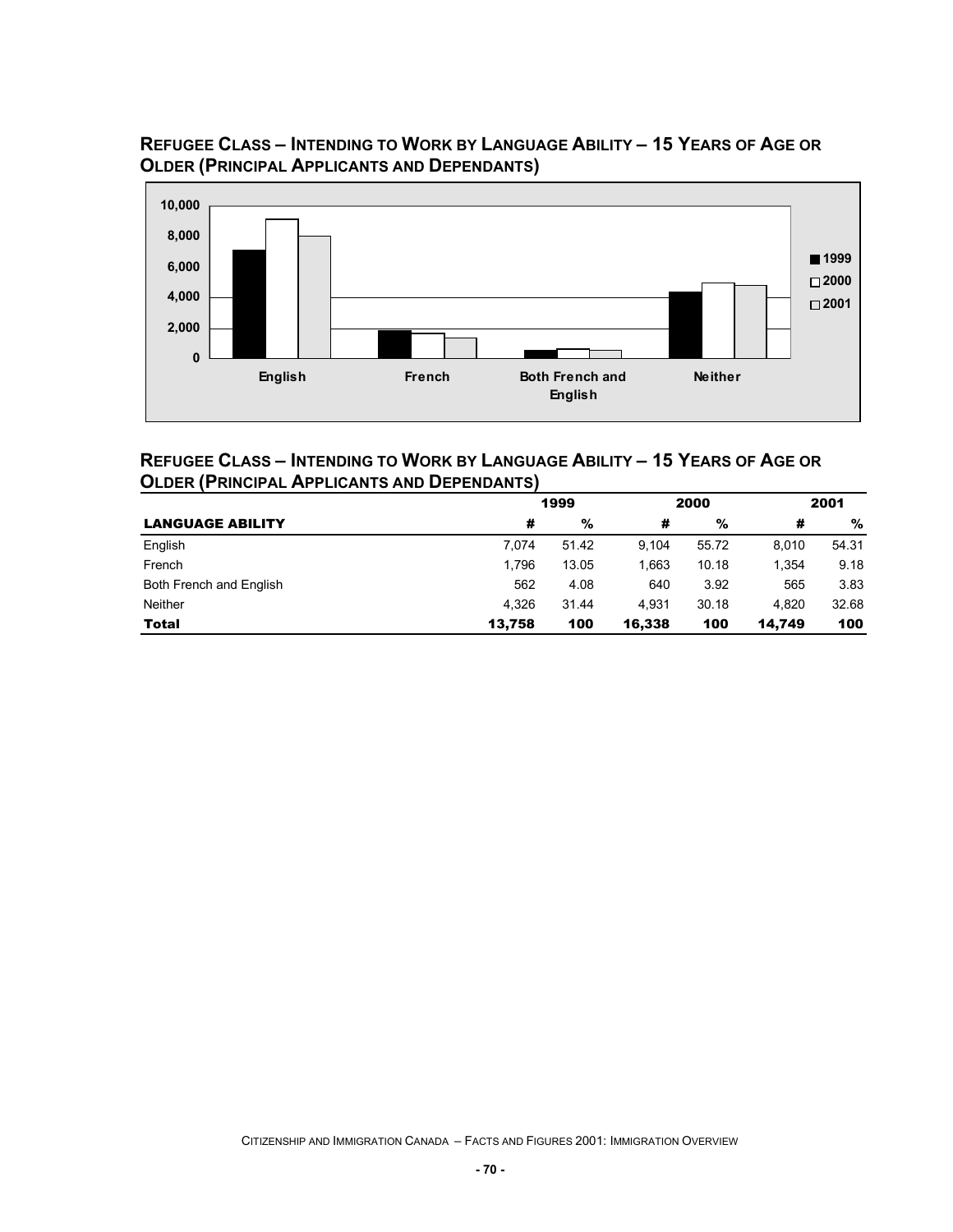# **BUSINESS CLASS**

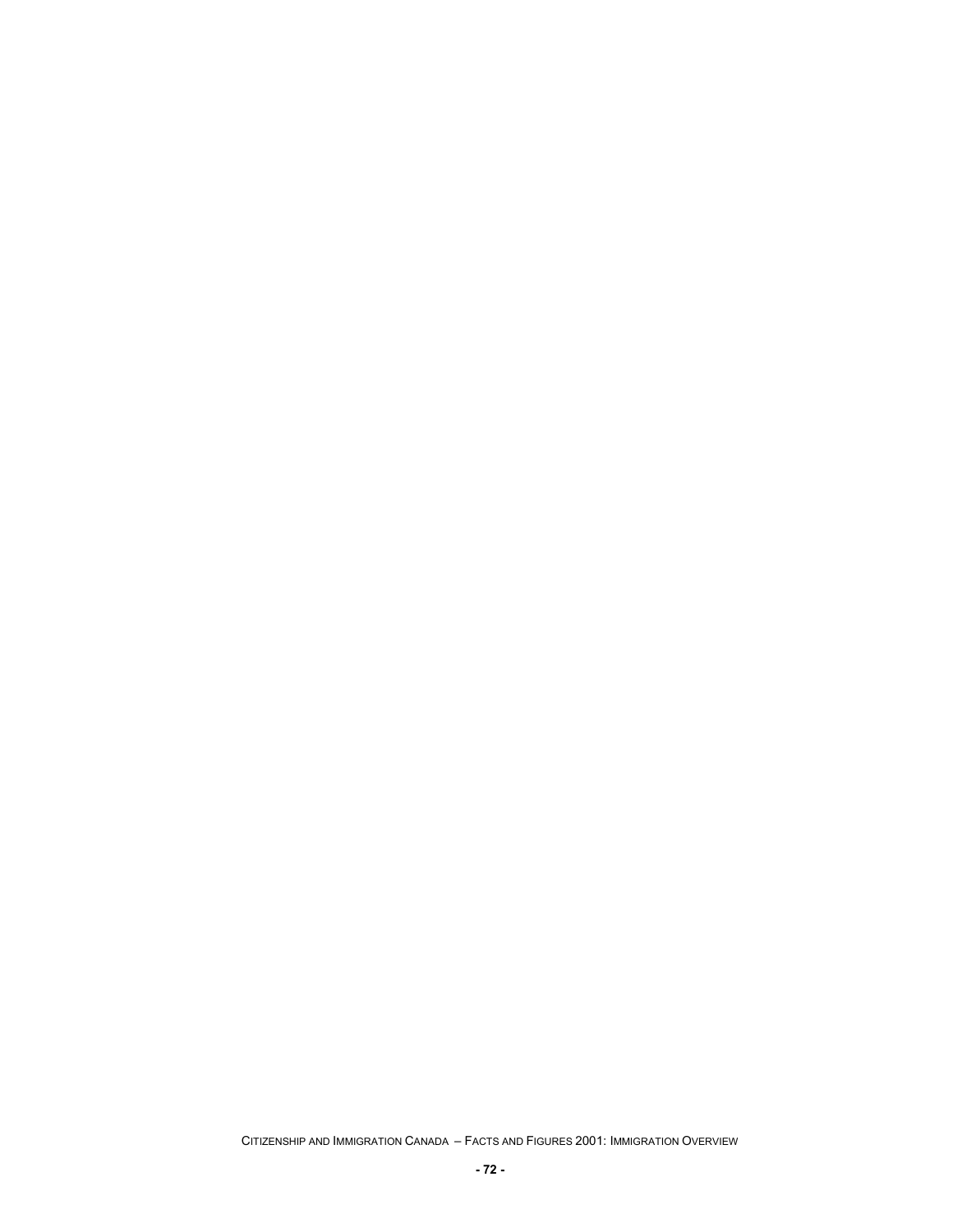

# **BUSINESS CLASS BY CATEGORY (PRINCIPAL APPLICANTS AND DEPENDANTS)**

### **BUSINESS CLASS BY CATEGORY (PRINCIPAL APPLICANTS AND DEPENDANTS)**

|                                     | 1999   | 2000  |        | 2001  |        |       |
|-------------------------------------|--------|-------|--------|-------|--------|-------|
| <b>CATEGORY</b>                     | #      | %     | #      | %     | #      | %     |
| Entrepreneur (Principal Applicant)  | 1,668  | 12.82 | 1.656  | 12.12 | 1,612  | 11.06 |
| Entrepreneur (Spouse or Dependant)  | 4,487  | 34.48 | 4.522  | 33.10 | 4,483  | 30.75 |
| Self-employed (Principal Applicant) | 833    | 6.40  | 795    | 5.82  | 704    | 4.83  |
| Self-employed (Spouse or Dependant) | 1,762  | 13.54 | 1.735  | 12.70 | 1,450  | 9.95  |
| Investor (Principal Applicant)      | 1,138  | 8.74  | 1.390  | 10.18 | 1,766  | 12.11 |
| Investor (Spouse or Dependant)      | 3,127  | 24.03 | 3.562  | 26.08 | 4,565  | 31.31 |
| Total                               | 13,015 | 100   | 13,660 | 100   | 14,580 | 100   |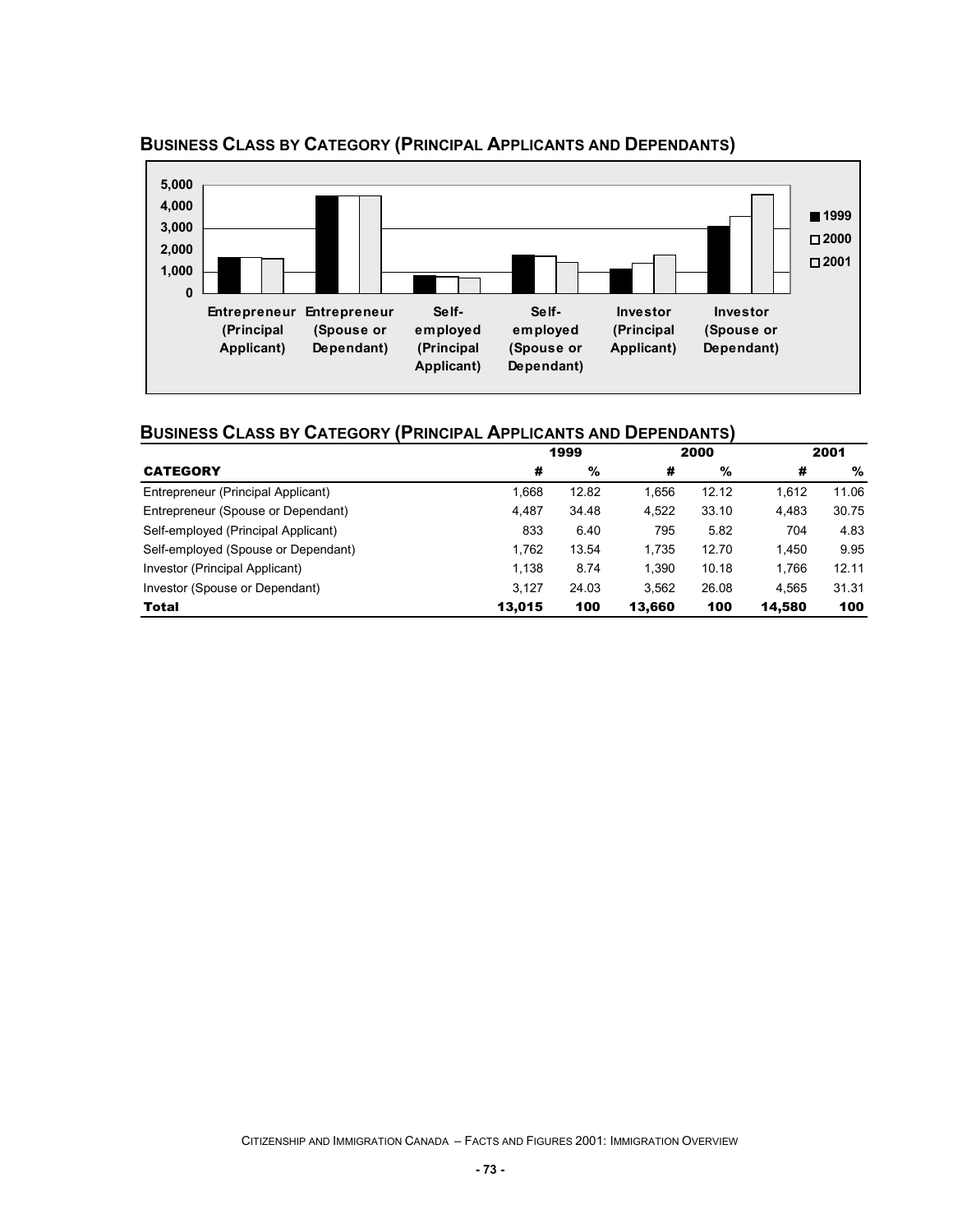

## **BUSINESS CLASS BY GENDER AND CATEGORY, 2001 (PRINCIPAL APPLICANTS)**

## **BUSINESS CLASS BY GENDER AND CATEGORY (PRINCIPAL APPLICANTS)**

|               |                 |       | 1999  |       | 2000  | 2001  |       |
|---------------|-----------------|-------|-------|-------|-------|-------|-------|
| <b>GENDER</b> | <b>CATEGORY</b> | #     | %     | #     | $\%$  | #     | %     |
| Male          | Entrepreneur    | 1,428 | 47.05 | 1,425 | 43.71 | 1,389 | 40.28 |
|               | Self-employed   | 654   | 21.55 | 642   | 19.69 | 571   | 16.56 |
|               | Investor        | 953   | 31.40 | 1,193 | 36.60 | 1,488 | 43.16 |
|               | <b>Subtotal</b> | 3.035 | 100   | 3,260 | 100   | 3,448 | 100   |
| Female        | Entrepreneur    | 240   | 39.74 | 231   | 39.76 | 223   | 35.17 |
|               | Self-employed   | 179   | 29.64 | 153   | 26.33 | 133   | 20.98 |
|               | Investor        | 185   | 30.63 | 197   | 33.91 | 278   | 43.85 |
|               | <b>Subtotal</b> | 604   | 100   | 581   | 100   | 634   | 100   |
|               | Total           | 3,639 |       | 3,841 |       | 4,082 |       |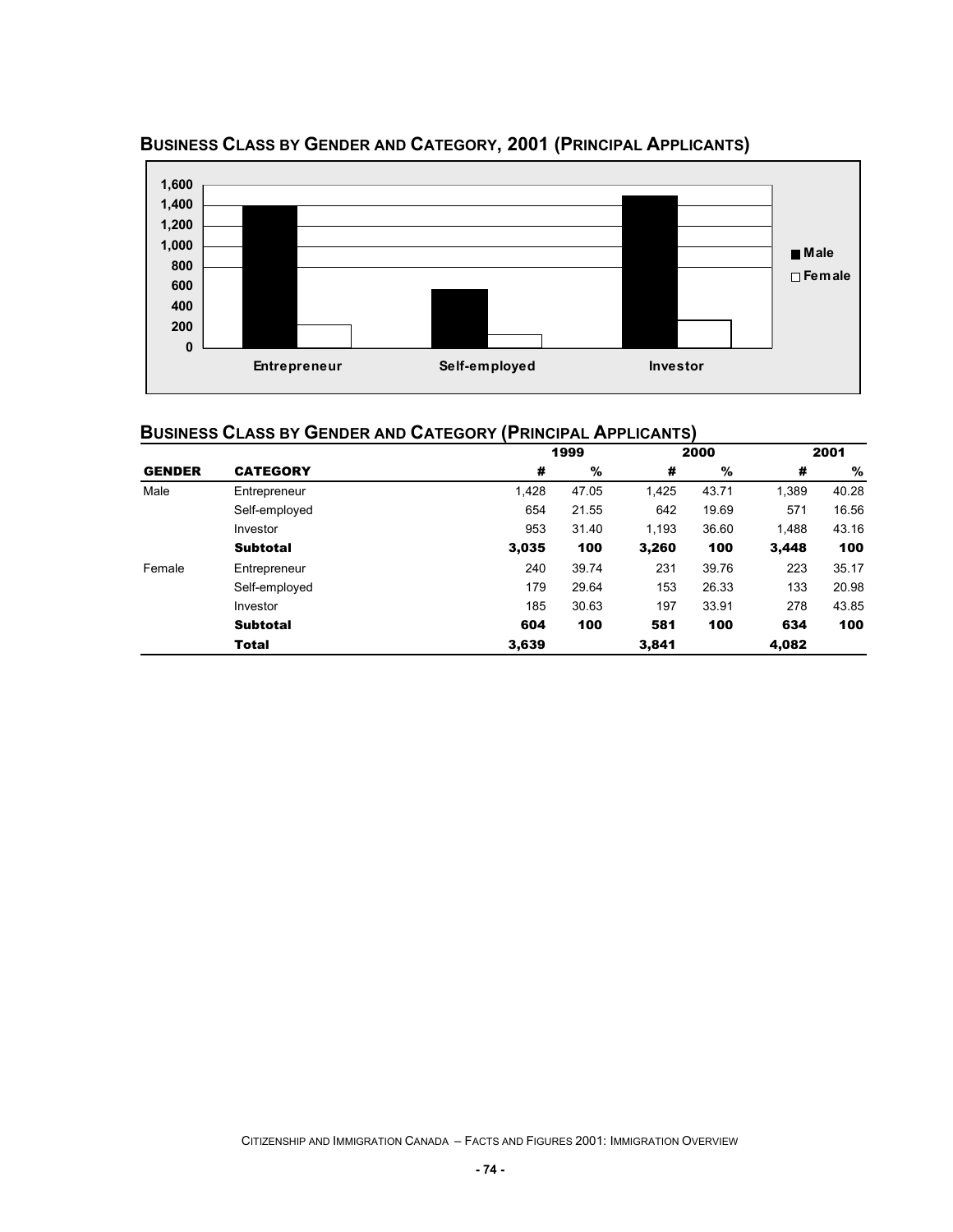

# **BUSINESS CLASS BY GENDER AND CATEGORY, 2001 (DEPENDANTS)**

## **BUSINESS CLASS BY GENDER AND CATEGORY (DEPENDANTS)**

|               |                 |       | 1999  |       |       | 2001   |       |
|---------------|-----------------|-------|-------|-------|-------|--------|-------|
| <b>GENDER</b> | <b>CATEGORY</b> | #     | %     | #     | %     | #      | %     |
| Male          | Entrepreneur    | 1,742 | 48.09 | 1,771 | 46.19 | 1,786  | 43.24 |
|               | Self-employed   | 669   | 18.47 | 684   | 17.84 | 576    | 13.95 |
|               | Investor        | 1,211 | 33.43 | 1,379 | 35.97 | 1,768  | 42.81 |
|               | <b>Subtotal</b> | 3,622 | 100   | 3,834 | 100   | 4,130  | 100   |
| Female        | Entrepreneur    | 2,741 | 47.67 | 2,751 | 45.96 | 2,697  | 42.35 |
|               | Self-employed   | 1,093 | 19.01 | 1,051 | 17.56 | 874    | 13.72 |
|               | Investor        | 1,916 | 33.32 | 2,183 | 36.47 | 2,797  | 43.92 |
|               | <b>Subtotal</b> | 5,750 | 100   | 5,985 | 100   | 6,368  | 100   |
|               | Not stated      | 4     |       | 0     |       | 0      |       |
|               | <b>Total</b>    | 9,376 |       | 9,819 |       | 10,498 |       |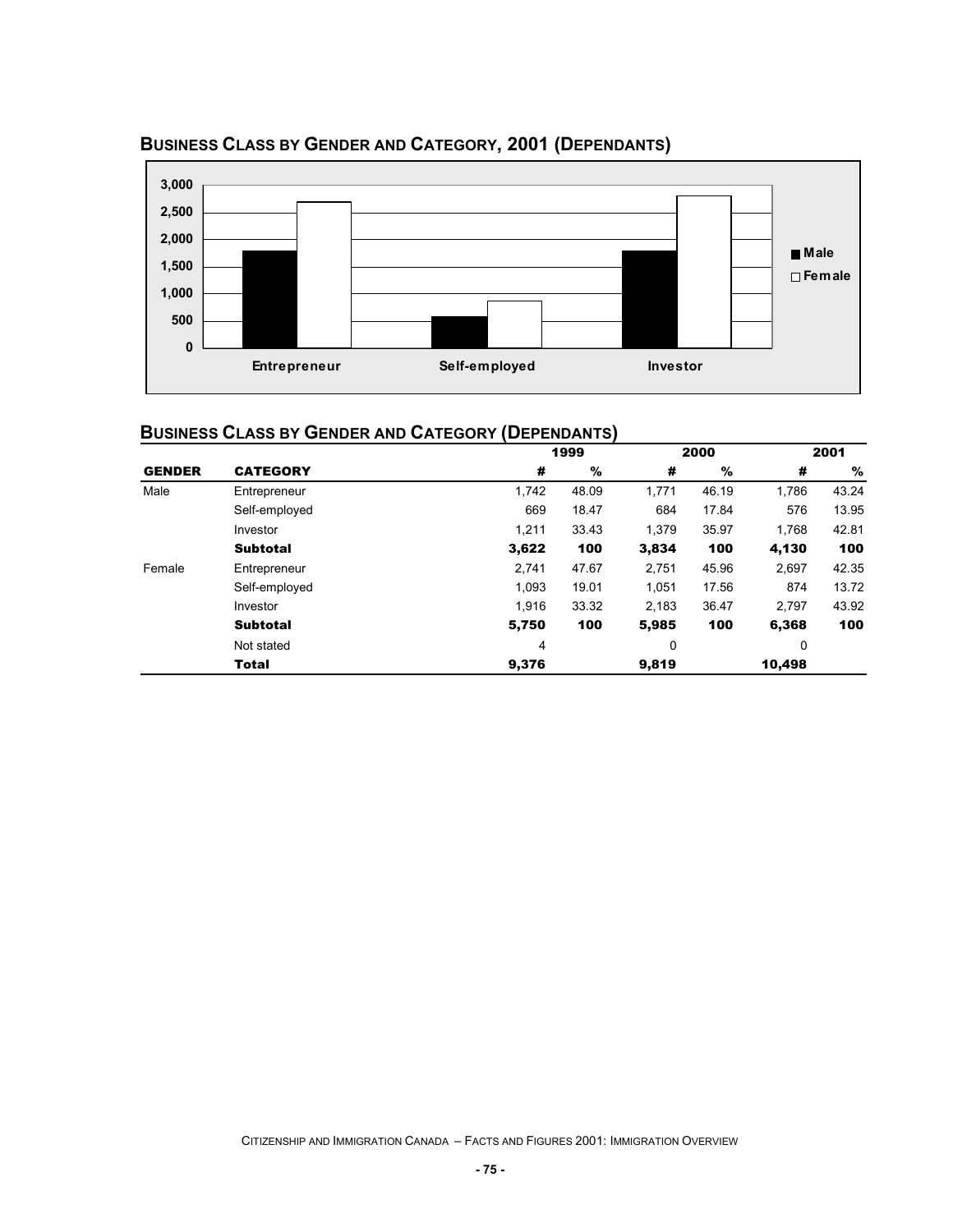### **BUSINESS CLASS BY PROVINCE AND CENSUS METROPOLITAN AREA**



### **BUSINESS CLASS BY PROVINCE (PRINCIPAL APPLICANTS)**

## **BUSINESS CLASS BY CENSUS METROPOLITAN AREA (PRINCIPAL APPLICANTS)**



### **BUSINESS CLASS BY PROVINCE (PRINCIPAL APPLICANTS AND DEPENDANTS)**

|                              | 1999   |       |        | 2000  | 2001   |       |
|------------------------------|--------|-------|--------|-------|--------|-------|
| <b>PROVINCE</b>              | #      | %     | #      | %     | #      | %     |
| Newfoundland                 | 8      | 0.06  | 0      | 0.00  | 3      | 0.02  |
| Prince Edward Island         | 17     | 0.13  | 11     | 0.08  | 21     | 0.14  |
| Nova Scotia                  | 430    | 3.30  | 468    | 3.43  | 260    | 1.78  |
| <b>New Brunswick</b>         | 28     | 0.22  | 60     | 0.44  | 34     | 0.23  |
| Quebec                       | 3,370  | 25.89 | 3,614  | 26.46 | 4,532  | 31.08 |
| Ontario                      | 4,031  | 30.97 | 4,648  | 34.03 | 5,114  | 35.08 |
| Manitoba                     | 161    | 1.24  | 153    | 1.12  | 130    | 0.89  |
| Saskatchewan                 | 97     | 0.75  | 83     | 0.61  | 90     | 0.62  |
| Alberta                      | 759    | 5.83  | 807    | 5.91  | 666    | 4.57  |
| <b>British Columbia</b>      | 4,011  | 30.82 | 3,759  | 27.52 | 3,711  | 25.45 |
| Yukon                        | 18     | 0.14  | 13     | 0.10  | 7      | 0.05  |
| <b>Northwest Territories</b> | 0      | 0.00  | 7      | 0.05  | 0      | 0.00  |
| Not stated                   | 85     | 0.65  | 37     | 0.27  | 12     | 0.08  |
| Total                        | 13,015 | 100   | 13,660 | 100   | 14,580 | 100   |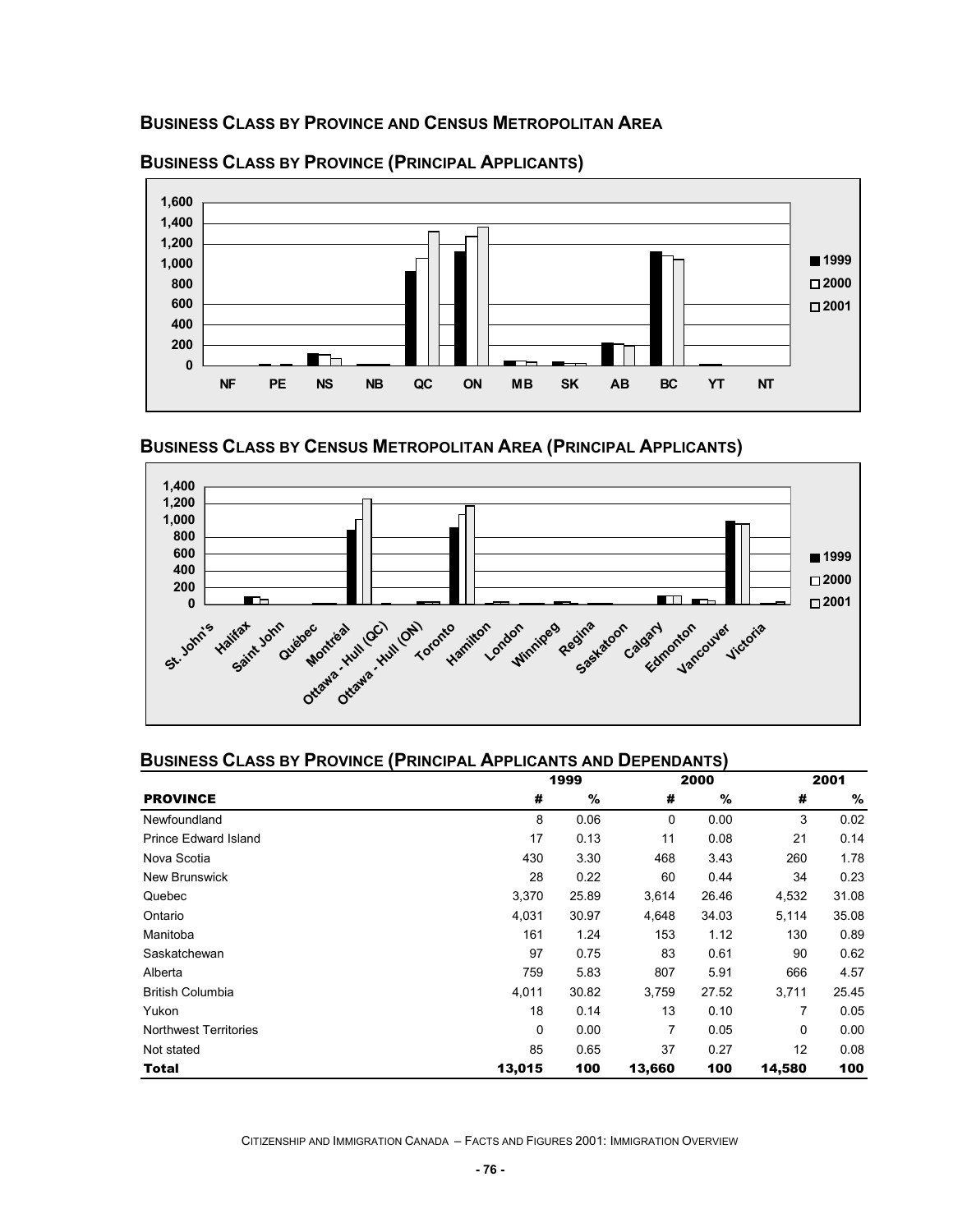| BUSINESS CLASS BY PROVINCE AND CENSUS METROPOLITAN AREA (PRINCIPAL APPLICANTS) |                | 1999  |                | 2000  |                | 2001  |
|--------------------------------------------------------------------------------|----------------|-------|----------------|-------|----------------|-------|
| <b>CENSUS AREA</b>                                                             | #              | %     | #              | %     | #              | %     |
| St. John's                                                                     | $\overline{2}$ | 0.05  | $\Omega$       | 0.00  | 1              | 0.02  |
| <b>Total Newfoundland</b>                                                      | $\mathbf{2}$   | 0.05  | 0              | 0.00  | 1              | 0.02  |
| <b>Total Prince Edward Island</b>                                              | 10             | 0.27  | 5              | 0.13  | 7              | 0.17  |
| Halifax                                                                        | 91             | 2.50  | 82             | 2.13  | 57             | 1.40  |
| <b>Other Nova Scotia</b>                                                       | 29             | 0.80  | 30             | 0.78  | 19             | 0.47  |
| <b>Total Nova Scotia</b>                                                       | 120            | 3.30  | 112            | 2.91  | 76             | 1.87  |
| Saint John                                                                     | 2              | 0.05  | $\overline{2}$ | 0.05  | 0              | 0.00  |
| <b>Other New Brunswick</b>                                                     | 8              | 0.22  | 15             | 0.39  | 11             | 0.27  |
| <b>Total New Brunswick</b>                                                     | 10             | 0.27  | 17             | 0.44  | 11             | 0.27  |
| Québec                                                                         | 10             | 0.27  | 9              | 0.23  | 18             | 0.44  |
| Montréal                                                                       | 887            | 24.37 | 1,020          | 26.56 | 1,263          | 30.94 |
| Ottawa - Hull (QC)                                                             | 8              | 0.22  | 6              | 0.16  | 4              | 0.10  |
| <b>Other Quebec</b>                                                            | 20             | 0.55  | 19             | 0.49  | 26             | 0.64  |
| <b>Total Quebec</b>                                                            | 925            | 25.41 | 1,054          | 27.44 | 1,311          | 32.12 |
| Ottawa - Hull (ON)                                                             | 26             | 0.71  | 29             | 0.76  | 33             | 0.81  |
| Toronto                                                                        | 918            | 25.23 | 1,070          | 27.86 | 1,176          | 28.81 |
| Hamilton                                                                       | 15             | 0.41  | 28             | 0.73  | 25             | 0.61  |
| London                                                                         | 17             | 0.47  | 12             | 0.31  | 9              | 0.22  |
| <b>Other Ontario</b>                                                           | 141            | 3.87  | 128            | 3.33  | 123            | 3.01  |
| <b>Total Ontario</b>                                                           | 1,117          | 30.69 | 1,267          | 32.99 | 1,366          | 33.46 |
| Winnipeg                                                                       | 23             | 0.63  | 23             | 0.60  | 15             | 0.37  |
| Other Manitoba                                                                 | 28             | 0.77  | 22             | 0.57  | 18             | 0.44  |
| <b>Total Manitoba</b>                                                          | 51             | 1.40  | 45             | 1.17  | 33             | 0.81  |
| Regina                                                                         | 15             | 0.41  | 17             | 0.44  | 17             | 0.42  |
| Saskatoon                                                                      | 5              | 0.14  | 4              | 0.10  | $\overline{7}$ | 0.17  |
| Other Saskatchewan                                                             | 12             | 0.33  | 6              | 0.16  | 5              | 0.12  |
| Total Saskatchewan                                                             | 32             | 0.88  | 27             | 0.70  | 29             | 0.71  |
| Calgary                                                                        | 103            | 2.83  | 105            | 2.73  | 100            | 2.45  |
| Edmonton                                                                       | 53             | 1.46  | 53             | 1.38  | 42             | 1.03  |
| Other Alberta                                                                  | 73             | 2.01  | 56             | 1.46  | 53             | 1.30  |
| <b>Total Alberta</b>                                                           | 229            | 6.30  | 214            | 5.57  | 195            | 4.78  |
| Vancouver                                                                      | 988            | 27.15 | 954            | 24.84 | 952            | 23.32 |
| Victoria                                                                       | 21             | 0.58  | 21             | 0.55  | 31             | 0.76  |
| Other British Columbia                                                         | 101            | 2.78  | 102            | 2.66  | 62             | 1.52  |
| <b>Total British Columbia</b>                                                  | 1,110          | 30.51 | 1,077          | 28.05 | 1,045          | 25.60 |
| <b>Total Yukon</b>                                                             | 11             | 0.30  | 6              | 0.16  | 5              | 0.12  |
| <b>Total Northwest Territories</b>                                             | $\mathbf 0$    | 0.00  | 3              | 0.08  | 0              | 0.00  |
| Not stated                                                                     | 22             | 0.60  | 14             | 0.36  | 3              | 0.07  |
| Total                                                                          | 3,639          | 100   | 3,841          | 100   | 4,082          | 100   |
|                                                                                |                |       |                |       |                |       |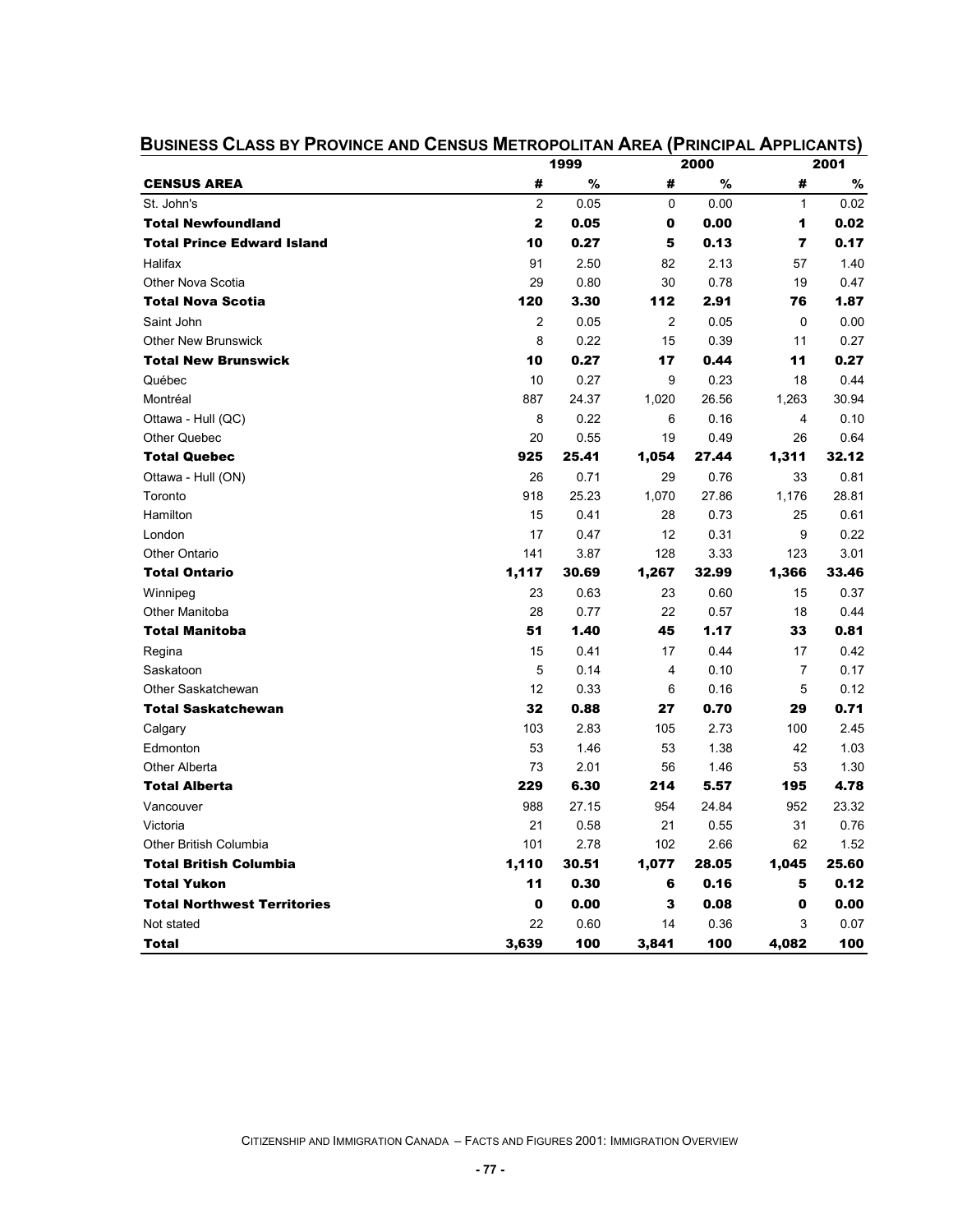

## **BUSINESS CLASS BY SOURCE AREA (PRINCIPAL APPLICANTS)**

### **BUSINESS CLASS BY SOURCE AREA (PRINCIPAL APPLICANTS)**

|                               | 1999  |       |       | 2000  | 2001  |       |
|-------------------------------|-------|-------|-------|-------|-------|-------|
| <b>REGION</b>                 | #     | %     | #     | %     | #     | %     |
| Africa and the Middle East    | 509   | 13.99 | 583   | 15.18 | 664   | 16.27 |
| Asia and Pacific              | 2,333 | 64.11 | 2,496 | 64.98 | 2,713 | 66.46 |
| South and Central America     | 60    | 1.65  | 63    | 1.64  | 79    | 1.94  |
| United States                 | 66    | 1.81  | 95    | 2.47  | 69    | 1.69  |
| Europe and the United Kingdom | 667   | 18.33 | 599   | 15.59 | 557   | 13.65 |
| Not stated                    | 4     | 0.11  | 5     | 0.13  | 0     | 0.00  |
| Total                         | 3,639 | 100   | 3.841 | 100   | 4.082 | 100   |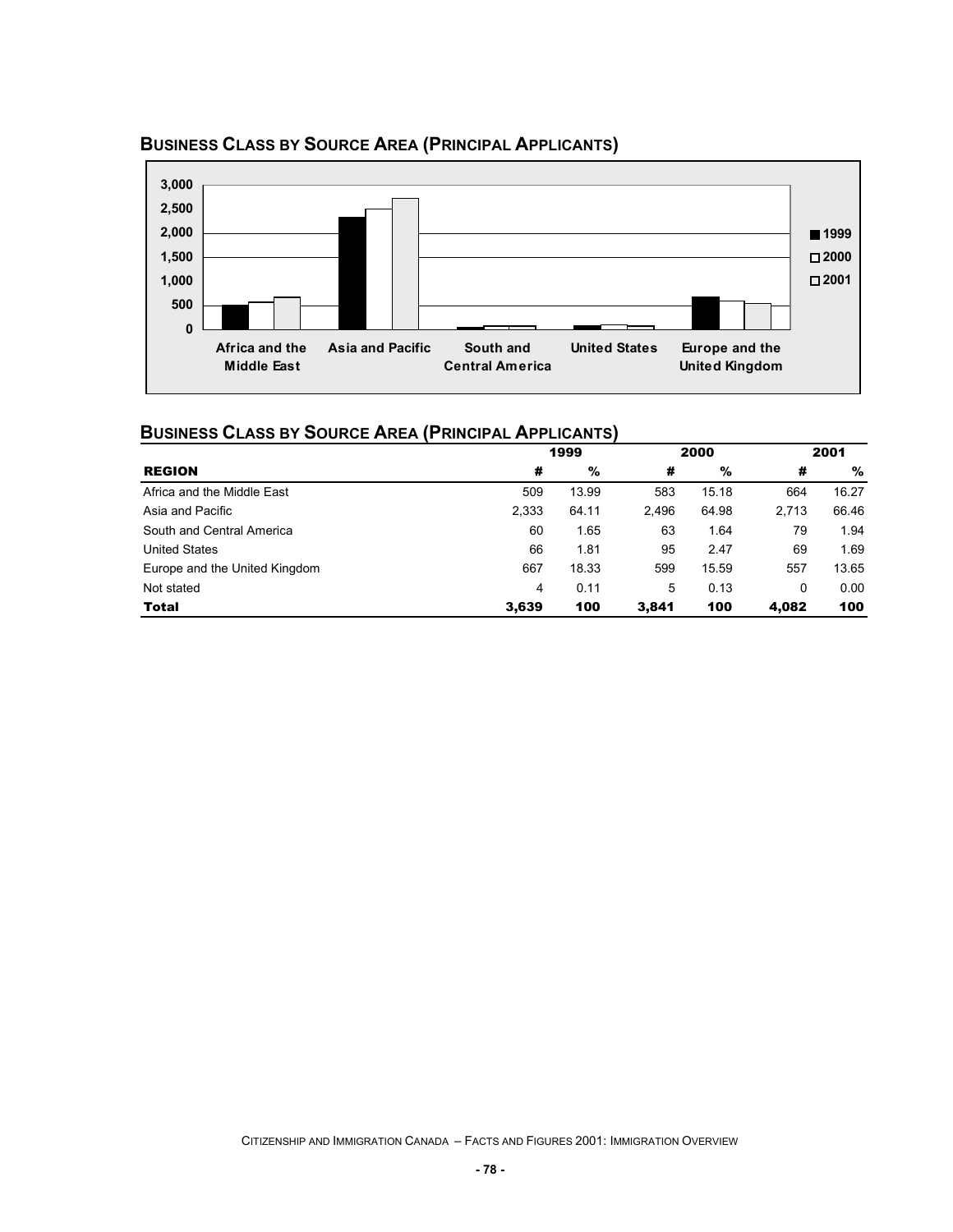|                               |       | 1999  |                |       | 2000  |             | 2001  |       |             |
|-------------------------------|-------|-------|----------------|-------|-------|-------------|-------|-------|-------------|
| <b>COUNTRY</b>                | #     | %     | Rank           | #     | %     | <b>Rank</b> | #     | %     | <b>Rank</b> |
| China, People's Republic of   | 478   | 13.14 | 3              | 899   | 23.41 | 1           | 1,301 | 31.87 | 1           |
| Korea, Republic of            | 710   | 19.51 | 1              | 653   | 17.00 | 2           | 507   | 12.42 | 2           |
| Taiwan                        | 538   | 14.78 | $\overline{2}$ | 314   | 8.17  | 3           | 306   | 7.50  | 3           |
| Pakistan                      | 90    | 2.47  | 9              | 113   | 2.94  | 9           | 223   | 5.46  | 4           |
| Iran                          | 171   | 4.70  | 5              | 182   | 4.74  | 5           | 200   | 4.90  | 5           |
| Hong Kong                     | 339   | 9.32  | 4              | 242   | 6.30  | 4           | 139   | 3.41  | 6           |
| United Kingdom                | 123   | 3.38  | 8              | 109   | 2.84  | 10          | 117   | 2.87  | 7           |
| Netherlands, The              | 126   | 3.46  | 7              | 115   | 2.99  | 8           | 110   | 2.69  | 8           |
| India                         | 66    | 1.81  | 12             | 122   | 3.18  | 7           | 97    | 2.38  | 9           |
| <b>United Arab Emirates</b>   | 44    | 1.21  | 15             | 90    | 2.34  | 12          | 92    | 2.25  | 10          |
| Germany, Federal Republic of  | 152   | 4.18  | 6              | 130   | 3.38  | 6           | 89    | 2.18  | 11          |
| Switzerland                   | 78    | 2.14  | 10             | 54    | 1.41  | 14          | 36    | 0.88  | 18          |
| <b>Total for Top Ten Only</b> | 2,805 | 77.08 |                | 2,879 | 74.95 |             | 3,092 | 75.75 |             |
| <b>Total Other Countries</b>  | 834   | 22.92 |                | 962   | 25.05 |             | 990   | 24.25 |             |
| Total                         | 3,639 | 100   |                | 3,841 | 100   |             | 4,082 | 100   |             |

## **BUSINESS CLASS BY TOP TEN SOURCE COUNTRIES (PRINCIPAL APPLICANTS)**

# **BUSINESS CLASS BY TOP TEN SOURCE COUNTRIES (PRINCIPAL APPLICANTS AND DEPENDANTS)**

|                               |        | 1999  |                |        | 2000  |             |        | 2001  |      |
|-------------------------------|--------|-------|----------------|--------|-------|-------------|--------|-------|------|
| <b>COUNTRY</b>                | #      | %     | <b>Rank</b>    | #      | %     | <b>Rank</b> | #      | %     | Rank |
| China, People's Republic of   | 1,517  | 11.66 | 3              | 2,845  | 20.83 | 1           | 4,191  | 28.74 |      |
| Korea, Republic of            | 2,703  | 20.77 |                | 2,467  | 18.06 | 2           | 1,918  | 13.16 | 2    |
| Taiwan                        | 2,091  | 16.07 | $\overline{2}$ | 1,203  | 8.81  | 3           | 1,186  | 8.13  | 3    |
| Pakistan                      | 383    | 2.94  | 9              | 447    | 3.27  | 8           | 960    | 6.58  | 4    |
| Iran                          | 655    | 5.03  | 5              | 709    | 5.19  | 5           | 737    | 5.05  | 5    |
| Hong Kong                     | 1,101  | 8.46  | 4              | 794    | 5.81  | 4           | 473    | 3.24  | 6    |
| Netherlands, The              | 465    | 3.57  | 6              | 462    | 3.38  | 7           | 408    | 2.80  | 7    |
| <b>United Arab Emirates</b>   | 192    | 1.48  | 15             | 358    | 2.62  | 10          | 391    | 2.68  | 8    |
| United Kingdom                | 413    | 3.17  | 8              | 356    | 2.61  | 11          | 389    | 2.67  | 9    |
| India                         | 214    | 1.64  | 13             | 474    | 3.47  | 6           | 328    | 2.25  | 10   |
| Germany, Federal Republic of  | 429    | 3.30  | 7              | 369    | 2.70  | 9           | 231    | 1.58  | 11   |
| Switzerland                   | 231    | 1.77  | 10             | 147    | 1.08  | 18          | 101    | 0.69  | 23   |
| <b>Total for Top Ten Only</b> | 9,988  | 76.74 |                | 10,128 | 74.14 |             | 10,981 | 75.30 |      |
| <b>Total Other Countries</b>  | 3,027  | 23.26 |                | 3,532  | 25.86 |             | 3,599  | 24.70 |      |
| Total                         | 13,015 | 100   |                | 13,660 | 100   |             | 14,580 | 100   |      |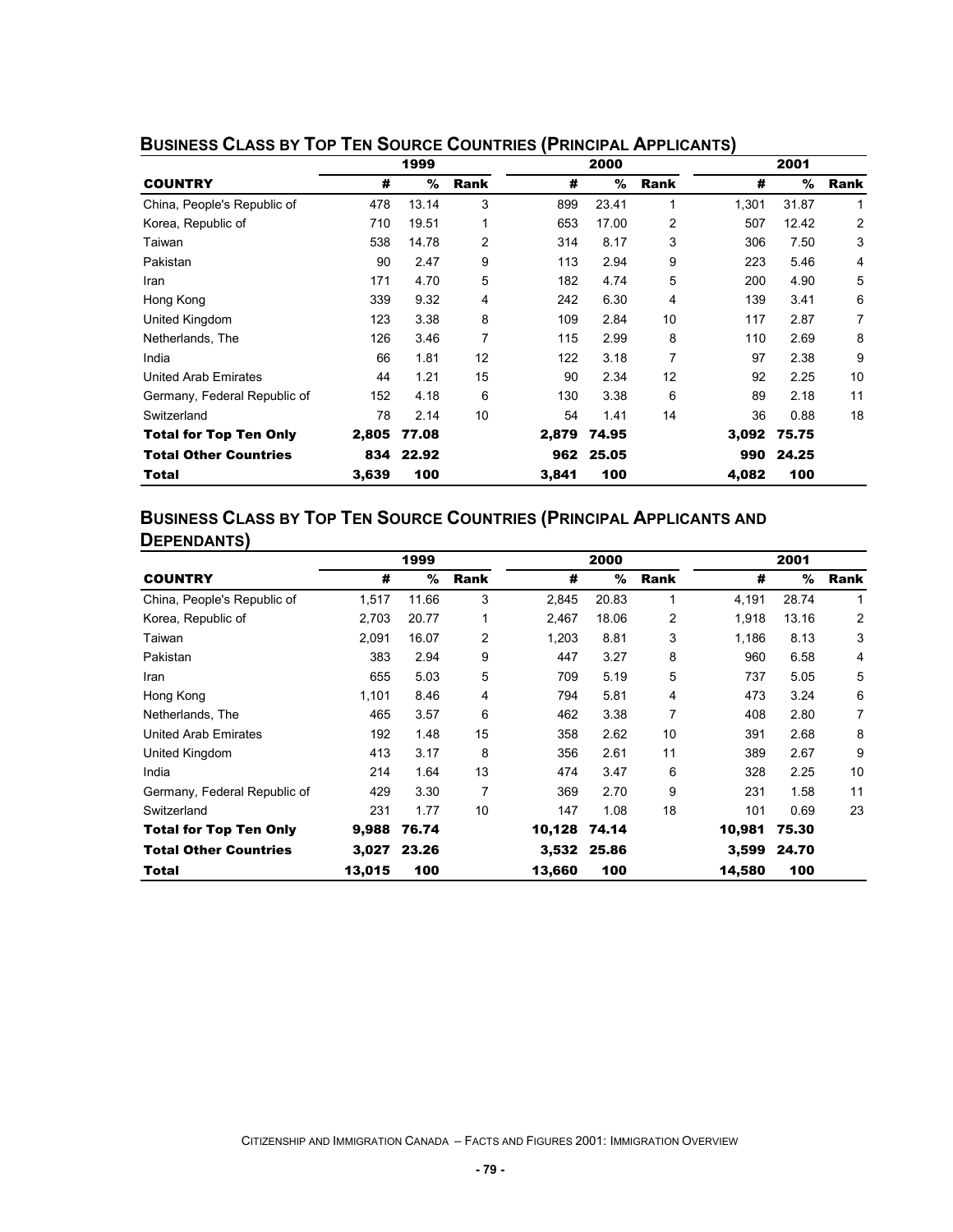

# **BUSINESS CLASS BY LEVEL OF EDUCATION (PRINCIPAL APPLICANTS)**

# **BUSINESS CLASS BY LEVEL OF EDUCATION – 15 YEARS OF AGE OR OLDER (PRINCIPAL APPLICANTS)**

|                               | 1999  |       | 2000  | 2001  |       |       |
|-------------------------------|-------|-------|-------|-------|-------|-------|
| <b>EDUCATION</b>              | #     | %     | #     | %     | #     | %     |
| 0 to 9 years of schooling     | 336   | 9.24  | 326   | 8.49  | 326   | 7.99  |
| 10 to 12 years of schooling   | 825   | 22.68 | 844   | 21.97 | 836   | 20.48 |
| 13 or more years of schooling | 301   | 8.28  | 342   | 8.90  | 409   | 10.02 |
| Trade certificate             | 522   | 14.35 | 446   | 11.61 | 386   | 9.46  |
| Non-university diploma        | 471   | 12.95 | 563   | 14.66 | 696   | 17.05 |
| Bachelor's degree             | 962   | 26.45 | 1,026 | 26.71 | 1,148 | 28.12 |
| Master's degree               | 175   | 4.81  | 249   | 6.48  | 235   | 5.76  |
| Doctorate                     | 45    | 1.24  | 45    | 1.17  | 46    | 1.13  |
| <b>Total</b>                  | 3,637 | 100   | 3,841 | 100   | 4,082 | 100   |

## **BUSINESS CLASS BY LEVEL OF EDUCATION – 15 YEARS OF AGE OR OLDER (PRINCIPAL APPLICANTS AND DEPENDANTS)**

|                               |       | 1999  |        | 2000  | 2001   |       |
|-------------------------------|-------|-------|--------|-------|--------|-------|
| <b>EDUCATION</b>              | #     | %     | #      | %     | #      | %     |
| 0 to 9 years of schooling     | 1,804 | 18.83 | 1,870  | 18.56 | 2,025  | 18.79 |
| 10 to 12 years of schooling   | 2,990 | 31.21 | 2,916  | 28.94 | 3.031  | 28.12 |
| 13 or more years of schooling | 958   | 10.00 | 1,183  | 11.74 | 1,275  | 11.83 |
| Trade certificate             | 963   | 10.05 | 855    | 8.49  | 748    | 6.94  |
| Non-university diploma        | 881   | 9.20  | 1,060  | 10.52 | 1,280  | 11.87 |
| Bachelor's degree             | 1,665 | 17.38 | 1,774  | 17.61 | 2,031  | 18.84 |
| Master's degree               | 259   | 2.70  | 356    | 3.53  | 333    | 3.09  |
| Doctorate                     | 61    | 0.64  | 62     | 0.62  | 56     | 0.52  |
| Total                         | 9.581 | 100   | 10,076 | 100   | 10.779 | 100   |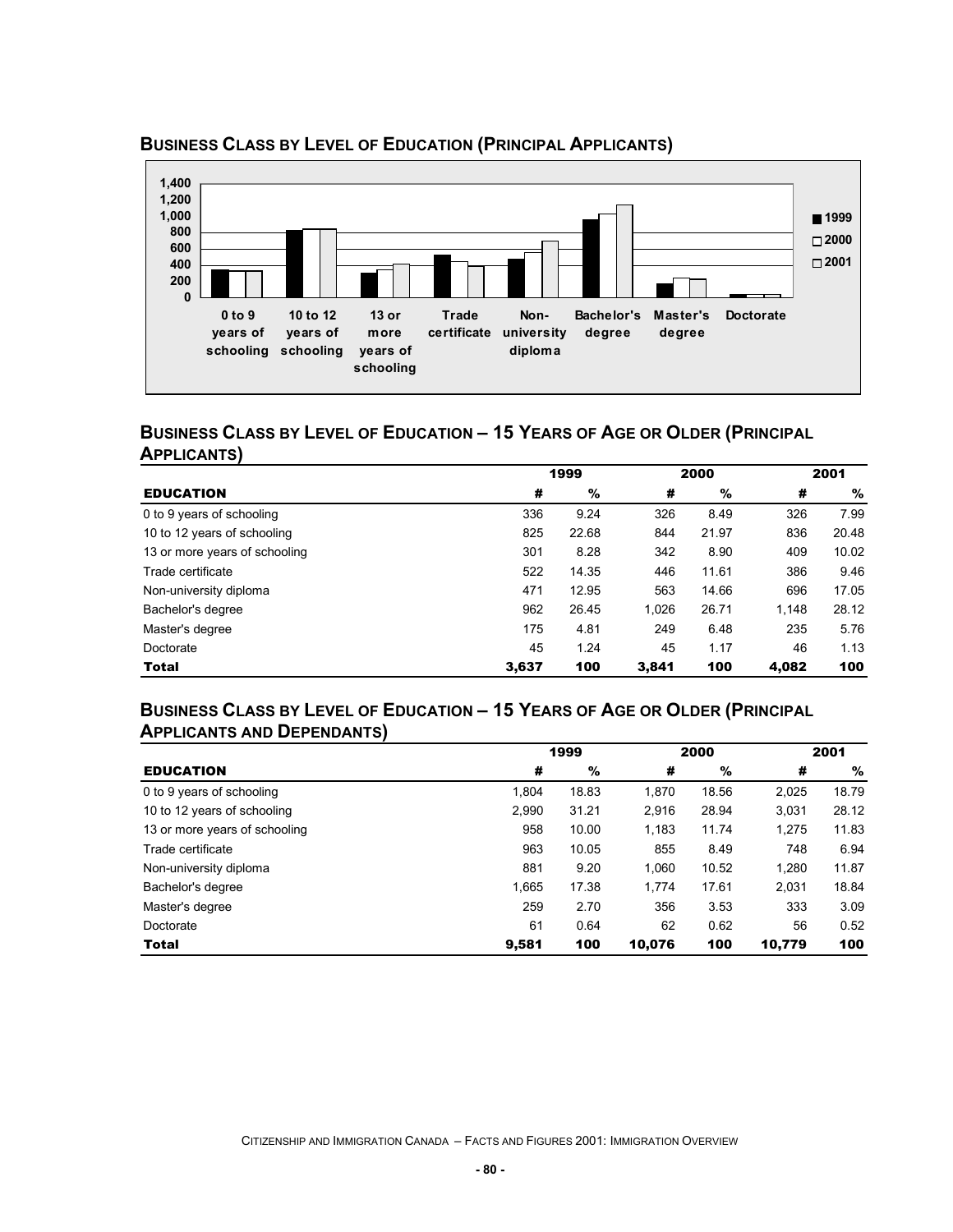

# **BUSINESS CLASS BY GENDER AND LEVEL OF EDUCATION – 15 YEARS OF AGE OR OLDER, 2001 (PRINCIPAL APPLICANTS)**

### **BUSINESS CLASS BY GENDER AND LEVEL OF EDUCATION – 15 YEARS OF AGE OR OLDER (PRINCIPAL APPLICANTS)**

|               |                               | 1999  |       | 2000  |       | 2001  |       |
|---------------|-------------------------------|-------|-------|-------|-------|-------|-------|
| <b>GENDER</b> | <b>EDUCATION</b>              | #     | $\%$  | #     | $\%$  | #     | %     |
| Male          | 0 to 9 years of schooling     | 264   | 8.70  | 282   | 8.65  | 283   | 8.21  |
|               | 10 to 12 years of schooling   | 681   | 22.44 | 719   | 22.06 | 697   | 20.21 |
|               | 13 or more years of schooling | 249   | 8.20  | 282   | 8.65  | 339   | 9.83  |
|               | Trade certificate             | 419   | 13.81 | 356   | 10.92 | 309   | 8.96  |
|               | Non-university diploma        | 381   | 12.55 | 466   | 14.29 | 562   | 16.30 |
|               | Bachelor's degree             | 852   | 28.07 | 899   | 27.58 | 1,001 | 29.03 |
|               | Master's degree               | 150   | 4.94  | 217   | 6.66  | 212   | 6.15  |
|               | Doctorate                     | 39    | 1.29  | 39    | 1.20  | 45    | 1.31  |
|               | <b>Subtotal</b>               | 3,035 | 100   | 3,260 | 100   | 3,448 | 100   |
| Female        | 0 to 9 years of schooling     | 72    | 11.96 | 44    | 7.57  | 43    | 6.78  |
|               | 10 to 12 years of schooling   | 144   | 23.92 | 125   | 21.51 | 139   | 21.92 |
|               | 13 or more years of schooling | 52    | 8.64  | 60    | 10.33 | 70    | 11.04 |
|               | Trade certificate             | 103   | 17.11 | 90    | 15.49 | 77    | 12.15 |
|               | Non-university diploma        | 90    | 14.95 | 97    | 16.70 | 134   | 21.14 |
|               | Bachelor's degree             | 110   | 18.27 | 127   | 21.86 | 147   | 23.19 |
|               | Master's degree               | 25    | 4.15  | 32    | 5.51  | 23    | 3.63  |
|               | Doctorate                     | 6     | 1.00  | 6     | 1.03  | 1     | 0.16  |
|               | <b>Subtotal</b>               | 602   | 100   | 581   | 100   | 634   | 100   |
|               | <b>Total</b>                  | 3,637 |       | 3,841 |       | 4,082 |       |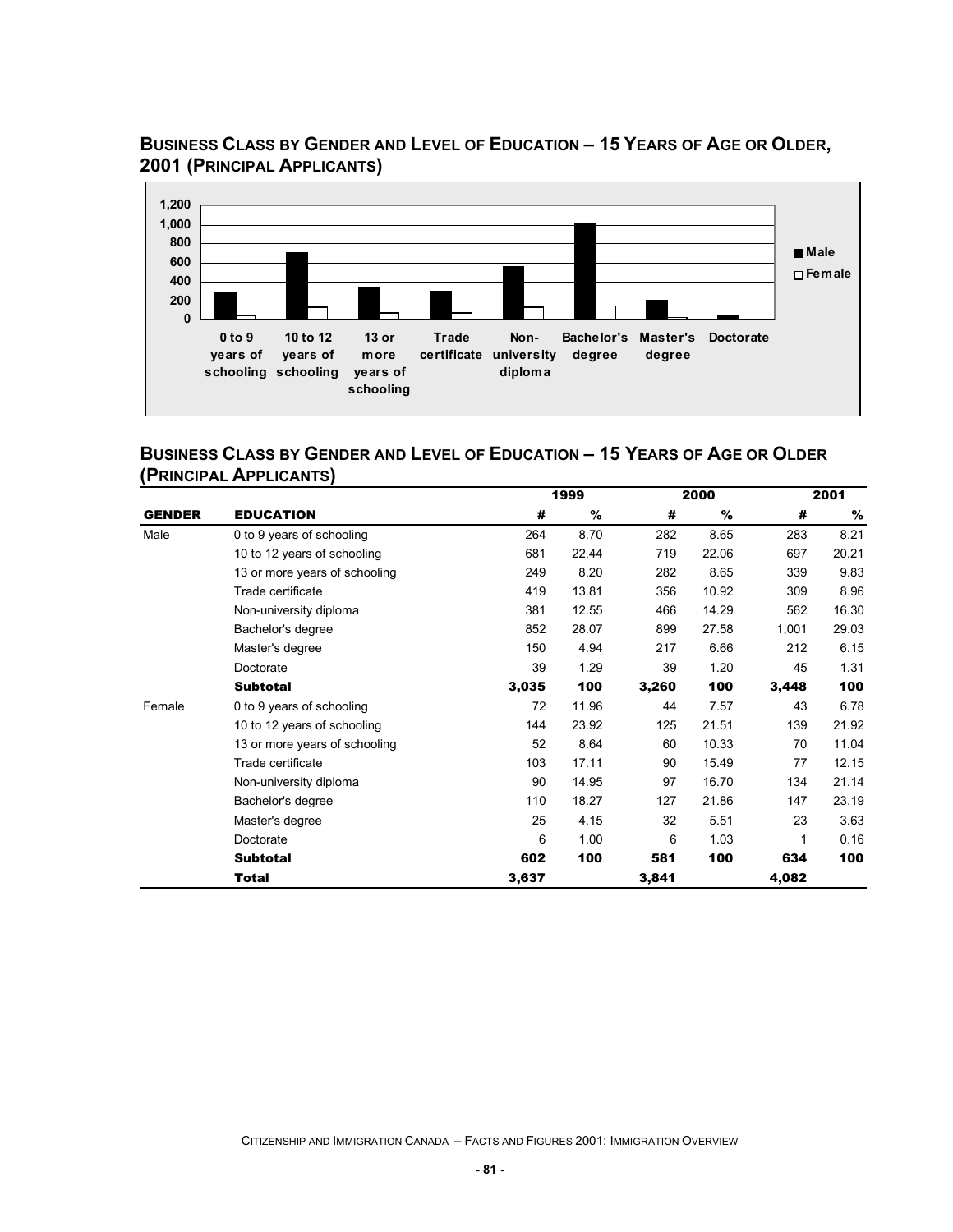# **BUSINESS CLASS BY GENDER AND LEVEL OF EDUCATION – 15 YEARS OF AGE OR OLDER, 2001 (DEPENDANTS)**



### **BUSINESS CLASS BY GENDER AND LEVEL OF EDUCATION – 15 YEARS OF AGE OR OLDER (DEPENDANTS)**

|               |                               | 1999           |       | 2000  |       | 2001  |       |
|---------------|-------------------------------|----------------|-------|-------|-------|-------|-------|
| <b>GENDER</b> | <b>EDUCATION</b>              | #              | %     | #     | %     | #     | %     |
| Male          | 0 to 9 years of schooling     | 634            | 34.66 | 622   | 32.40 | 713   | 33.89 |
|               | 10 to 12 years of schooling   | 665            | 36.36 | 641   | 33.39 | 698   | 33.17 |
|               | 13 or more years of schooling | 230            | 12.58 | 333   | 17.34 | 334   | 15.87 |
|               | Trade certificate             | 94             | 5.14  | 95    | 4.95  | 75    | 3.56  |
|               | Non-university diploma        | 67             | 3.66  | 70    | 3.65  | 103   | 4.90  |
|               | Bachelor's degree             | 116            | 6.34  | 126   | 6.56  | 157   | 7.46  |
|               | Master's degree               | 16             | 0.87  | 27    | 1.41  | 20    | 0.95  |
|               | Doctorate                     | $\overline{7}$ | 0.38  | 6     | 0.31  | 4     | 0.19  |
|               | <b>Subtotal</b>               | 1,829          | 100   | 1,920 | 100   | 2,104 | 100   |
| Female        | 0 to 9 years of schooling     | 832            | 20.24 | 922   | 21.37 | 986   | 21.47 |
|               | 10 to 12 years of schooling   | 1,498          | 36.44 | 1,431 | 33.16 | 1,497 | 32.59 |
|               | 13 or more years of schooling | 427            | 10.39 | 508   | 11.77 | 532   | 11.58 |
|               | Trade certificate             | 347            | 8.44  | 314   | 7.28  | 287   | 6.25  |
|               | Non-university diploma        | 343            | 8.34  | 427   | 9.90  | 481   | 10.47 |
|               | Bachelor's degree             | 587            | 14.28 | 622   | 14.41 | 726   | 15.81 |
|               | Master's degree               | 68             | 1.65  | 80    | 1.85  | 78    | 1.70  |
|               | Doctorate                     | 9              | 0.22  | 11    | 0.25  | 6     | 0.13  |
|               | <b>Subtotal</b>               | 4,111          | 100   | 4,315 | 100   | 4,593 | 100   |
|               | Not stated                    | 4              |       | 0     |       | 0     |       |
|               | total                         | 5,944          |       | 6,235 |       | 6,697 |       |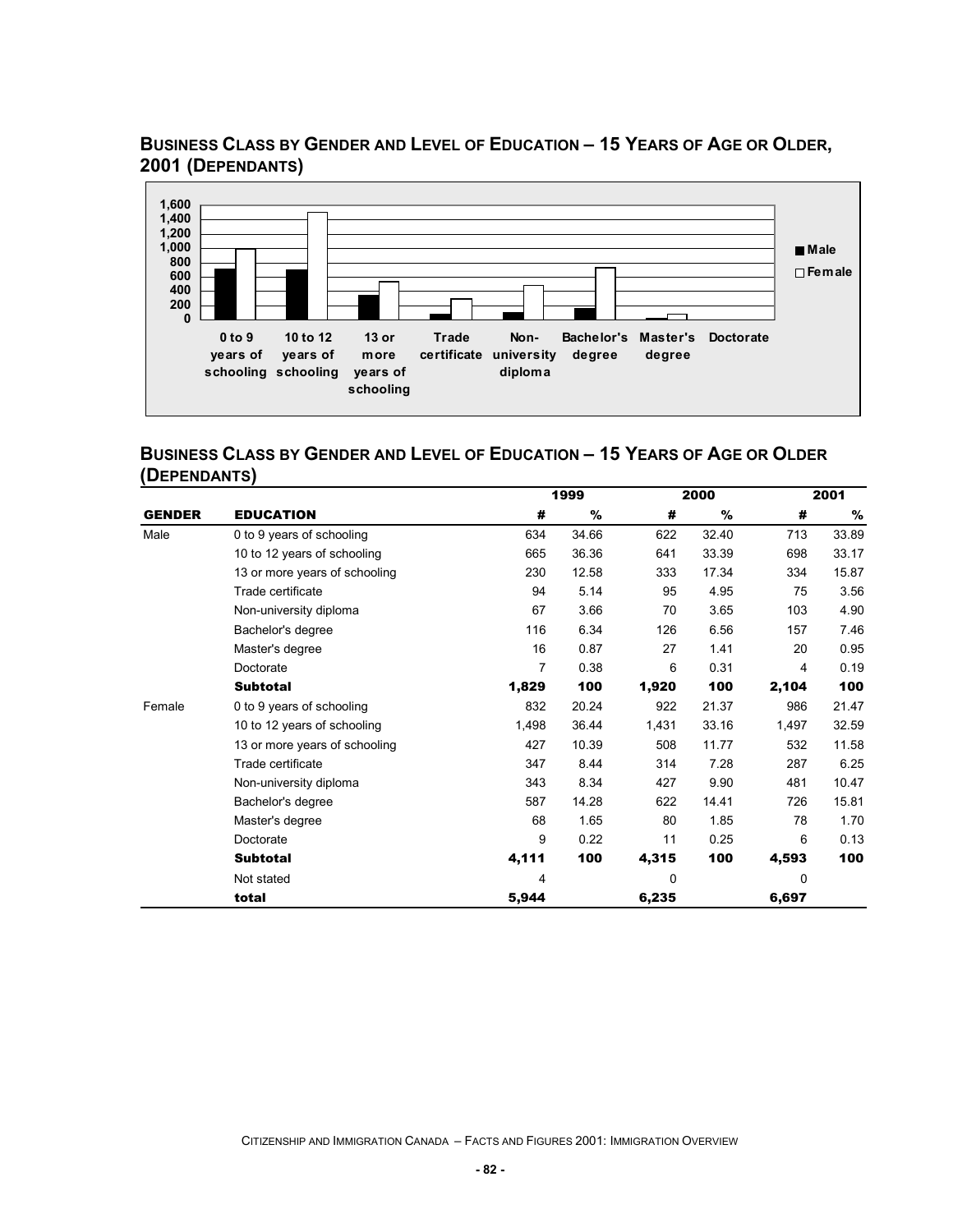

**BUSINESS CLASS BY GENDER AND AGE, 2001 (PRINCIPAL APPLICANTS AND DEPENDANTS)**

### **BUSINESS CLASS BY GENDER AND AGE (PRINCIPAL APPLICANTS AND DEPENDANTS)**

|               | <b>AGE</b>       |        | 1999  |        | 2000  |        | 2001  |
|---------------|------------------|--------|-------|--------|-------|--------|-------|
| <b>GENDER</b> |                  | #      | %     | #      | $\%$  | #      | %     |
| Male          | 0 to 14 years    | 1,793  | 26.93 | 1,914  | 26.98 | 2,026  | 26.74 |
|               | 15 to 24 years   | 1,403  | 21.08 | 1,479  | 20.85 | 1,607  | 21.21 |
|               | 25 to 44 years   | 1,850  | 27.79 | 1,972  | 27.80 | 2,069  | 27.30 |
|               | 45 to 64 years   | 1,562  | 23.46 | 1,678  | 23.65 | 1,843  | 24.32 |
|               | 65 years or more | 49     | 0.74  | 51     | 0.72  | 33     | 0.44  |
|               | <b>Subtotal</b>  | 6,657  | 100   | 7,094  | 100   | 7,578  | 100   |
| Female        | 0 to 14 years    | 1,641  | 25.83 | 1,670  | 25.43 | 1,775  | 25.35 |
|               | 15 to 24 years   | 1,295  | 20.38 | 1,311  | 19.97 | 1,385  | 19.78 |
|               | 25 to 44 years   | 2,386  | 37.55 | 2,473  | 37.66 | 2,655  | 37.92 |
|               | 45 to 64 years   | 1,017  | 16.01 | 1,101  | 16.77 | 1,177  | 16.81 |
|               | 65 years or more | 15     | 0.24  | 11     | 0.17  | 10     | 0.14  |
|               | <b>Subtotal</b>  | 6,354  | 100   | 6,566  | 100   | 7,002  | 100   |
|               | Not stated       | 4      |       | 0      |       | 0      |       |
|               | Total            | 13,015 |       | 13,660 |       | 14,580 |       |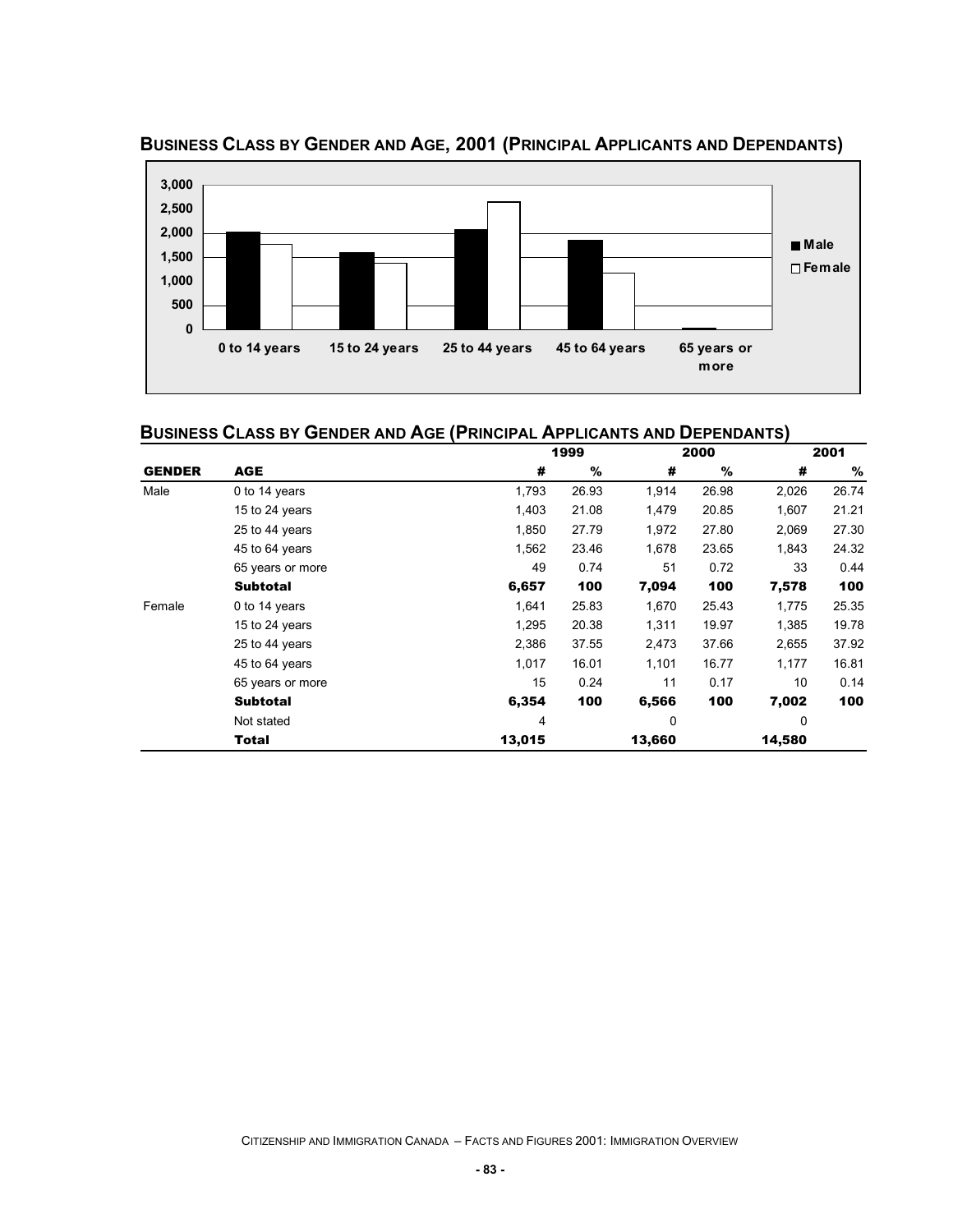# **BUSINESS CLASS BY MARITAL STATUS – 15 YEARS OF AGE OR OLDER (PRINCIPAL APPLICANTS AND DEPENDANTS)**



### **BUSINESS CLASS BY MARITAL STATUS – 15 YEARS OF AGE OR OLDER (PRINCIPAL APPLICANTS AND DEPENDANTS)**

|                       | 1999  |       | 2000   |       | 2001   |       |
|-----------------------|-------|-------|--------|-------|--------|-------|
| <b>MARITAL STATUS</b> | #     | %     | #      | %     | #      | %     |
| Single                | 2,982 | 31.12 | 3.141  | 31.17 | 3.381  | 31.37 |
| Married               | 6,422 | 67.03 | 6.748  | 66.97 | 7,230  | 67.07 |
| Other*                | 177   | 1.85  | 176    | 1.75  | 168    | 1.56  |
| Not stated            | 0     | 0.00  | 11     | 0.11  | 0      | 0.00  |
| Total                 | 9,581 | 100   | 10.076 | 100   | 10.779 | 100   |

\* Divorced, widowed, separated.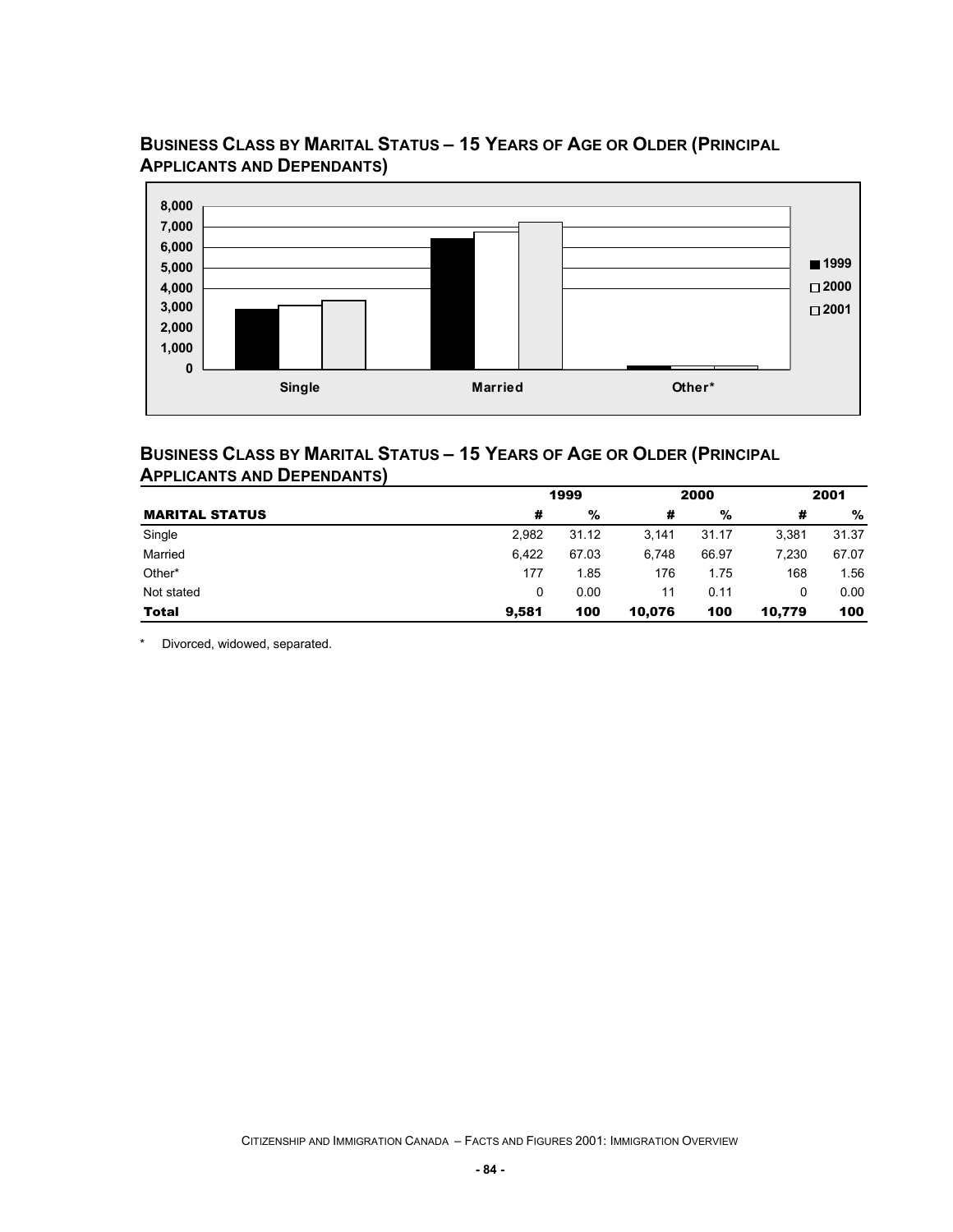

# **BUSINESS CLASS BY LANGUAGE ABILITY (PRINCIPAL APPLICANTS)**

### **BUSINESS CLASS BY LANGUAGE ABILITY (PRINCIPAL APPLICANTS)**

|                         | 1999  |       | 2000  |       | 2001  |       |
|-------------------------|-------|-------|-------|-------|-------|-------|
| <b>LANGUAGE ABILITY</b> | #     | %     | #     | %     | #     | %     |
| English                 | 1.535 | 42.18 | 1.528 | 39.78 | 1.468 | 35.96 |
| French                  | 111   | 3.05  | 92    | 2.40  | 101   | 2.47  |
| Both French and English | 113   | 3.11  | 106   | 2.76  | 126   | 3.09  |
| Neither                 | 1.880 | 51.66 | 2.115 | 55.06 | 2.387 | 58.48 |
| Total                   | 3,639 | 100   | 3.841 | 100   | 4.082 | 100   |

### **BUSINESS CLASS BY LANGUAGE ABILITY (PRINCIPAL APPLICANTS AND DEPENDANTS)**

|                         | 1999   |       | 2000   |       | 2001   |       |
|-------------------------|--------|-------|--------|-------|--------|-------|
| <b>LANGUAGE ABILITY</b> | #      | %     | #      | %     | #      | %     |
| English                 | 3,832  | 29.44 | 4,017  | 29.41 | 3,895  | 26.71 |
| French                  | 426    | 3.27  | 361    | 2.64  | 361    | 2.48  |
| Both French and English | 273    | 2.10  | 263    | 1.93  | 357    | 2.45  |
| <b>Neither</b>          | 8.484  | 65.19 | 9.019  | 66.02 | 9.967  | 68.36 |
| Total                   | 13.015 | 100   | 13,660 | 100   | 14.580 | 100   |

### **BUSINESS CLASS BY AGE AND LANGUAGE ABILITY – CHILDREN UNDER 15 YEARS OF AGE (PRINCIPAL APPLICANTS AND DEPENDANTS)**

|                |                         |                | 1999  |       | 2000  |       | 2001  |
|----------------|-------------------------|----------------|-------|-------|-------|-------|-------|
| <b>AGE</b>     | <b>LANGUAGE ABILITY</b> | #              | %     | #     | ℅     | #     | %     |
| 0 to 4 years   | English                 | 70             | 2.04  | 84    | 2.34  | 53    | 1.39  |
|                | French                  | 15             | 0.44  | 11    | 0.31  | 10    | 0.26  |
|                | Both French and English | 0              | 0.00  | 0     | 0.00  | 1     | 0.03  |
|                | <b>Neither</b>          | 499            | 14.53 | 556   | 15.51 | 603   | 15.86 |
|                | <b>Subtotal</b>         | 584            | 17.01 | 651   | 18.16 | 667   | 17.54 |
| 5 to 9 years   | English                 | 154            | 4.48  | 175   | 4.88  | 183   | 4.81  |
|                | French                  | 46             | 1.34  | 45    | 1.26  | 27    | 0.71  |
|                | Both French and English | $\overline{2}$ | 0.06  | 2     | 0.06  | 9     | 0.24  |
|                | <b>Neither</b>          | 961            | 27.98 | 958   | 26.73 | 1,041 | 27.39 |
|                | <b>Subtotal</b>         | 1,163          | 33.86 | 1,180 | 32.93 | 1,260 | 33.15 |
| 10 to 14 years | English                 | 299            | 8.71  | 313   | 8.73  | 334   | 8.79  |
|                | French                  | 70             | 2.04  | 53    | 1.48  | 50    | 1.32  |
|                | Both French and English | 2              | 0.06  | 6     | 0.17  | 13    | 0.34  |
|                | Neither                 | 1,316          | 38.32 | 1,381 | 38.53 | 1,477 | 38.86 |
|                | <b>Subtotal</b>         | 1,687          | 49.13 | 1,753 | 48.91 | 1,874 | 49.31 |
|                | Total                   | 3,434          | 100   | 3,584 | 100   | 3,801 | 100   |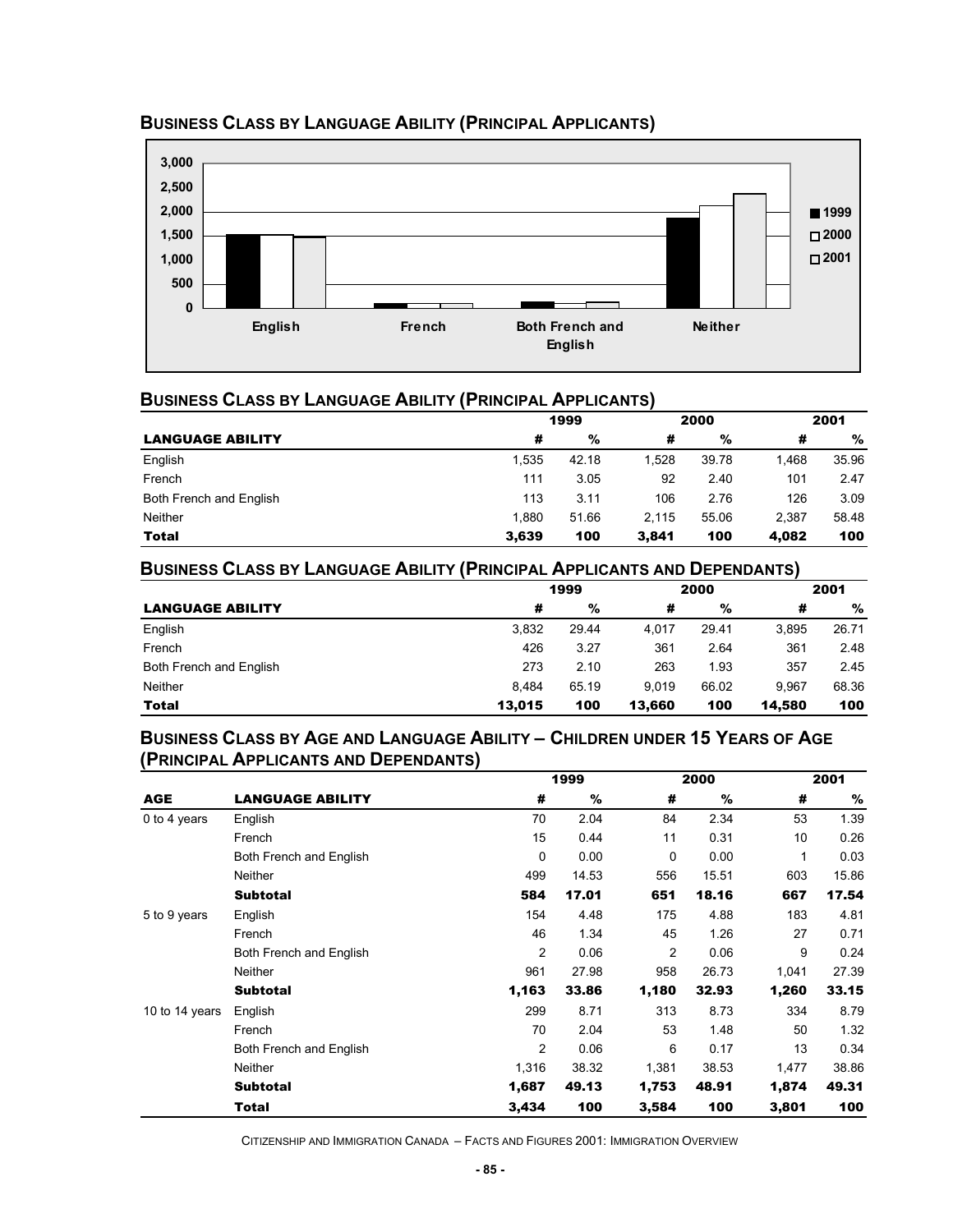|                                              | 1999   |       |       |        | 2000  |       |        | 2001  |       |  |
|----------------------------------------------|--------|-------|-------|--------|-------|-------|--------|-------|-------|--|
| <b>SKILL LEVEL</b>                           | #      | %     | %     | #      | %     | %     | #      | %     | %     |  |
| Skill Level O                                | 1,333  | 10.24 | 29.23 | 1,580  | 11.57 | 31.39 | 1,937  | 13.29 | 34.38 |  |
| Skill Level A                                | 247    | 1.90  | 5.42  | 272    | 1.99  | 5.40  | 215    | 1.47  | 3.82  |  |
| Skill Level B                                | 492    | 3.78  | 10.79 | 402    | 2.94  | 7.99  | 407    | 2.79  | 7.22  |  |
| Skill Level C                                | 112    | 0.86  | 2.46  | 98     | 0.72  | 1.95  | 99     | 0.68  | 1.76  |  |
| Skill Level D                                | 18     | 0.14  | 0.39  | 13     | 0.10  | 0.26  | 8      | 0.05  | 0.14  |  |
| New Workers (15 Years of Age or Older)       | 663    | 5.09  | 14.54 | 984    | 7.20  | 19.55 | 1.340  | 9.19  | 23.78 |  |
| Industrial Codes (15 Years of Age or Older)  | 1,695  | 13.02 | 37.17 | 1.684  | 12.33 | 33.46 | 1,628  | 11.17 | 28.90 |  |
| <b>Subtotal - Intending to Work</b>          | 4,560  | 35.03 | 100   | 5,033  | 36.85 | 100   | 5,634  | 38.64 | 100   |  |
| Children Under 15 Years of Age               | 3.434  | 26.38 |       | 3.584  | 26.24 |       | 3.801  | 26.07 |       |  |
| Students (15 Years of Age or Older)          | 2,786  | 21.41 |       | 2,868  | 21.00 |       | 3,091  | 21.20 |       |  |
| Retired (15 Years of Age or Older)           | 9      | 0.07  |       | 9      | 0.07  |       | 4      | 0.03  |       |  |
| Other Non-workers (15 Years of Age or Older) | 2,226  | 17.10 |       | 2.166  | 15.86 |       | 2,050  | 14.06 |       |  |
| Total                                        | 13,015 | 100   |       | 13,660 | 100   |       | 14,580 | 100   |       |  |

# **BUSINESS CLASS BY SKILL LEVEL\* AND LABOUR MARKET INTENTION (PRINCIPAL APPLICANTS AND DEPENDANTS)**

\* Skill Levels are based on the National Occupational Classification system.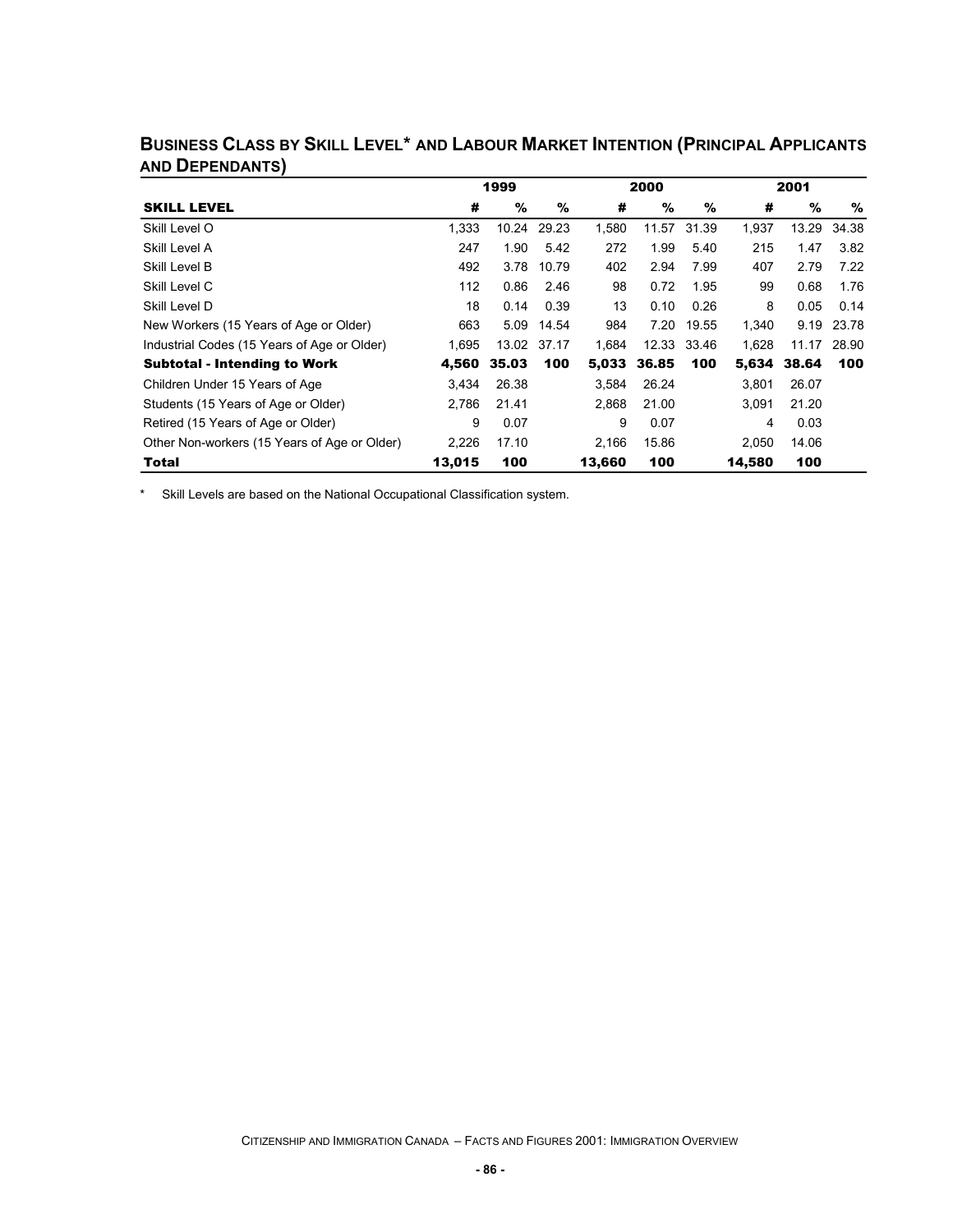## **BUSINESS CLASS – INTENDING TO WORK BY LANGUAGE ABILITY – 15 YEARS OF AGE OR OLDER (PRINCIPAL APPLICANTS AND DEPENDANTS)**



### **BUSINESS CLASS – INTENDING TO WORK BY LANGUAGE ABILITY – 15 YEARS OF AGE OR OLDER (PRINCIPAL APPLICANTS AND DEPENDANTS)**

|                         | 1999  |       | 2000  |       | 2001  |       |
|-------------------------|-------|-------|-------|-------|-------|-------|
| <b>LANGUAGE ABILITY</b> | #     | %     | #     | %     | #     | %     |
| English                 | 1.834 | 40.22 | 1.781 | 35.39 | 1.744 | 30.95 |
| French                  | 134   | 2.94  | 109   | 2.17  | 116   | 2.06  |
| Both French and English | 139   | 3.05  | 127   | 2.52  | 139   | 2.47  |
| <b>Neither</b>          | 2.453 | 53.79 | 3.016 | 59.92 | 3.635 | 64.52 |
| Total                   | 4.560 | 100   | 5,033 | 100   | 5,634 | 100   |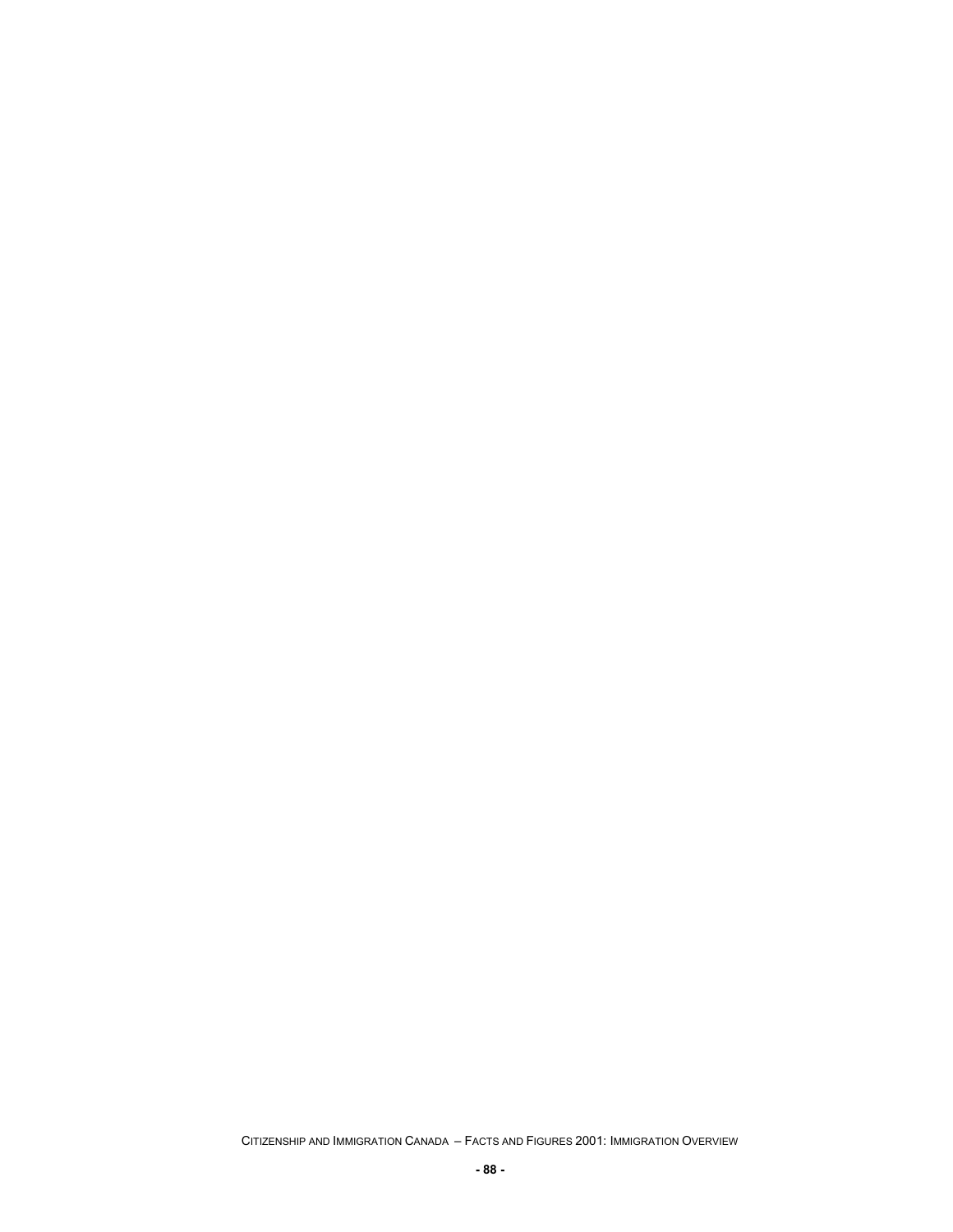# **SKILLED WORKERS**

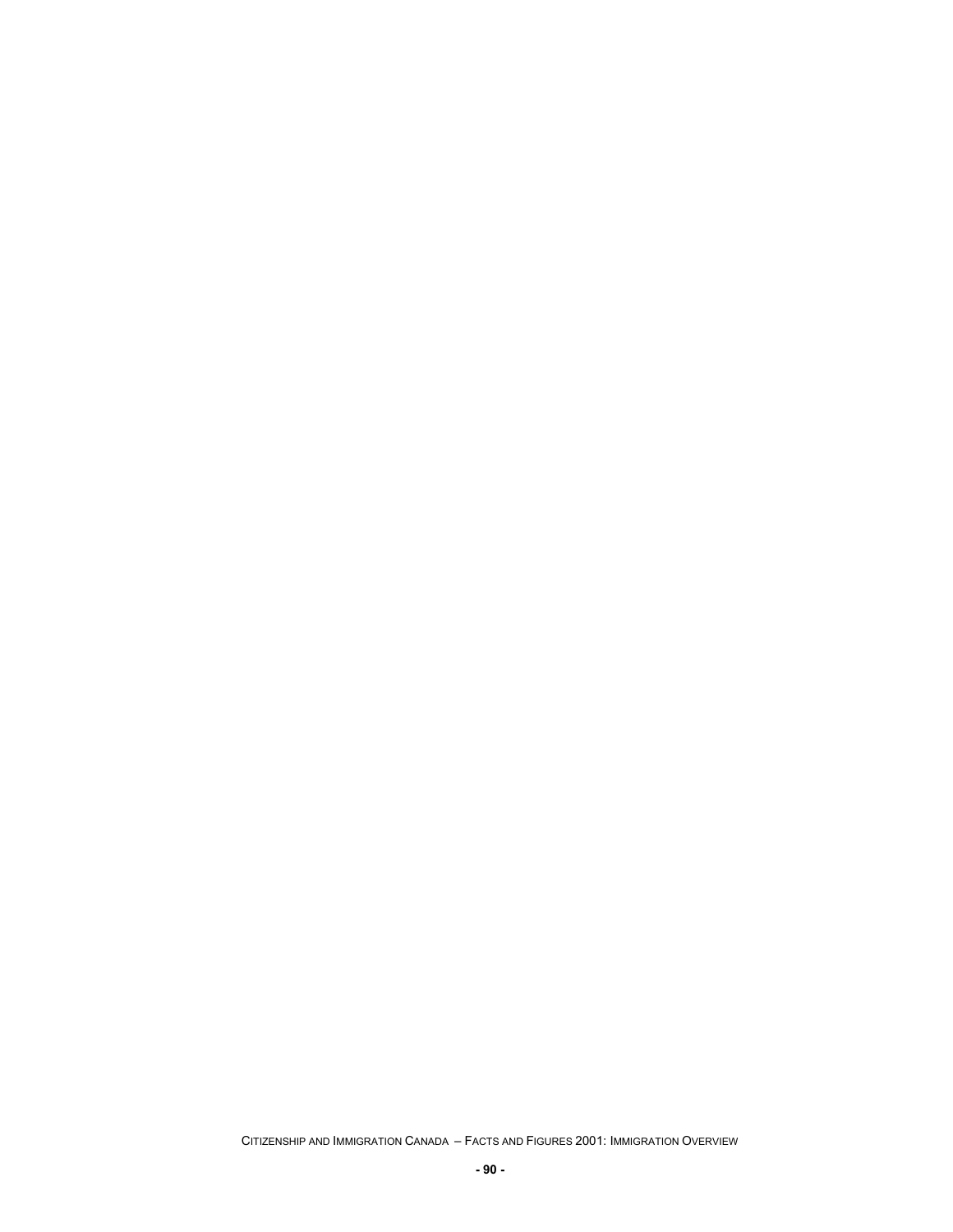

# **SKILLED WORKERS BY CATEGORY (PRINCIPAL APPLICANTS AND DEPENDANTS)**

### **SKILLED WORKERS BY CATEGORY (PRINCIPAL APPLICANTS AND DEPENDANTS)**

|                                         | 1999   |       |         | 2000  |         | 2001  |  |
|-----------------------------------------|--------|-------|---------|-------|---------|-------|--|
| <b>CATEGORY</b>                         |        | %     | #       | %     | #       | %     |  |
| Skilled Workers (Principal Applicants)* | 41.536 | 44.91 | 52.102  | 43.95 | 58.860  | 42.93 |  |
| Skilled Workers (Dependants)            | 50.942 | 55.09 | 66.439  | 56.05 | 78.259  | 57.07 |  |
| Total                                   | 92.478 | 100   | 118.541 | 100   | 137.119 | 100   |  |

\* Skilled Workers (Principal Applicants) are those who will enter the labour force as employees.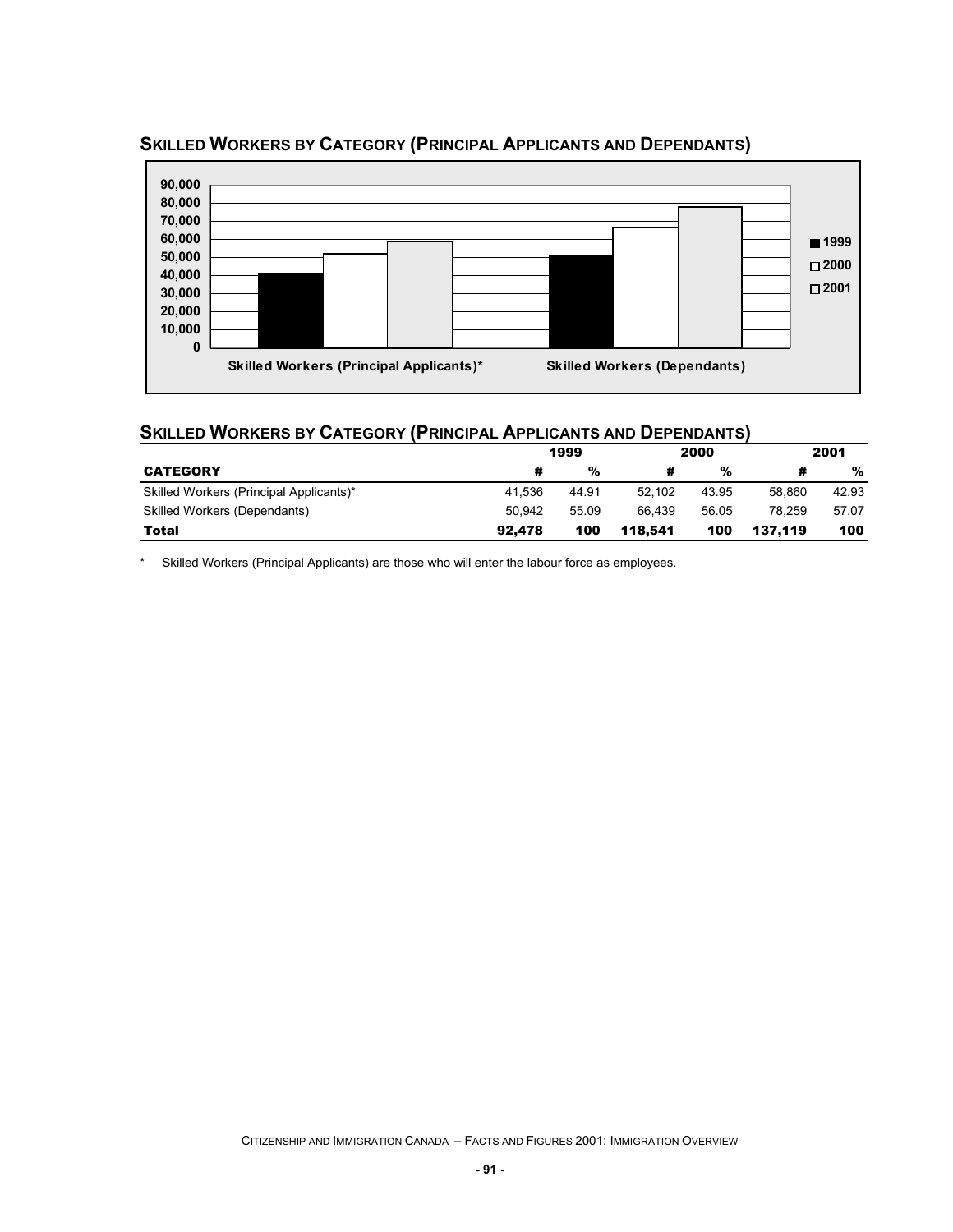

# **SKILLED WORKERS BY GENDER AND CATEGORY (PRINCIPAL APPLICANTS)**

# **SKILLED WORKERS BY GENDER AND CATEGORY (PRINCIPAL APPLICANTS)**

| <b>GENDER</b> | <b>CATEGORY</b>        | 1999   |       | 2000   |       | 2001   |       |
|---------------|------------------------|--------|-------|--------|-------|--------|-------|
|               |                        | #      | %     | #      | %     | #      | %     |
| Male          | <b>Skilled Workers</b> | 31.006 | 74.65 | 39.575 | 75.96 | 44.419 | 75.47 |
| Female        | <b>Skilled Workers</b> | 10.530 | 25.35 | 12.527 | 24.04 | 14.441 | 24.53 |
|               | Total                  | 41.536 | 100   | 52.102 | 100   | 58.860 | 100   |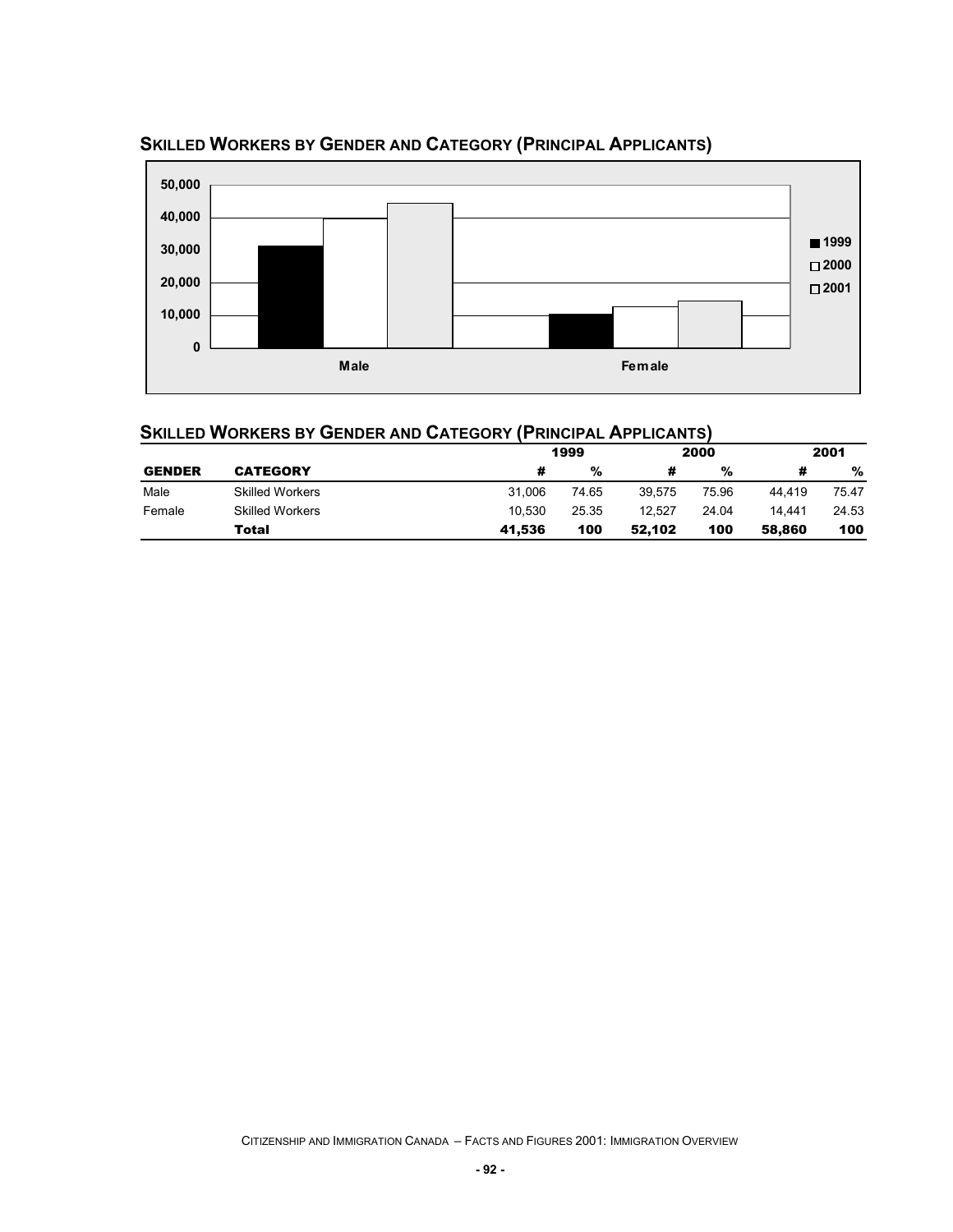

# **SKILLED WORKERS BY GENDER AND CATEGORY (DEPENDANTS)**

## **SKILLED WORKERS BY GENDER AND CATEGORY (DEPENDANTS)**

| <b>GENDER</b> | <b>CATEGORY</b>        | 1999   |       | 2000   |       | 2001   |       |
|---------------|------------------------|--------|-------|--------|-------|--------|-------|
|               |                        |        | %     | #      | %     | #      | %     |
| Male          | <b>Skilled Workers</b> | 19.038 | 37.37 | 24.624 | 37.06 | 29.307 | 37.45 |
| Female        | <b>Skilled Workers</b> | 31.904 | 62.63 | 41.815 | 62.94 | 48.952 | 62.55 |
|               | Total                  | 50.942 | 100   | 66.439 | 100   | 78,259 | 100   |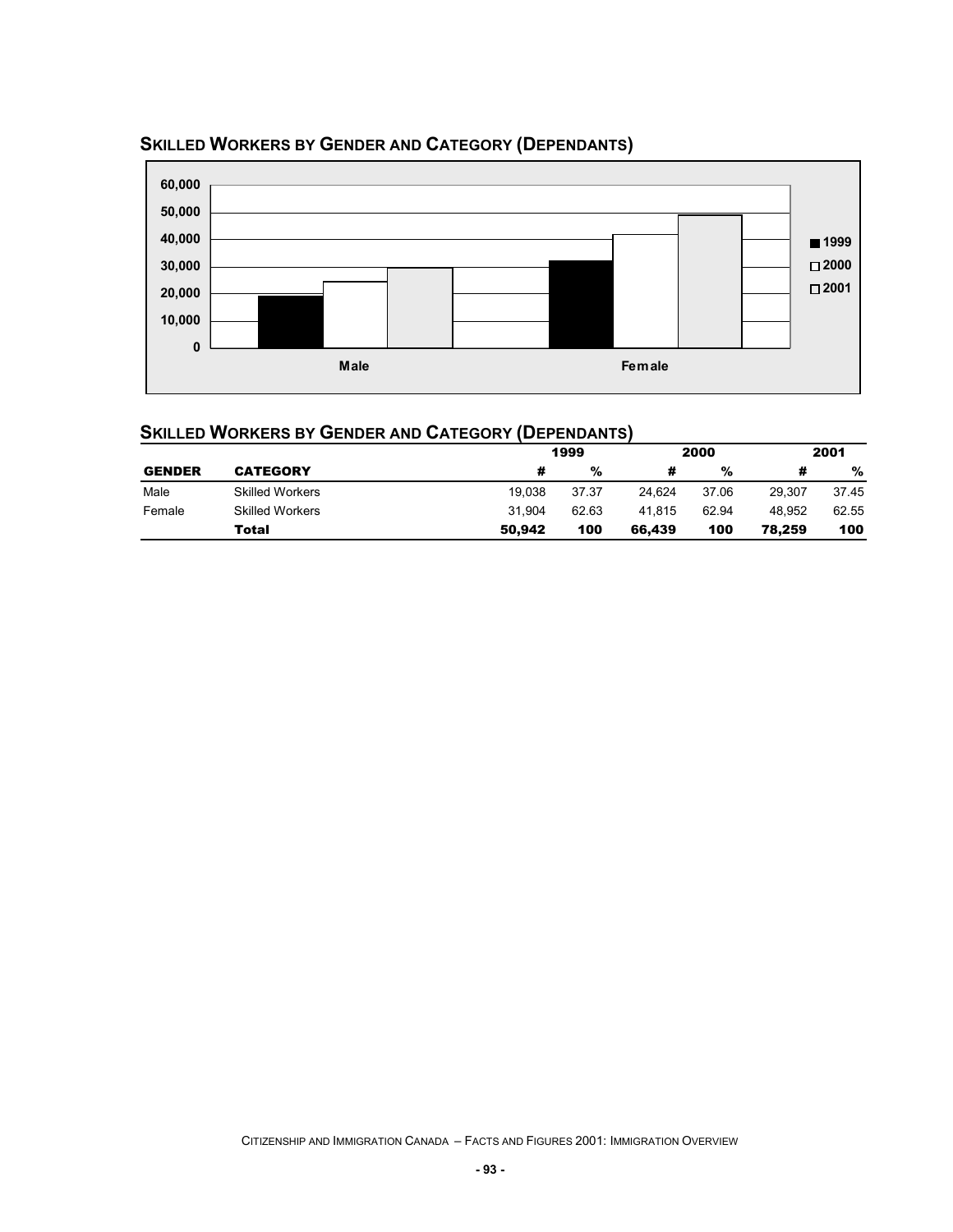## **SKILLED WORKERS BY PROVINCE AND CENSUS METROPOLITAN AREA**



### **SKILLED WORKERS BY PROVINCE (PRINCIPAL APPLICANTS)**

### **SKILLED WORKERS BY CENSUS METROPOLITAN AREA (PRINCIPAL APPLICANTS)**



### **SKILLED WORKERS BY PROVINCE (PRINCIPAL APPLICANTS AND DEPENDANTS)**

|                              | 1999   |       |         | 2000  | 2001           |       |
|------------------------------|--------|-------|---------|-------|----------------|-------|
| <b>PROVINCE</b>              | #      | $\%$  | #       | %     | #              | %     |
| Newfoundland                 | 190    | 0.21  | 182     | 0.15  | 119            | 0.09  |
| <b>Prince Edward Island</b>  | 12     | 0.01  | 39      | 0.03  | 27             | 0.02  |
| Nova Scotia                  | 584    | 0.63  | 545     | 0.46  | 730            | 0.53  |
| <b>New Brunswick</b>         | 317    | 0.34  | 261     | 0.22  | 263            | 0.19  |
| Quebec                       | 10,225 | 11.06 | 12,441  | 10.50 | 17,069         | 12.45 |
| Ontario                      | 56,148 | 60.71 | 77,580  | 65.45 | 89,112         | 64.99 |
| Manitoba                     | 1,250  | 1.35  | 1,231   | 1.04  | 1,172          | 0.85  |
| Saskatchewan                 | 569    | 0.62  | 656     | 0.55  | 551            | 0.40  |
| Alberta                      | 5,324  | 5.76  | 6,575   | 5.55  | 8,213          | 5.99  |
| <b>British Columbia</b>      | 17,733 | 19.18 | 18,921  | 15.96 | 19,732         | 14.39 |
| Yukon                        | 31     | 0.03  | 7       | 0.01  | 28             | 0.02  |
| <b>Northwest Territories</b> | 16     | 0.02  | 7       | 0.01  | 30             | 0.02  |
| Nunavut                      | 1      | 0.00  | 0       | 0.00  | $\overline{2}$ | 0.00  |
| Not stated                   | 78     | 0.08  | 96      | 0.08  | 71             | 0.05  |
| Total                        | 92,478 | 100   | 118,541 | 100   | 137,119        | 100   |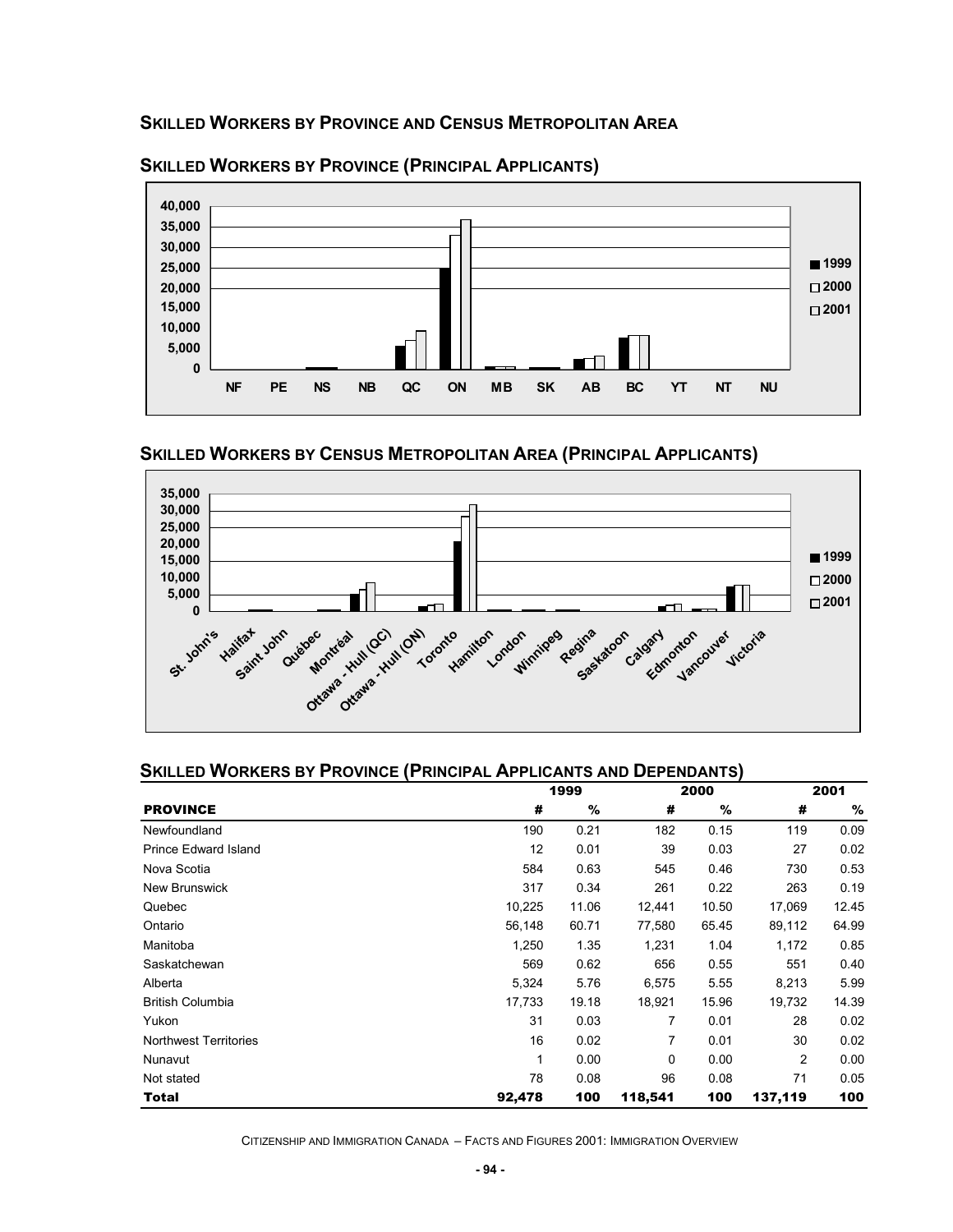# **SKILLED WORKERS BY PROVINCE AND CENSUS METROPOLITAN AREA (PRINCIPAL APPLICANTS)**

|                                    |        | 1999  |        | 2000  |        | 2001  |
|------------------------------------|--------|-------|--------|-------|--------|-------|
| <b>CENSUS AREA</b>                 | #      | %     | #      | %     | #      | $\%$  |
| St. John's                         | 70     | 0.17  | 54     | 0.10  | 35     | 0.06  |
| <b>Other Newfoundland</b>          | 15     | 0.04  | 25     | 0.05  | 20     | 0.03  |
| <b>Total Newfoundland</b>          | 85     | 0.21  | 79     | 0.15  | 55     | 0.09  |
| <b>Total Prince Edward Island</b>  | 10     | 0.02  | 17     | 0.03  | 15     | 0.03  |
| Halifax                            | 218    | 0.52  | 201    | 0.39  | 263    | 0.45  |
| <b>Other Nova Scotia</b>           | 44     | 0.11  | 42     | 0.08  | 44     | 0.07  |
| <b>Total Nova Scotia</b>           | 262    | 0.63  | 243    | 0.47  | 307    | 0.52  |
| Saint John                         | 25     | 0.06  | 25     | 0.05  | 19     | 0.03  |
| <b>Other New Brunswick</b>         | 117    | 0.28  | 96     | 0.18  | 104    | 0.18  |
| <b>Total New Brunswick</b>         | 142    | 0.34  | 121    | 0.23  | 123    | 0.21  |
| Québec                             | 395    | 0.95  | 365    | 0.70  | 475    | 0.81  |
| Montréal                           | 5,050  | 12.16 | 6,343  | 12.17 | 8,495  | 14.43 |
| Ottawa - Hull (QC)                 | 47     | 0.11  | 60     | 0.12  | 86     | 0.15  |
| <b>Other Quebec</b>                | 272    | 0.65  | 335    | 0.64  | 516    | 0.88  |
| <b>Total Quebec</b>                | 5,764  | 13.87 | 7,103  | 13.63 | 9,572  | 16.27 |
| Ottawa - Hull (ON)                 | 1,549  | 3.73  | 1,834  | 3.52  | 2,154  | 3.66  |
| Toronto                            | 20,612 | 49.62 | 28,255 | 54.23 | 31,914 | 54.22 |
| Hamilton                           | 512    | 1.23  | 464    | 0.89  | 461    | 0.78  |
| London                             | 278    | 0.67  | 322    | 0.62  | 288    | 0.49  |
| <b>Other Ontario</b>               | 1,563  | 3.76  | 1,972  | 3.78  | 1,780  | 3.02  |
| <b>Total Ontario</b>               | 24,514 | 59.01 | 32,847 | 63.04 | 36,597 | 62.17 |
| Winnipeg                           | 454    | 1.09  | 445    | 0.85  | 457    | 0.78  |
| Other Manitoba                     | 57     | 0.14  | 49     | 0.09  | 33     | 0.06  |
| Total Manitoba                     | 511    | 1.23  | 494    | 0.94  | 490    | 0.84  |
| Regina                             | 78     | 0.19  | 91     | 0.17  | 69     | 0.12  |
| Saskatoon                          | 142    | 0.34  | 146    | 0.28  | 138    | 0.23  |
| Other Saskatchewan                 | 38     | 0.09  | 42     | 0.08  | 39     | 0.07  |
| Total Saskatchewan                 | 258    | 0.62  | 279    | 0.53  | 246    | 0.42  |
| Calgary                            | 1,411  | 3.40  | 1,742  | 3.34  | 2,143  | 3.64  |
| Edmonton                           | 709    | 1.71  | 754    | 1.45  | 788    | 1.34  |
| Other Alberta                      | 139    | 0.33  | 166    | 0.32  | 208    | 0.35  |
| <b>Total Alberta</b>               | 2,259  | 5.44  | 2,662  | 5.11  | 3,139  | 5.33  |
| Vancouver                          | 7,304  | 17.58 | 7,829  | 15.03 | 7,799  | 13.25 |
| Victoria                           | 109    | 0.26  | 140    | 0.27  | 171    | 0.29  |
| Other British Columbia             | 263    | 0.63  | 241    | 0.46  | 291    | 0.49  |
| Total British Columbia             | 7,676  | 18.47 | 8,210  | 15.76 | 8,261  | 14.03 |
| <b>Total Yukon</b>                 | 11     | 0.03  | 5      | 0.01  | 11     | 0.02  |
| <b>Total Northwest Territories</b> | 6      | 0.01  | 4      | 0.01  | 14     | 0.02  |
| <b>Total Nunavut</b>               | 1      | 0.00  | 0      | 0.00  | 1      | 0.00  |
| Not stated                         | 37     | 0.09  | 38     | 0.07  | 29     | 0.05  |
| <b>Total</b>                       | 41,536 | 100   | 52,102 | 100   | 58,860 | 100   |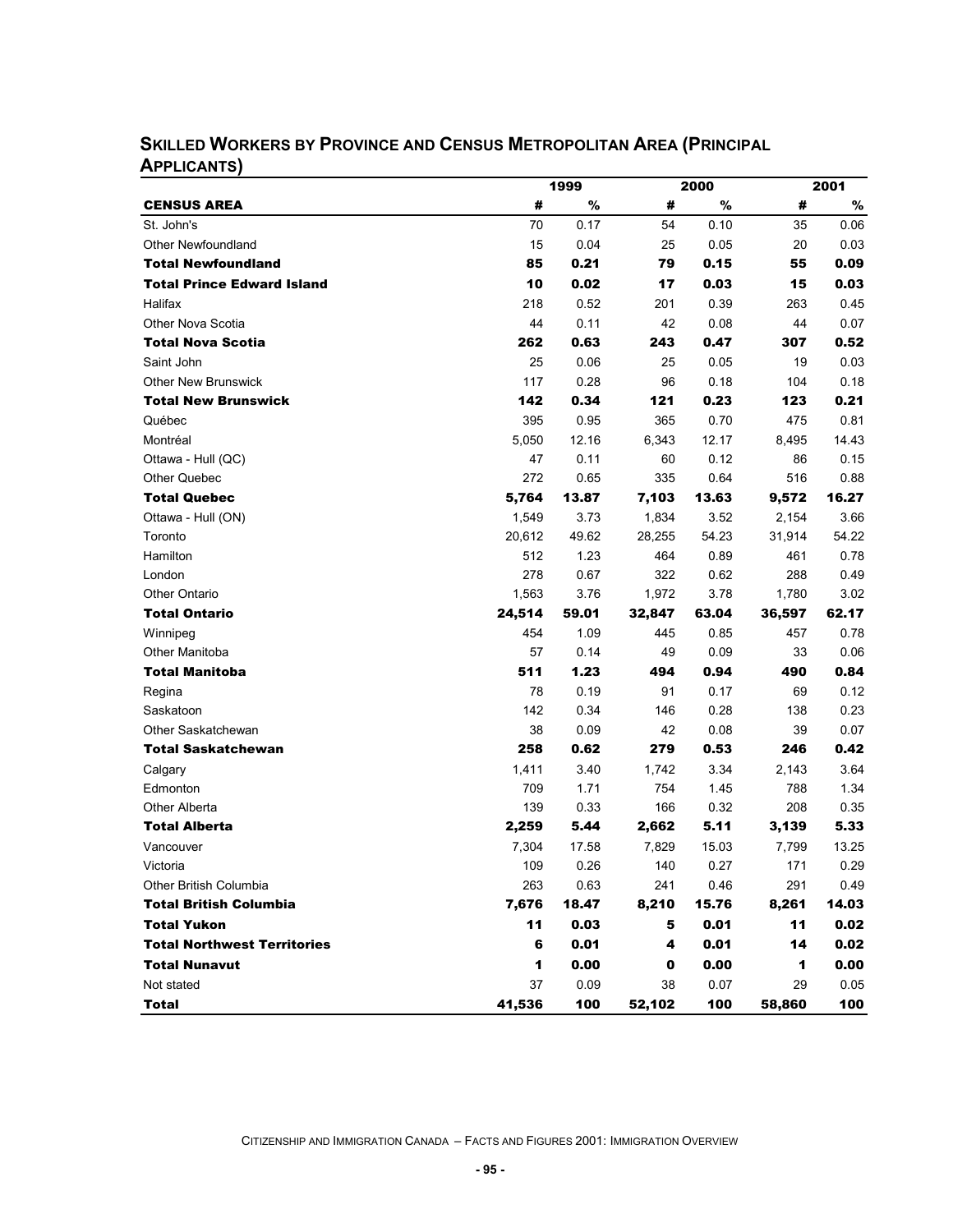

## **SKILLED WORKERS BY SOURCE AREA (PRINCIPAL APPLICANTS)**

### **SKILLED WORKERS BY SOURCE AREA (PRINCIPAL APPLICANTS)**

|                               | 1999   |       | 2000   |       | 2001   |       |
|-------------------------------|--------|-------|--------|-------|--------|-------|
| <b>REGION</b>                 | #      | %     | #      | %     | #      | %     |
| Africa and the Middle East    | 6.923  | 16.67 | 8.491  | 16.30 | 11.562 | 19.64 |
| Asia and Pacific              | 21,709 | 52.27 | 29.404 | 56.44 | 31.584 | 53.66 |
| South and Central America     | 2,302  | 5.54  | 2,737  | 5.25  | 3.374  | 5.73  |
| <b>United States</b>          | 712    | 1.71  | 692    | 1.33  | 656    | 1.11  |
| Europe and the United Kingdom | 9,830  | 23.67 | 10.739 | 20.61 | 11.663 | 19.81 |
| Not stated                    | 60     | 0.14  | 39     | 0.07  | 21     | 0.04  |
| Total                         | 41.536 | 100   | 52.102 | 100   | 58,860 | 100   |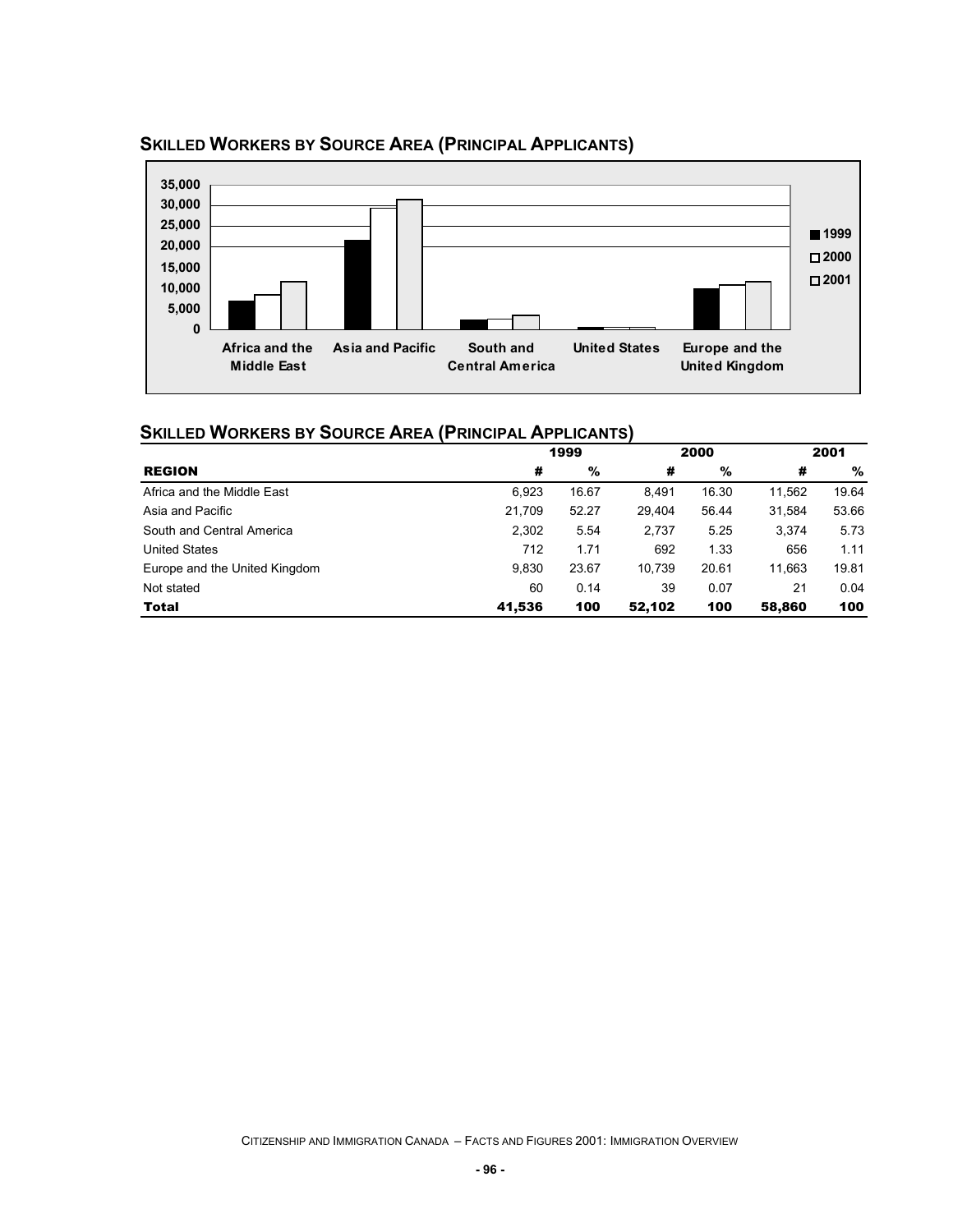|                               |        | 1999  |                |        | 2000  |                |        | 2001  |      |
|-------------------------------|--------|-------|----------------|--------|-------|----------------|--------|-------|------|
| <b>COUNTRY</b>                | #      | %     | Rank           | #      | %     | Rank           | #      | %     | Rank |
| China, People's Republic of   | 10,070 | 24.24 | 1              | 12,759 | 24.49 | 1              | 13,340 | 22.66 | 1    |
| India                         | 3,443  | 8.29  | $\overline{c}$ | 5,745  | 11.03 | $\overline{c}$ | 5,934  | 10.08 | 2    |
| Pakistan                      | 2,240  | 5.39  | 3              | 3,962  | 7.60  | 3              | 3,304  | 5.61  | 3    |
| Philippines                   | 926    | 2.23  | 11             | 1,718  | 3.30  | 5              | 2,729  | 4.64  | 4    |
| France                        | 2,135  | 5.14  | 4              | 2,356  | 4.52  | 4              | 2,428  | 4.13  | 5    |
| Korea, Republic of            | 1,225  | 2.95  | 6              | 1,348  | 2.59  | 7              | 2,047  | 3.48  | 6    |
| Morocco                       | 606    | 1.46  | 16             | 1,065  | 2.04  | 9              | 1,883  | 3.20  | 7    |
| Romania                       | 1,133  | 2.73  | 8              | 1,465  | 2.81  | 6              | 1,871  | 3.18  | 8    |
| United Kingdom                | 1,210  | 2.91  | 7              | 1,307  | 2.51  | 8              | 1,548  | 2.63  | 9    |
| United Arab Emirates          | 434    | 1.04  | 20             | 786    | 1.51  | 13             | 1,294  | 2.20  | 10   |
| Iran                          | 1,290  | 3.11  | 5              | 1,051  | 2.02  | 10             | 1,071  | 1.82  | 12   |
| Russia                        | 1,037  | 2.50  | 10             | 916    | 1.76  | 11             | 975    | 1.66  | 14   |
| Taiwan                        | 1,108  | 2.67  | 9              | 720    | 1.38  | 16             | 565    | 0.96  | 19   |
| <b>Total for Top Ten Only</b> | 24,891 | 59.93 |                | 32,776 | 62.91 |                | 36,378 | 61.81 |      |
| <b>Total Other Countries</b>  | 16,645 | 40.07 |                | 19,326 | 37.09 |                | 22,482 | 38.19 |      |
| Total                         | 41,536 | 100   |                | 52,102 | 100   |                | 58,860 | 100   |      |

# **SKILLED WORKERS BY TOP TEN SOURCE COUNTRIES (PRINCIPAL APPLICANTS)**

# **SKILLED WORKERS BY TOP TEN SOURCE COUNTRIES (PRINCIPAL APPLICANTS AND DEPENDANTS)**

|                               | 1999<br>2000 |       |                |         |       |                | 2001    |       |      |
|-------------------------------|--------------|-------|----------------|---------|-------|----------------|---------|-------|------|
| <b>COUNTRY</b>                | #            | $\%$  | Rank           | #       | %     | Rank           | #       | %     | Rank |
| China, People's Republic of   | 21,260       | 22.99 | 1              | 27,410  | 23.12 | 1              | 28,816  | 21.02 |      |
| India                         | 6,903        | 7.46  | $\overline{2}$ | 12,403  | 10.46 | $\overline{c}$ | 13,649  | 9.95  | 2    |
| Pakistan                      | 5,013        | 5.42  | 3              | 9,921   | 8.37  | 3              | 9,012   | 6.57  | 3    |
| Philippines                   | 2,190        | 2.37  | 12             | 4,010   | 3.38  | 5              | 6,980   | 5.09  | 4    |
| Korea, Republic of            | 3,901        | 4.22  | 4              | 4,342   | 3.66  | 4              | 6,854   | 5.00  | 5    |
| Romania                       | 2,527        | 2.73  | 9              | 3,387   | 2.86  | 7              | 4,409   | 3.22  | 6    |
| United Arab Emirates          | 1,429        | 1.55  | 16             | 2,607   | 2.20  | 9              | 3,964   | 2.89  | 7    |
| France                        | 3,230        | 3.49  | 5              | 3,588   | 3.03  | 6              | 3,691   | 2.69  | 8    |
| United Kingdom                | 2,526        | 2.73  | 10             | 2,786   | 2.35  | 8              | 3,266   | 2.38  | 9    |
| Morocco                       | 1,186        | 1.28  | 19             | 1,992   | 1.68  | 15             | 3,221   | 2.35  | 10   |
| Russia                        | 2,748        | 2.97  | 8              | 2,268   | 1.91  | 11             | 2,546   | 1.86  | 12   |
| Iran                          | 3,091        | 3.34  | 6              | 2,551   | 2.15  | 10             | 2,527   | 1.84  | 13   |
| Taiwan                        | 2,914        | 3.15  | 7              | 1,874   | 1.58  | 16             | 1,492   | 1.09  | 20   |
| <b>Total for Top Ten Only</b> | 54,113       | 58.50 |                | 73,005  | 61.58 |                | 83,862  | 61.16 |      |
| <b>Total Other Countries</b>  | 38,365       | 41.50 |                | 45,536  | 38.42 |                | 53,257  | 38.84 |      |
| Total                         | 92,478       | 100   |                | 118,541 | 100   |                | 137,119 | 100   |      |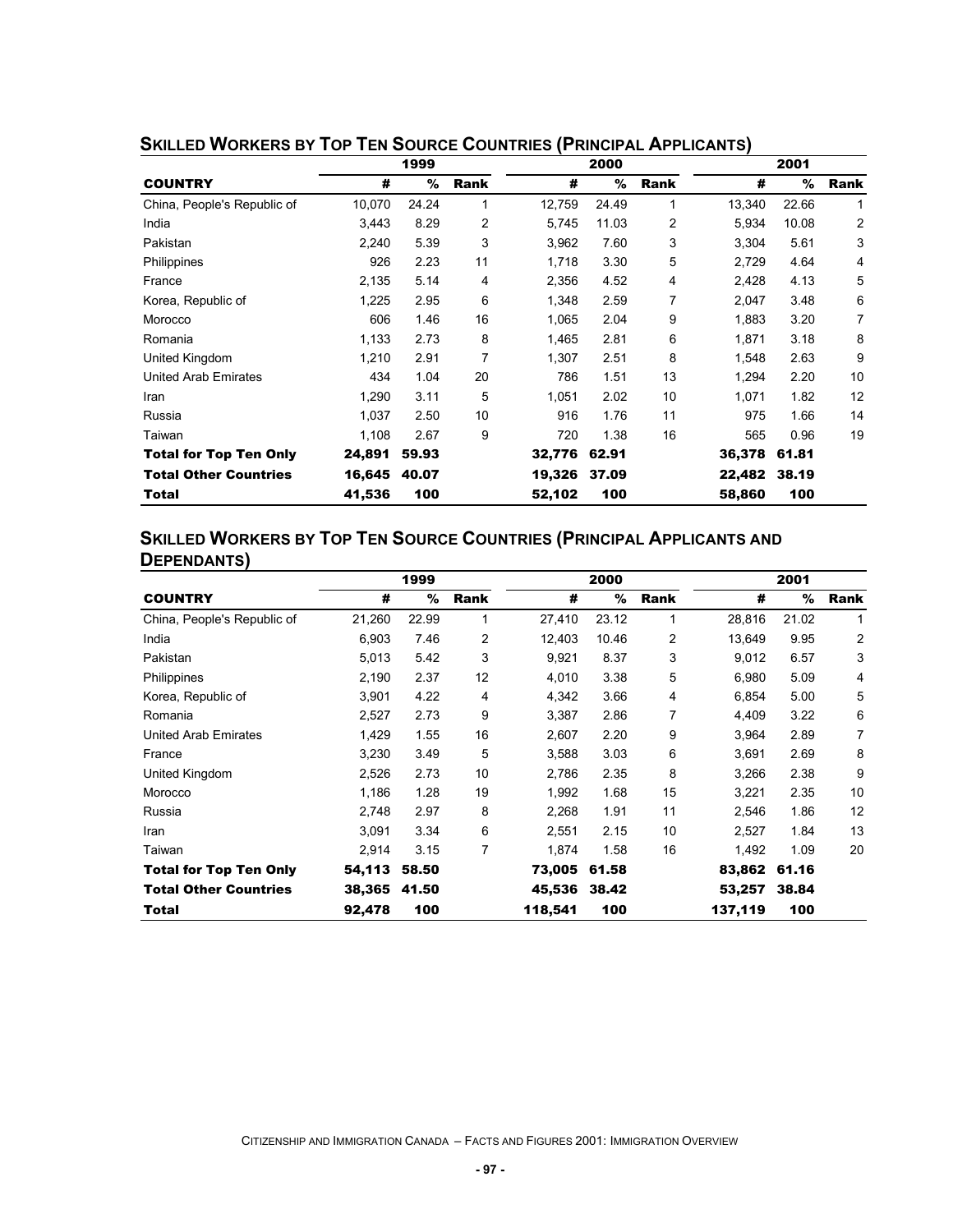# **SKILLED WORKERS BY LEVEL OF EDUCATION – 15 YEARS OF AGE OR OLDER (PRINCIPAL APPLICANTS)**



### **SKILLED WORKERS BY LEVEL OF EDUCATION – 15 YEARS OF AGE OR OLDER (PRINCIPAL APPLICANTS)**

|                               |        | 1999  |        |       | 2001   |       |
|-------------------------------|--------|-------|--------|-------|--------|-------|
| <b>EDUCATION</b>              | #      | %     | #      | %     | #      | %     |
| 0 to 9 years of schooling     | 653    | 1.57  | 581    | 1.12  | 682    | 1.16  |
| 10 to 12 years of schooling   | 1,112  | 2.68  | 1,057  | 2.03  | 1,145  | 1.95  |
| 13 or more years of schooling | 1,699  | 4.09  | 2,116  | 4.07  | 2,400  | 4.08  |
| Trade certificate             | 2,298  | 5.54  | 1,822  | 3.50  | 1,847  | 3.14  |
| Non-university diploma        | 3,440  | 8.29  | 3,819  | 7.34  | 4,612  | 7.84  |
| Bachelor's degree             | 21,472 | 51.75 | 29,042 | 55.79 | 33,863 | 57.58 |
| Master's degree               | 8,665  | 20.88 | 11,244 | 21.60 | 11,810 | 20.08 |
| Doctorate                     | 2,151  | 5.18  | 2,372  | 4.56  | 2.454  | 4.17  |
| Total                         | 41.490 | 100   | 52,053 | 100   | 58,813 | 100   |

### **SKILLED WORKERS BY LEVEL OF EDUCATION – 15 YEARS OF AGE OR OLDER (PRINCIPAL APPLICANTS AND DEPENDANTS)**

|                               | 1999   |       | 2000   | 2001  |         |       |
|-------------------------------|--------|-------|--------|-------|---------|-------|
| <b>EDUCATION</b>              | #      | %     | #      | %     | #       | %     |
| 0 to 9 years of schooling     | 3,387  | 4.92  | 4,419  | 5.03  | 5,153   | 5.14  |
| 10 to 12 years of schooling   | 5,452  | 7.91  | 6,243  | 7.10  | 7,006   | 6.99  |
| 13 or more years of schooling | 4,185  | 6.08  | 5,817  | 6.62  | 6,741   | 6.73  |
| Trade certificate             | 4,544  | 6.60  | 3,921  | 4.46  | 3,770   | 3.76  |
| Non-university diploma        | 6,036  | 8.76  | 7,138  | 8.12  | 9,057   | 9.04  |
| Bachelor's degree             | 31,711 | 46.04 | 42.934 | 48.86 | 50,042  | 49.93 |
| Master's degree               | 11,089 | 16.10 | 14,651 | 16.67 | 15,495  | 15.46 |
| Doctorate                     | 2.480  | 3.60  | 2,756  | 3.14  | 2,951   | 2.94  |
| Total                         | 68,884 | 100   | 87,879 | 100   | 100,215 | 100   |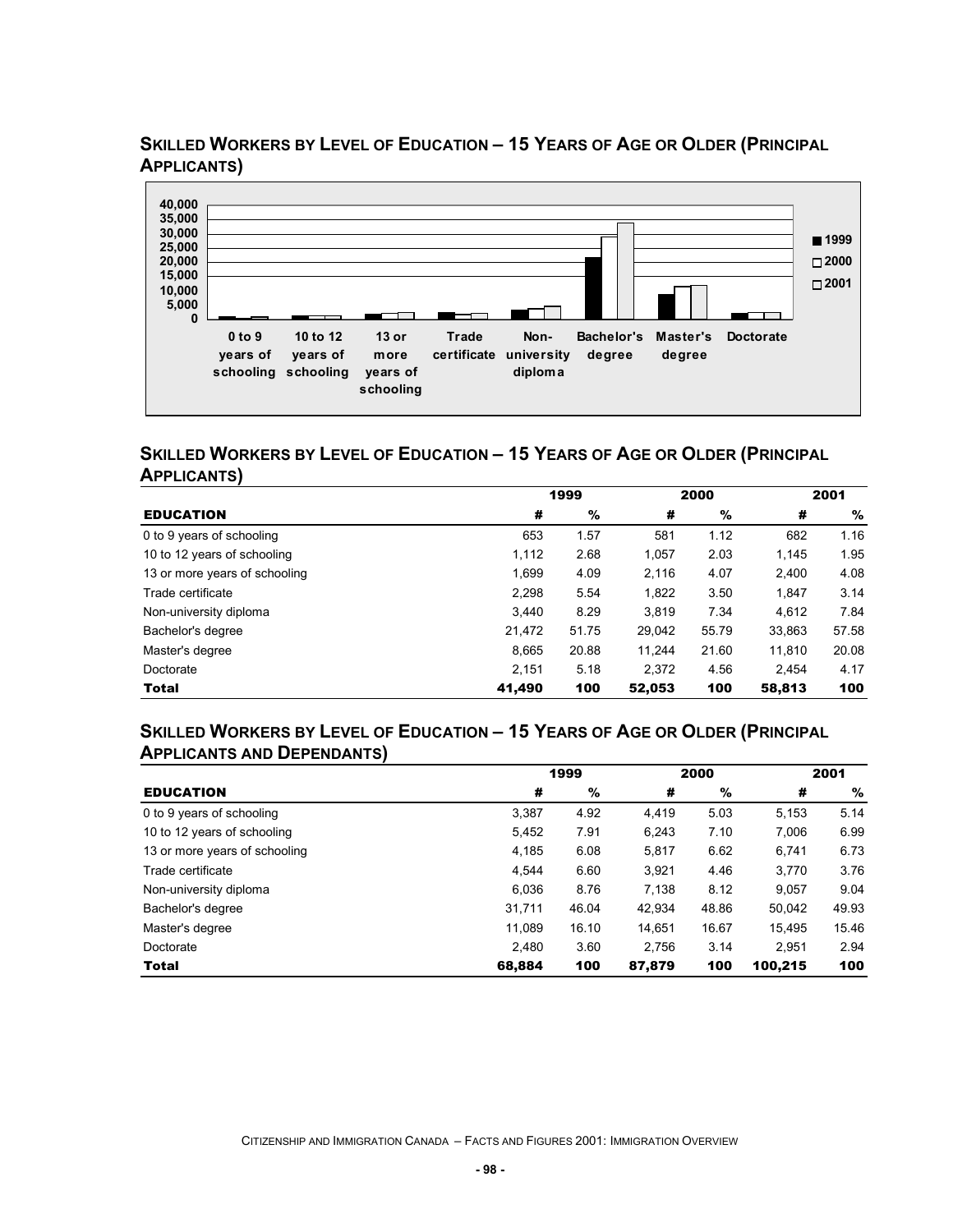# **SKILLED WORKERS BY GENDER AND LEVEL OF EDUCATION – 15 YEARS OF AGE OR OLDER, 2001 (PRINCIPAL APPLICANTS)**



### **SKILLED WORKERS BY GENDER AND LEVEL OF EDUCATION – 15 YEARS OF AGE OR OLDER (PRINCIPAL APPLICANTS)**

|               |                               | 1999   |       | 2000   | 2001  |        |       |
|---------------|-------------------------------|--------|-------|--------|-------|--------|-------|
| <b>GENDER</b> | <b>EDUCATION</b>              | #      | %     | #      | $\%$  | #      | $\%$  |
| Male          | 0 to 9 years of schooling     | 407    | 1.31  | 364    | 0.92  | 411    | 0.93  |
|               | 10 to 12 years of schooling   | 661    | 2.13  | 651    | 1.65  | 669    | 1.51  |
|               | 13 or more years of schooling | 1,191  | 3.84  | 1,452  | 3.67  | 1,615  | 3.64  |
|               | Trade certificate             | 1,630  | 5.26  | 1,348  | 3.41  | 1,344  | 3.03  |
|               | Non-university diploma        | 2,469  | 7.97  | 2,793  | 7.06  | 3,420  | 7.70  |
|               | Bachelor's degree             | 16,113 | 52.01 | 22,087 | 55.84 | 25,728 | 57.95 |
|               | Master's degree               | 6,750  | 21.79 | 8,923  | 22.56 | 9,251  | 20.84 |
|               | Doctorate                     | 1,760  | 5.68  | 1,934  | 4.89  | 1,957  | 4.41  |
|               | <b>Subtotal</b>               | 30,981 | 100   | 39,552 | 100   | 44,395 | 100   |
| Female        | 0 to 9 years of schooling     | 246    | 2.34  | 217    | 1.74  | 271    | 1.88  |
|               | 10 to 12 years of schooling   | 451    | 4.29  | 406    | 3.25  | 476    | 3.30  |
|               | 13 or more years of schooling | 508    | 4.83  | 664    | 5.31  | 785    | 5.44  |
|               | Trade certificate             | 668    | 6.36  | 474    | 3.79  | 503    | 3.49  |
|               | Non-university diploma        | 971    | 9.24  | 1,026  | 8.21  | 1,192  | 8.27  |
|               | Bachelor's degree             | 5,359  | 50.99 | 6,955  | 55.64 | 8,135  | 56.42 |
|               | Master's degree               | 1,915  | 18.22 | 2,321  | 18.57 | 2,559  | 17.75 |
|               | Doctorate                     | 391    | 3.72  | 438    | 3.50  | 497    | 3.45  |
|               | <b>Subtotal</b>               | 10,509 | 100   | 12,501 | 100   | 14,418 | 100   |
|               | Total                         | 41,490 |       | 52,053 |       | 58,813 |       |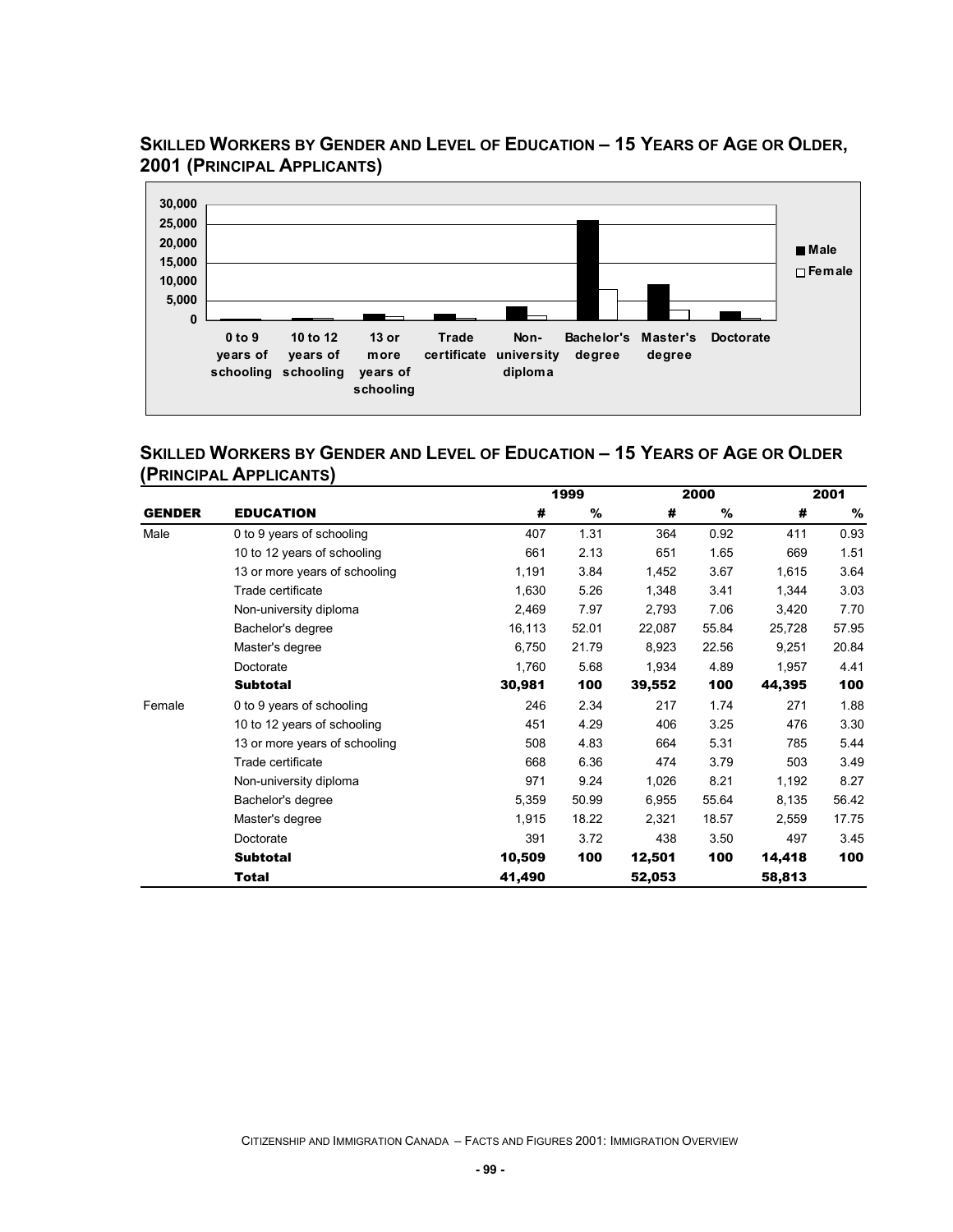# **SKILLED WORKERS BY GENDER AND LEVEL OF EDUCATION – 15 YEARS OF AGE OR OLDER, 2001 (DEPENDANTS)**



### **SKILLED WORKERS BY GENDER AND LEVEL OF EDUCATION – 15 YEARS OF AGE OR OLDER (DEPENDANTS)**

|               |                               | 1999   |       | 2000   | 2001  |        |       |
|---------------|-------------------------------|--------|-------|--------|-------|--------|-------|
| <b>GENDER</b> | <b>EDUCATION</b>              | #      | %     | #      | $\%$  | #      | %     |
| Male          | 0 to 9 years of schooling     | 1,152  | 17.05 | 1,624  | 18.76 | 1,906  | 18.46 |
|               | 10 to 12 years of schooling   | 1,253  | 18.54 | 1,547  | 17.87 | 1,763  | 17.08 |
|               | 13 or more years of schooling | 567    | 8.39  | 859    | 9.92  | 1,061  | 10.28 |
|               | Trade certificate             | 484    | 7.16  | 415    | 4.79  | 448    | 4.34  |
|               | Non-university diploma        | 497    | 7.35  | 546    | 6.31  | 829    | 8.03  |
|               | Bachelor's degree             | 2,086  | 30.87 | 2,759  | 31.87 | 3,385  | 32.79 |
|               | Master's degree               | 588    | 8.70  | 769    | 8.88  | 743    | 7.20  |
|               | Doctorate                     | 131    | 1.94  | 139    | 1.61  | 188    | 1.82  |
|               | <b>Subtotal</b>               | 6,758  | 100   | 8,658  | 100   | 10,323 | 100   |
| Female        | 0 to 9 years of schooling     | 1,582  | 7.67  | 2,214  | 8.15  | 2,565  | 8.25  |
|               | 10 to 12 years of schooling   | 3,087  | 14.96 | 3,639  | 13.39 | 4,098  | 13.19 |
|               | 13 or more years of schooling | 1,919  | 9.30  | 2,842  | 10.46 | 3,280  | 10.55 |
|               | Trade certificate             | 1,762  | 8.54  | 1,684  | 6.20  | 1,475  | 4.75  |
|               | Non-university diploma        | 2,099  | 10.17 | 2,773  | 10.21 | 3,616  | 11.63 |
|               | Bachelor's degree             | 8,153  | 39.51 | 11,133 | 40.98 | 12,794 | 41.17 |
|               | Master's degree               | 1,836  | 8.90  | 2,638  | 9.71  | 2,942  | 9.47  |
|               | Doctorate                     | 198    | 0.96  | 245    | 0.90  | 309    | 0.99  |
|               | <b>Subtotal</b>               | 20,636 | 100   | 27,168 | 100   | 31,079 | 100   |
|               | Total                         | 27,394 |       | 35,826 |       | 41,402 |       |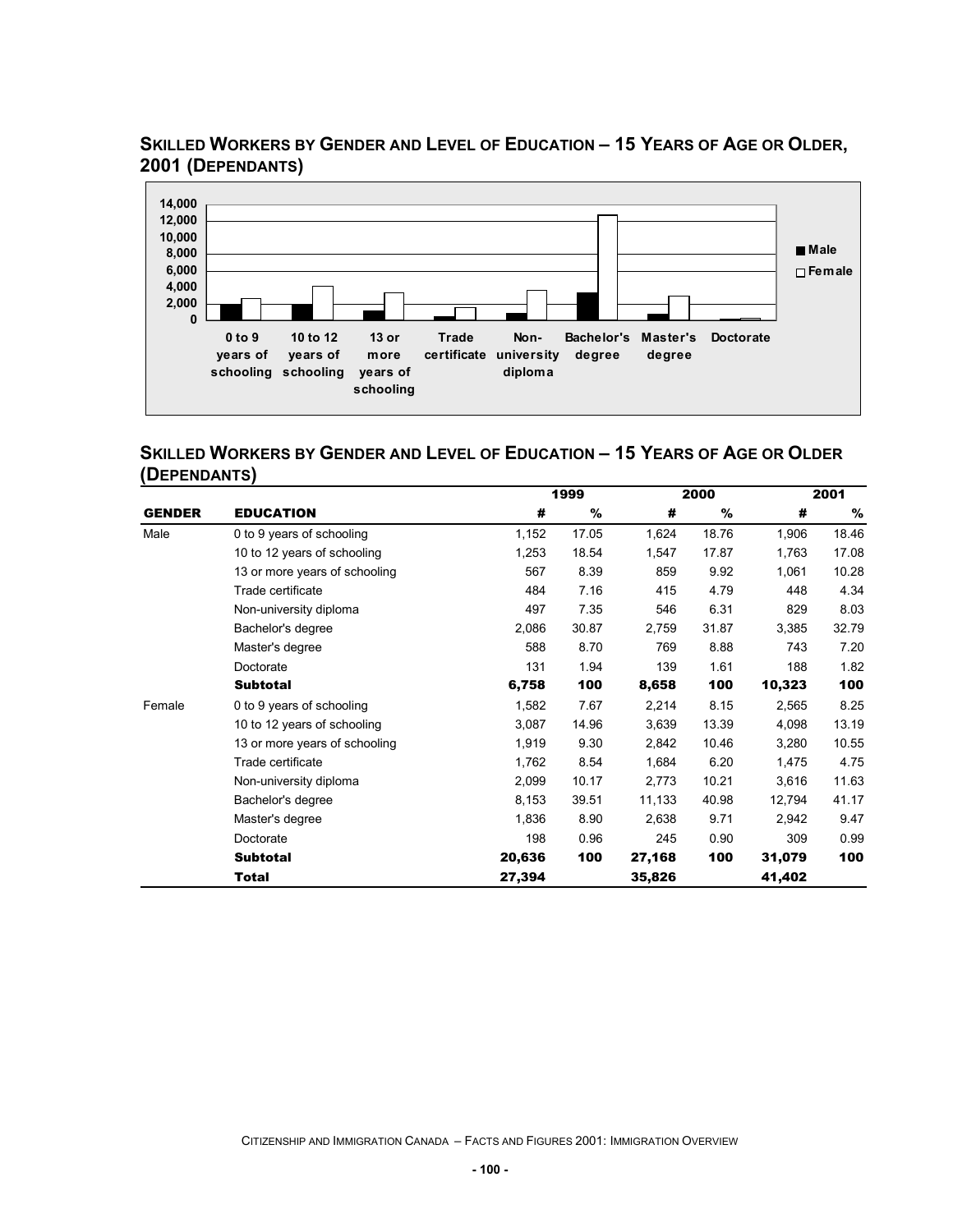

**SKILLED WORKER BY GENDER AND AGE, 2001 (PRINCIPAL APPLICANTS AND DEPENDANTS)**

## **SKILLED WORKER BY GENDER AND AGE (PRINCIPAL APPLICANTS AND DEPENDANTS)**

|               |                  |        | 1999  |         | 2000  |         | 2001  |
|---------------|------------------|--------|-------|---------|-------|---------|-------|
| <b>GENDER</b> | AGE              | #      | %     | #       | %     | #       | %     |
| Male          | 0 to 14 years    | 12,305 | 24.59 | 15,989  | 24.91 | 19,008  | 25.78 |
|               | 15 to 24 years   | 3,227  | 6.45  | 4,027   | 6.27  | 4,583   | 6.22  |
|               | 25 to 44 years   | 31,433 | 62.81 | 40,092  | 62.45 | 45,307  | 61.45 |
|               | 45 to 64 years   | 3,040  | 6.07  | 4,059   | 6.32  | 4,767   | 6.47  |
|               | 65 years or more | 39     | 0.08  | 31      | 0.05  | 61      | 0.08  |
|               | Not stated       | 0      | 0.00  | 1       | 0.00  | 0       | 0.00  |
|               | <b>Subtotal</b>  | 50,044 | 100   | 64,199  | 100   | 73,726  | 100   |
| Female        | 0 to 14 years    | 11,289 | 26.60 | 14,673  | 27.00 | 17,896  | 28.23 |
|               | 15 to 24 years   | 3,390  | 7.99  | 4,330   | 7.97  | 4,980   | 7.86  |
|               | 25 to 44 years   | 26,072 | 61.44 | 33,240  | 61.17 | 38,001  | 59.95 |
|               | 45 to 64 years   | 1,600  | 3.77  | 2,005   | 3.69  | 2,401   | 3.79  |
|               | 65 years or more | 83     | 0.20  | 90      | 0.17  | 115     | 0.18  |
|               | Not stated       | 0      | 0.00  | 4       | 0.01  | 0       | 0.00  |
|               | <b>Subtotal</b>  | 42,434 | 100   | 54,342  | 100   | 63,393  | 100   |
|               | Total            | 92,478 |       | 118,541 |       | 137,119 |       |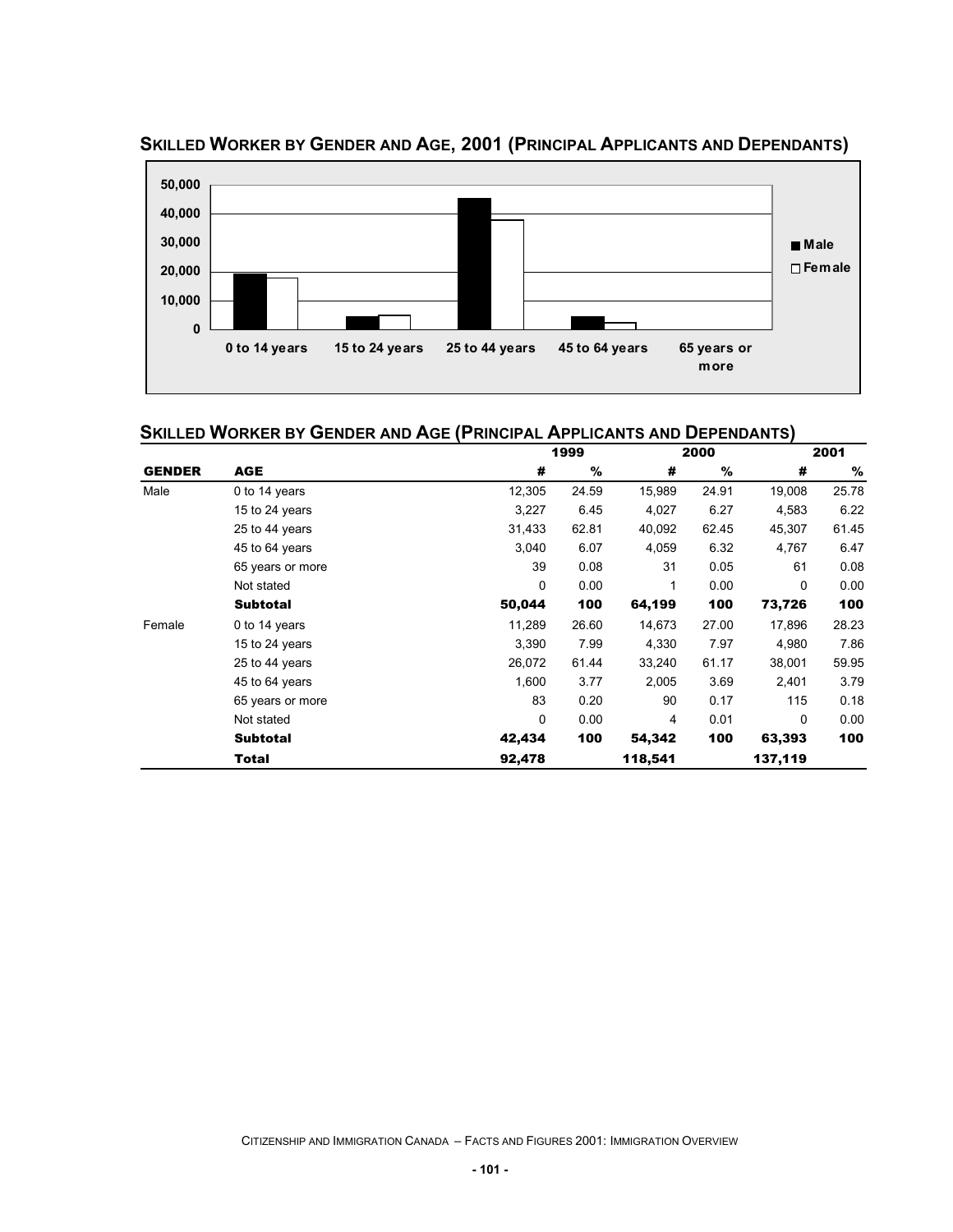# **SKILLED WORKERS BY MARITAL STATUS – 15 YEARS OF AGE OR OLDER (PRINCIPAL APPLICANTS AND DEPENDANTS)**



### **SKILLED WORKERS BY MARITAL STATUS – 15 YEARS OF AGE OR OLDER (PRINCIPAL APPLICANTS AND DEPENDANTS)**

|                       | 1999   |       | 2000   | 2001  |         |       |
|-----------------------|--------|-------|--------|-------|---------|-------|
| <b>MARITAL STATUS</b> | #      | %     | #      | %     | #       | %     |
| Single                | 19.134 | 27.78 | 24.923 | 28.36 | 28.925  | 28.86 |
| Married               | 48.155 | 69.91 | 60.973 | 69.38 | 69.129  | 68.98 |
| Other*                | 1.587  | 2.30  | 1.908  | 2.17  | 2.137   | 2.13  |
| Not stated            | 8      | 0.01  | 75     | 0.09  | 24      | 0.02  |
| Total                 | 68.884 | 100   | 87.879 | 100   | 100.215 | 100   |

\* Divorced, widowed, separated.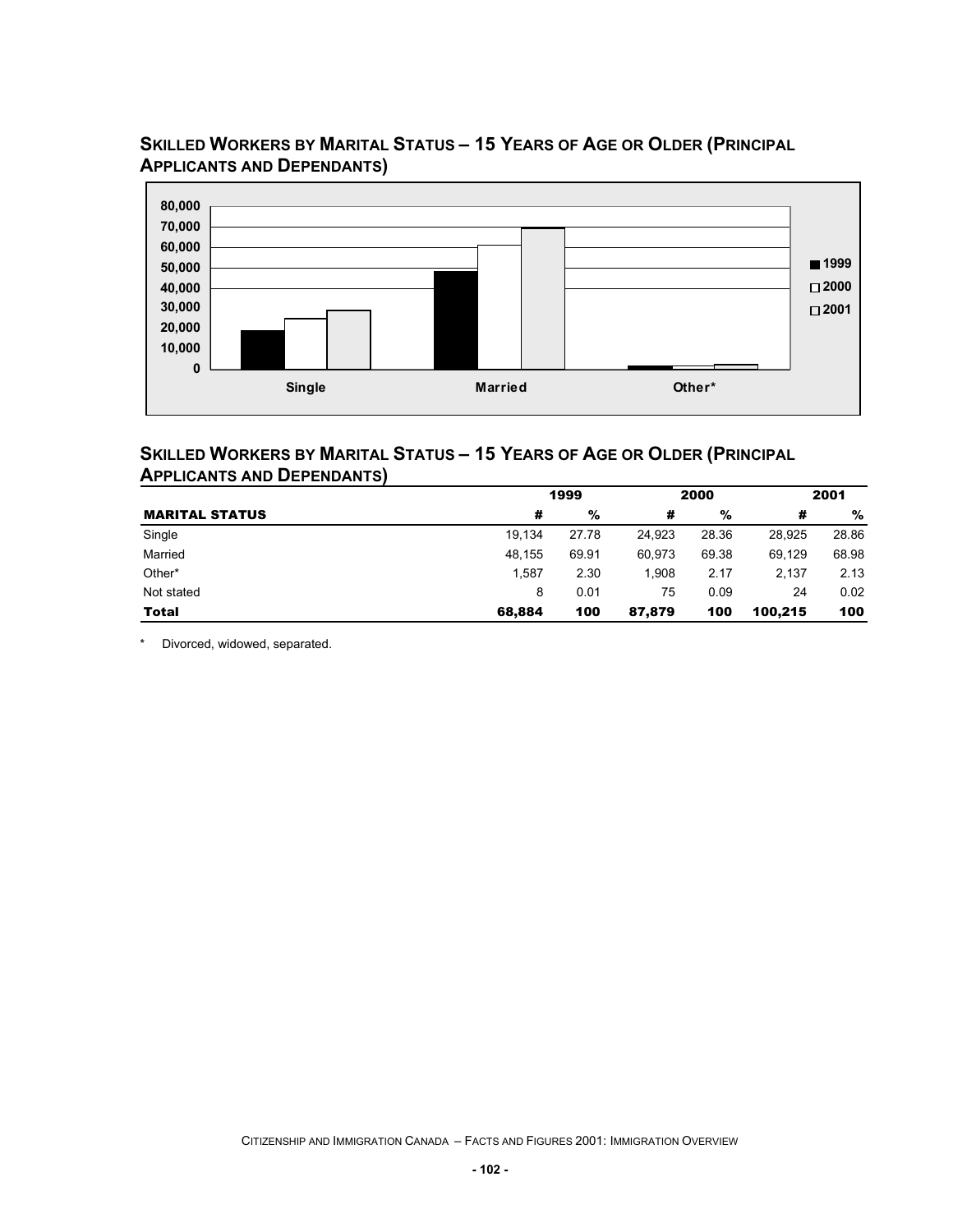



### **SKILLED WORKERS BY LANGUAGE ABILITY (PRINCIPAL APPLICANTS)**

|                         | 1999   |       |        | 2000  |        | 2001  |
|-------------------------|--------|-------|--------|-------|--------|-------|
| <b>LANGUAGE ABILITY</b> | #      | %     | #      | %     | #      | %     |
| English                 | 31.146 | 74.99 | 36.044 | 69.18 | 37.509 | 63.73 |
| French                  | 2.244  | 5.40  | 2,578  | 4.95  | 3.238  | 5.50  |
| Both French and English | 4,189  | 10.09 | 5.486  | 10.53 | 7.426  | 12.62 |
| Neither                 | 3.957  | 9.53  | 7.994  | 15.34 | 10.687 | 18.16 |
| Total                   | 41.536 | 100   | 52.102 | 100   | 58,860 | 100   |

### **SKILLED WORKERS BY LANGUAGE ABILITY (PRINCIPAL APPLICANTS AND DEPENDANTS)**

|                         |        | 1999  |         | 2000  | 2001    |       |  |
|-------------------------|--------|-------|---------|-------|---------|-------|--|
| <b>LANGUAGE ABILITY</b> | #      | %     | #       | %     | #       | %     |  |
| English                 | 51.989 | 56.22 | 61.376  | 51.78 | 67.157  | 48.98 |  |
| French                  | 4.256  | 4.60  | 5.077   | 4.28  | 6.434   | 4.69  |  |
| Both French and English | 5.548  | 6.00  | 7.294   | 6.15  | 10.035  | 7.32  |  |
| Neither                 | 30.685 | 33.18 | 44.794  | 37.79 | 53.493  | 39.01 |  |
| Total                   | 92.478 | 100   | 118.541 | 100   | 137.119 | 100   |  |

### **SKILLED WORKERS BY AGE AND LANGUAGE ABILITY – CHILDREN UNDER 15 YEARS OF AGE (PRINCIPAL APPLICANTS AND DEPENDANTS)**

|                | <b>LANGUAGE ABILITY</b> |        | 1999  |        |       | 2001   |       |  |
|----------------|-------------------------|--------|-------|--------|-------|--------|-------|--|
| <b>AGE</b>     |                         | #      | %     | #      | %     | #      | %     |  |
| 0 to 4 years   | English                 | 1,255  | 5.32  | 1,239  | 4.04  | 1,284  | 3.48  |  |
|                | French                  | 305    | 1.29  | 349    | 1.14  | 368    | 1.00  |  |
|                | Both French and English | 27     | 0.11  | 27     | 0.09  | 25     | 0.07  |  |
|                | <b>Neither</b>          | 6,178  | 26.18 | 8,687  | 28.33 | 11,185 | 30.31 |  |
|                | <b>Subtotal</b>         | 7,765  | 32.90 | 10,302 | 33.60 | 12,862 | 34.86 |  |
| 5 to 9 years   | English                 | 2,228  | 9.44  | 2,675  | 8.72  | 3,510  | 9.51  |  |
|                | French                  | 370    | 1.57  | 462    | 1.51  | 589    | 1.60  |  |
|                | Both French and English | 51     | 0.22  | 70     | 0.23  | 65     | 0.18  |  |
|                | <b>Neither</b>          | 6,077  | 25.76 | 8,121  | 26.49 | 9,109  | 24.68 |  |
|                | <b>Subtotal</b>         | 8,726  | 36.99 | 11,328 | 36.95 | 13,273 | 35.97 |  |
| 10 to 14 years | English                 | 2,274  | 9.64  | 3,074  | 10.03 | 4,183  | 11.33 |  |
|                | French                  | 227    | 0.96  | 356    | 1.16  | 448    | 1.21  |  |
|                | Both French and English | 71     | 0.30  | 58     | 0.19  | 144    | 0.39  |  |
|                | <b>Neither</b>          | 4,531  | 19.20 | 5,544  | 18.08 | 5,994  | 16.24 |  |
|                | <b>Subtotal</b>         | 7,103  | 30.10 | 9,032  | 29.46 | 10,769 | 29.17 |  |
|                | Total                   | 23,594 | 100   | 30,662 | 100   | 36,904 | 100   |  |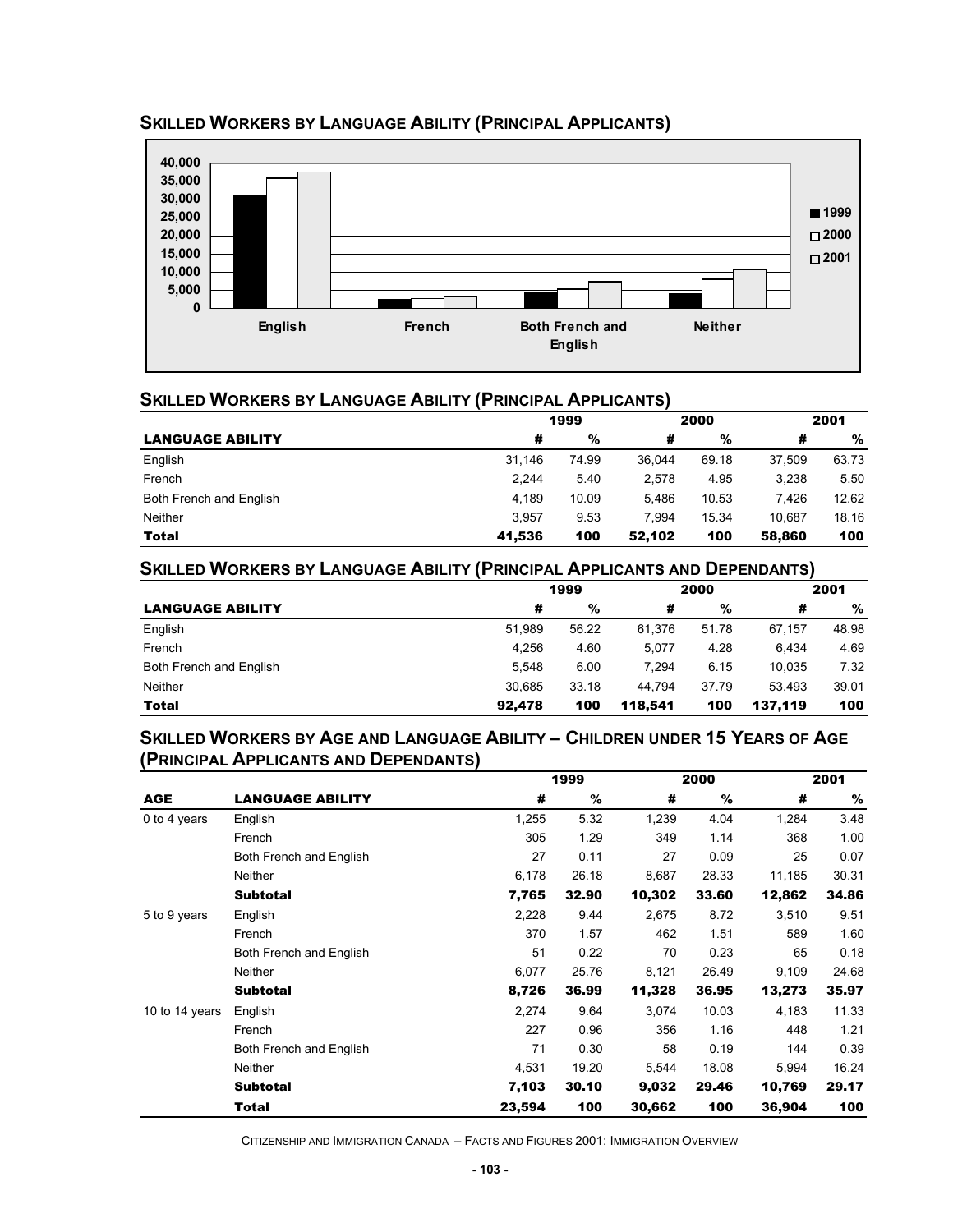|                                              | 1999   |       |       | 2000    |       |       | 2001         |       |       |  |
|----------------------------------------------|--------|-------|-------|---------|-------|-------|--------------|-------|-------|--|
| <b>SKILL LEVEL</b>                           | #      | %     | %     | #       | %     | %     | #            | %     | %     |  |
| Skill Level O                                | 1.185  | 1.28  | 2.24  | 1.737   | 1.47  | 2.54  | 2,235        | 1.63  | 2.88  |  |
| Skill Level A                                | 30,315 | 32.78 | 57.37 | 39,134  | 33.01 | 57.24 | 43,241       | 31.54 | 55.74 |  |
| Skill Level B                                | 10,753 | 11.63 | 20.35 | 12,557  | 10.59 | 18.37 | 14,262       | 10.40 | 18.38 |  |
| Skill Level C                                | 1,959  | 2.12  | 3.71  | 2,101   | 1.77  | 3.07  | 2,464        | 1.80  | 3.18  |  |
| Skill Level D                                | 227    | 0.25  | 0.43  | 94      | 0.08  | 0.14  | 96           | 0.07  | 0.12  |  |
| New Workers (15 Years of Age or Older)       | 8,392  | 9.07  | 15.88 | 12,738  | 10.75 | 18.63 | 15,277       | 11.14 | 19.69 |  |
| Industrial Codes (15 Years of Age or Older)  | 9      | 0.01  | 0.02  | 11      | 0.01  | 0.02  | 3            | 0.00  | 0.00  |  |
| <b>Subtotal - Intending to Work</b>          | 52,840 | 57.14 | 100   | 68,372  | 57.68 | 100   | 77,578       | 56.58 | 100   |  |
| Children Under 15 Years of Age               | 23,594 | 25.51 |       | 30,662  | 25.87 |       | 36,904       | 26.91 |       |  |
| Students (15 Years of Age or Older)          | 4.712  | 5.10  |       | 6.154   | 5.19  |       | 7.203        | 5.25  |       |  |
| Retired (15 Years of Age or Older)           | 100    | 0.11  |       | 127     | 0.11  |       | 157          | 0.11  |       |  |
| Other Non-workers (15 Years of Age or Older) | 11,230 | 12.14 |       | 13,226  | 11.16 |       | 15,277       | 11.14 |       |  |
| Not stated                                   | 2      | 0.00  |       | 0       | 0.00  |       | $\mathbf{0}$ | 0.00  |       |  |
| Total                                        | 92,478 | 100   |       | 118,541 | 100   |       | 137,119      | 100   |       |  |

# **SKILLED WORKER BY SKILL LEVEL\* AND LABOUR MARKET INTENTION (PRINCIPAL APPLICANTS AND DEPENDANTS)**

\* Skill Levels are based on the National Occupational Classification system.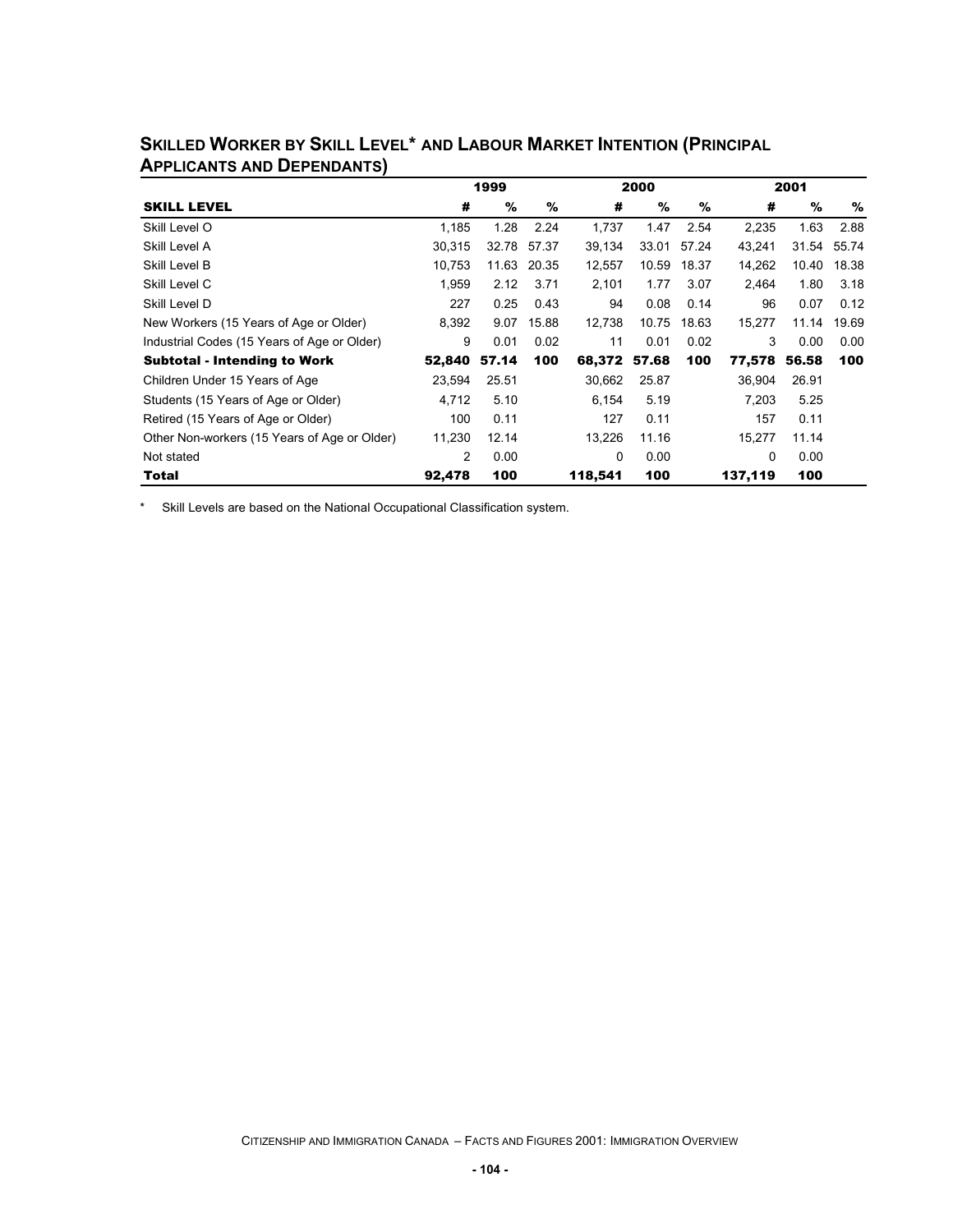## **SKILLED WORKERS – INTENDING TO WORK BY LANGUAGE ABILITY – 15 YEARS OF AGE OR OLDER (PRINCIPAL APPLICANTS AND DEPENDANTS)**



#### **SKILLED WORKERS – INTENDING TO WORK BY LANGUAGE ABILITY – 15 YEARS OF AGE OR OLDER (PRINCIPAL APPLICANTS AND DEPENDANTS)**

|                         | 1999   |       | 2000   |       | 2001   |       |
|-------------------------|--------|-------|--------|-------|--------|-------|
| <b>LANGUAGE ABILITY</b> | #      | %     | #      | %     | #      | %     |
| English                 | 37.237 | 70.47 | 43.041 | 62.95 | 44.860 | 57.83 |
| French                  | 2,702  | 5.11  | 3.100  | 4.53  | 3.870  | 4.99  |
| Both French and English | 4.889  | 9.25  | 6.471  | 9.46  | 8.772  | 11.31 |
| Neither                 | 8.012  | 15.16 | 15.760 | 23.05 | 20.076 | 25.88 |
| Total                   | 52,840 | 100   | 68.372 | 100   | 77.578 | 100   |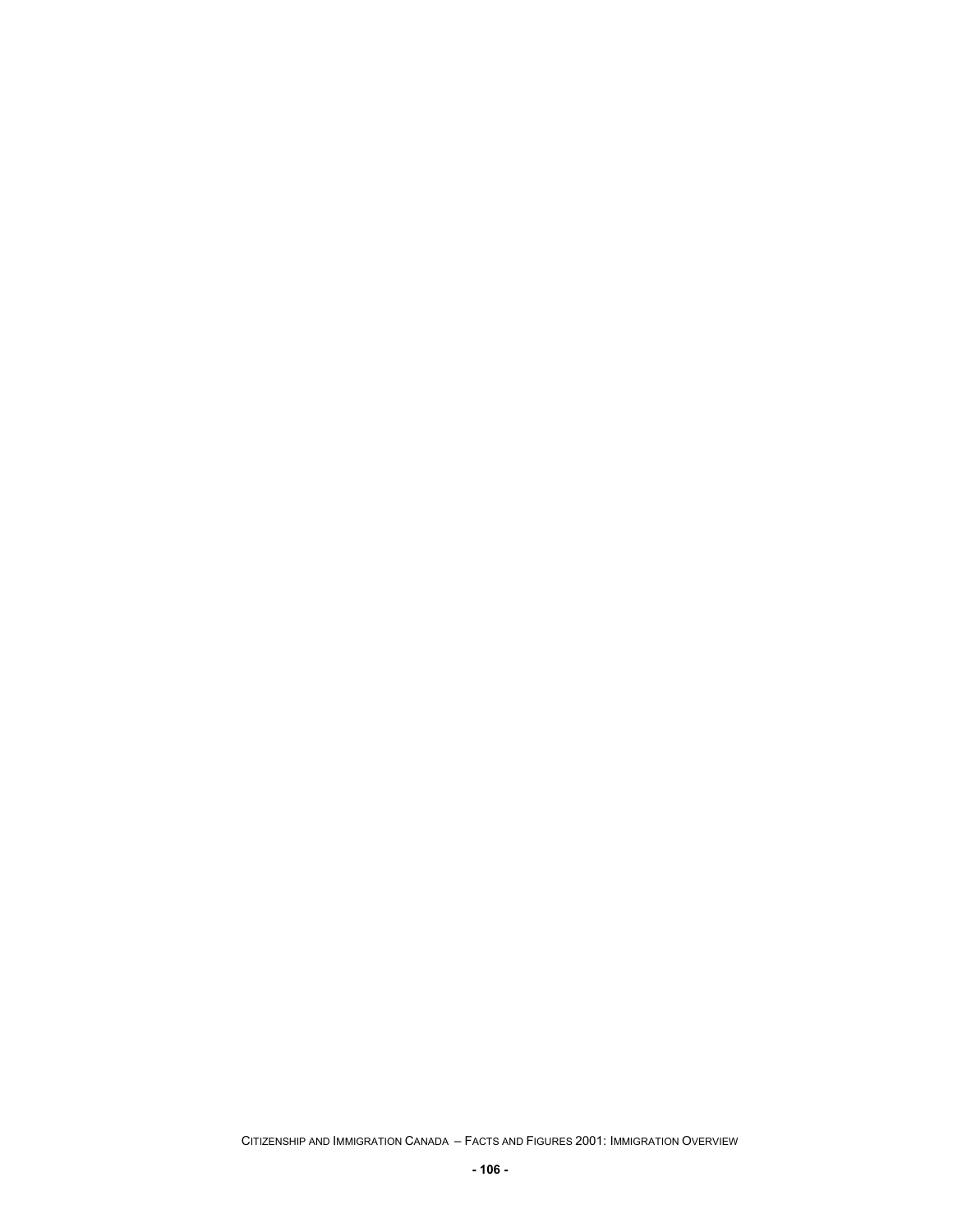# **PROVINCIAL NOMINEES**

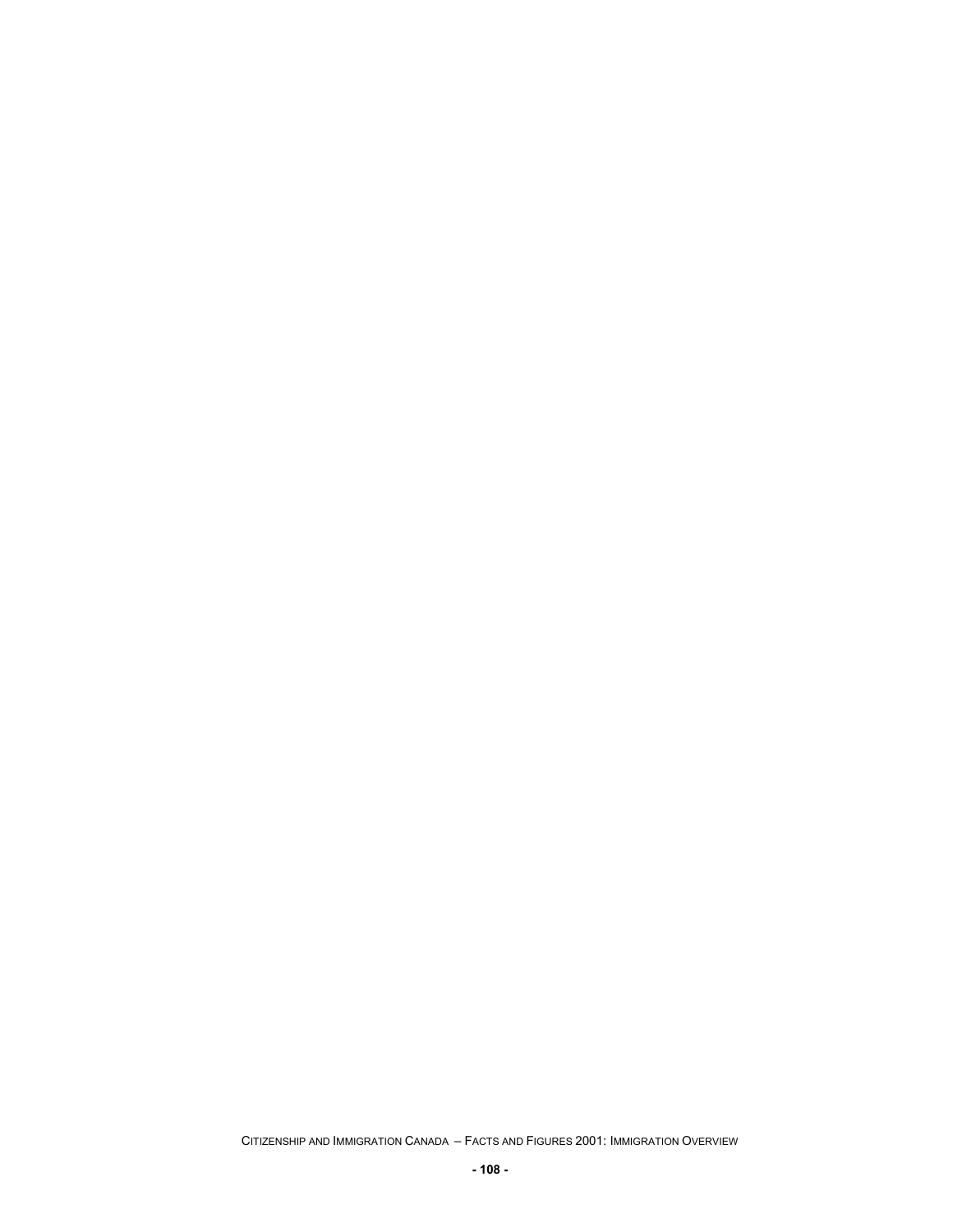## **PROVINCIAL NOMINEES BY GENDER AND CATEGORY, 2001 (PRINCIPAL APPLICANTS AND DEPENDANTS)**



#### **PROVINCIAL NOMINEES BY GENDER AND CATEGORY (PRINCIPAL APPLICANTS AND DEPENDANTS)**

|               | <b>CATEGORY</b>                            | 1999 |       | 2000  |       | 2001  |       |
|---------------|--------------------------------------------|------|-------|-------|-------|-------|-------|
| <b>GENDER</b> |                                            | #    | %     | #     | %     | #     | $\%$  |
| Male          | Provincial Nominees (Principal Applicants) | 120  | 25.16 | 303   | 24.18 | 316   | 24.80 |
|               | Provincial Nominees (Dependants)           | 133  | 27.88 | 341   | 27.21 | 325   | 25.51 |
|               | <b>Subtotal</b>                            | 253  | 53.04 | 644   | 51.39 | 641   | 50.31 |
| Female        | Provincial Nominees (Principal Applicants) | 31   | 6.50  | 65    | 5.19  | 95    | 7.46  |
|               | Provincial Nominees (Dependants)           | 193  | 40.46 | 544   | 43.42 | 538   | 42.23 |
|               | <b>Subtotal</b>                            | 224  | 46.96 | 609   | 48.61 | 633   | 49.69 |
|               | Total                                      | 477  | 100   | 1,253 | 100   | 1.274 | 100   |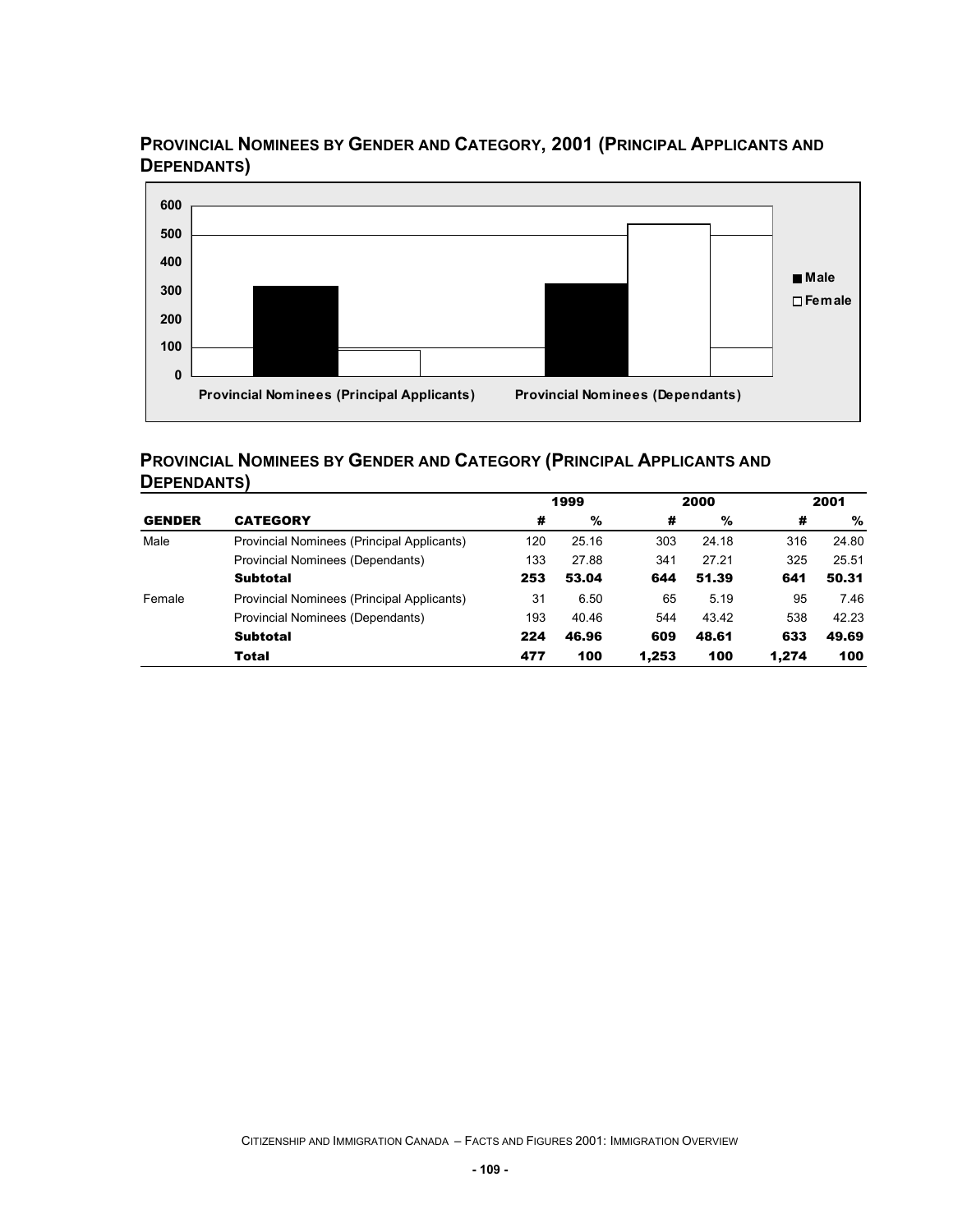

# **PROVINCIAL NOMINEES BY PROVINCE (PRINCIPAL APPLICANTS AND DEPENDANTS)**

### **PROVINCIAL NOMINEES BY PROVINCE (PRINCIPAL APPLICANTS AND DEPENDANTS)**

|                         | 1999           |       |       | 2000  | 2001  |       |
|-------------------------|----------------|-------|-------|-------|-------|-------|
| <b>PROVINCE</b>         | #              | %     | #     | %     | #     | %     |
| Newfoundland            | 0              | 0.00  | 0     | 0.00  | 36    | 2.83  |
| Nova Scotia             | 0              | 0.00  | 0     | 0.00  | 11    | 0.86  |
| New Brunswick           | 0              | 0.00  | 22    | 1.76  | 71    | 5.57  |
| Quebec                  | $\overline{2}$ | 0.42  | 1     | 0.08  | 6     | 0.47  |
| Ontario                 | 24             | 5.03  | 65    | 5.19  | 96    | 7.54  |
| Manitoba                | 422            | 88.47 | 1,097 | 87.55 | 972   | 76.30 |
| Saskatchewan            | 18             | 3.77  | 37    | 2.95  | 41    | 3.22  |
| Alberta                 | 0              | 0.00  | 19    | 1.52  | 19    | 1.49  |
| <b>British Columbia</b> | 11             | 2.31  | 12    | 0.96  | 22    | 1.73  |
| <b>Total</b>            | 477            | 100   | 1,253 | 100   | 1,274 | 100   |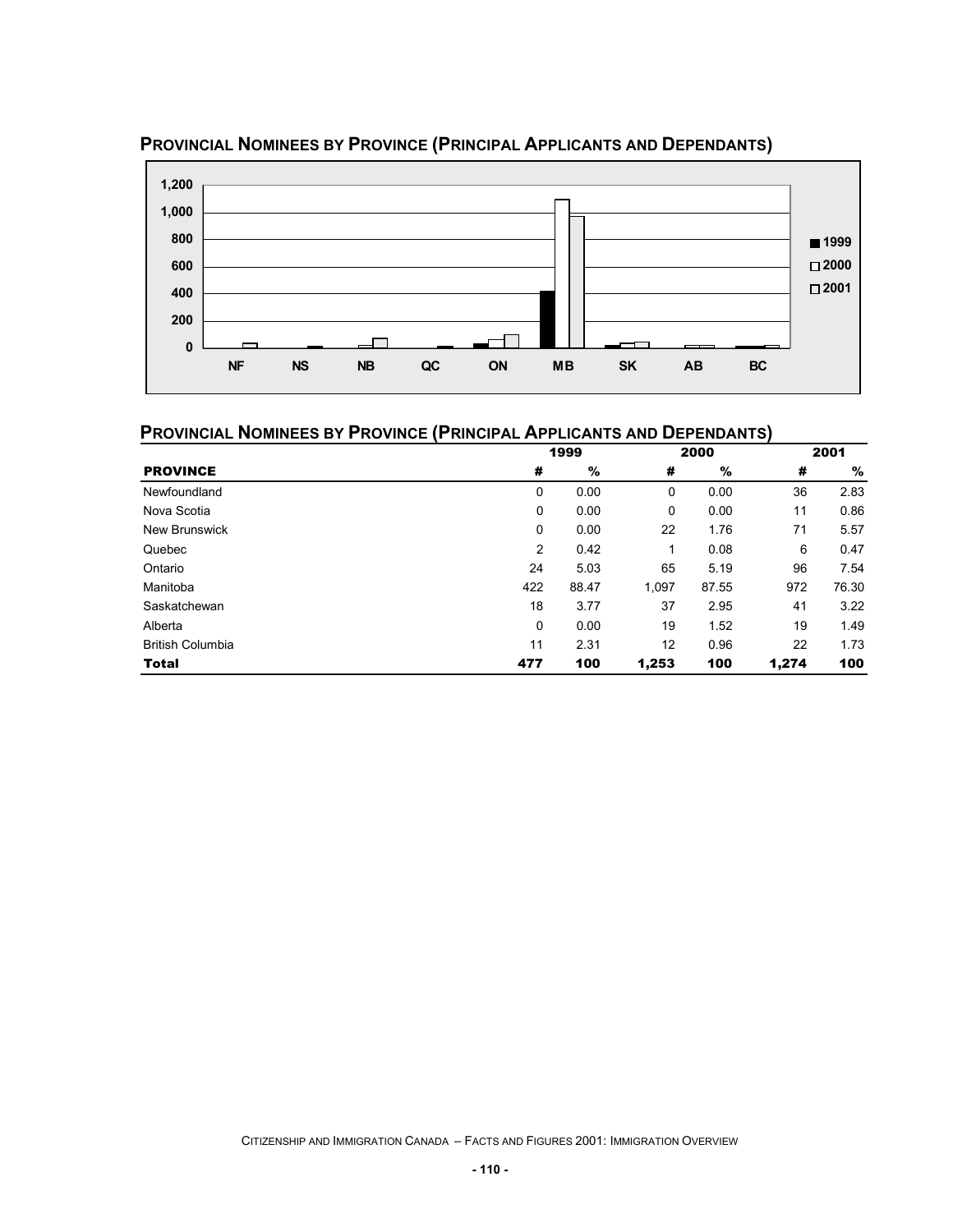# **OTHER CLASS**

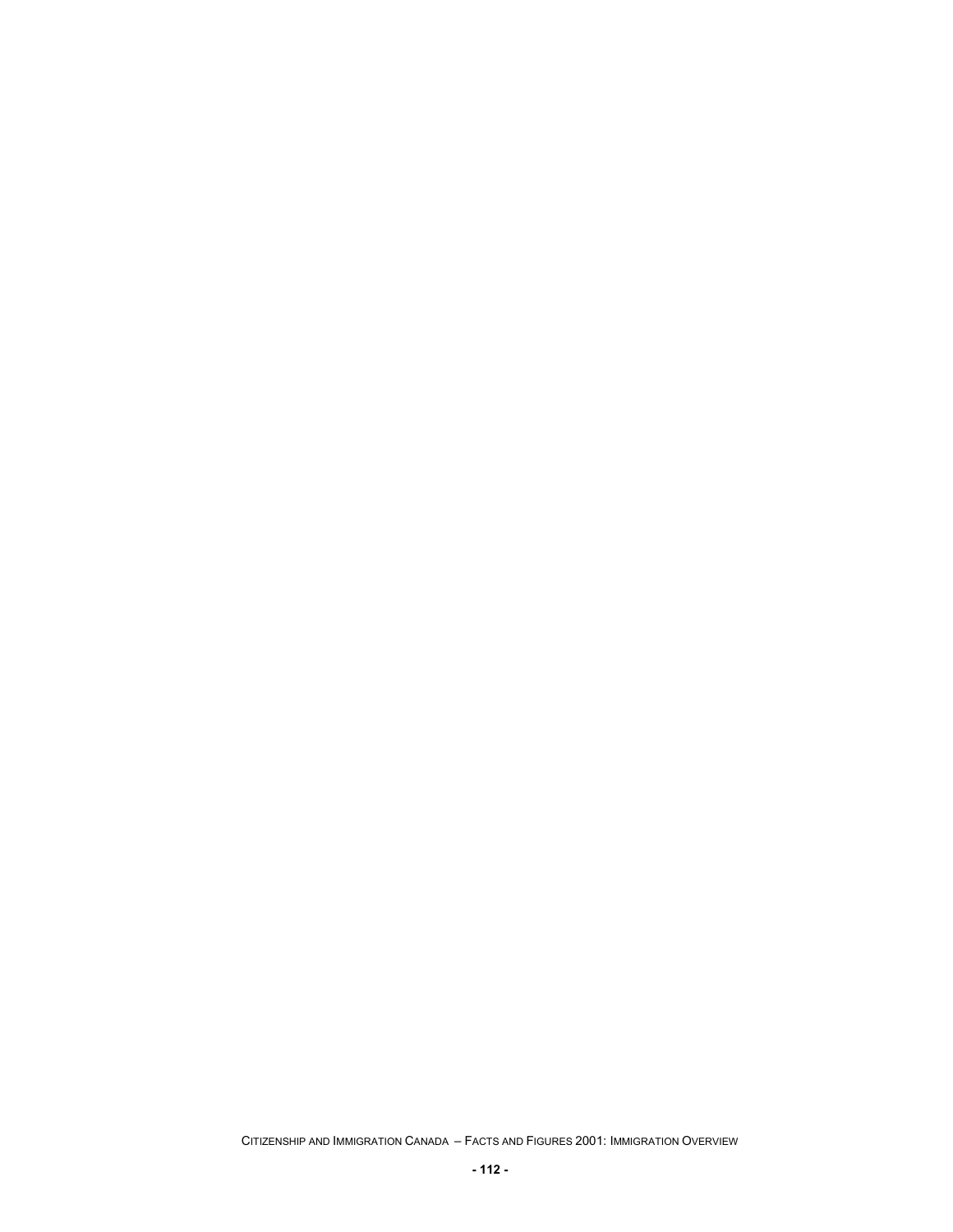

#### **OTHER CLASS BY CATEGORY (PRINCIPAL APPLICANTS AND DEPENDANTS)**

#### **OTHER CLASS BY CATEGORY (PRINCIPAL APPLICANTS AND DEPENDANTS)**

|                                           |       | 1999  |       | 2000  |       | 2001  |  |
|-------------------------------------------|-------|-------|-------|-------|-------|-------|--|
| <b>CATEGORY</b>                           | #     | %     | #     | %     | #     | %     |  |
| Retirees (Principal Applicants)           | 2     | 0.05  | 0     | 0.00  | 0     | 0.00  |  |
| Retirees (Dependants)                     |       | 0.16  | 0     | 0.00  | 0     | 0.00  |  |
| Live-in Caregivers (Principal Applicants) | 2.631 | 61.31 | 2.279 | 70.27 | 2,286 | 80.83 |  |
| Live-in Caregivers (Dependants)           | 629   | 14.66 | 504   | 15.54 | 337   | 11.92 |  |
| DROC* and PDRCC** (Principal Applicants)  | 559   | 13.03 | 260   | 8.02  | 108   | 3.82  |  |
| DROC* and PDRCC** (Dependants)            | 463   | 10.79 | 200   | 6.17  | 97    | 3.43  |  |
| Total                                     | 4.291 | 100   | 3,243 | 100   | 2,828 | 100   |  |

DROC: Deferred Removal Orders Class

\*\* PDRCC: Post-Determination Refugee Claimants in Canada Class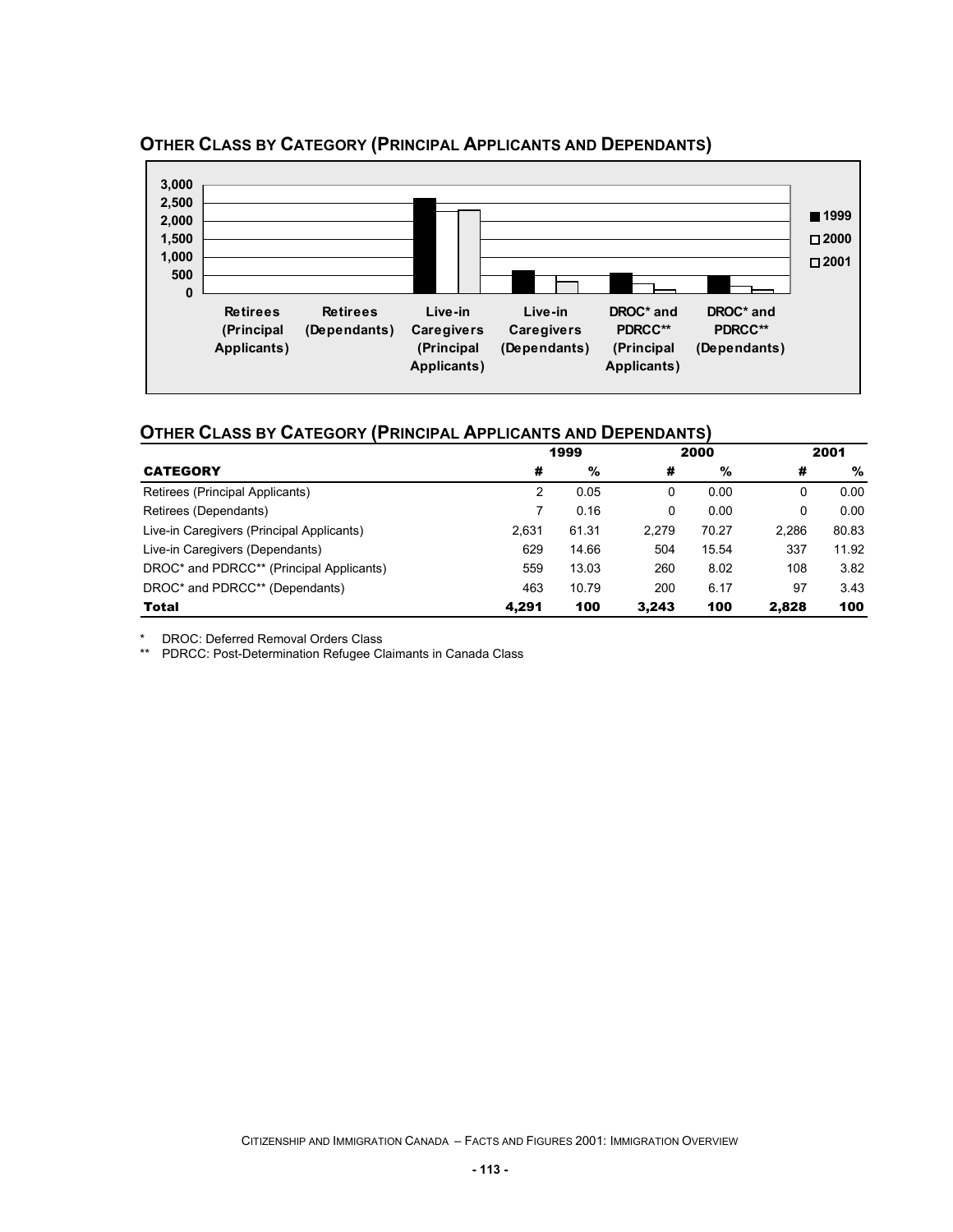

## **OTHER CLASS BY GENDER AND CATEGORY, 2001 (PRINCIPAL APPLICANTS)**

# **OTHER CLASS BY GENDER AND CATEGORY (PRINCIPAL APPLICANTS)**

|               |                    |       | 1999  |       | 2000  |       | 2001  |  |
|---------------|--------------------|-------|-------|-------|-------|-------|-------|--|
| <b>GENDER</b> | <b>CATEGORY</b>    | #     | %     | #     | $\%$  | #     | %     |  |
| Male          | Retirees           | 2     | 0.23  | 0     | 0.00  | 0     | 0.00  |  |
|               | Live-in Caregivers | 557   | 63.58 | 428   | 72.30 | 368   | 85.98 |  |
|               | DROC* and PDRCC**  | 317   | 36.19 | 164   | 27.70 | 60    | 14.02 |  |
|               | <b>Subtotal</b>    | 876   | 100   | 592   | 100   | 428   | 100   |  |
| Female        | Retirees           |       |       |       |       |       |       |  |
|               | Live-in Caregivers | 2,074 | 89.55 | 1,851 | 95.07 | 1,918 | 97.56 |  |
|               | DROC* and PDRCC**  | 242   | 10.45 | 96    | 4.93  | 48    | 2.44  |  |
|               | <b>Subtotal</b>    | 2,316 | 100   | 1,947 | 100   | 1,966 | 100   |  |
|               | <b>Total</b>       | 3,192 |       | 2,539 |       | 2,394 |       |  |

\* DROC: Deferred Removal Orders Class

\*\* PDRCC: Post-Determination Refugee Claimants in Canada Class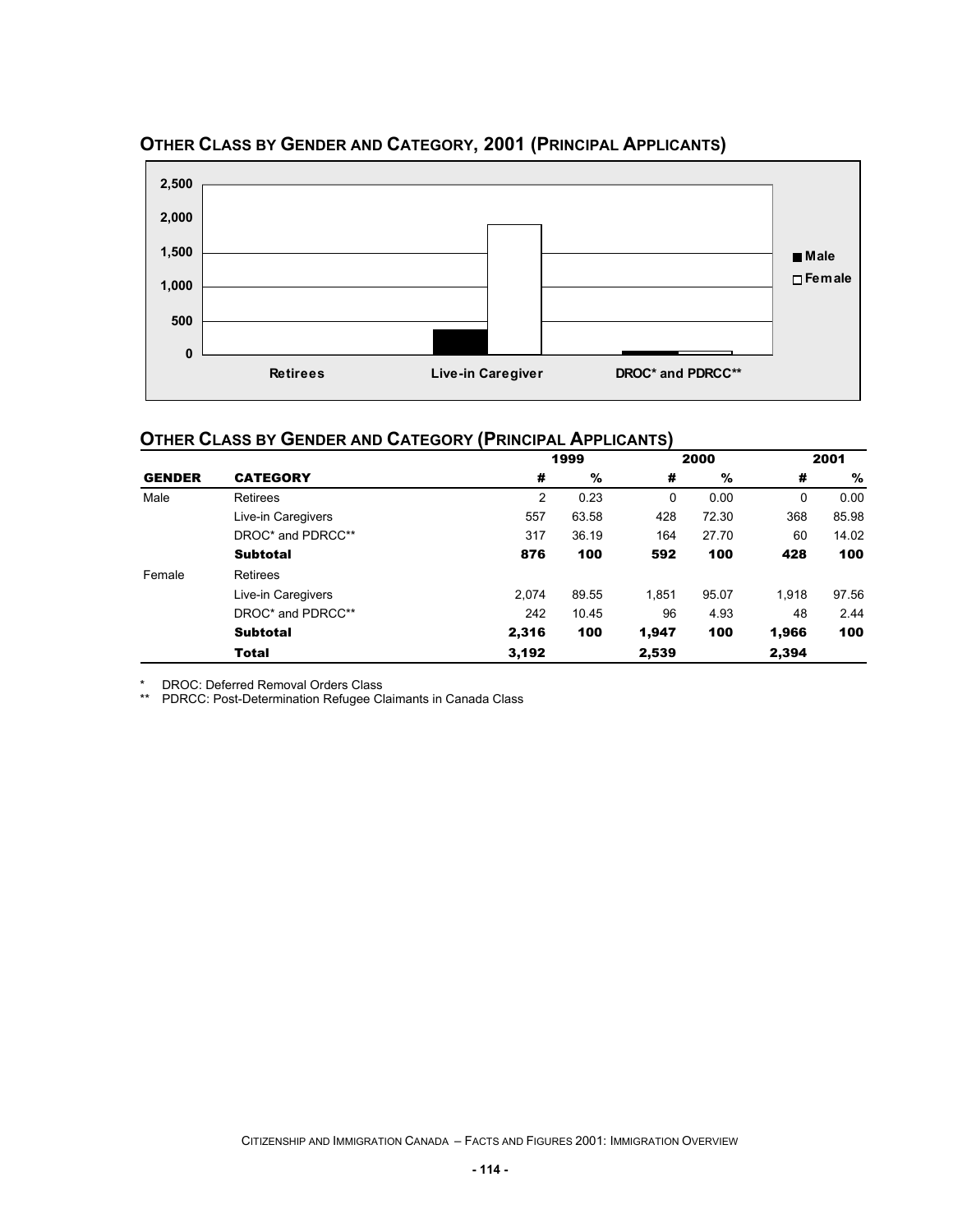

## **OTHER CLASS BY GENDER AND CATEGORY, 2001 (DEPENDANTS)**

# **OTHER CLASS BY GENDER AND CATEGORY (DEPENDANTS)**

|               |                    |       | 1999  |     | 2000  |     | 2001  |  |
|---------------|--------------------|-------|-------|-----|-------|-----|-------|--|
| <b>GENDER</b> | <b>CATEGORY</b>    | #     | %     | #   | $\%$  | #   | %     |  |
| Male          | Retirees           | 2     | 0.37  | 0   | 0.00  | 0   | 0.00  |  |
|               | Live-in Caregivers | 322   | 59.41 | 280 | 74.47 | 190 | 80.85 |  |
|               | DROC* and PDRCC**  | 218   | 40.22 | 96  | 25.53 | 45  | 19.15 |  |
|               | <b>Subtotal</b>    | 542   | 100   | 376 | 100   | 235 | 100   |  |
| Female        | Retirees           | 5     | 0.90  | 0   | 0.00  | 0   | 0.00  |  |
|               | Live-in Caregivers | 307   | 55.12 | 224 | 68.29 | 147 | 73.87 |  |
|               | DROC* and PDRCC**  | 245   | 43.99 | 104 | 31.71 | 52  | 26.13 |  |
|               | <b>Subtotal</b>    | 557   | 100   | 328 | 100   | 199 | 100   |  |
|               | <b>Total</b>       | 1,099 |       | 704 |       | 434 |       |  |

\* DROC: Deferred Removal Orders Class

\*\* PDRCC: Post-Determination Refugee Claimants in Canada Class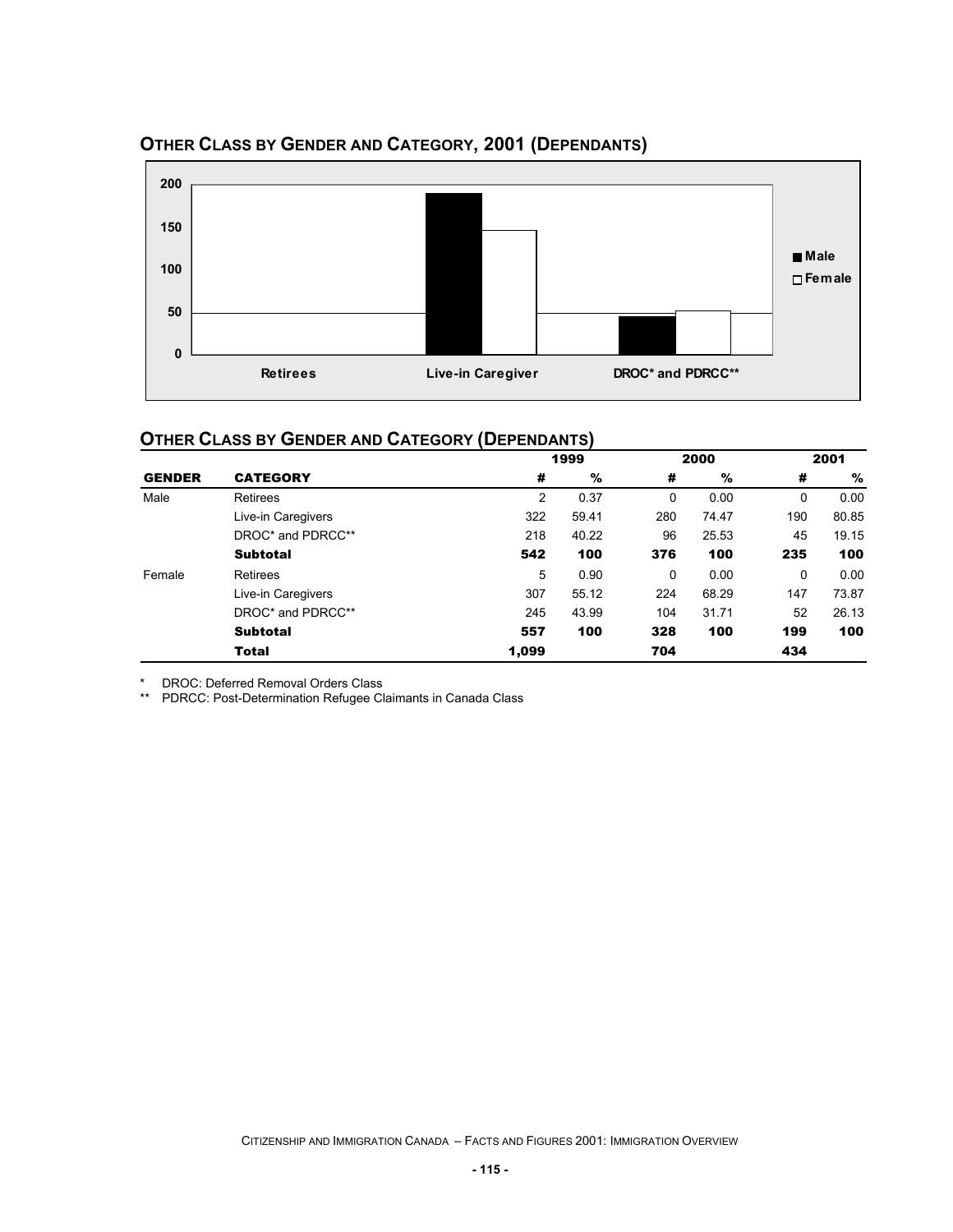#### **OTHER CLASS BY PROVINCE AND CENSUS METROPOLITAN AREA**



#### **OTHER CLASS BY PROVINCE (PRINCIPAL APPLICANTS AND DEPENDANTS)**

#### **OTHER CLASS BY CENSUS METROPOLITAN AREA (PRINCIPAL APPLICANTS AND DEPENDANTS)**

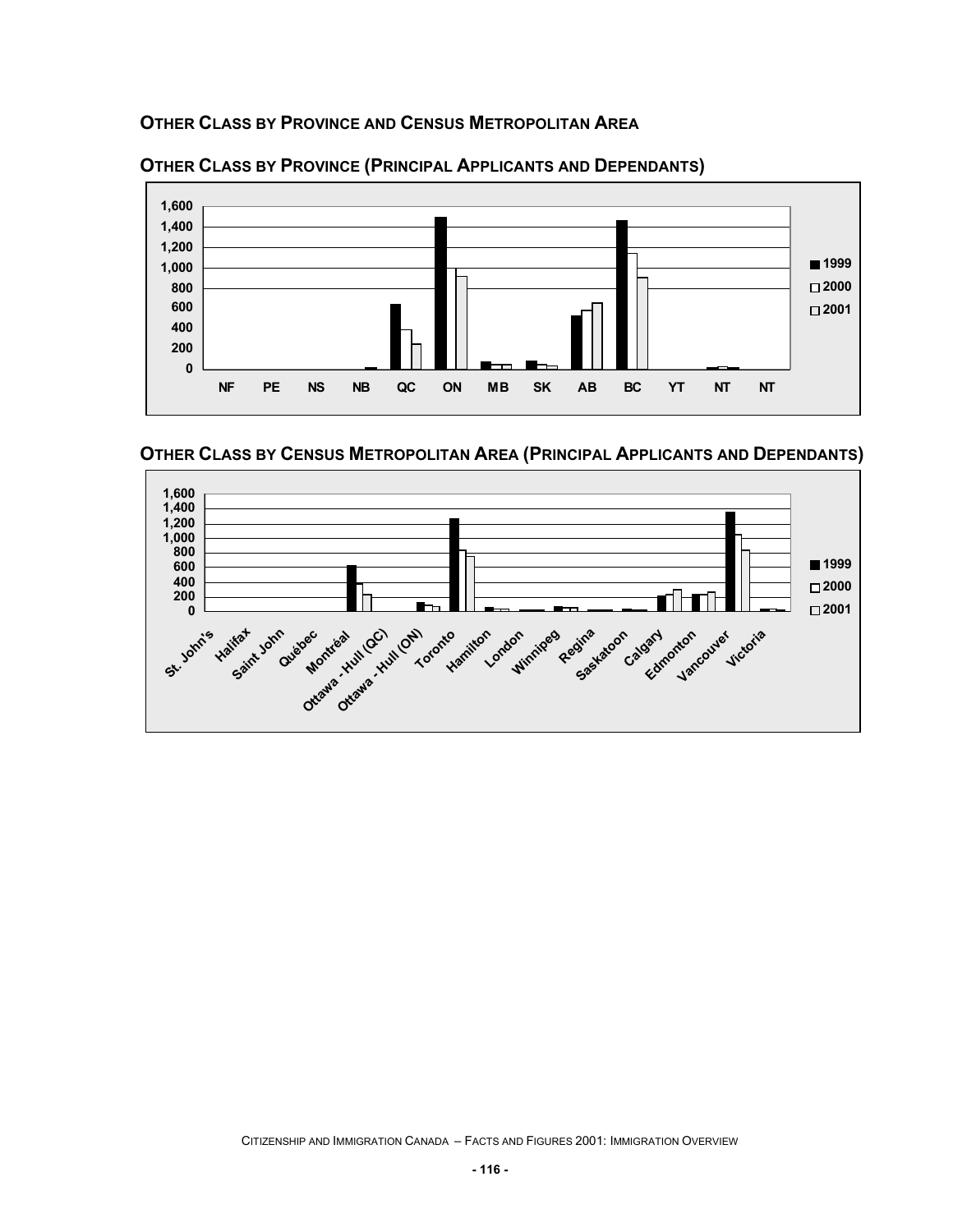|                                    | 1999  | 2000  |              | 2001  |                |       |
|------------------------------------|-------|-------|--------------|-------|----------------|-------|
| <b>CENSUS AREA</b>                 | #     | %     | #            | %     | #              | %     |
| St. John's                         | 3     | 0.07  | $\mathbf{1}$ | 0.03  | 0              | 0.00  |
| <b>Total Newfoundland</b>          | 3     | 0.07  | 1            | 0.03  | 0              | 0.00  |
| <b>Total Prince Edward Island</b>  | 0     | 0.00  | 0            | 0.00  | 1              | 0.04  |
| Halifax                            | 2     | 0.05  | 2            | 0.06  | 3              | 0.11  |
| <b>Other Nova Scotia</b>           | 0     | 0.00  | 1            | 0.03  | 0              | 0.00  |
| <b>Total Nova Scotia</b>           | 2     | 0.05  | 3            | 0.09  | 3              | 0.11  |
| Saint John                         | 0     | 0.00  | 0            | 0.00  | $\overline{c}$ | 0.07  |
| <b>Other New Brunswick</b>         | 0     | 0.00  | 2            | 0.06  | 4              | 0.14  |
| <b>Total New Brunswick</b>         | 0     | 0.00  | $\mathbf{2}$ | 0.06  | 6              | 0.21  |
| Québec                             | 0     | 0.00  | 3            | 0.09  | 2              | 0.07  |
| Montréal                           | 617   | 14.38 | 376          | 11.59 | 233            | 8.24  |
| Ottawa - Hull (QC)                 | 3     | 0.07  | 3            | 0.09  | 0              | 0.00  |
| <b>Other Quebec</b>                | 23    | 0.54  | 10           | 0.31  | 8              | 0.28  |
| <b>Total Quebec</b>                | 643   | 14.99 | 392          | 12.08 | 243            | 8.59  |
| Ottawa - Hull (ON)                 | 115   | 2.68  | 74           | 2.28  | 58             | 2.05  |
| Toronto                            | 1,255 | 29.25 | 835          | 25.75 | 751            | 26.56 |
| Hamilton                           | 50    | 1.17  | 29           | 0.89  | 37             | 1.31  |
| London                             | 15    | 0.35  | 12           | 0.37  | 16             | 0.57  |
| Other Ontario                      | 63    | 1.47  | 50           | 1.54  | 56             | 1.98  |
| <b>Total Ontario</b>               | 1,498 | 34.92 | 1,000        | 30.83 | 918            | 32.47 |
| Winnipeg                           | 66    | 1.54  | 51           | 1.57  | 44             | 1.56  |
| Other Manitoba                     | 0     | 0.00  | 1            | 0.03  | 3              | 0.11  |
| <b>Total Manitoba</b>              | 66    | 1.54  | 52           | 1.60  | 47             | 1.67  |
| Regina                             | 24    | 0.56  | 17           | 0.52  | 9              | 0.32  |
| Saskatoon                          | 38    | 0.89  | 21           | 0.65  | 14             | 0.50  |
| Other Saskatchewan                 | 16    | 0.37  | 11           | 0.34  | 7              | 0.25  |
| Total Saskatchewan                 | 78    | 1.82  | 49           | 1.51  | 30             | 1.07  |
| Calgary                            | 210   | 4.89  | 231          | 7.12  | 292            | 10.33 |
| Edmonton                           | 229   | 5.34  | 223          | 6.88  | 255            | 9.02  |
| Other Alberta                      | 84    | 1.96  | 128          | 3.95  | 108            | 3.82  |
| Total Alberta                      | 523   | 12.19 | 582          | 17.95 | 655            | 23.17 |
| Vancouver                          | 1,350 | 31.46 | 1,038        | 32.01 | 828            | 29.28 |
| Victoria                           | 26    | 0.61  | 30           | 0.93  | 17             | 0.60  |
| Other British Columbia             | 76    | 1.77  | 69           | 2.13  | 61             | 2.16  |
| <b>Total British Columbia</b>      | 1,452 | 33.84 | 1,137        | 35.07 | 906            | 32.04 |
| <b>Total Yukon</b>                 | 5     | 0.12  | $\mathbf{2}$ | 0.06  | $\mathbf{2}$   | 0.07  |
| <b>Total Northwest Territories</b> | 16    | 0.37  | 21           | 0.65  | 16             | 0.57  |
| <b>Total Nunavut</b>               | 5     | 0.12  | 1            | 0.03  | $\mathbf 0$    | 0.00  |
| Not stated                         | 0     | 0.00  | 1            | 0.03  | $\mathbf{1}$   | 0.04  |
| <b>Total</b>                       | 4,291 | 100   | 3,243        | 100   | 2,828          | 100   |

# **OTHER CLASS BY PROVINCE AND CENSUS METROPOLITAN AREA (PRINCIPAL APPLICANTS AND DEPENDANTS)**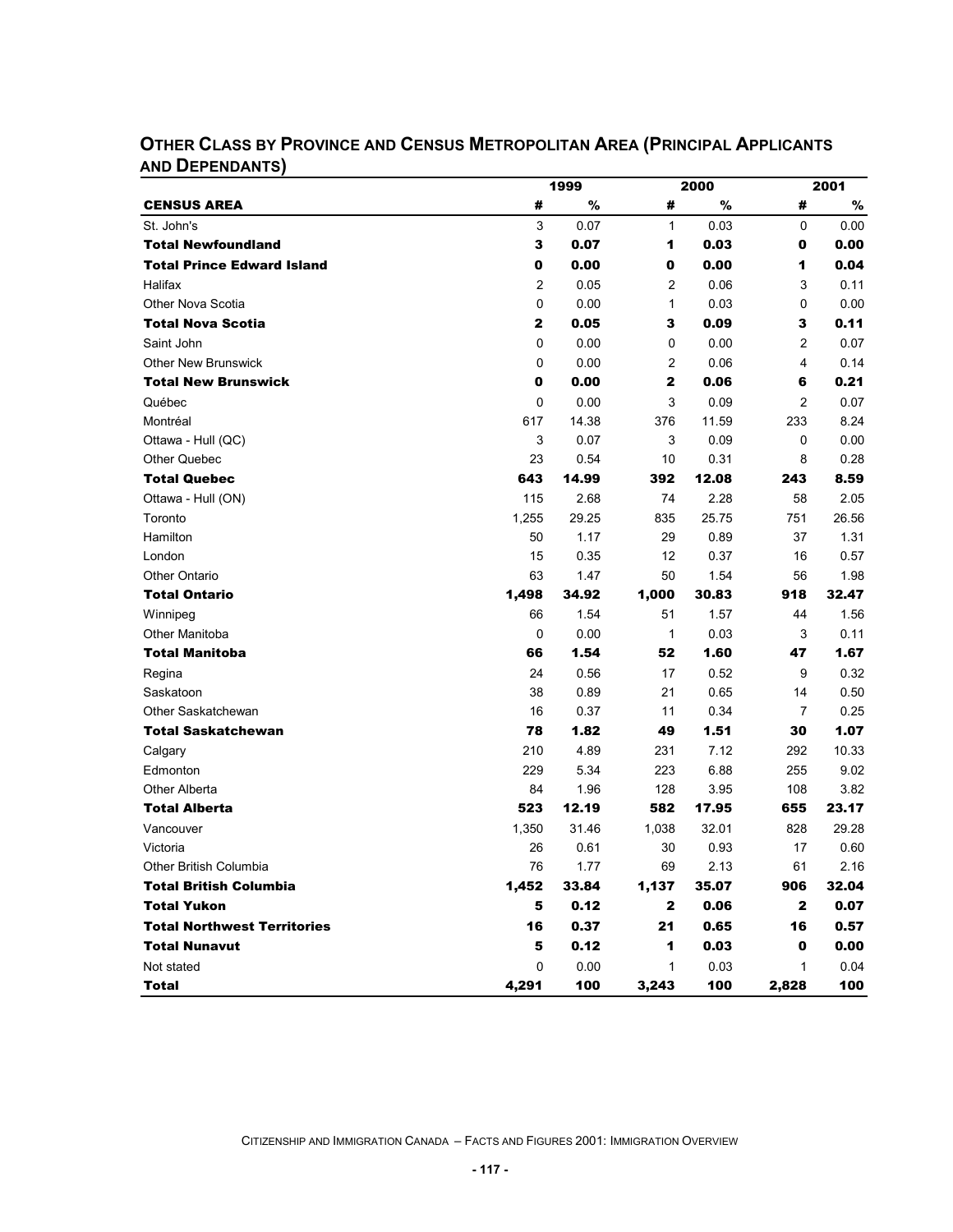

#### **OTHER CLASS BY SOURCE AREA (PRINCIPAL APPLICANTS AND DEPENDANTS)**

#### **OTHER CLASS BY SOURCE AREA (PRINCIPAL APPLICANTS AND DEPENDANTS)**

|                               | 1999  |       | 2000  |       | 2001  |       |
|-------------------------------|-------|-------|-------|-------|-------|-------|
| <b>REGION</b>                 | #     | %     | #     | %     | #     | %     |
| Africa and the Middle East    | 261   | 6.08  | 137   | 4.22  | 101   | 3.57  |
| Asia and Pacific              | 3,522 | 82.08 | 2,679 | 82.61 | 2.416 | 85.43 |
| South and Central America     | 197   | 4.59  | 170   | 5.24  | 96    | 3.39  |
| <b>United States</b>          | 6     | 0.14  | 6     | 0.19  | 2     | 0.07  |
| Europe and the United Kingdom | 302   | 7.04  | 251   | 7.74  | 212   | 7.50  |
| Not stated                    | 3     | 0.07  | 0     | 0.00  |       | 0.04  |
| Total                         | 4.291 | 100   | 3.243 | 100   | 2,828 | 100   |

#### **OTHER CLASS BY TOP TEN SOURCE COUNTRIES (PRINCIPAL APPLICANTS AND DEPENDANTS)**

|                               |       | 1999  |                |       | 2000  |                |       | 2001  |                |
|-------------------------------|-------|-------|----------------|-------|-------|----------------|-------|-------|----------------|
| <b>COUNTRY</b>                | #     | %     | Rank           | #     | %     | Rank           | #     | %     | Rank           |
| Philippines                   | 2,802 | 65.30 | 1              | 2,383 | 73.48 | 1              | 2,272 | 80.34 |                |
| Slovak Republic               | 71    | 1.65  | 6              | 51    | 1.57  | 5              | 65    | 2.30  | $\overline{2}$ |
| Sri Lanka                     | 49    | 1.14  | 8              | 56    | 1.73  | 4              | 40    | 1.41  | 3              |
| United Kingdom                | 55    | 1.28  | 7              | 30    | 0.93  | 9              | 29    | 1.03  | 4              |
| India                         | 74    | 1.72  | 5              | 58    | 1.79  | $\overline{2}$ | 27    | 0.95  | 5              |
| Czech Republic                | 23    | 0.54  | 15             | 24    | 0.74  | 11             | 26    | 0.92  | 6              |
| Pakistan                      | 174   | 4.06  | 3              | 36    | 1.11  | 7              | 20    | 0.71  | 7              |
| France                        | 37    | 0.86  | 10             | 39    | 1.20  | 6              | 19    | 0.67  | 8              |
| China, People's Republic of   | 287   | 6.69  | $\overline{2}$ | 56    | 1.73  | 3              | 18    | 0.64  | 9              |
| Ukraine                       | 11    | 0.26  | 24             | 13    | 0.40  | 18             | 17    | 0.60  | 10             |
| Jamaica                       | 30    | 0.70  | 12             | 28    | 0.86  | 10             | 14    | 0.50  | 12             |
| Ghana                         | 74    | 1.72  | 4              | 33    | 1.02  | 8              | 9     | 0.32  | 18             |
| Bangladesh                    | 41    | 0.96  | 9              | 22    | 0.68  | 12             | 0     | 0.00  | 87             |
| <b>Total for Top Ten Only</b> | 3,664 | 85.38 |                | 2,770 | 85.42 |                | 2,533 | 89.57 |                |
| <b>Total Other Countries</b>  | 627   | 14.62 |                | 473   | 14.58 |                | 295   | 10.43 |                |
| Total                         | 4,291 | 100   |                | 3,243 | 100   |                | 2,828 | 100   |                |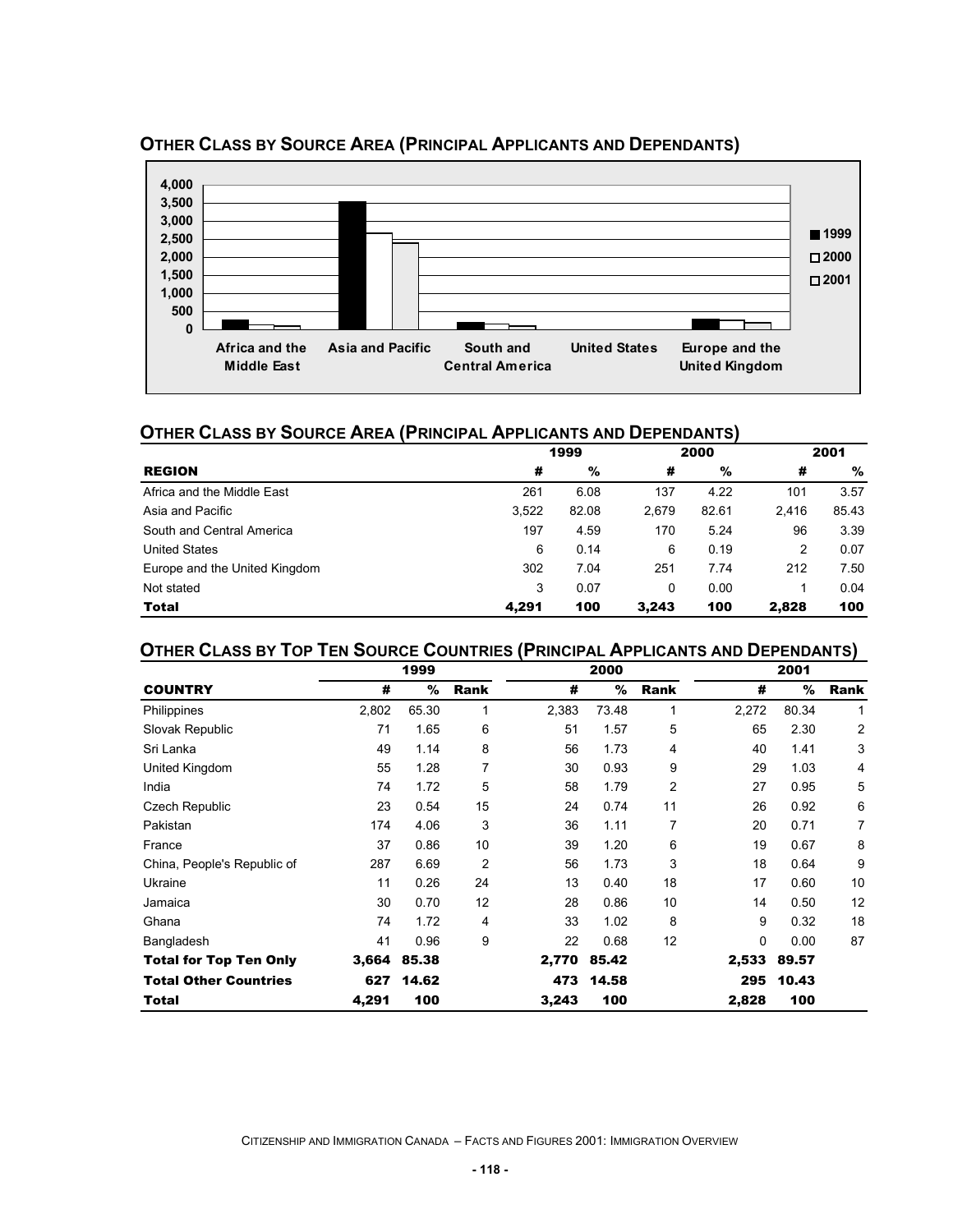## **OTHER CLASS BY LEVEL OF EDUCATION – 15 YEARS OF AGE OR OLDER (PRINCIPAL APPLICANTS AND DEPENDANTS)**



## **OTHER CLASS BY LEVEL OF EDUCATION – 15 YEARS OF AGE OR OLDER (PRINCIPAL APPLICANTS AND DEPENDANTS)**

|                               |       | 1999  |       | 2000  |       | 2001  |  |
|-------------------------------|-------|-------|-------|-------|-------|-------|--|
| <b>EDUCATION</b>              | #     | %     | #     | %     | #     | %     |  |
| 0 to 9 years of schooling     | 559   | 15.90 | 316   | 11.42 | 244   | 9.61  |  |
| 10 to 12 years of schooling   | 631   | 17.95 | 425   | 15.35 | 279   | 10.99 |  |
| 13 or more years of schooling | 453   | 12.89 | 336   | 12.14 | 263   | 10.36 |  |
| Trade certificate             | 328   | 9.33  | 209   | 7.55  | 139   | 5.48  |  |
| Non-university diploma        | 735   | 20.91 | 684   | 24.71 | 740   | 29.16 |  |
| Bachelor's degree             | 792   | 22.53 | 782   | 28.25 | 847   | 33.37 |  |
| Master's degree               | 13    | 0.37  | 15    | 0.54  | 22    | 0.87  |  |
| Doctorate                     | 4     | 0.11  |       | 0.04  | 4     | 0.16  |  |
| <b>Total</b>                  | 3,515 | 100   | 2.768 | 100   | 2.538 | 100   |  |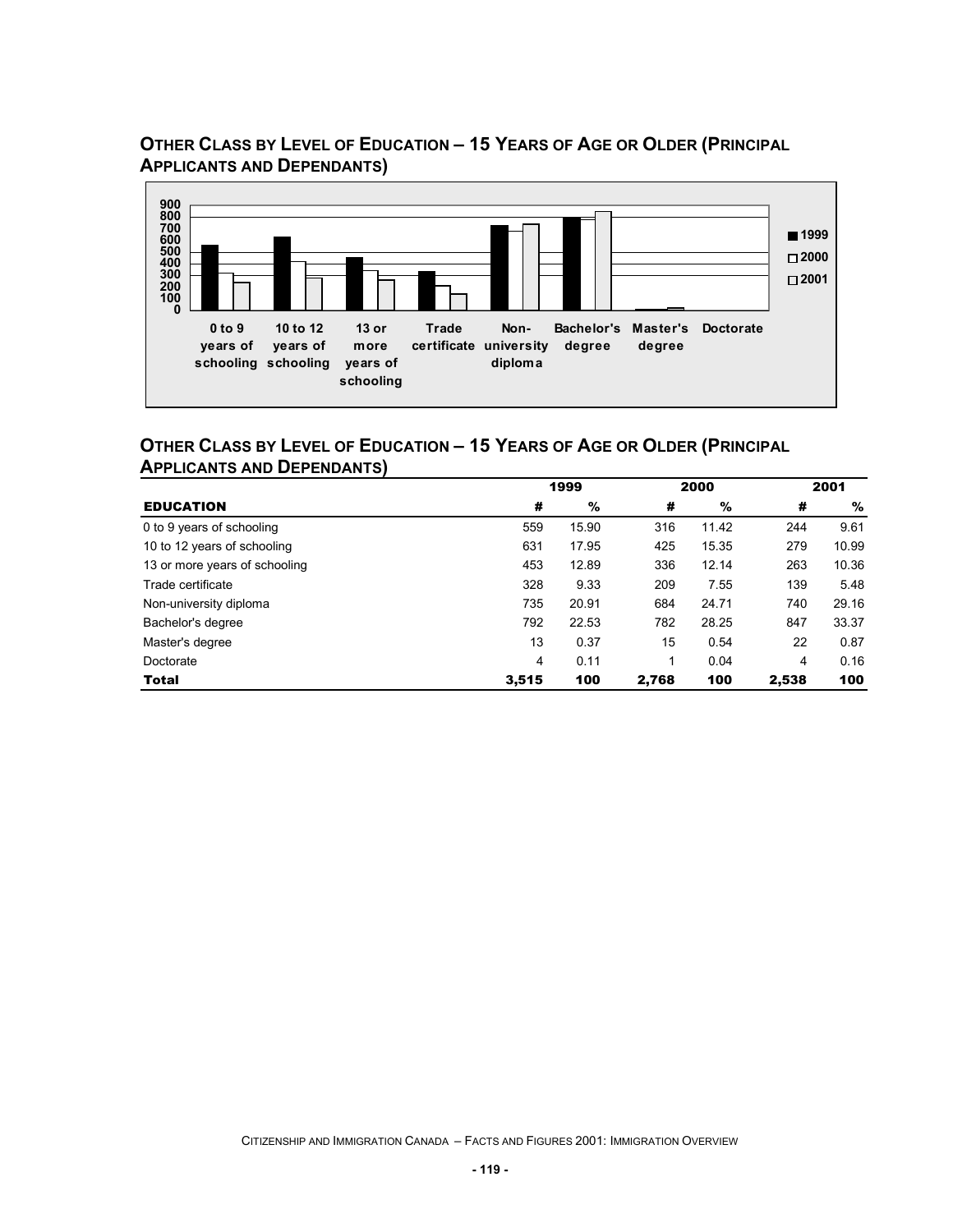## **OTHER CLASS BY GENDER AND LEVEL OF EDUCATION – 15 YEARS OF AGE OR OLDER, 2001 (PRINCIPAL APPLICANTS)**



#### **OTHER CLASS BY GENDER AND LEVEL OF EDUCATION – 15 YEARS OF AGE OR OLDER (PRINCIPAL APPLICANTS)**

|               |                               | 1999  |       | 2000     | 2001  |       |       |
|---------------|-------------------------------|-------|-------|----------|-------|-------|-------|
| <b>GENDER</b> | <b>EDUCATION</b>              | #     | %     | #        | %     | #     | %     |
| Male          | 0 to 9 years of schooling     | 181   | 22.51 | 86       | 16.01 | 82    | 21.13 |
|               | 10 to 12 years of schooling   | 225   | 27.99 | 137      | 25.51 | 84    | 21.65 |
|               | 13 or more years of schooling | 130   | 16.17 | 103      | 19.18 | 48    | 12.37 |
|               | Trade certificate             | 78    | 9.70  | 53       | 9.87  | 23    | 5.93  |
|               | Non-university diploma        | 62    | 7.71  | 46       | 8.57  | 44    | 11.34 |
|               | Bachelor's degree             | 125   | 15.55 | 108      | 20.11 | 102   | 26.29 |
|               | Master's degree               | 2     | 0.25  | 4        | 0.74  | 5     | 1.29  |
|               | Doctorate                     |       | 0.12  | $\Omega$ | 0.00  | 0     | 0.00  |
|               | <b>Subtotal</b>               | 804   | 100   | 537      | 100   | 388   | 100   |
| Female        | 0 to 9 years of schooling     | 152   | 6.81  | 68       | 3.59  | 63    | 3.26  |
|               | 10 to 12 years of schooling   | 291   | 13.04 | 198      | 10.47 | 155   | 8.02  |
|               | 13 or more years of schooling | 240   | 10.76 | 187      | 9.88  | 167   | 8.64  |
|               | Trade certificate             | 223   | 10.00 | 149      | 7.88  | 110   | 5.69  |
|               | Non-university diploma        | 657   | 29.45 | 623      | 32.93 | 688   | 35.59 |
|               | Bachelor's degree             | 654   | 29.31 | 655      | 34.62 | 729   | 37.71 |
|               | Master's degree               | 11    | 0.49  | 11       | 0.58  | 17    | 0.88  |
|               | Doctorate                     | 3     | 0.13  | 1        | 0.05  | 4     | 0.21  |
|               | <b>Subtotal</b>               | 2,231 | 100   | 1,892    | 100   | 1,933 | 100   |
|               | Total                         | 3,035 |       | 2,429    |       | 2,321 |       |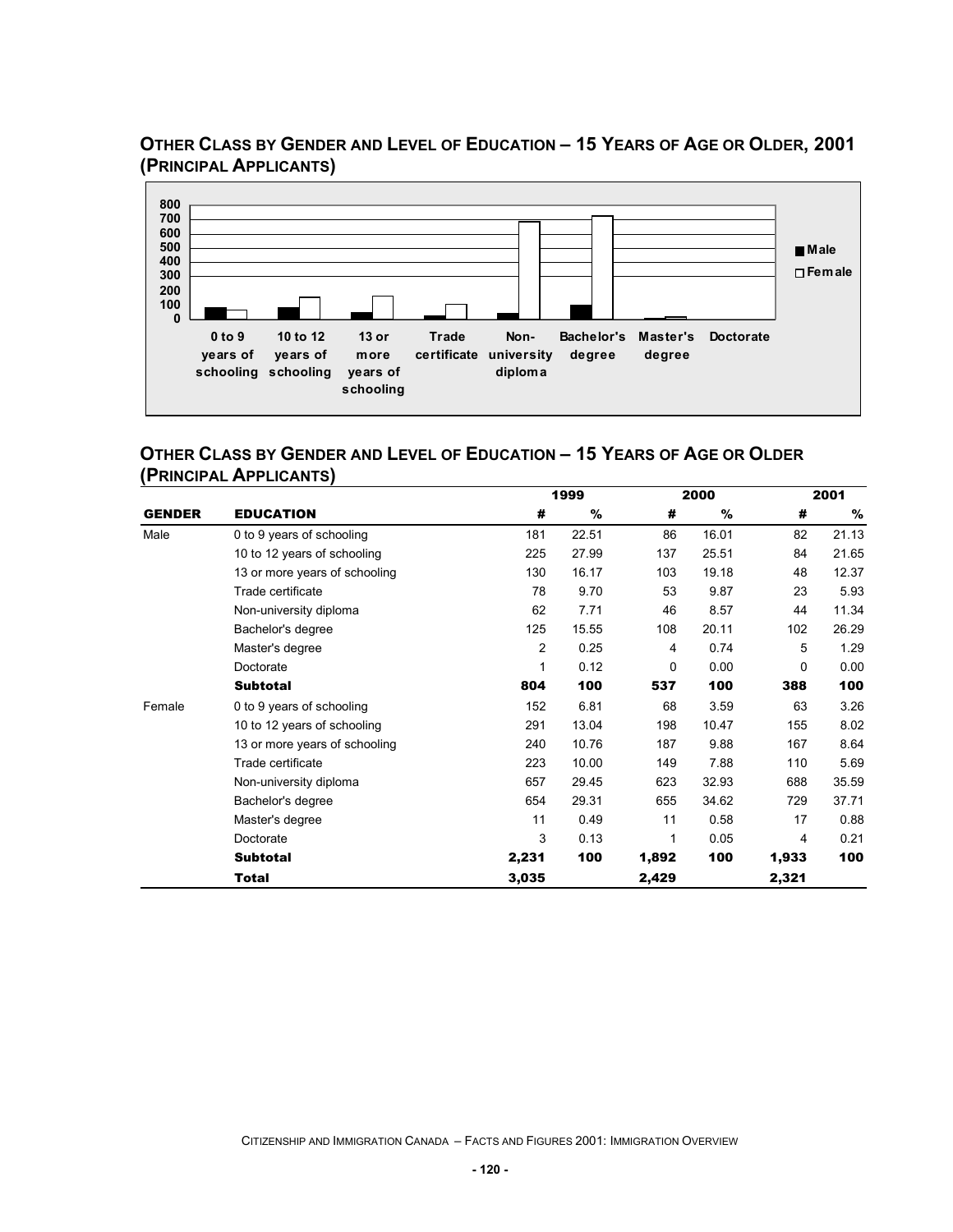## **OTHER CLASS BY GENDER AND LEVEL OF EDUCATION – 15 YEARS OF AGE OR OLDER, 2001 (DEPENDANTS)**



## **OTHER CLASS BY GENDER AND LEVEL OF EDUCATION – 15 YEARS OF AGE OR OLDER (DEPENDANTS)**

|               | <b>EDUCATION</b>              |     | 1999  |     | 2000  | 2001 |       |
|---------------|-------------------------------|-----|-------|-----|-------|------|-------|
| <b>GENDER</b> |                               | #   | %     | #   | %     | #    | %     |
| Male          | 0 to 9 years of schooling     | 100 | 43.67 | 78  | 46.15 | 57   | 45.97 |
|               | 10 to 12 years of schooling   | 58  | 25.33 | 47  | 27.81 | 24   | 19.35 |
|               | 13 or more years of schooling | 41  | 17.90 | 23  | 13.61 | 28   | 22.58 |
|               | Trade certificate             | 15  | 6.55  | 3   | 1.78  | 2    | 1.61  |
|               | Non-university diploma        | 8   | 3.49  | 10  | 5.92  | 4    | 3.23  |
|               | Bachelor's degree             | 7   | 3.06  | 8   | 4.73  | 9    | 7.26  |
|               | <b>Subtotal</b>               | 229 | 100   | 169 | 100   | 124  | 100   |
| Female        | 0 to 9 years of schooling     | 126 | 50.20 | 84  | 49.41 | 42   | 45.16 |
|               | 10 to 12 years of schooling   | 57  | 22.71 | 43  | 25.29 | 16   | 17.20 |
|               | 13 or more years of schooling | 42  | 16.73 | 23  | 13.53 | 20   | 21.51 |
|               | Trade certificate             | 12  | 4.78  | 4   | 2.35  | 4    | 4.30  |
|               | Non-university diploma        | 8   | 3.19  | 5   | 2.94  | 4    | 4.30  |
|               | Bachelor's degree             | 6   | 2.39  | 11  | 6.47  | 7    | 7.53  |
|               | <b>Subtotal</b>               | 251 | 100   | 170 | 100   | 93   | 100   |
|               | Total                         | 480 |       | 339 |       | 217  |       |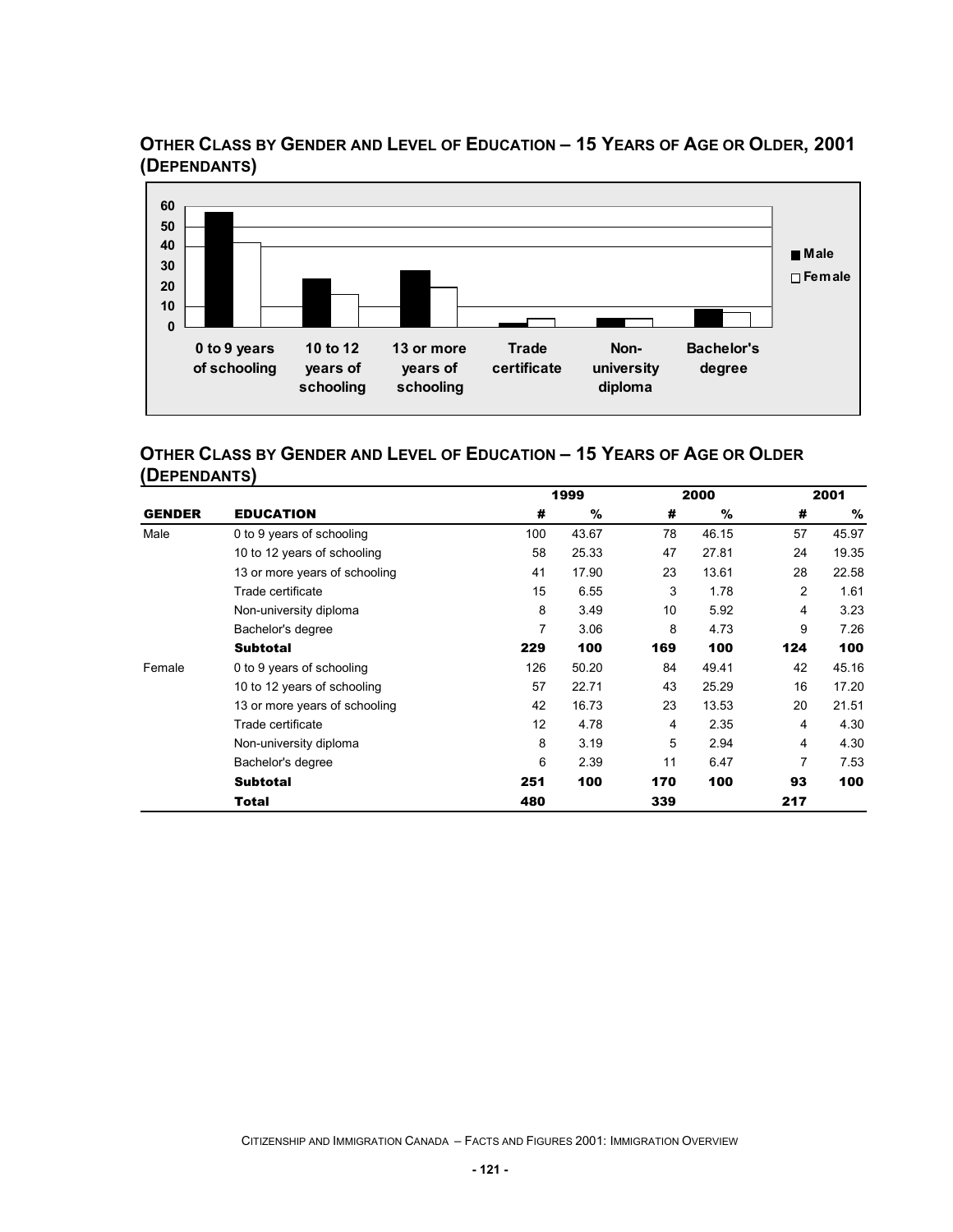

#### **OTHER CLASS BY GENDER AND AGE, 2001 (PRINCIPAL APPLICANTS AND DEPENDANTS)**

#### **OTHER CLASS BY GENDER AND AGE (PRINCIPAL APPLICANTS AND DEPENDANTS)**

|               |                  |       | 1999  | 2000  |       | 2001  |       |
|---------------|------------------|-------|-------|-------|-------|-------|-------|
| <b>GENDER</b> | <b>AGE</b>       | #     | %     | #     | %     | #     | %     |
| Male          | 0 to 14 years    | 385   | 27.15 | 262   | 27.07 | 151   | 22.78 |
|               | 15 to 24 years   | 312   | 22.00 | 219   | 22.62 | 165   | 24.89 |
|               | 25 to 44 years   | 534   | 37.66 | 364   | 37.60 | 255   | 38.46 |
|               | 45 to 64 years   | 178   | 12.55 | 119   | 12.29 | 89    | 13.42 |
|               | 65 years or more | 9     | 0.63  | 4     | 0.41  | 3     | 0.45  |
|               | <b>Subtotal</b>  | 1,418 | 100   | 968   | 100   | 663   | 100   |
| Female        | 0 to 14 years    | 391   | 13.61 | 213   | 9.36  | 139   | 6.42  |
|               | 15 to 24 years   | 438   | 15.25 | 314   | 13.80 | 263   | 12.15 |
|               | 25 to 44 years   | 1,816 | 63.21 | 1,538 | 67.60 | 1,605 | 74.13 |
|               | 45 to 64 years   | 223   | 7.76  | 203   | 8.92  | 152   | 7.02  |
|               | 65 years or more | 5     | 0.17  | 7     | 0.31  | 6     | 0.28  |
|               | <b>Subtotal</b>  | 2,873 | 100   | 2,275 | 100   | 2,165 | 100   |
|               | Total            | 4,291 |       | 3,243 |       | 2,828 |       |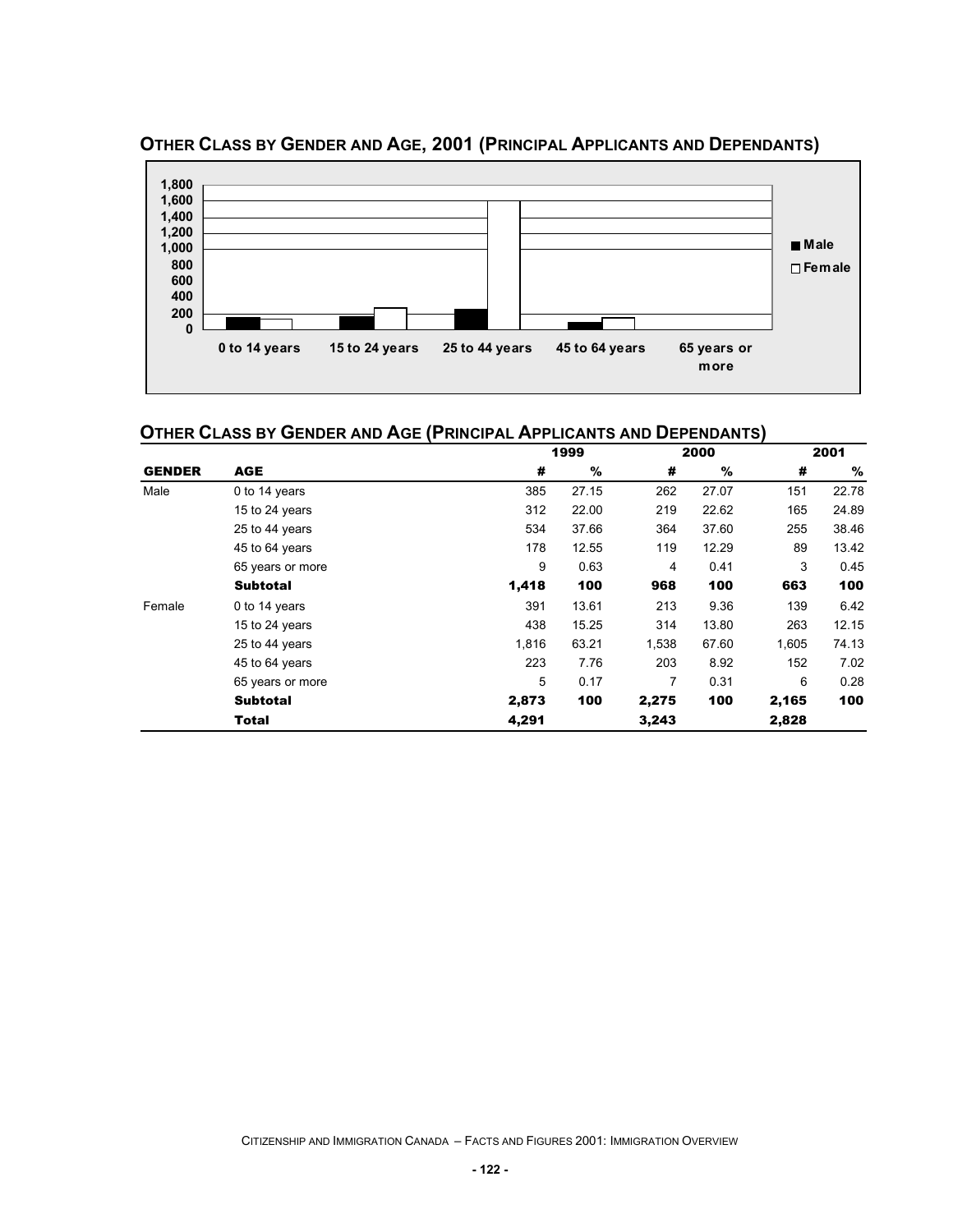## **OTHER CLASS BY MARITAL STATUS – 15 YEARS OF AGE OR OLDER (PRINCIPAL APPLICANTS AND DEPENDANTS)**



#### **OTHER CLASS BY MARITAL STATUS – 15 YEARS OF AGE OR OLDER (PRINCIPAL APPLICANTS AND DEPENDANTS)**

|                       |       | 1999  |       | 2000  |       | 2001  |  |
|-----------------------|-------|-------|-------|-------|-------|-------|--|
| <b>MARITAL STATUS</b> | #     | %     | #     | %     | #     | %     |  |
| Single                | 1,825 | 51.92 | 1.684 | 60.84 | 1.760 | 69.35 |  |
| Married               | 1,502 | 42.73 | 910   | 32.88 | 642   | 25.30 |  |
| Other*                | 188   | 5.35  | 170   | 6.14  | 136   | 5.36  |  |
| Not stated            | 0     | 0.00  | 4     | 0.14  | 0     | 0.00  |  |
| Total                 | 3,515 | 100   | 2.768 | 100   | 2.538 | 100   |  |

\* Divorced, widowed, separated.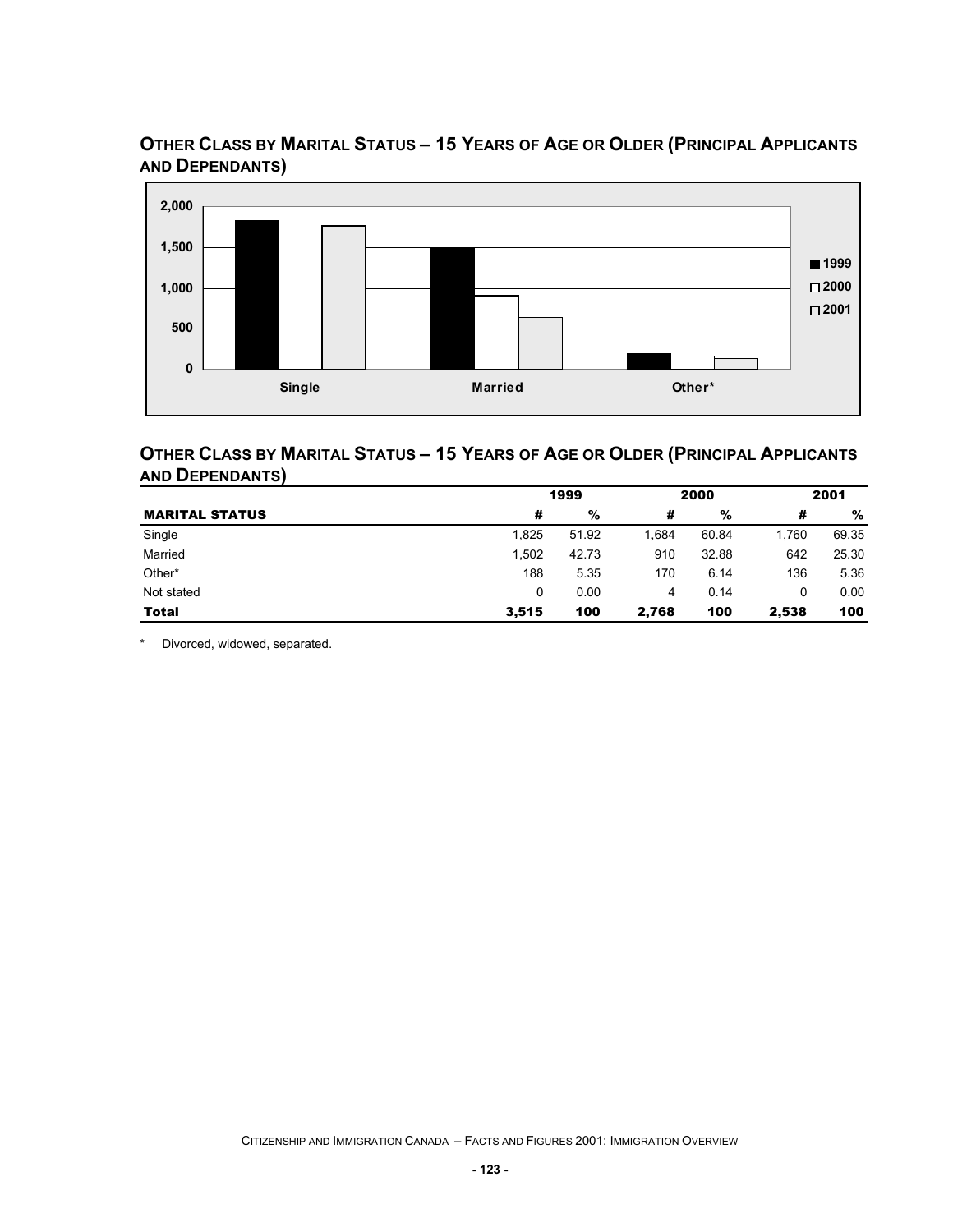

## **OTHER CLASS BY LANGUAGE ABILITY (PRINCIPAL APPLICANTS AND DEPENDANTS)**

#### **OTHER CLASS BY LANGUAGE ABILITY (PRINCIPAL APPLICANTS AND DEPENDANTS)**

|                         |       | 1999  |       |       | 2001  |       |
|-------------------------|-------|-------|-------|-------|-------|-------|
| <b>LANGUAGE ABILITY</b> | #     | %     | #     | %     | #     | %     |
| English                 | 2.826 | 65.86 | 2,301 | 70.95 | 2.296 | 81.19 |
| French                  | 64    | 1.49  | 22    | 0.68  | 13    | 0.46  |
| Both French and English | 40    | 0.93  | 48    | 1.48  | 31    | 1.10  |
| Neither                 | 1.361 | 31.72 | 872   | 26.89 | 488   | 17.26 |
| Total                   | 4.291 | 100   | 3.243 | 100   | 2.828 | 100   |

#### **OTHER CLASS BY AGE AND LANGUAGE ABILITY - CHILDREN UNDER 15 YEARS OF AGE (PRINCIPAL APPLICANTS AND DEPENDANTS)**

|                | <b>LANGUAGE ABILITY</b> |     | 1999  |     | 2000  |                | 2001  |  |
|----------------|-------------------------|-----|-------|-----|-------|----------------|-------|--|
| <b>AGE</b>     |                         | #   | $\%$  | #   | %     | #              | %     |  |
| 0 to 4 years   | English                 | 7   | 0.90  | 2   | 0.42  | 2              | 0.69  |  |
|                | French                  | 2   | 0.26  | 0   | 0.00  | 0              | 0.00  |  |
|                | <b>Neither</b>          | 35  | 4.51  | 26  | 5.47  | 10             | 3.45  |  |
|                | <b>Subtotal</b>         | 44  | 5.67  | 28  | 5.89  | 12             | 4.14  |  |
| 5 to 9 years   | English                 | 41  | 5.28  | 23  | 4.84  | 27             | 9.31  |  |
|                | French                  | 3   | 0.39  | 1   | 0.21  | 1              | 0.34  |  |
|                | Both French and English | 2   | 0.26  | 1   | 0.21  | $\mathbf 0$    | 0.00  |  |
|                | Neither                 | 254 | 32.73 | 135 | 28.42 | 82             | 28.28 |  |
|                | <b>Subtotal</b>         | 300 | 38.66 | 160 | 33.68 | 110            | 37.93 |  |
| 10 to 14 years | English                 | 78  | 10.05 | 46  | 9.68  | 55             | 18.97 |  |
|                | French                  | 6   | 0.77  | 2   | 0.42  | $\overline{2}$ | 0.69  |  |
|                | Both French and English | 0   | 0.00  | 3   | 0.63  | 0              | 0.00  |  |
|                | <b>Neither</b>          | 348 | 44.85 | 236 | 49.68 | 111            | 38.28 |  |
|                | <b>Subtotal</b>         | 432 | 55.67 | 287 | 60.41 | 168            | 57.94 |  |
|                | Total                   | 776 | 100   | 475 | 100   | 290            | 100   |  |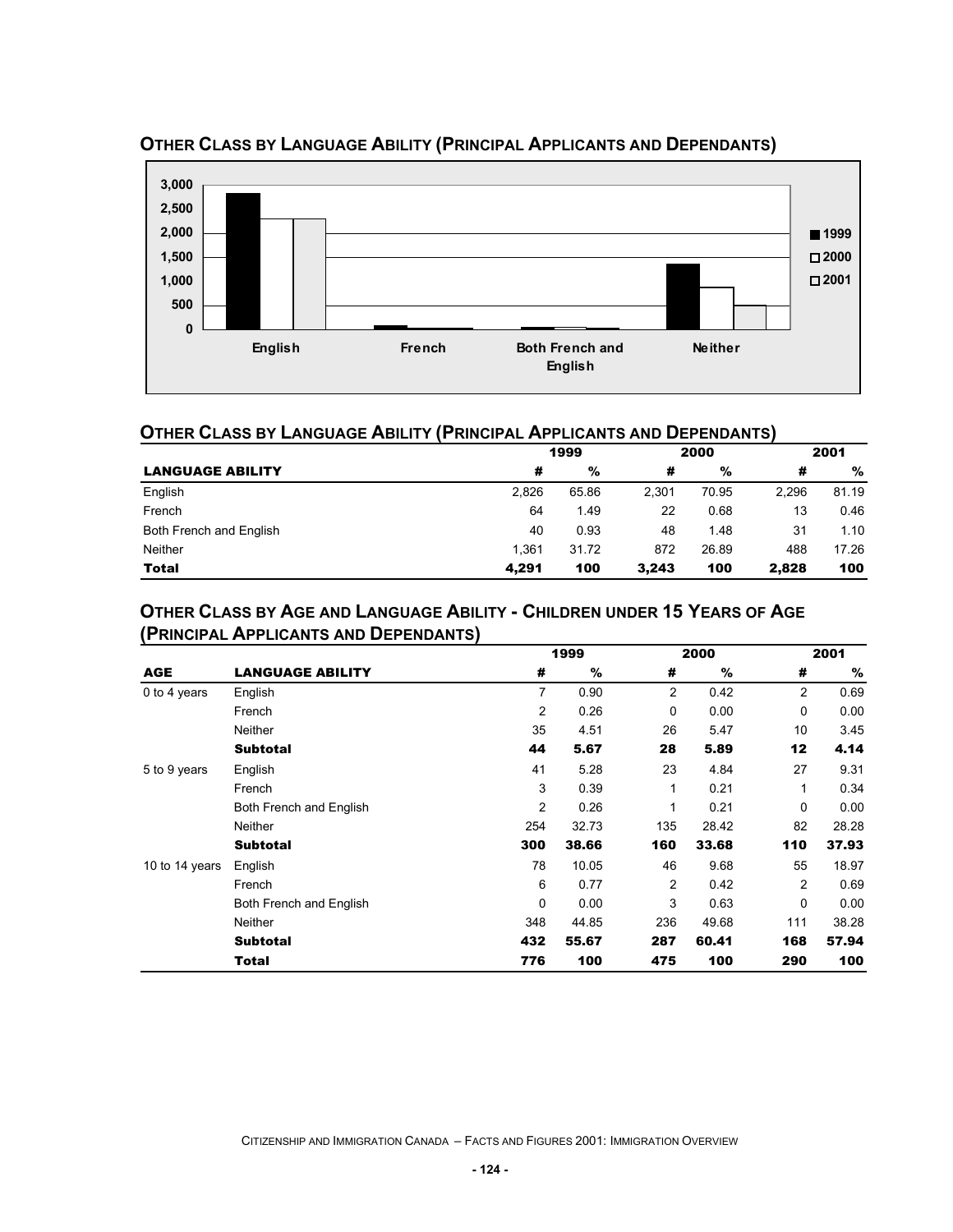|                                              | 1999  |       |             | 2000            |       |             | 2001            |       |       |
|----------------------------------------------|-------|-------|-------------|-----------------|-------|-------------|-----------------|-------|-------|
| <b>SKILL LEVEL</b>                           | #     | %     | %           | #               | %     | %           | #               | %     | %     |
| Skill Level O                                | 9     | 0.21  | 0.31        | 6               | 0.19  | 0.26        | 1               | 0.04  | 0.05  |
| Skill Level A                                | 12    | 0.28  | 0.42        | 5               | 0.15  | 0.22        | 52              | 1.84  | 2.34  |
| Skill Level B                                | 17    | 0.40  | 0.59        | 8               | 0.25  | 0.34        | 12              | 0.42  | 0.54  |
| Skill Level C                                | 792   |       | 18.46 27.69 | 1,438           | 44.34 | 61.88       | 1,510           | 53.39 | 68.08 |
| Skill Level D                                | 44    | 1.03  | 1.54        | 16              | 0.49  | 0.69        | 8               | 0.28  | 0.36  |
| New Workers (15 Years of Age or Older)       | 1.986 | 46.28 | 69.44       | 851             |       | 26.24 36.62 | 635             | 22.45 | 28.63 |
| <b>Subtotal - Intending to Work</b>          | 2,860 | 66.66 |             | 100 2,324 71.66 |       |             | 100 2,218 78.42 |       | 100   |
| Children Under 15 Years of Age               | 776   | 18.08 |             | 475             | 14.65 |             | 290             | 10.25 |       |
| Students (15 Years of Age or Older)          | 568   | 13.24 |             | 399             | 12.30 |             | 277             | 9.79  |       |
| Retired (15 Years of Age or Older)           | 11    | 0.26  |             | 13              | 0.40  |             | 8               | 0.28  |       |
| Other Non-workers (15 Years of Age or Older) | 75    | 1.75  |             | 32              | 0.99  |             | 35              | 1.24  |       |
| Not stated                                   | 1     | 0.02  |             | 0               | 0.00  |             | 0               | 0.00  |       |
| Total                                        | 4.291 | 100   |             | 3,243           | 100   |             | 2,828           | 100   |       |

## **OTHER CLASS BY SKILL LEVEL\* AND LABOUR MARKET INTENTION (PRINCIPAL APPLICANTS AND DEPENDANTS)**

\* Skill Levels are based on the National Occupational Classification system.